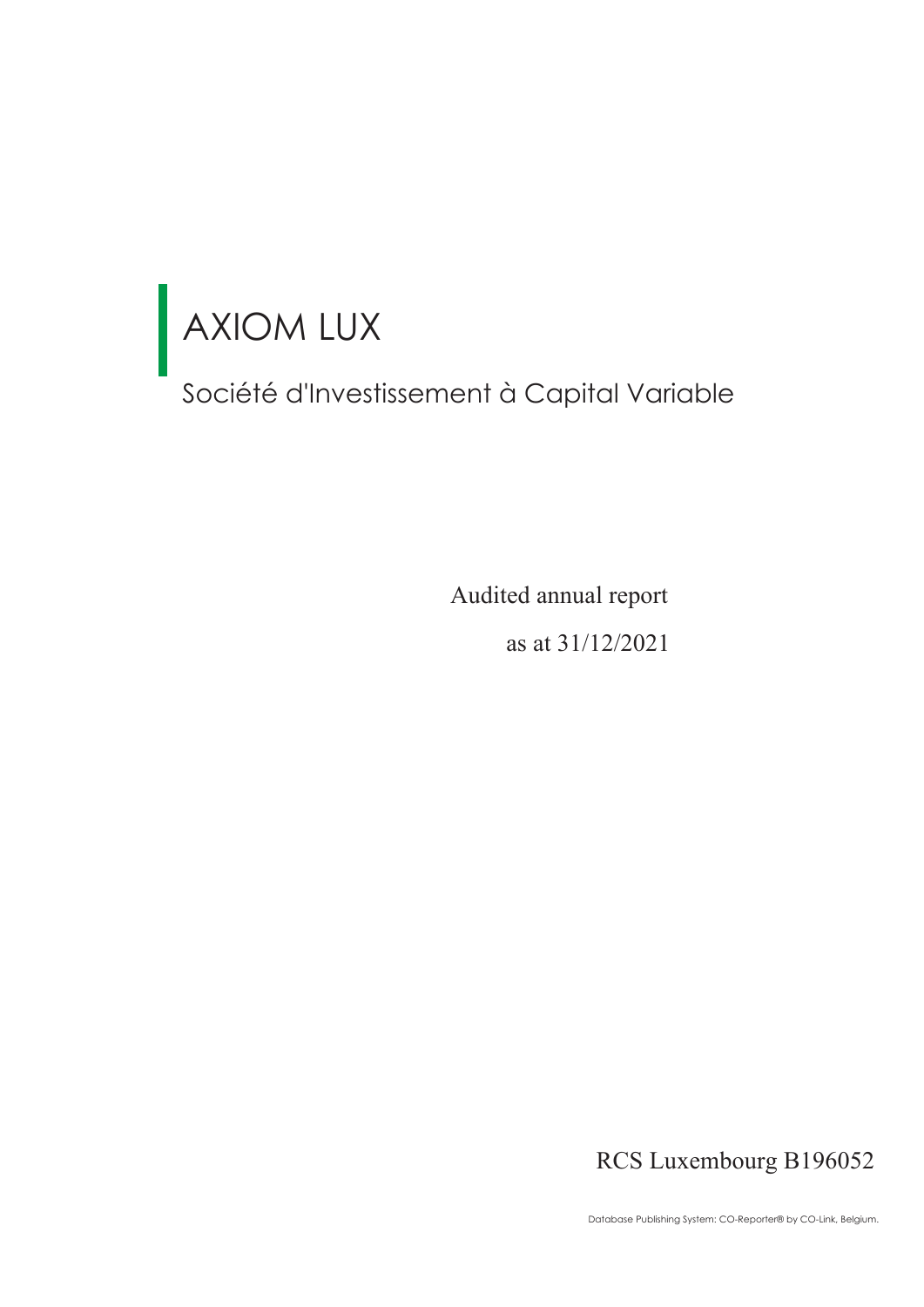# **Table of Contents**

|                                                                                        | Page           |
|----------------------------------------------------------------------------------------|----------------|
| Management and Administration                                                          | 3              |
| <b>Board of Directors</b>                                                              | 3              |
| Board of Managers of the Management Company                                            | $\overline{4}$ |
| Management Report                                                                      | 5              |
| <b>Audit Report</b>                                                                    | 47             |
| <b>AXIOM LUX - Combined</b>                                                            | 50             |
| AXIOM LUX - AXIOM SUSTAINABLE FINANCIAL BONDS<br>(previously AXIOM CONTINGENT CAPITAL) | 54             |
| AXIOM LUX - AXIOM EUROPEAN BANKS EQUITY<br>(previously AXIOM EQUITY)                   | 60             |
| AXIOM LUX - AXIOM SHORT DURATION BOND FUND<br>(previously AXIOM OPTIMAL FIX)           | 66             |
| AXIOM LUX - AXIOM OBLIGATAIRE                                                          | 74             |
| AXIOM LUX - AXIOM OPTIMAL CRITERIA                                                     | 82             |
| AXIOM LUX - AXIOM LONG SHORT CREDIT                                                    | 88             |
| Notes to the financial statements - Schedule of derivative instruments                 | 94             |
| Other notes to the financial statements                                                | 105            |
| Unaudited Information                                                                  | 118            |

Subscriptions can only be received on the basis of the latest prospectus accompanied by the relevant key investor information documents, the Articles of Incorporation of the Company, the latest annual report as well as by the latest semi-annual report, if published after the latest annual report.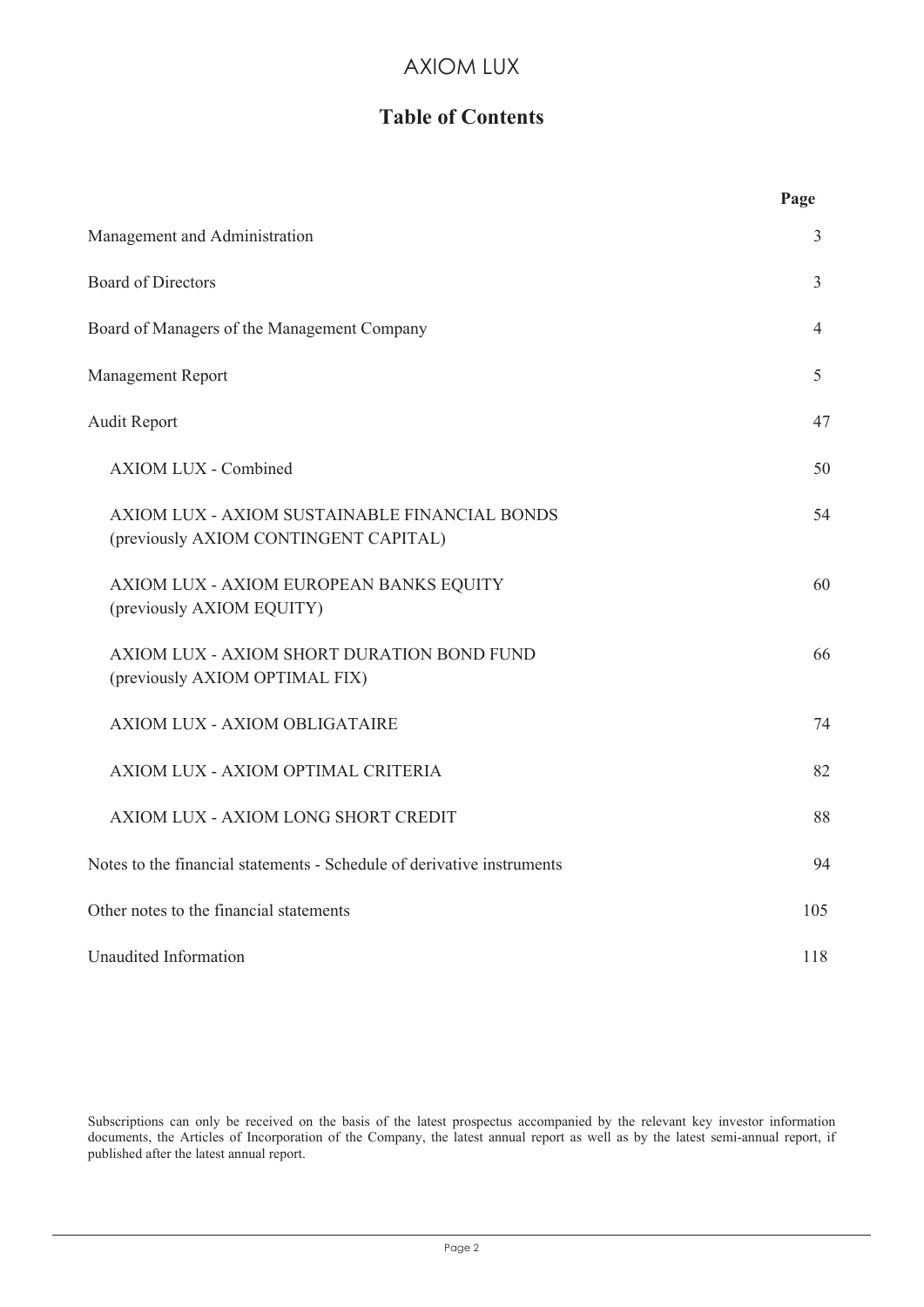# **Management and Administration**

| Registered Office                                  | <b>AXIOM LUX</b><br>Société d'Investissement à Capital Variable<br>5, allée Scheffer<br>L-2520 Luxembourg<br>Grand Duchy of Luxembourg                 |
|----------------------------------------------------|--------------------------------------------------------------------------------------------------------------------------------------------------------|
| <b>Management Company</b>                          | <b>Axiom Alternative Investments</b><br>"Société de Gestion de Portefeuille"<br>39, avenue Pierre $1er$ de Serbie<br>F-75008 Paris<br>France           |
| Depositary, Administrative and Domiciliation Agent | CACEIS Bank, Luxembourg Branch<br>5, allée Scheffer<br>L-2520 Luxembourg<br>Grand Duchy of Luxembourg                                                  |
| <b>Global Distributor</b>                          | <b>Axiom Alternative Investments</b><br>"Société de Gestion de Portefeuille"<br>39, avenue Pierre 1 <sup>er</sup> de Serbie<br>F-75008 Paris<br>France |
| Auditor                                            | PricewaterhouseCoopers, Société coopérative<br>2, rue Gerhard Mercator<br>B.P. 1443<br>L-1014 Luxembourg<br>Grand Duchy of Luxembourg                  |
| Legal Advisor                                      | Arendt & Medernach S.A.<br>41A, avenue J.F. Kennedy<br>L-2082 Luxembourg<br>Grand Duchy of Luxembourg                                                  |

# **Board of Directors**

Mr. Guillaume Carriou, General Secretary, Axiom Alternative Investments (from January 6, 2021)

Mr. Laurent Surjon, Managing Partner, Axiom Alternative Investments

Mr. David Ben Amou, Managing Partner, Axiom Alternative Investments

Mr. Christophe Arnould, Independent Director

Mr. Jean-François Boulier, Independent Director (until January 15, 2021)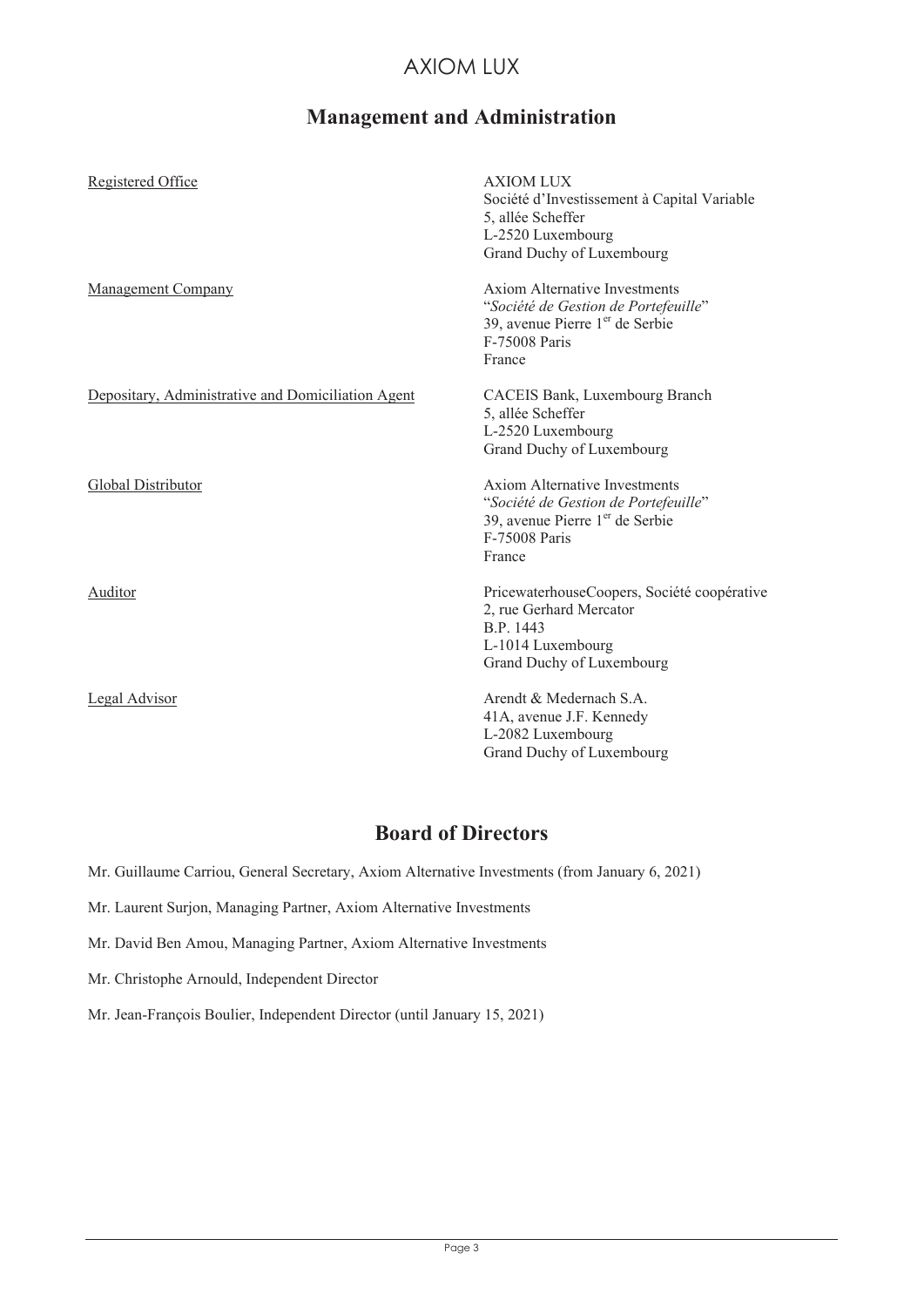# **Management and Administration (continued)**

# **Board of Managers of the Management Company**

- Mr. David Ben Amou, Gérant, Axiom Alternative Investments
- Mr. Jérôme Legras, Gérant, Axiom Alternative Investments
- Mr. Adrian Paturle, Gérant, Axiom Alternative Investments
- Mr. Gregory Raab, Gérant, Axiom Alternative Investments
- Mr. Philippe Cazenave, Gérant, Axiom Alternative Investments
- Mr. Laurent Surjon, Gérant, Axiom Alternative Investments
- Mr. Guillaume Carriou, Gérant, Axiom Alternative Investments
- Mr. Gildas Surry, Gérant, Axiom Alternative Investments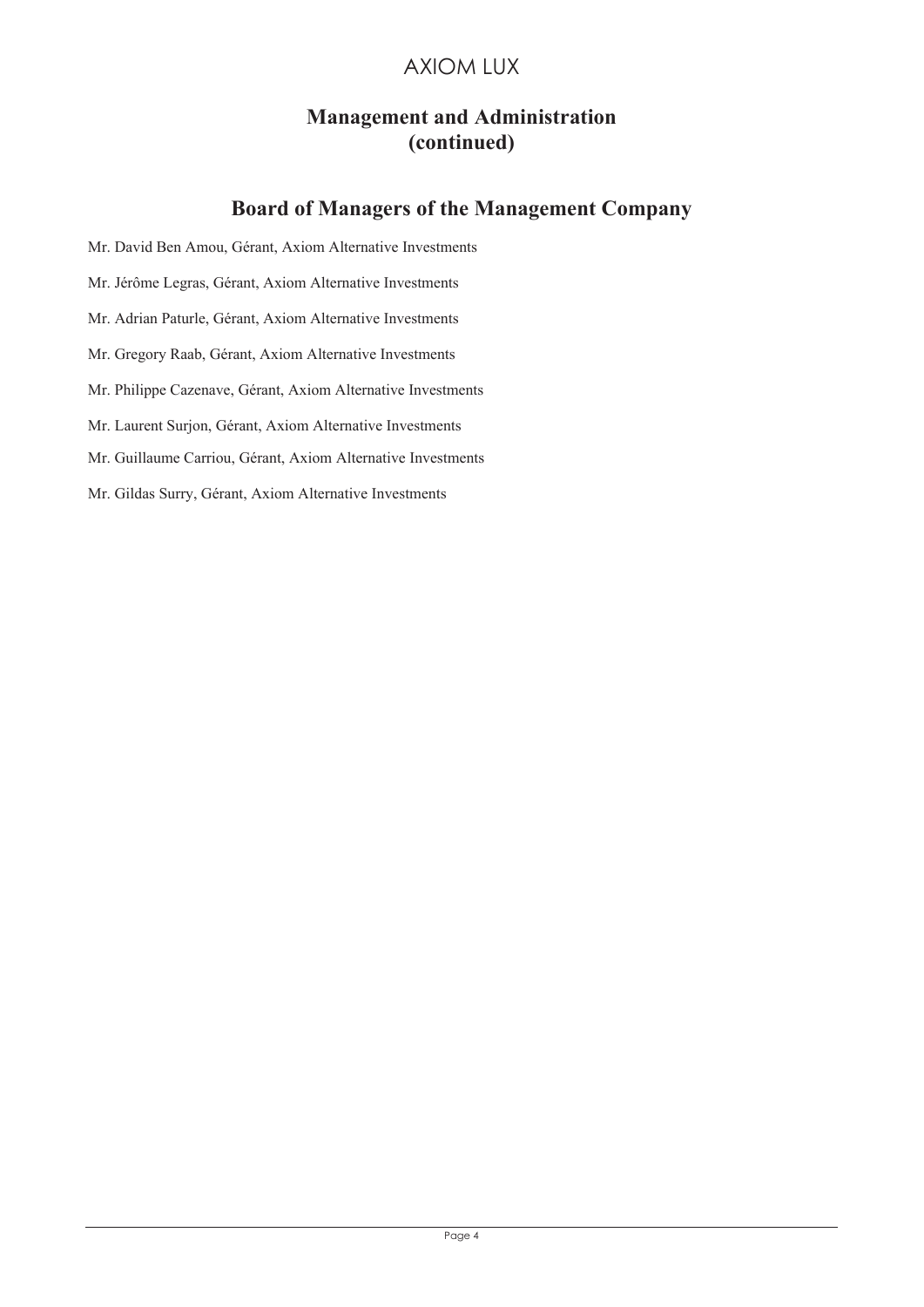# **Management Report**

## **AXIOM SUSTAINABLE FINANCIAL BONDS (previously AXIOM CONTINGENT CAPITAL)**

January

#### **Market Commentary**

Throughout January there was no major trend for financial stocks, with the main price catalysts concentrated on the two previous months. On the macroeconomic front, debates over inflation risk following Joe Biden's inauguration and the implementation of the Democratic program led to an increase in US rates. This theme will be central throughout the year and given the absolute level of interest rates, the fund remains very cautious about its sensitivity. The SubFin widened slightly from 111 bps to 118 bps mainly due to the political climate in Italy following the resignation of Prime Minister Giuseppe Conte.

The results season started very well, with the majority above expectations in terms of revenues, interest margin and volumes for Spanish, Nordic and Swiss banks. In Germany, Commerzbank announced an aggressive restructuring plan that aims at cutting 30% of headcount and reducing the number of branches, half of which are to be closed.

Finally, the primary market for AT1 securities has remained active. Abanca (EUR 375 million at 6%), Standard Chartered (USD 1,250 million at 4.75%), Banco BPM (EUR 400 million at 6.5%) and EFG (USD 400 million at 5.5%), came to the market. The fund only participated in the last one, the coupon is attractive for a BBB- rating and a low-risk profile oriented towards private banking.

The fund has also initiated a position on Aareal's AT1, following the announcement of its non-call intended to preserve its regulatory capital ratio. The strong capitalization and its Euribor + 718bps coupon offer a combination similar to a fixed to fixed.

February

## **Market Commentary**

Throughout the month of February Financial stocks didn't exhibit any major trends. The SubFin index ended where it started at 118 bps. The increase of the 10-year US rate (at 1.4% as of end of February) continued. The portfolio interest rate hedge contributed again to positive performance  $(+10 \text{ bps})$ . This steepening of the curve is beneficial for bank equities (+19% for the index SX7R at the end of February).

The reporting season ended very well with 33 banks beating consensus. Note the strong increase in CET1 due to the dividend freeze and lower RWAs. On the insurers' side, 2020 results were good despite the pandemic environment.

In Italy, Mario Draghi gained the support of major parties and started drawing the lines of key structural reforms, including company insolvency law that might lead to procedure shortening. His nomination had a positive impact on Italian stocks, the BTP-BUND spread reached a low of 1%.

Finally, UBS (USD 1,500 million at 4.375%) and BNP (USD 1,250 million at 4.625%) came to issue AT1 securities on the primary market.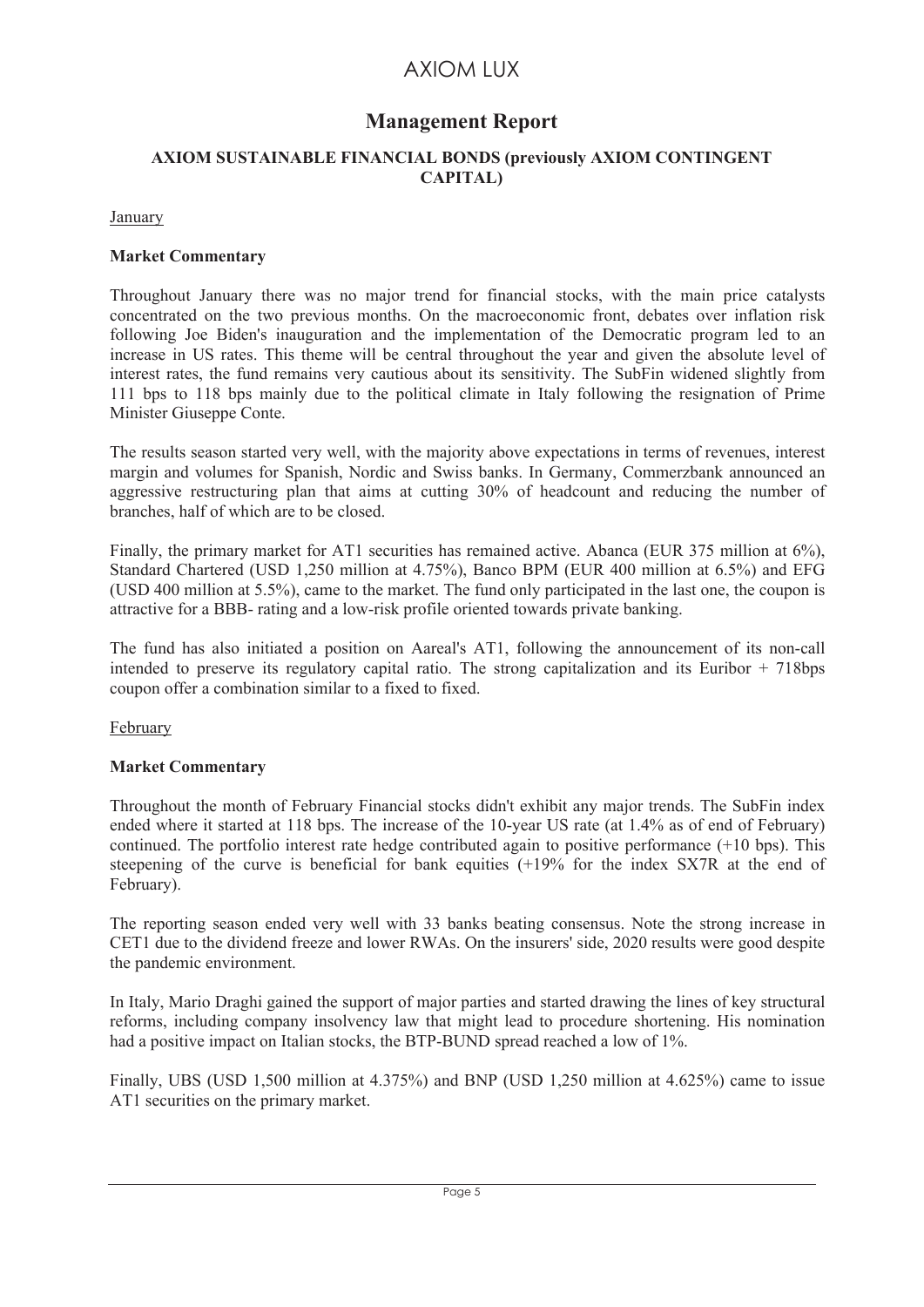# **Management Report (continued)**

## **AXIOM SUSTAINABLE FINANCIAL BONDS (previously AXIOM CONTINGENT CAPITAL) (continued)**

March

#### **Market Commentary**

March was a good month for Financials, buoyed by hopes of higher growth due to rapidly advancing vaccine campaigns in several countries. This combined with the Fed's announcement to let the bank leverage exemption against U.S. Treasuries and central bank deposits expire at end of March resulted in further upward pressure on rates which reached 1.75% in March. Large U.S. banks will have to resume holding an additional layer of loss-absorbing capital against these instruments starting next month.

The SubFin, before the roll to the 35 series, tightened from 117 to 94 bps.

The main news of the month was the Archegos case, which triggered massive margin calls, close to the highest ever for banks including Credit Suisse and Nomura among the most affected in Europe. The losses incurred on Archegos, currently USD 2 billion expected for Nomura and USD 4.7 billion for Credit Suisse, are significant. The fund has no exposure to Credit Suisse, whose engagement on climate issues doesn't meet our minimum requirement. On the regulatory side, with inflation persistently below the 2% target, the ECB is maintaining its expansive policy to support the economy. The pace of purchases over the past month was significantly higher with large drawdowns at the TLTRO. In an interview with Bloomberg, Christine Lagarde made it clear that she was ready to use all the tools at her disposal to counter an unwarranted rate hike. The latest consolidated EBA data for Q4 2020, now available, showed capital ratios continuing to improve (+40 bps to 15.5%). The non-performing loan (NPL) ratio, which declined by 20 bps to 2.6%, also indicates a continued trend of balance sheet strengthening.

On March 16, the fund officially initiated its transformation to become Axiom Sustainable Financial Bonds Fund, subject to the ongoing approval by the CSSF. This date marks the change in the fund's investment strategy, which has integrated rigorous environmental, social and governance criteria into its management policy, under SFDR 8. The final selection of the portfolio is made by maximizing the Axiom Climate Readiness Score built on several pillars. Because the EU's financial institutions finance 70% of the economy, they play a crucial role in the transition to a low-carbon economy and the achievement of the +2°C objective of the Paris Agreement. The climate component of our methodology aims at determining a temperature measure of each financial institution's loan portfolio. This allows us to prioritize the actors that, according to the companies they lend to, are more likely to contribute to meeting the 2°C target of the Paris agreements.

Several names have been sold and replaced by equivalent issuers with a greater commitment to the climate transition (HSBC by Standard Chartered, Santander by Caixabank, etc.). This new policy allows us to achieve an Axiom Climate Readiness score that is 20% higher than the benchmark while maintaining its performance potential.

## April

## **Market Commentary**

April was another good month for the financial sector, buoyed by good results and signals of inflationary pressure. In addition, the ECB reiterated its intention to maintain favorable financing conditions for companies and individuals. The SubFin index remained unchanged, closing at 108 bps. Following heavy losses related to the Archegos bankruptcy, Credit Suisse issued CHF 1.7bn of mandatory convertibles to shore up its CET1 ratio to around 13%.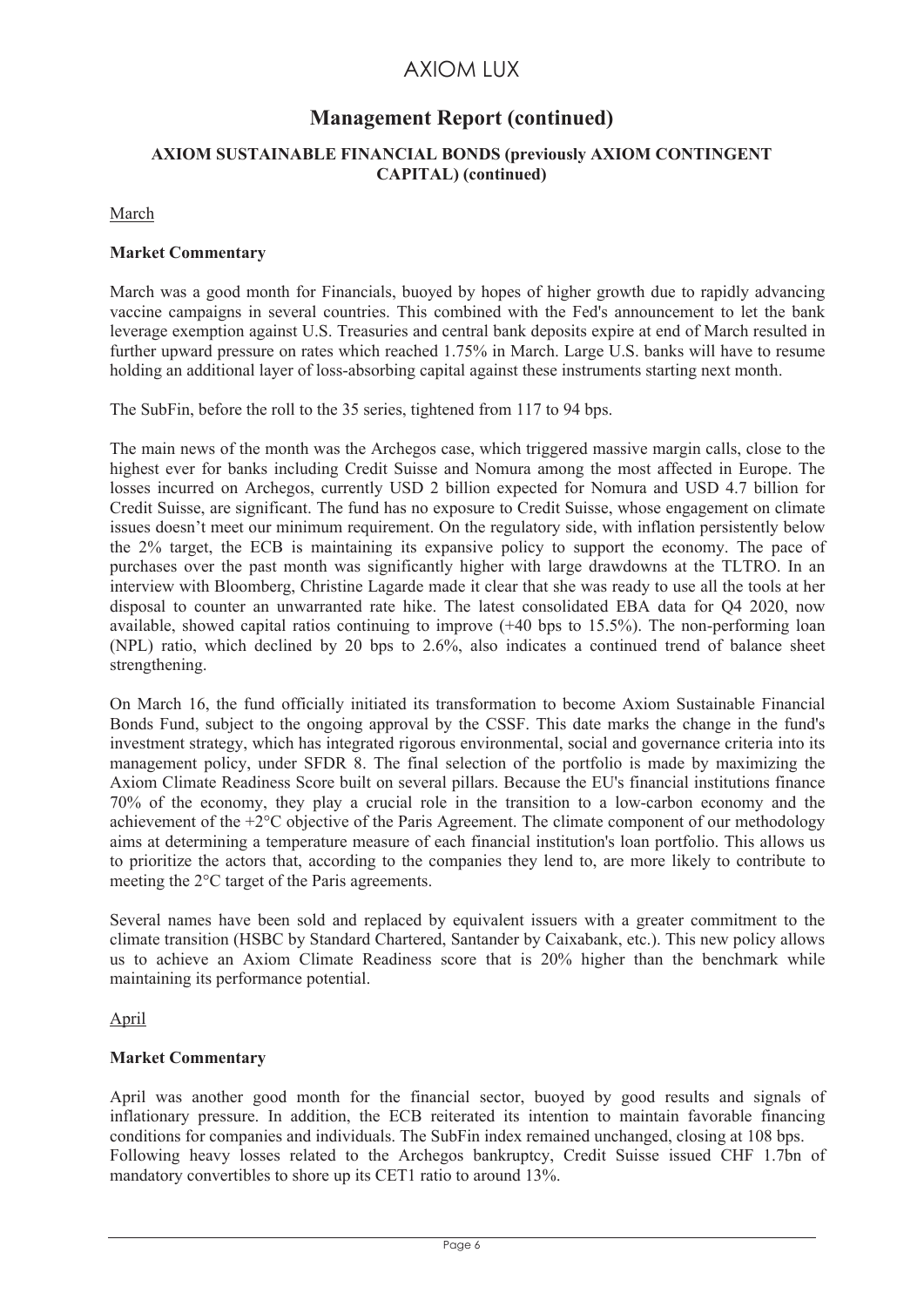# **Management Report (continued)**

#### **AXIOM SUSTAINABLE FINANCIAL BONDS (previously AXIOM CONTINGENT CAPITAL) (continued)**

The Swiss bank also has to deal with losses related to the residual exposure of CSAM funds to Greensill amounting to about CHF 4.8bn. As a reminder, the fund is not invested in Credit Suisse because its commitment to the climate is not yet sufficient.

Previously reported results were generally good, including Sabadell. In terms of pre-tax profit, all banks beat consensus. For the third quarter in a row, provisions were moderate with some reversals. Tier 2 and Tier 3 ratios are improving. Investment banking activity was strong, particularly in equities, high-yield and capital markets activity. We expect these trends to continue to drive positive earnings per share revisions.

On the back of this good news, AT1s ended the month at year highs. Investors are reviewing their risk assessment of the banking system and yields are still attractive compared to other asset classes.

The primary market remained relatively quiet. Only Rabobank came to issue to finance the call of the 6.625% announced for June 29. The fund has not invested in this bond. We prefer the 6.5% preference share, which we believe has greater potential.

In April, the fund's composition was reviewed to verify its compliance with the AMF's positionrecommendation DOC-2020-03 guidelines for funds which have ESG characteristics as a central factor in its communication. No major changes in the portfolio allocation resulted from this review. This is consistent with the allocation changes carried out in March as a result of the fund's strategy transformation towards a rigorous ESG integration. The Fund's DICI and prospectus were updated to reflect the AMF's recommendations. The changes a currently under review by the CSSF.

May

#### **Market Commentary**

Financials had another good month as the summer approaches, buoyed by signals of inflationary pressure. The 10-year French government bond rose above 0.2%. Assets performed very well, particularly AT1s which returned to their all-time highs. Central banks reiterated that they are in control of the situation. The SubFin remained stable, closing close to its end of April level at 108 bps.

On the regulatory side, the transition period under MREL is now aligned with that of CRR2, which should simplify the reading of instruments not eligible for capital. In May, we saw the first Reg per call, exercised on an AT1 by Crédit Agricole. This confirms the disqualification of new generation instruments issued under Basel III and therefore the existence of a set of "legacy" or non-capital eligible AT1 debt under CRR2. The regulatory reading will therefore be a source of performance for the AT1 fund.

In the contingent convertible bond market, we noted the issues of Danske Bank (USD 750 million at 4.375%), Santander (USD 1000 million at 4.750%) and SocGen (USD 1000 million at 4.750%). Issuers are taking advantage of favourable conditions to refinance upcoming calls. The fund did not participate in any of these primary issues as conditions were close to secondary market levels.

In May, the International Energy Agency published its Net Zero scenario, which lays out a pathway to achieve net zero emissions by 2050. We expect that financial institutions, and those already committed to net zero, will use this scenario as a tool to set interim targets in their portfolio. Its use will have a positive impact on the calculation of our ACRS. In addition, we consider that this scenario will have a valuable input into our engagement activities with financial institutions.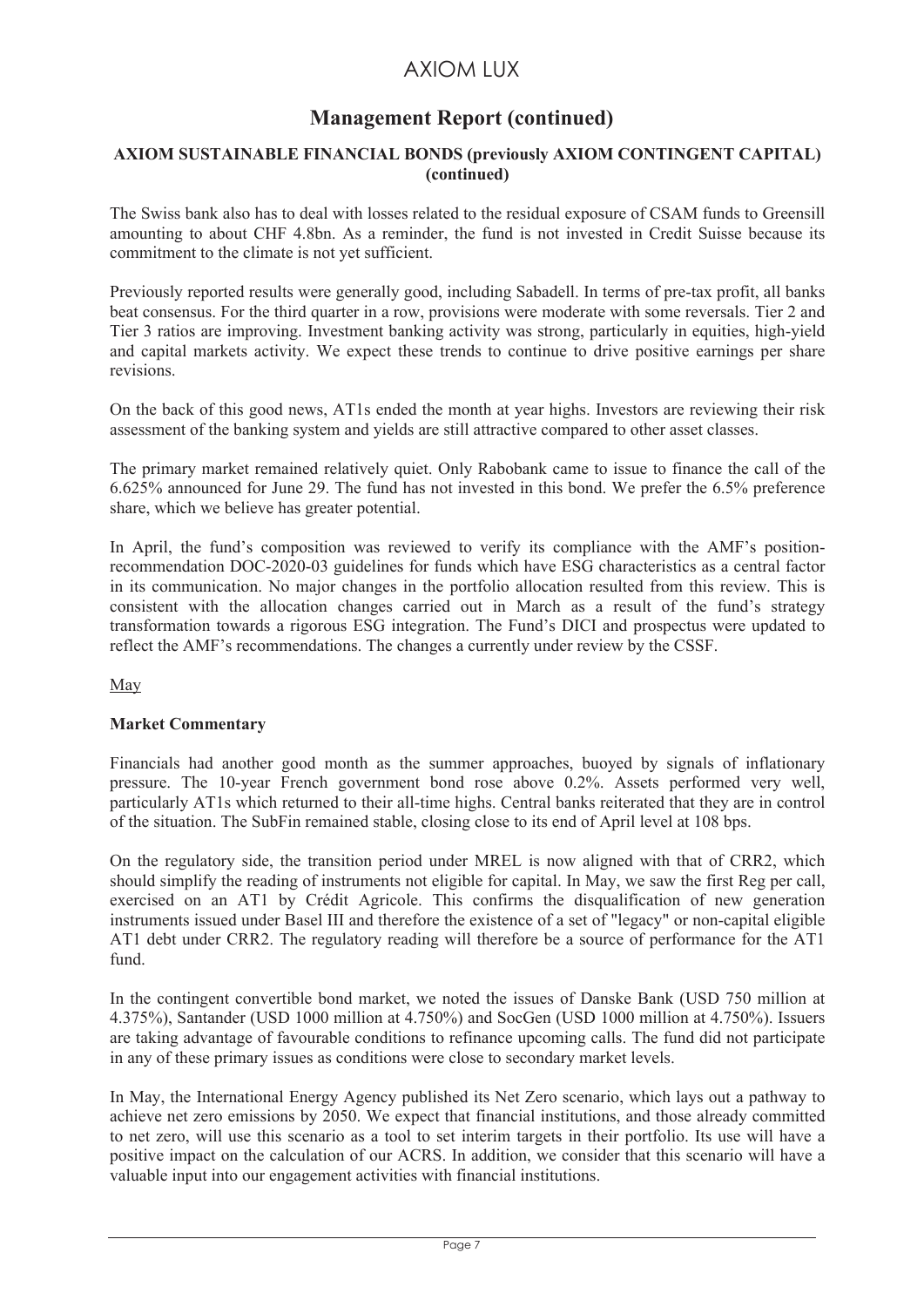# **Management Report (continued)**

## **AXIOM SUSTAINABLE FINANCIAL BONDS (previously AXIOM CONTINGENT CAPITAL) (continued)**

On the regulatory front, we have seen developments in two countries: Switzerland and France. The Swiss financial regulator has defined climate risk disclosure requirements for large financial institutions. These requirements will come into force on 1 July. We believe that this measure will allow us to better assess Swiss issuers and to add new issuers to our investment universe. In France, the implementing decree for Article 29 of the Energy and Climate Law has been published. This article provides far more detailed reporting requirements on climate and biodiversity considerations for insurers and other investors. As in the case of Switzerland, the new disclosure requirements will help us to better assess issuers.

June

#### **Market Commentary**

During the month of June the financial markets continued their upward trajectory despite the absence of a real catalyst.

The fear of economic overheating symbolized by excessively high inflation was calmed by repeated accommodating rhetoric from central banks. As indicated by Benoît Coeuré, former member of the ECB's executive board, "we must prepare (central banks) to support the economy for a long time".

As a result, financial credit returned to its highs, notably with a subfin index of 102 bps.

Andrea Enria has indicated that he is considering a rapid lifting of the ECB's ban on bank dividend payment caps. An official announcement is expected on July 23.

The Rabobank 6.5 (4.2% of the portfolio) benefited from this news to hit a new high at 135 (12 bps contribution to performance) MACIF's first issuance called for the evaluation of its climate performance through the ACRS, we decided not to participate in this issuance as the results of our analysis found that MACIF's integration of climate-related issues were not up to the standard of the fund. Indeed, we found that there were several gaps in terms of the climate governance, the ambition of their climate strategy and the way they disclosed their results of climate-related risks assessments as well as portfolio alignment.

In line with the events in May, this month equally saw important signals that further promote climate reporting. First with the G7 finance ministries and Central Bank governors signalling their support to mandatory climate-related financial disclosures based on the Task Force on Climate-related Financial Disclosures (TCFD) framework, and later with the Financial Conduct Authority (FCA) proposal to introduce climate-related financial disclosure rules and guidance for asset managers, life insurers, and FCA-regulated pension providers.

July

#### **Market Commentary**

Markets continue to slightly grow, with the subfin index ending the month stable around 104 bps. The yield on 10-year US Treasuries fell from + 1.44% to 1.25% and on the 10-year Bunds from -0.20% to - 0.43% (vs. -0.82% at its low).

Unsurprisingly, the fund's sensitivity to interest rates (3.07) was the primary driver of performance, particularly on UK preferred shares.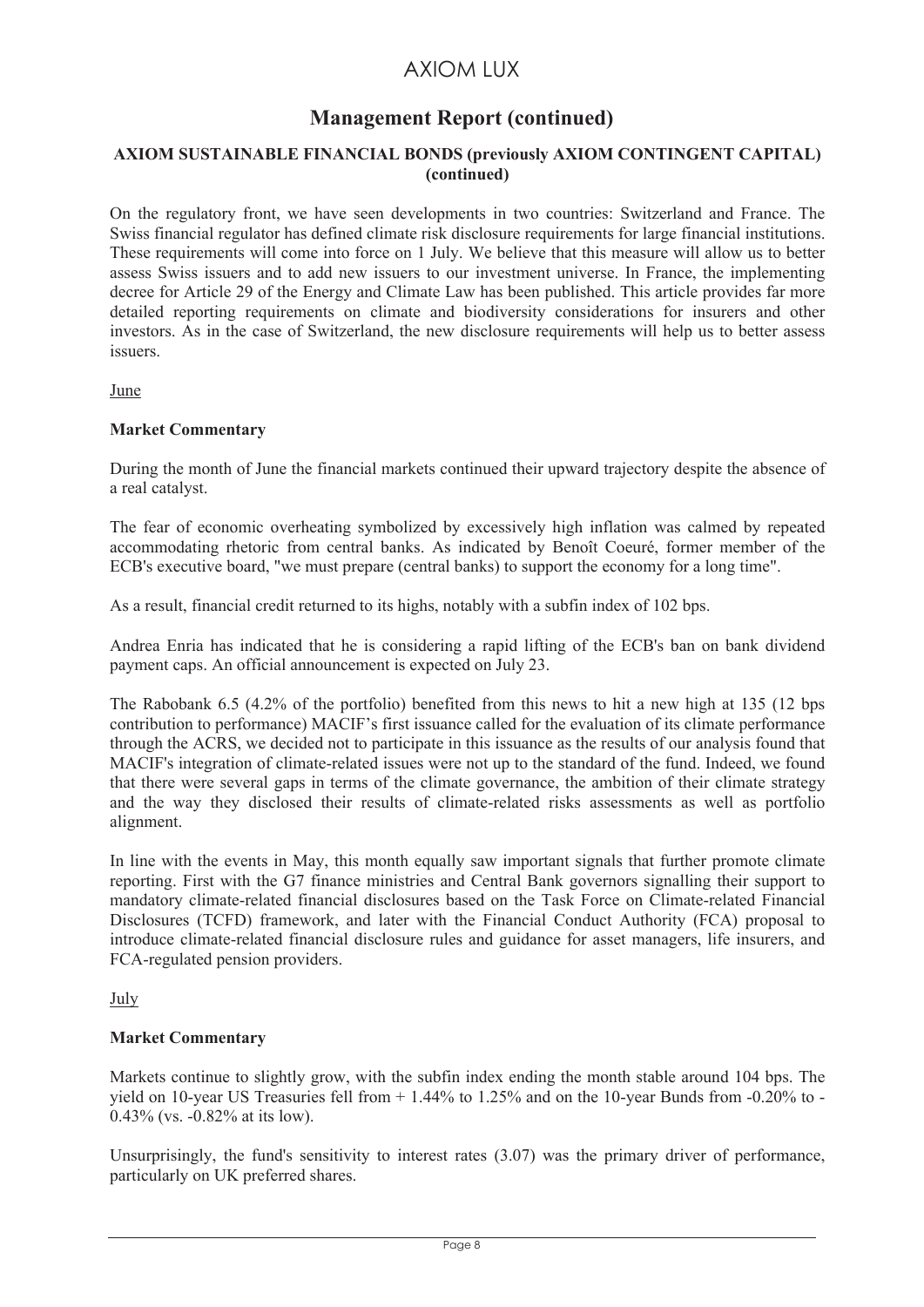# **Management Report (continued)**

## **AXIOM SUSTAINABLE FINANCIAL BONDS (previously AXIOM CONTINGENT CAPITAL) (continued)**

On the bank equity side, high volatility prevailed in July despite a high flow of positive information:

-Lifting by the ECB of the limit on dividends paid by banks as of September 30. EBA's stress tests results are reassuring, with an average CET1 drawdown of 485bps only in the adverse scenario, strengthening banks ability to distribute excess capital. This news benefited the Rabobank 6.5 bond which will be able to fully pay its coupon  $(4.5\% \text{ of the fund})$ .

-Banks publish income and results before provisions well above expectations. Credit losses are also lower than expected.

-Quarterly publication of the EBA which indicates an average level of capital stable at 19.4% and stocks of non-performing loans which decrease to 2.54% for all the banks for which it supervises.

The sustainable finance agenda equally evolved in July, with two major achievements. First, the EU commission launched its new Sustainable Finance Strategy, which now includes a more holistic approach towards a wider contribution of the financial sector to a sustainable economy. It evolves around four areas: transitional finance, inclusiveness of actors and topics, double materiality and global cooperation.

The most relevant actions planned for the issuers in this fund include: i. possible amendments to the Capital Requirements Regulation, Capital Requirements Directive and the Solvency II Directive to ensure the consistent integration of sustainability risks in risk management systems of banks and insurers, including climate change stress tests by banks and scenario analysis by insurers; and ii. improve disclosures of sustainability targets and transition planning, and examine to what extent more guidance could ensure that pledges are credible and monitor progress. These are topics that we already include in our ACRS scoring, this score will allow us to identify which financial institutions are better prepared in view of future changes. Second, the ECB announced the integration of climate change in their monetary policy. The impact of the measures to the issuers of the fund will be rather low and indirect. The ECB has decided to consider climate change in their corporate sector asset purchases. This will probably discourage high emitters from issuing corporate debt, thus look for more financing from banks or other sources of capital although with a higher cost of capital. We will be monitoring if banks that have set net zero commitments stick to their word or succumb to the temptation of higher profits.

## August

#### **Market Commentary**

In August, disappointments were more about the weather than financial markets.

Nothing seemed to worry the markets, despite a delta variant still threatening the recovery, an Afghan crisis with uncertain international consequences or even historic levels of inflation which have reached 3% on an annual basis in Europe.

The financial markets were globally calm, helped by a cautious speech from the FED on a potential tightening. While Jérôme Powell has confirmed that he is in favor of asset purchase reductions before the end of the year, this remains conditional on employment figures.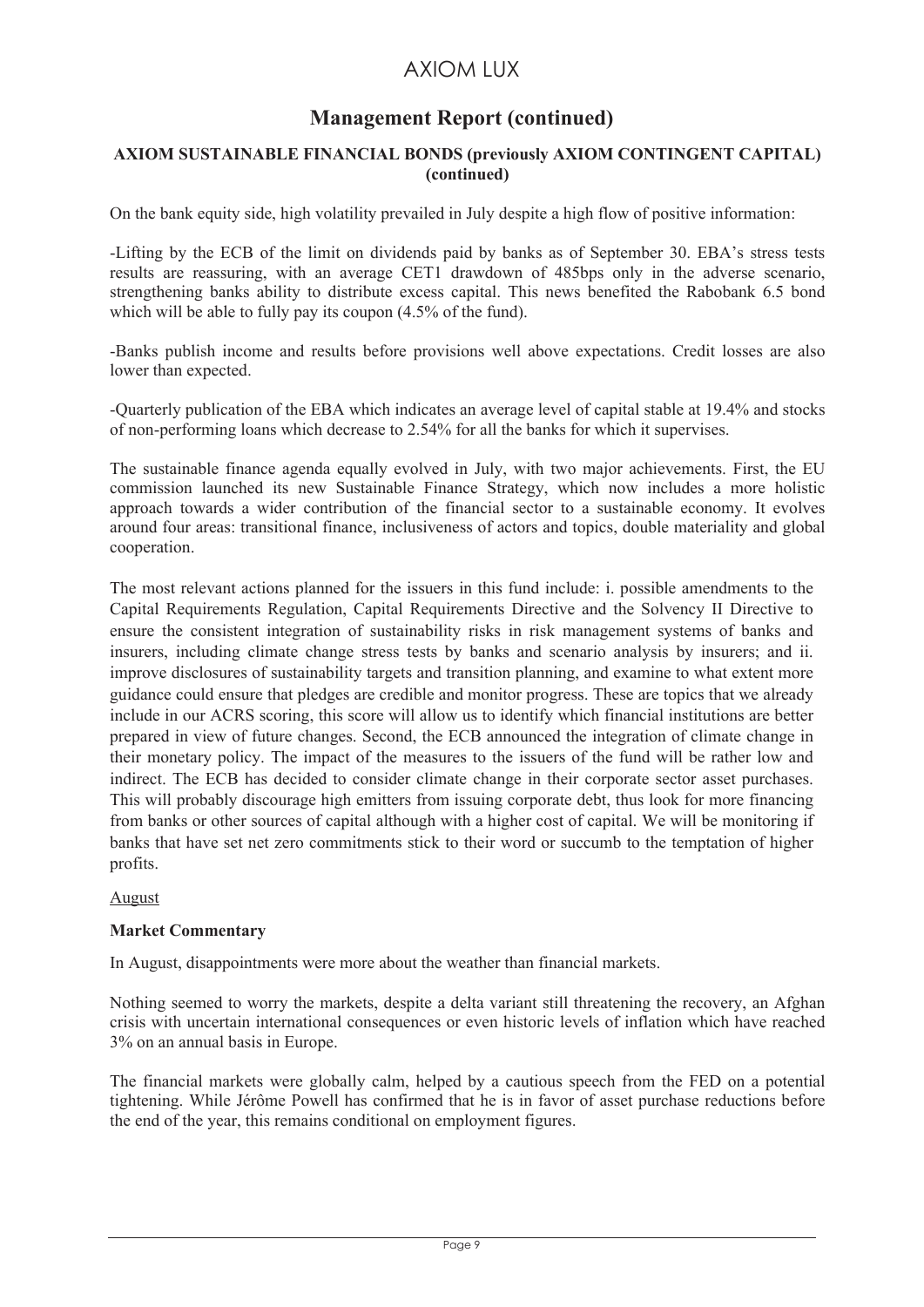# **Management Report (continued)**

#### **AXIOM SUSTAINABLE FINANCIAL BONDS (previously AXIOM CONTINGENT CAPITAL) (continued)**

The European banking sector kept delivering excellent news with second quarter results 22% above consensus on average. These results are thanks to the high commissions in retail banking, strong trading gains and interest income supported by the TLTRO.

Following the ECB announcement of not extending the dividend restriction after 30 September, Rabobank announced on 2 August the complete payment of its coupon on the 6.5% certificate. The bond was up 3% on this news that we expected. It is the biggest contribution to performance this month (+12bps).

On the primary market, we noted the new AT1 issues from Barclays, Nordea, Swedbank and Standard Chartered. The last one made a tender offer on the Legacy AT1 up to  $\epsilon$ 1.25bn with priority right on the new issue. Allianz issued a new RT1. We did not participate in new issues from issuers with a satisfying ACRS as premiums were low compared to the secondary market.

On the other hand, the news regarding the banking sector's management of climate and environmental (C&E) risk were not positive. The ECB published preliminary results of an assessment of the compatibility of banks practices with the their supervisory expectations, based on a self-assessment made by the banks. The ECB finds that very few have incorporated sound C&E risk management processes or clearly integrated C&E risks into their strategies. Only between 5% to 15% of the banks having integrated best practices such as the establishment of risk limits or the pricing C&E risks in their loans.

Despite almost all banks (four-fifth) having developed implementation plans roughly in line with the ECB guide roughly two-thirds have failed to sufficiently tailor their plans in line with the supervisory expectations, notably lacking operational details on how deliverables will actually be produced. Therefore, It highly possible that an important number of banks won't be ready for the full supervisory review the ECB is going to run in 2022. The ECB is therefore urging banks to take swifter action.

#### September

## **Market Commentary**

September saw a rebound in volatility in the fixed income and equity markets as supply constraints increased while the Fed moved towards a faster than expected tightening of monetary policy. The rhetoric of central banks on the temporary inflation peak is increasingly questioned by the markets. Rates have risen sharply: +20bps for the US 10-year or +15bps in Germany. Despite this rise, the fund remained strong with a performance close to +0.11% over the month.

The primary market was again very active with new issues from Nordea, ING , Santander and La Banque Postale. The fund did not participate as premium were not enough From October, banks will recover their ability to distribute capital. This led the Rabobank certificate to be 3 points up over the month.

The fund took profits to reinvest on the Allianz 3.875 bond, offering an interesting carry compared to its A rating and a lower volatility than AT1 in a more volatile market.

In the climate finance area, this month the ECB published the results of its economy-wide climate stress test, a first top-down assessment of banks' exposure to different levels of climate-related risks represented in three scenarios. The ECB finds that Euro area banks could be severely affected under a "Hot house world scenario", a scenario with lack of climate action.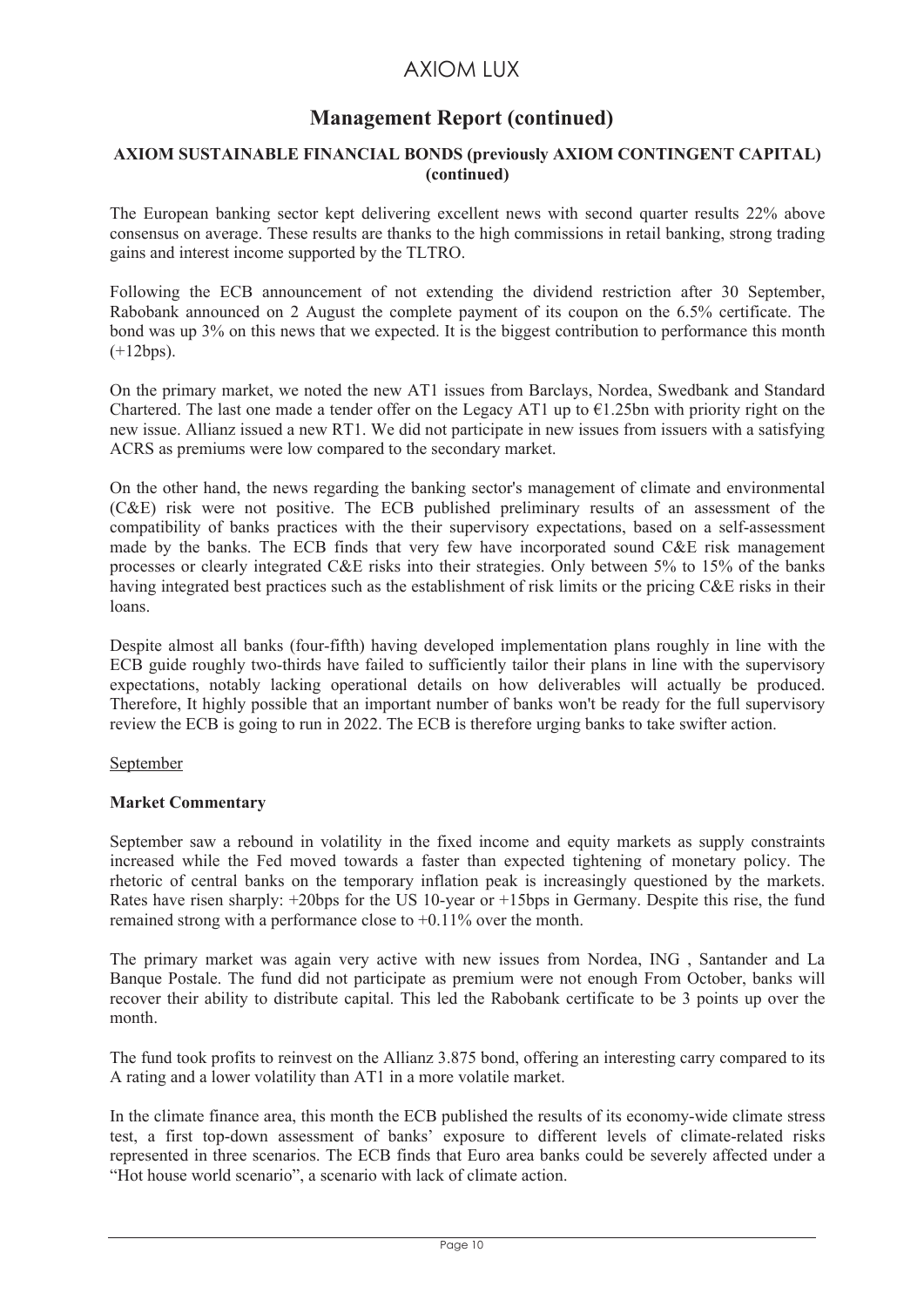# **Management Report (continued)**

## **AXIOM SUSTAINABLE FINANCIAL BONDS (previously AXIOM CONTINGENT CAPITAL) (continued)**

In this scenario, the average corporate loan portfolio of a euro area bank is 8% more likely to default than under an orderly transition i.e. the "best-case" scenario which considers timely and effective policy measures. In a "middle-way" scenario in which there is policy action but rather late (2030) the probability decreases to around 3%.

When distinguishing between different loan portfolios, the negative impact of climate change becomes even more pronounced. The ECB finds that portfolios most vulnerable are 30% more likely to default in 2050 compared with 2020 under the hot house world scenario, which is five times larger than the average.

Notably, this is a first measurement, with no impact on capital requirements, and which several modelling caveats as well as debatable assumptions. However, the ECB's socialization of these results with each bank coupled with the results of the assessment of the banks' application of the supervisory expectations on climate risks management, will certainly push banks to improve their current climate risk mitigation frameworks. We will monitor this trend in our banks engagement as well as capture it our ACRS.

**October** 

#### **Market Commentary**

Within financial markets, the month of October was marked by a slight widening of spreads (Subfin from 110 at the start of the month to 115 on 10/29) as well as by a rise in rates (German 10-year down from -0.2 to -0.09%, 10 years US from 1.49% to 1.60%).

This growing stress is explained by the new communication from central bankers open to tapering faster than initially expected as well as by growing inflationary pressures.

On the other hand, the equity market performed well during October. The banking sector performance was supported by excellent 3rd quarter results and a 5 year postponement in implementation of Basel IV The fund suffered from a fall (-3%) of its largest position: La Banque Postale (7.7%). Indeed, the bank announced a total takeover of CNP bringing S&P to downgrade its rating.

The fund invested in a Tier 2 green bond issued by Triodos Bank, the first green bond issued by the bank. We decided to support this issuance for two main reasons: first, the loans eligibility criteria will be based on the EU taxonomy requirements, which guarantees a good minimum level of "greenness" in their use of proceeds. Second, the eventual use of proceeds to cover capital losses won't be associated to defaults from corporates in high-carbon industries. Indeed, the lending book of the bank has no exposure to the fossil fuels sector, its sectoral exposure is tilted towards sectors with a minor climate impact (e.g. arts and culture, recreation) and sustainable activities (e.g. low-carbon technologies, organic farming). The green nature of the issuance can therefore be preserved.

This month we saw important announcements regarding the integration of climate-related risks on banks capital requirements in Europe. First, the EU commissions published a banking package that proposes amendment to the Capital Requirements Regulation, including one that brings closer the EBA's deadline to do an analysis of the prudential treatment of ESG risks to June 2023 (two years earlier). The legislative package will now be discussed by the European Parliament and Council. Second, the Bank of England Prudential Regulation Authority announced it would examine whether changes to bank capital buffers might be necessary to manage the impact of climate change, and it would publish its findings by the end of 2022.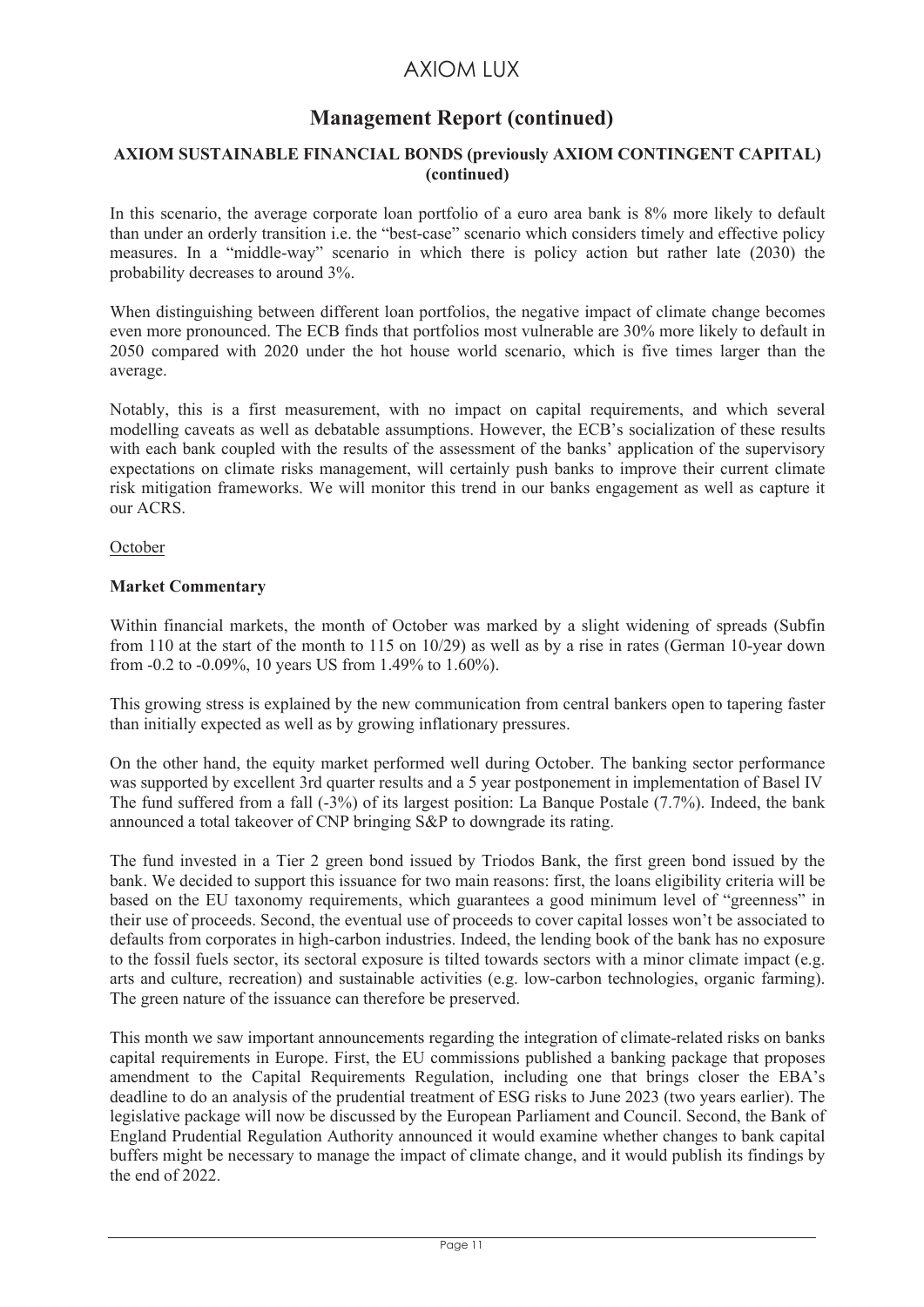# **Management Report (continued)**

## **AXIOM SUSTAINABLE FINANCIAL BONDS (previously AXIOM CONTINGENT CAPITAL) (continued)**

#### November

#### **Market Commentary**

The financial markets sold off in November as investors turned to a risk-off mood following rising cases of Covid in Europe and the discovery of a new variant of concern. Investors had already started to be doubtful during the month, with increasing inflation figures and central banks continuing to procrastinate on the adaptation of their monetary policy.

At the end of the month, the FED clearly positioned itself for an acceleration of the tapering process leading to a rise in its key rates from 2022. The same movement should be followed quickly in England and certainly later in Europe. Against this backdrop, the SubFin Itraxx index deviated from 113 at the start of the month to 130 as of November 30.

The fund took advantage of the weakness of the markets at the end of the month to strengthen the AT/RT1 with, in particular, the purchase of La Mondiale 4.375% and the new Banque Postale 3% after a fall of 9 points since its issue last September.

On the ESG side, COP 26 resulted in its share of announcements that are insufficient to achieve the objectives of the Paris Agreement. However, as part of the Glasgow Financial Alliance, 450 financial institutions, representing \$130 trillion in assets, are committed to becoming carbon neutral by 2050. It remains to be seen how they will achieve this!

The ECB also published its analysis on climate and environmental (C&E) risk monitoring. The most advanced areas in the integration of C&E risks are operational risks, governance and sectoral policies. However, much progress remains to be made in the use of scenarios to define future strategy or the integration of C&E risks into loan pricing and collateral evaluation.

#### December

#### **Market Commentary**

December 2021 concluded a positive year for all risk asset classes.

The effect of the Omicron variant was strong at the beginning of the month before being subdued thanks to lower mortality rate. As a result, the equity markets rose again, and credit tightened (Subfin from 129 to 108). Only the rise in long-term rates of about 20 bps in Europe, from 0.01% to 0.20% and in the United States from 1.40% at the beginning of the month to 1.51%, penalized high duration assets. This increase is linked to the main risk now identified by investors: prolonged and uncontrolled inflation with strongly negative real interest rates. There were no new AT1 or RT1 issuances in December, but we did see several redemptions on Legacy instruments. BNP 7.195 was subject to a Reg call, while Axa 5.5 (\$850m) and Santander UK 7.037 were recalled at par.

In addition, in terms of sustainable finance, this month of the year was relatively calm, with no major announcements or disclosure from banks and insurers that could affect our allocation. The month ended with a bitter sweet note regarding regulatory matters as on one hand the first delegated act of the EU Taxonomy (covering climate mitigation and adaption) was adopted by the European Council, but on the other, the Commission submitted an amendment proposal to the delegated act which requests the inclusion of natural gas and nuclear energy in the taxonomy. This change will result in a higher share of taxonomy aligned investments/lending by insurers and banks, which in particular in the case of gas will not necessarily mean that their investments/lending are supporting emissions reductions.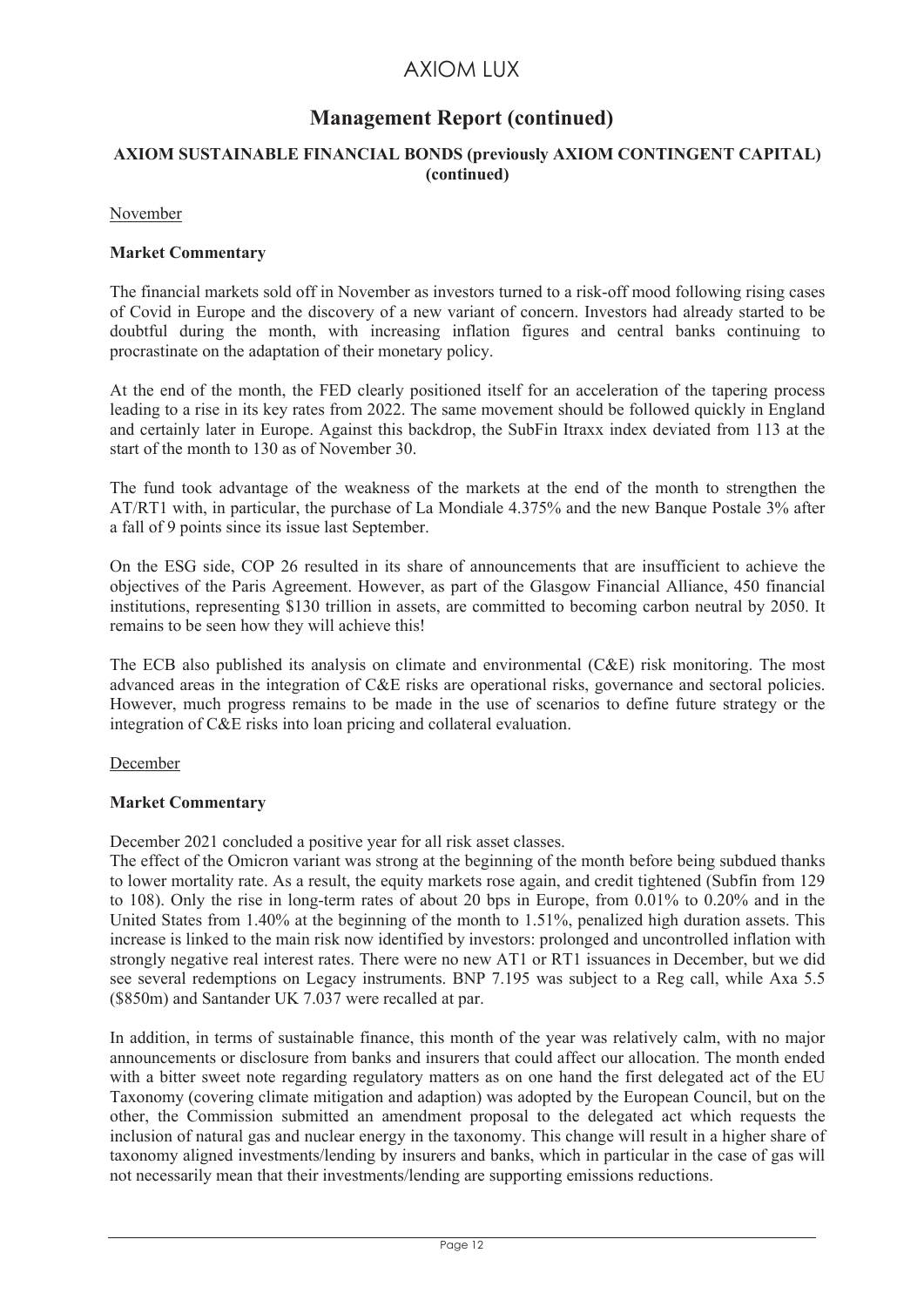# **Management Report (continued)**

## **AXIOM EUROPEAN BANKS EQUITY (previously AXIOM EQUITY)**

## January

Bank stocks struggled to find a clear direction in January as the resurgence of reflationary hopes after the Democrats won control of the Senate was mitigated by the prospect of extended lockdowns and the slow pace of vaccination rollouts. The SX7R returned -2.67% (Stoxx 600 Banks), vs. -4.55% for the SX7T (Euro Stoxx Banks).

On the macro front, the ECB maintained its monetary policy unchanged and reiterated its focus on stimulus and the transmission channel to the real economy. While restating that rates are low enough and that the size of the stimulus envelope is appropriate, Lagarde urged governments not to repeat the errors of the past by cutting off fiscal support too soon. The ECB also published its updated P2R requirements, which were mostly unchanged, confirming its desire to preserve lending capacity in the system and treat banks as part of the solution, not the problem. Italian politics were back on center stage following Conte's resignation, with limited market reaction as the risk of fresh elections remains low. The start of the reporting season was quite upbeat. In the US, better than expected results by the top 6 banks were driven by the writeback of \$6bn of Covid provisions, bringing the accumulated provisions down to \$40bn for 2020. Investment banks slowed down as expected QoQ but were still up YoY. In Europe, outperformance vs. consensus was driven by better revenues and costs in retail in Spain, very strong wealth and asset management results in Switzerland as well as beats on cost of risk and new lending volumes for the Nordic banks. On the M&A and restructuring fronts, Unicaja and Liberbank reached an agreement for a merger, creating the 5th largest bank in Spain with c.€110bn in assets, while Commerzbank announced it will cut 30% of its workforce and close about half of its branches in the next 3 years in an effort to restore the profitability of its operations.

#### February

Banks strongly outperformed the market in February on the back of rising growth and inflation expectations. As investors started to question the ability of central banks to maintain ultra low rates for longer, banks served as a natural safe haven against a continued steepening of the curves. The SX7R index was up by 15.76% vs. 1.67% for the SXXR and +21,22% for the Axiom European Equities funds. Results continued to exceed analysts' expectations, with all banks but one reporting higher adjusted profits than expected. On balance, net interest margins, commissions and provisions surprised materially to the upside. HSBC unveiled a strategic update which focused on growing the global markets and wealth management businesses in Asia. Natwest confirmed its intention to exit Ireland, leading to a more concentrated local market.

In Italy, Mario Draghi managed to secure support from the main parties and started to outline key structural reforms, including a revamp of corporate insolvency law, potentially leading to shorter proceedings and ultimately lower NPLs for Italian banks. Political support for a merger between Unicredit and Monte Paschi seems strong.

On the macro front, banks benefitted from steeper interest rates curves. A 100bps shift in interest rates would drive a median 20% increase in annual profits for European banks, with German, Irish and peripheral banks benefitting the most. Given the current levels of short-term rates, banks offer positive convexity to monetary policy, with any further decrease likely compensated by bank-specific measures such as TLTRO and deposit tiering.

Though we perceive the sell-off in long-term rates to be slightly overdone, we remain constructive on the sector. We still see material outperformance on the back of positive surprises on asset quality and costs as well as a return of cash distributions. Combining dividends and buybacks, investors in the sector can expect to receive in the next 15 months a total pay-out of about 10%.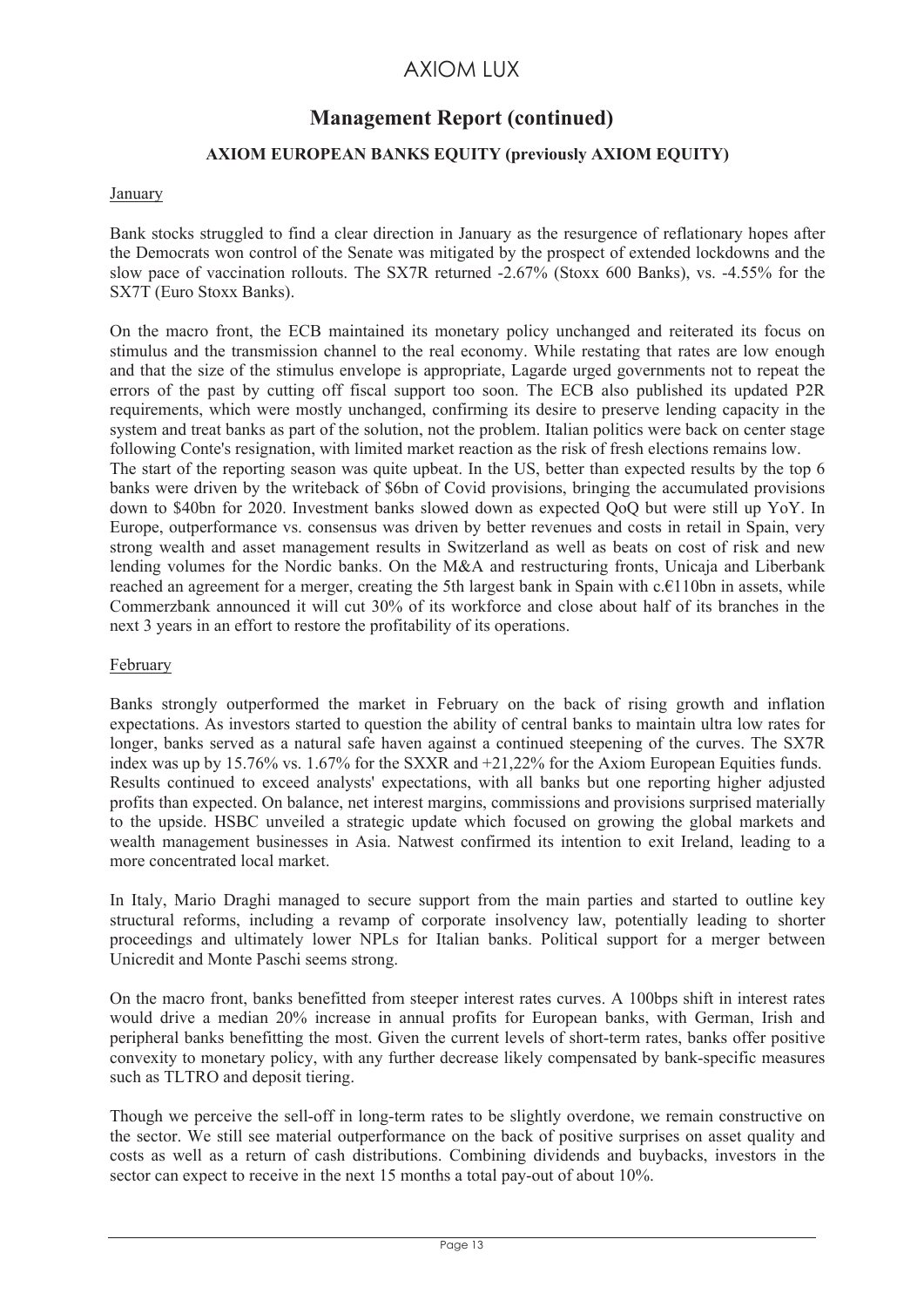# **Management Report (continued)**

## **AXIOM EUROPEAN BANKS EQUITY (previously AXIOM EQUITY) (continued)**

## March

Despite a resurgence in cases and restrictions in parts of Europe, global growth expectations took a positive turn in March following the US stimulus being signed into law and President Biden outlining a \$2.25bn infrastructure plan. US rates took another leg wider with the 10Y UST reaching 1.7% while the 10Y Bund stabilized at around 0.3%. Banks performed in line with the broader market: the SX7R returned +6.64% vs. +6.42% for the SXXR and +10.01% for our fund Axiom European Banks Equity. Early indicators point to a very strong first quarter for investment banks, driven by record fees from IPOs, SPACs and high-yield debt issuance activity. We expect an excellent reporting season overall, characterized by low defaults, provisions fine-tuning, further build-up in CET1 as well as strong revenues from asset and wealth management, insurance and capital markets. On the M&A front, Amundi is emerging as the leading bidder for Lyxor ( $\epsilon$ 160bn AuM). Chubb, the world largest publicly traded P&C insurer, made an offer for US commercial specialist Hartford which values the transaction at \$23.4bn. Markets expect more M&A activity in Italy in the coming months, involving a game of musical chairs around Banco BPM, BPER, BMPS and Unicredit.

Credit Suisse was back in the headlines after the collapse of Archegos Capital, a highly leveraged US family office which defaulted on margin calls. This came on top of the Greensill case. The poor handling of the fire sales combined with stretched valuations, position concentration and lack of risk limits on nominal exposures led to sizable losses at the bank. Though this event will certainly lead regulators to review counterparty risk modelling practices, we would highlight that banks did not take extensive losses on hedge fund exposures over the Covid sell-off last year, which should bring comfort over their capacity to weather a future market stress.

## April

European bank stocks outperformed in April on the back of strong earnings and signs of inflationary pressures. The Stoxx 600 Banks net return (SX7R) index returned +3.53% vs. +2.21% for the Stoxx 600 Net return (SXXR).

With more companies warning about rising input costs, and accumulating evidence of a strong economic recovery in the US, analysts are becoming worried that the Fed might have backed itself into a corner by refusing to tighten financing conditions before persistent inflation becomes evidenced by backward-looking data. We expect global rates to climb higher as extreme excess savings and public spending drive structural changes in the demand-supply equilibrium. As a sign of the times, due to leverage constraints, leading US banks are now refusing additional corporate deposits and asking their clients to move their cash to money market funds. Interestingly, we also saw Jyske bank, a Danish bank, reducing further the rate they charge on corporate deposits to minus 95bps.

On the results front, not a single bank came below consensus profit before tax. For a third quarter running, provisions surprised to the upside, with some banks entering net provisioning reversal territory, and both stage 2 and stage 3 ratios improving. Investment banking was particularly strong, especially in equities, high yield and ECM, while inflows and markets helped wealth and asset management businesses.

We expect these trends to keep driving positive EPS consensus revisions, with multiples expanding due to continued fundamental pressures on long-term rates.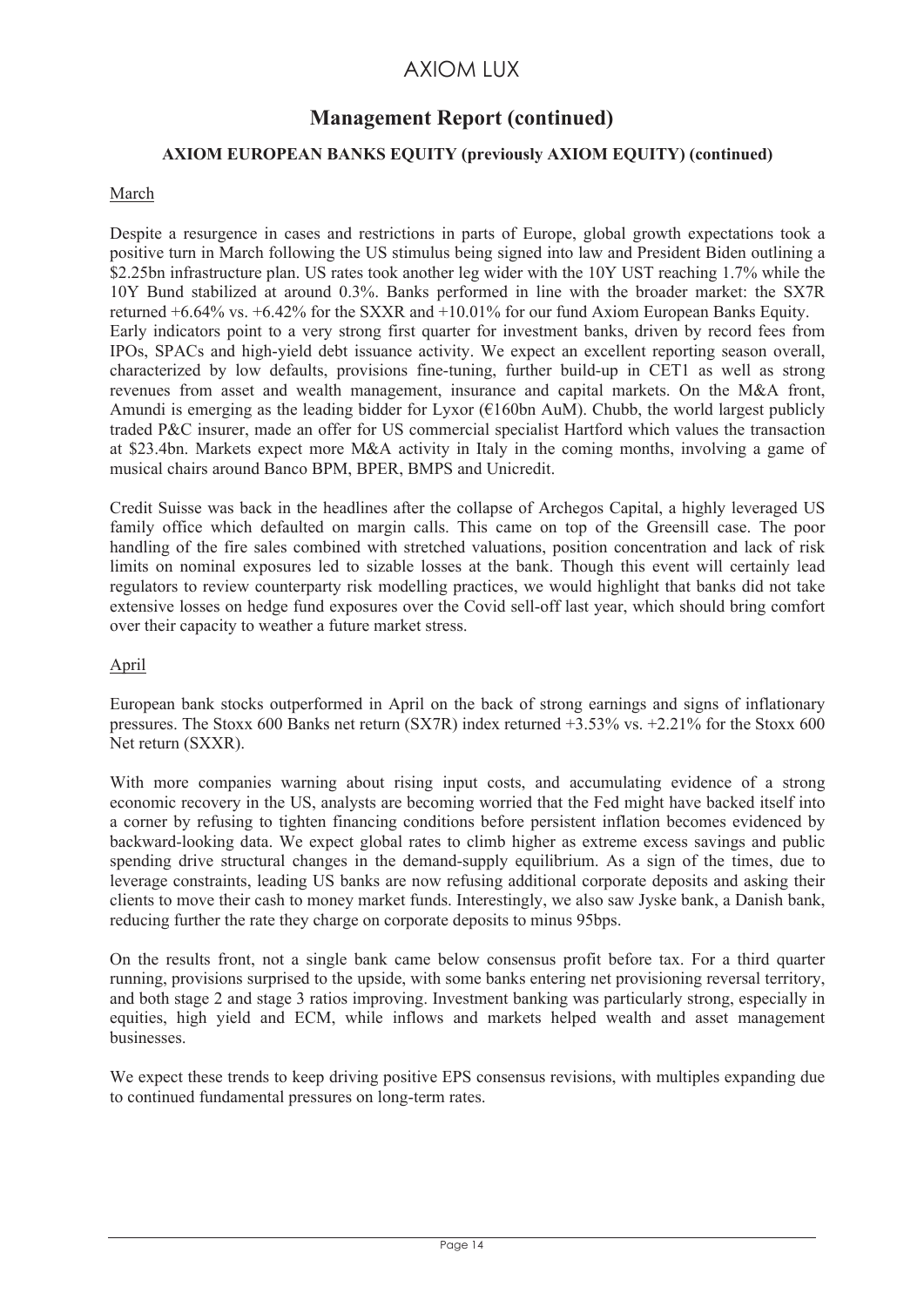# **Management Report (continued)**

## **AXIOM EUROPEAN BANKS EQUITY (previously AXIOM EQUITY) (continued)**

## May

Red hot consumer demand, expanding vaccine coverage and growing unease over the inflation trajectory fuelled the reflation trade further in May. European banks outperformed, with the SX7R delivering  $+5.83\%$  vs.  $+3.09\%$  for the SXXR. The fund returned  $+8.71\%$ .

Though European banks are up +29% YTD vs. +13% for the broader market, relative valuations remain attractive by historical standards. Both on price-to-book and forward P/E metrics, the ratios between European banks and the market remain close to their all-time lows. A normalization of relative valuations to the NIRP period average would imply a further +30% upside for the sector.

1Q21 numbers were very good overall. Asset management and investment banking surprised to the upside, while stable asset quality in the context of expiring moratoria reassured investors. Q2 trends remain strong on the capital markets side, especially in M&A, ECM, and loan syndication. Buoyant property markets and falling unemployment will likely lead to further provision beats.

On the consolidation front, Italy is negotiating with the EU on a new set of measures to support consolidation in the banking sector. Unipol increased its stake in Banca Popolare di Sondrio, a move that increases the chances of a merger between BPER and Sondrio. Generali launched a share offer on Cattolica at a 15% premium. The combined group would be a leader in Italian P&C. Greek banks are updating their strategic plans considering strong expected corporate loan demand as European recovery funds flow into the country. After Piraeus Bank, Alpha Bank announced that it was seeking to raise €800m in equity capital.

## **June**

Bank stocks underperformed the broader market in June as investors pondered the implications of a more cautious and divided Fed on growth and asset prices. The SX7R returned -4.57% vs. +1.00% for the SXXR.

Fundamental trends remained positive for the sector, with analysts raising their EPS forecasts on the back of continued improvement in asset quality indicators, strong life insurance and asset management sales, red hot housing markets, as well as interest rates hikes outside the Eurozone. In investment banking, M&A transactions and HY issuance are set to break historical records, driving higher revenues and competition for talent. Trading is slowing but remains well above pre-Covid levels. A lifting of restrictions on distributions in September is now almost certain, setting the stage for record buybacks.

Sector gyrations and yield curve movements following US CPI numbers and the June FOMC meeting surprised many market participants. The rally in the long-end of the yield curve was explained by excess investor positionning into steepening trades, no indication of a slowdown in QE purchases and fears that accelerated rates hikes could threaten the recovery. For bank investors however, the macro factors that ultimately matter are credit growth, lending margins and loan losses. We believe that moderate rates hikes next year are very unlikely to derail a recovery which is based on strong excess savings and consumer demand as well as record government spending. In Europe, Next Generation EU funds are just starting to flow and should benefit loan demand, with corporates likely to seek bank financing in conjuction with EU grants for their investment projects. Interest rate margins will benefit mostly from a repricing of the short and medium end of the curve as they make the highest proportion of new lending. Loan losses should be contained: the rollout of moratoria and government support has not yet produced, even in the riskiest sectors such as hospitality, any visible increase in NPLs.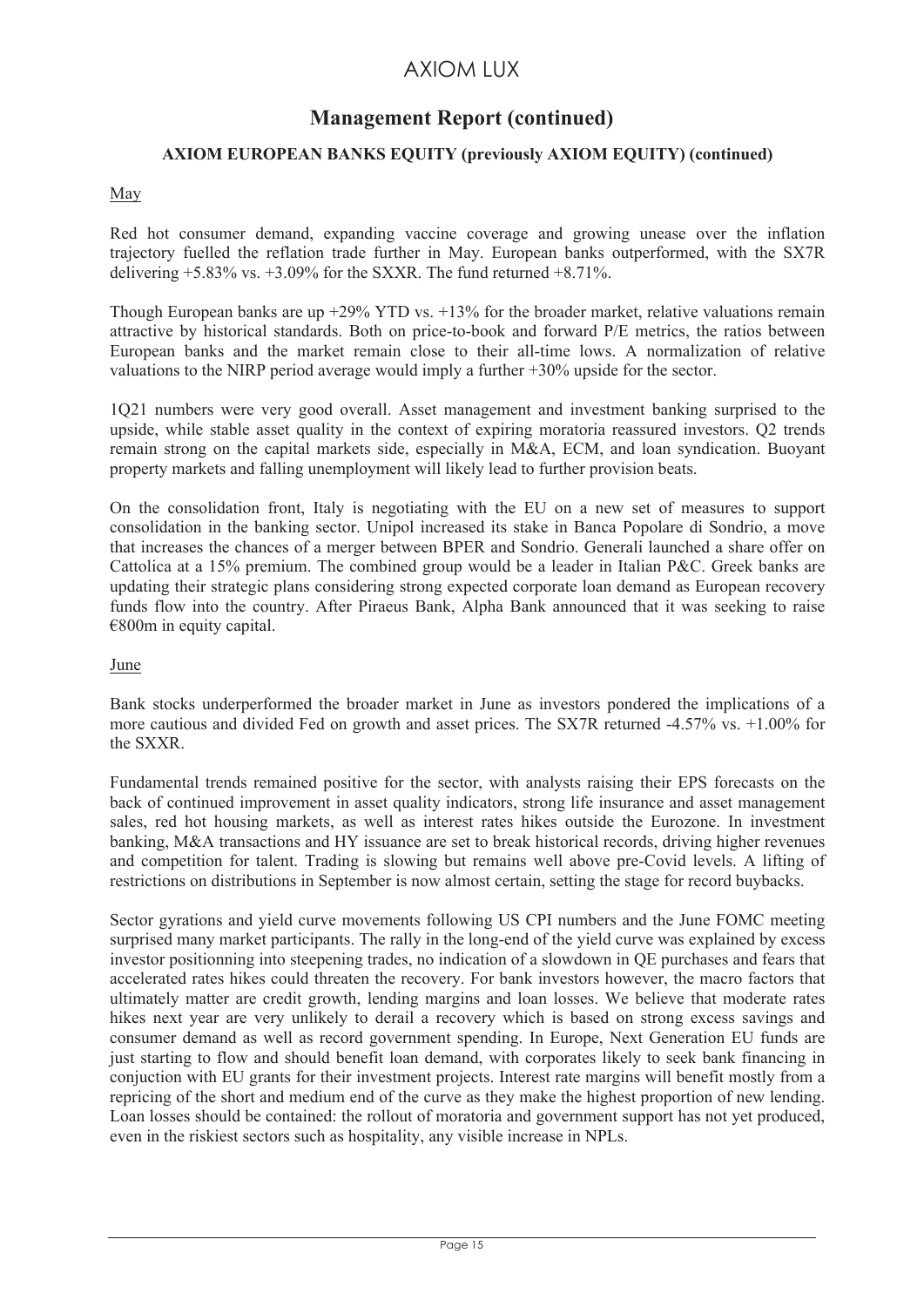# **Management Report (continued)**

## **AXIOM EUROPEAN BANKS EQUITY (previously AXIOM EQUITY) (continued)**

The key risk to the recovery at this stage is runaway inflation: though in theory it could benefit banks through higher nominal volumes and interest margins, the risk of a recession induced by a fight against spiralling inflation would hurt cyclicals (while higher long-term rates would hurt growth stocks). We believe that in the current environment, more hawkish monetary policies would benefit banks and should be wecolmed by investors.

On the restructuring front, Alpha Bank successfully completed its capital raise. Greek banks NPL ratios are projected to fall below 10% in the next two years. The path for a creditor-friendly solution to the Monte Paschi capital shortfall seems more remote, with Unicredit reportedly being unimpressed by the package proposed by the government. Consolidation in Ireland is accelerating as Natwest and KBC exit the country: only two players will remain in corporate lending and three in mortgages. MyMoneyBank acquired the banking assets of HSBC France at a huge discount to book value, expecting that operational efficiency gains and a push into wealth will help return the business to profitability.

July

Bank stocks were volatile in July as they were initially pushed lower by declining long-term rates, but pared their losses later in the month on the back of strong results and the increasing likelihood of exceptional distributions. The SX7R Index ended the month at -0.81% vs. +2.06% for the SXXR. UST 10Y rates rallied from 1.46% to 1.24%, while the 10Y Bund yield lost 23bps to settle at -0.43%.

Earnings surprised materially on the upside. Revenues were on average 5% higher than expected, leading to strong pre-provision profit beats. Loan losses were also significantly better than expected, with cost of risk coming at 35bps in the Eurozone, c. 80bps lower Y/Y and 25bps lower vs. consensus.. Bouncing commercial activity supported higher fees both on the investment banking side (M&A, capital markets) and the retail side (investment product, payments, life insurance). Interest rate income was broadly in line, as TLTROs and volumes helped offset a decline in asset spreads. In insurance, higher sales in life compensated for the loss of Covid related frequency benefits in personal P&C lines.

The ECB repealed the temporary ban on dividends and share buy backs effective from 30 September 2021. The ECB noted that the economy was recovering and that the ban was no longer justified. Results of the EBA stress tests were published at the end of the month. They showed better than expected capital ratios in the adverse scenario, with very few exceptions, supporting the ability of banks to distribute excess capital. Only a handful of banks, such as Credit Agricole, AIB and Deutsche Bank, might be subject to higher capital thresholds given the new framework linking pillar 2 buffers and stress test results.

## August

The SX7R index returned +2.57% in August as investors awaited more clarity on the breath of the recovery and the economic impact of persistently high Covid transmission rates. Inflation pressures from supply side constraints intensified, weakening the dovish consensus that had prevailed within policy markers. The Q2 earnings season was excellent for financials overall, with median pre-tax profits surprises of 22% for banks and 15% for insurers.

Bank results were characterized by strong fees and commissions across the board. In retail, fees were supported by a cyclical recovery in payments, higher demand for savings products and generalized price increases for banking services. In investment banking, record M&A and issuance helped offset a decline in FICC trading while equity trading remained strong. Pressures on net interest margins remained elevated as clients continued to save more than usual. Provisions were also much lower than expected.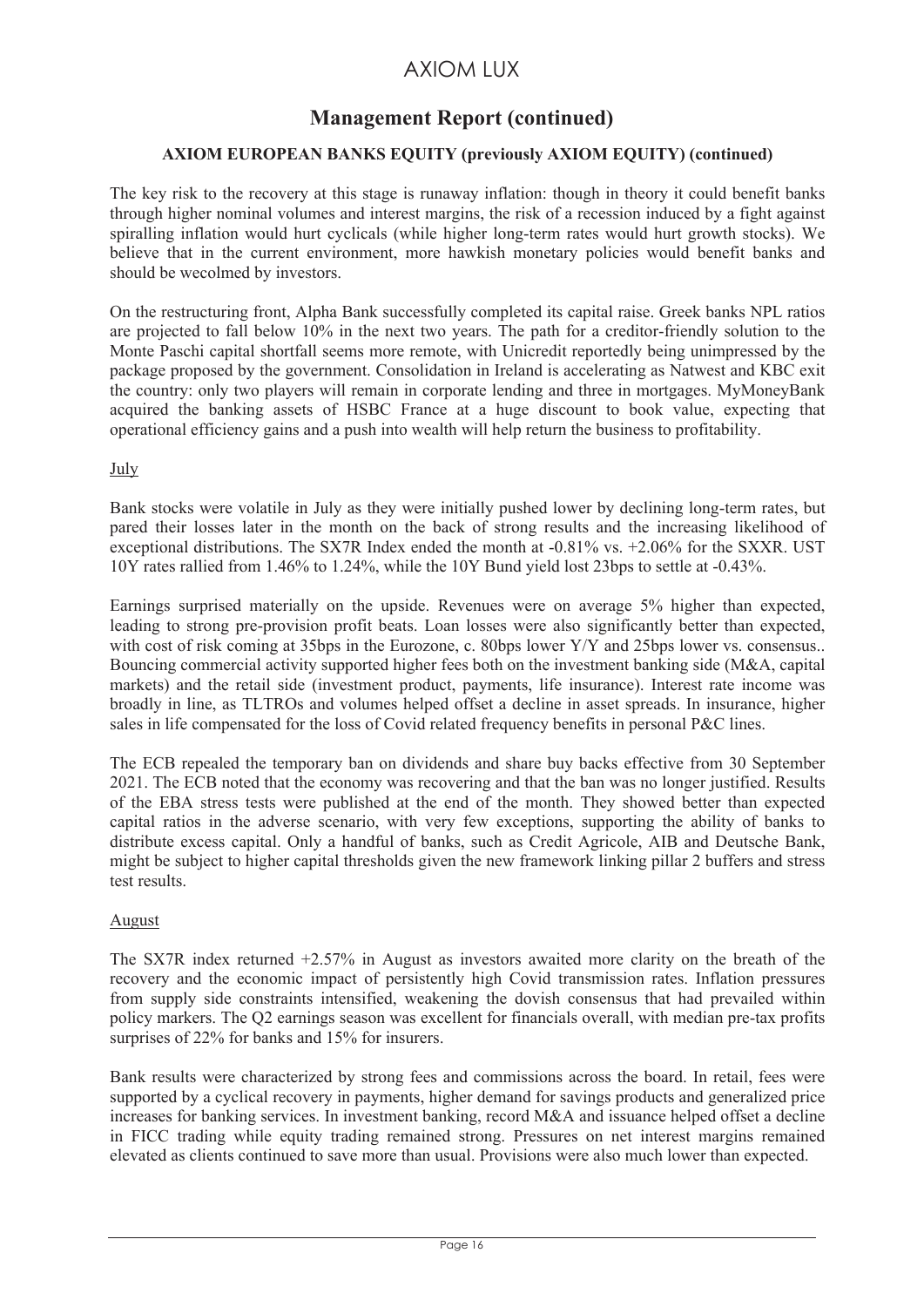# **Management Report (continued)**

## **AXIOM EUROPEAN BANKS EQUITY (previously AXIOM EQUITY) (continued)**

In insurance, retail life insurance sales came back sharply. Personal P&C lines were supported by Covid frequency benefits. The impact of European floods will be booked in H2 and is expected to be low thanks to reinsurance arrangements.

On the regulatory front, the European Commission is finalizing its "Basel IV" package. Implementation will be gradual, with fully phased-in requirements not expected to come into force before 2028/2029. Though the "parallel stack" approach, for which French and German banks lobbied, seems unlikely to be adopted, the ultimate impact of Basel IV on distributions will remain very limited. The TRIM program frontloaded some of the impact of the output floor, and specific European amendments, such as the SME support factor and CVA adjustments, will limit RWA inflation. All in all, we expect the aggregate impact on CET1 to be lower than 150bps and be gradually booked over the next 8 years.

For the rest of the year, most of the price action will be determined by the pandemic factor. Should the virus be kept under control, current economic trends are likely to persist, leading to a more favourable rates background for banks ; the NextGen funds will help boost private investment and corporate loan volumes ; asset quality will remain in check. Technicals will be extremely favourable. Most banks will clarify their intentions with regards to exceptional dividends and buy-backs during the Q3 results season. The excess capital in the sector represents above 40% of its market capitalization and we see a cumulative distribution yield until 2022E above 12%.

#### September

The month of September saw a rebound in volatility across rates and equities as markets adjusted for broadening supply constraints and a more hawkish Fed. In China, manufacturing activity was hindered by a worsening power crunch due to low coal and gas inventories facing up strong global demand. Growth expectations for Q4 21 were unchanged in Europe but lower in the US. Banks outperformed the market: the SX7R index returned +3.88% vs. -3.29% for the SXXR. The yield on 10-year Treasuries ended the month 20bps higher at 1.50%.

The deteriorating health of the Chinese property market led some investors to question European banks' exposures to the sector. Banks with meaningful presence in the region include HSBC, Standard Chartered, UBS and Credit Suisse. They report no direct balance sheet exposures to Evergrande and less than 1% of loans exposed to Chinese real estate, most of which being IG rated. Similarly, concerns were raised as a wave of defaults hit independent European energy suppliers struggling to manage the sudden increase in prices. However, these companies are often small and capital-light, with close to zero bank financing. On the M&A front, SocGen is reportedly considering buying ING retail activities in France, while Groupama announced it would exit the Orange Bank joint-venture. In the Netherlands, ABN hired advisors to identify an acquisition target, presumably in wealth management. Rumours around the future of Monte Paschi continued to flow, with a portfolio transfer to Unicredit now appearing as the most likely option.

The regulatory agenda remained crowded. The EC sent a draft proposal to extend the state aid temporary framework to 30 June 2022, emphasizing the need to avoid any cliff-edge effects. In parallel, it put forward directives with regards to the fundamental review of solvency II and the resolution of insurance groups. On aggregate, it should be neutral for insurers' capital, as the short-term relief from lower risk weights for some investments is compensated by the phasing-out of transitory measures on interest rates. Final calibration of Basel IV is still being discussed, with the EC insisting that it should not lead to significant aggregate increase in capital requirements.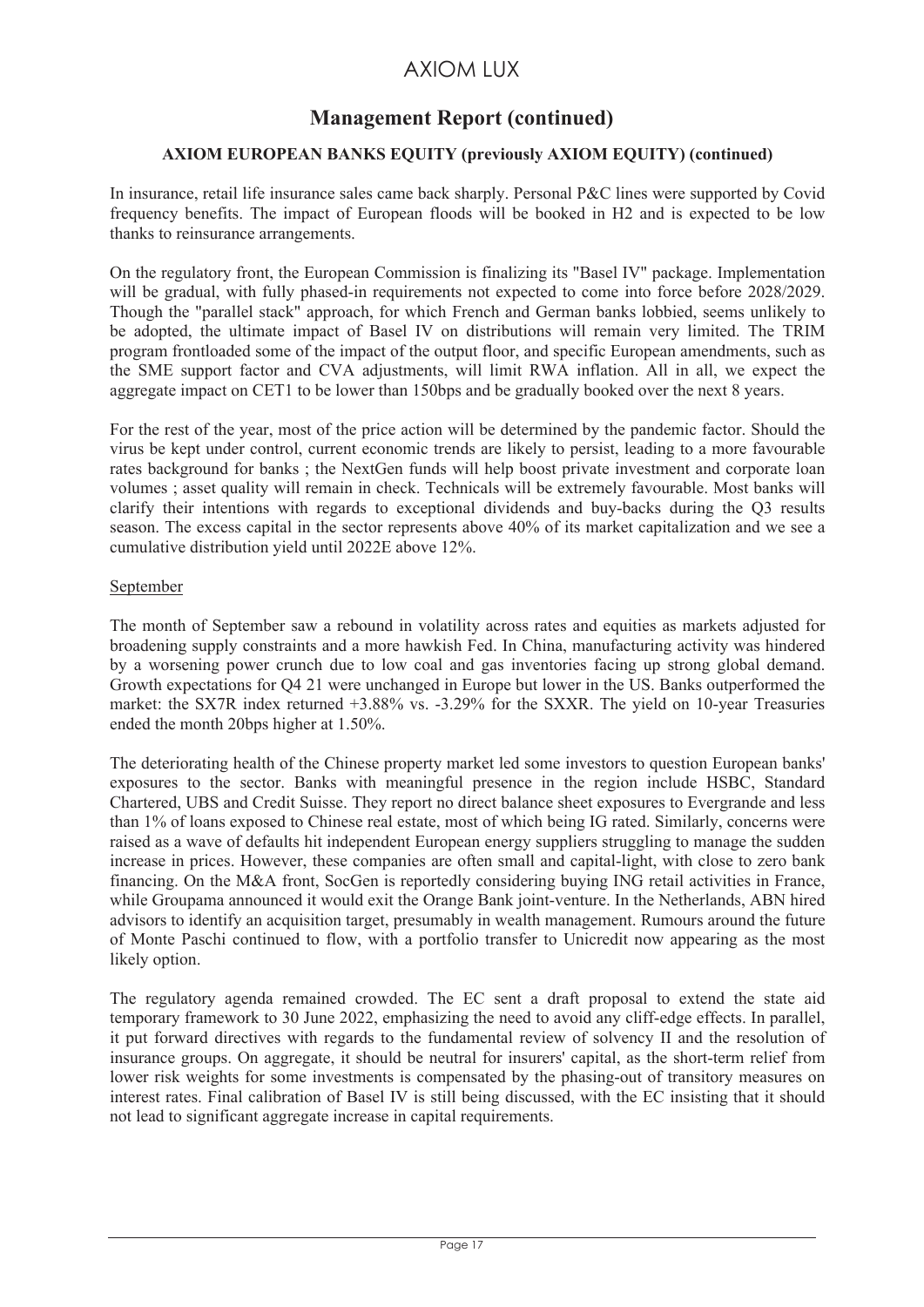# **Management Report (continued)**

## **AXIOM EUROPEAN BANKS EQUITY (previously AXIOM EQUITY) (continued)**

## October

October delivered strong returns, with European stocks reaching record highs on the back of persistent inflows. The fund returned  $+8.04\%$  over the month vs. 6.49% for the SX7R and  $+4.67\%$  for the Stoxx Europe 600. In a remarkable shift, markets started to question central banks' ability to keep ultraaccommodative policies amid broadening inflation. Short-term rates rose dramatically in the UK, Australia and Canada, but also in Europe and the US.

With no signs of supply constraints easing, and wage surveys pointing to a pick-up in salaries, the likelihood of having inflation above 2% over a 3-year horizon is now such that some central banks are choosing to walk away from the transitory narrative in favour of a more balanced approach. Rising short-term rates strongly benefit banks, especially when levels are close to the lower bound and liquidity is in surplus. European banks' earnings would rise on average by 30% after a 100bps parallel shift in rates, with the most sensitive banks doubling their earnings.

Q3 results were good so far, with no bank missing on a profit before tax basis. Net interest income was broadly in line, while fund distribution fees and CIB were much better than expected. There were no negative surprises on the cost side. On aggregate, capital was 25bps higher than expected, due to lower credit migration. Capital return commitments led to good trading performance.

On the regulatory front, the Basel IV full implementation date was pushed further to 2030, while the ultimate impact on risk weighted assets appears much lower than originally thought, at around 6-8%.

#### November

Banks sold off in November as investors turned to a risk-off mood following rising cases in Europe and the discovery of a new variant of concern. The SX7R returned -7.64% while the broader European index SXXR was down by -2.53%. As a result, the P/E discount of European banks versus the broader market widened to c. 45%, barely below its all time March 2020 record of 50%.

On the macro front, the Citi Economic Surprise Index returned to positive territory in Europe and elsewhere as economies proved more resilient than expected to increasing price pressures and Covid restrictions. Inflation kept beating estimates around the world as demand remained strong against tight labour markets and strained supply chains. In the Eurozone, at end of November, CPI reached +4.9% year-on-year, the highest print ever since the introduction of the common currency. In the US, the chair of the Federal Reserve agreed that it was time to drop the "transitory" word. On both sides of the Atlantic, markets are excepting the end of stimulus to happen prior to previously thought.

On the regulatory front, BNP Paribas moved up a bucket in the list of Global Systemically Important Banks, increasing its capital requirements by 50bps (the move was expected). The new MIFIR legislation introduces a ban on payment for order flow, which is positive for incumbent investment platforms.

We saw the Omicron sell-off as an opportunity to re-risk the fund towards year end. We believe the price action was driven by a combination of low risk appetite and macro hedging before bonus conversations combined with an over-estimation of pandemic risk. We remain positive on banks' earnings momentum going forward: consensus is still too pessimistic on provisions in light of macro data; consumer and corporate loan growth should surprise positively on the back of strong consumption, inventories being rebuilt and green investment expenditures; fees should be supported by the normalisation of the gap between the savings and investment ratios. Technicals and valuations are also supportive. At a P/E discount of 45%, banks have rarely been so cheap versus the broader market.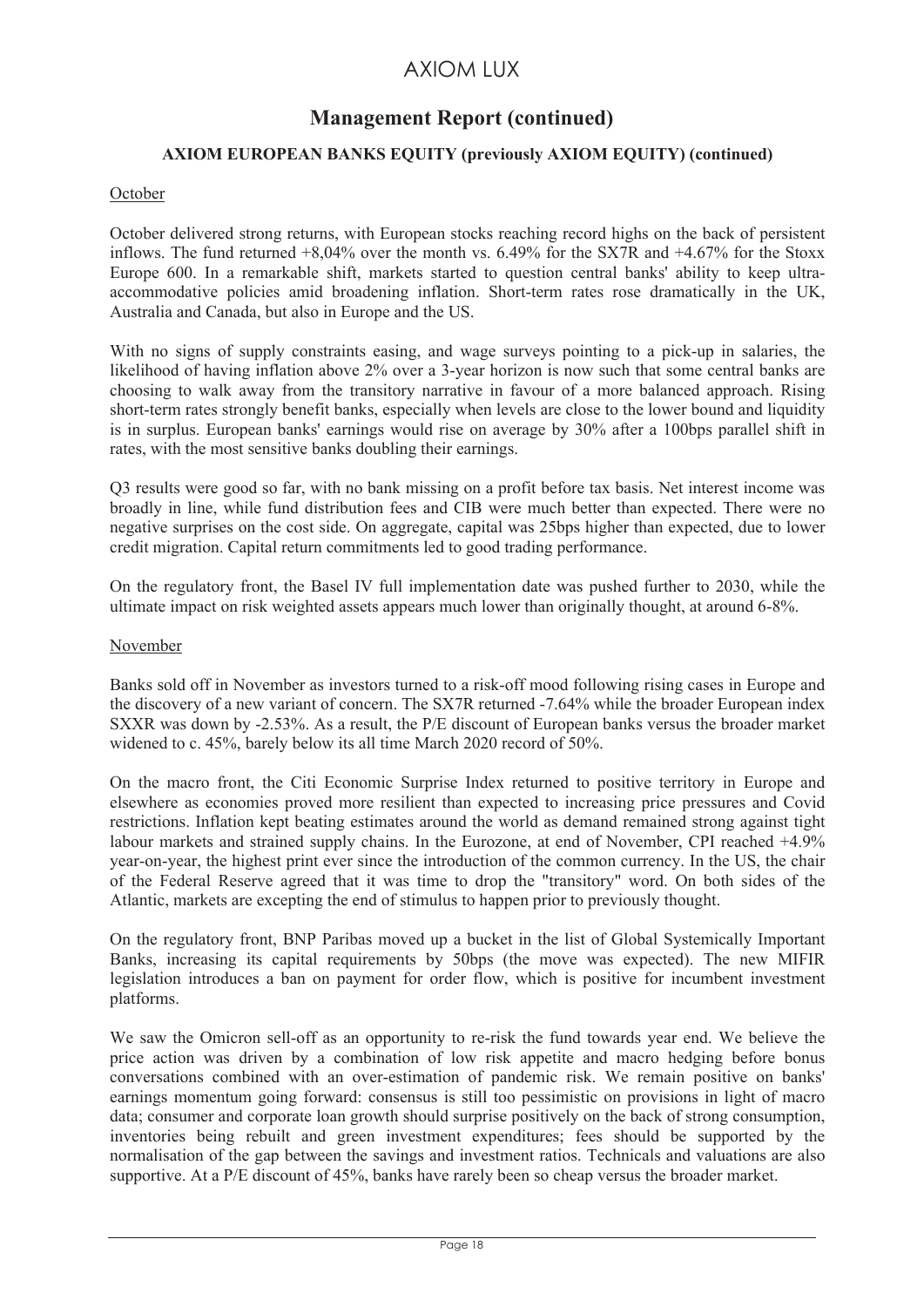## **Management Report (continued)**

## **AXIOM EUROPEAN BANKS EQUITY (previously AXIOM EQUITY) (continued)**

The total distribution yield is also likely to act as a spring force, with an annual buyback yield of 2.5% on top of a dividend yield 5.5%. We understand many investors don't like banks, but we believe they will be forced to like them as long as strong demand and tight labor markets persist.

#### December

Risk assets performed well in December despite central banks turning more hawkish. The Fed doubled the pace of tapering and raised expectations to three rate hikes for 2022, while the Bank of England hiked deposit rates for the first time since the start of the pandemic. As the Omicron variant looked increasingly unlikely to result in more lockdowns, investors shifted their focus to the strong growth outlook and excess liquidity. The European banking sector index  $(SX7R)$  returned  $+6.09\%$  versus  $+5.49\%$  for the Euro Stoxx 600 (SXXR).

Inflation kept beating expectations by a high margin. In the US, the inflation trend is now very worrying, with November YoY CPI approaching 7%. In Europe, the ECB is still pushing back against hikes, opening the room for surprises next year. Emerging markets have been ahead of the curve, as central banks in Russia, Mexico, Brazil and Central-Eastern Europe have raised hikes aggressively to protect their currency and tame inflation. Only Turkey has opted for an accommodative policy, triggering a devaluation of the lira.

On the M&A front, BNPP announced it reached an agreement with BMO for the sale of Bank of the West for a total consideration of \$16.3bn (or 1.72x TBV) to be paid in cash. The transaction is expected to generate a net capital gain of €2.9bn and positive impact of 170bp in CET1. BNPP will launch a €4bn share buyback to neutralize the EPS dilution.

The Bank of England published the results of its 2021 UK Stress Test. Virgin Money was included in the sample for the first time. Overall, all the banks showed good resilience to the stress scenarios with an aggregate low-point CET1 of 10.5%.

## **AXIOM SHORT DURATION BOND FUND (previously AXIOM OPTIMAL FIX)**

**January** 

## **Market commentary**

Throughout January there was no major trend for financial stocks, with the main price catalysts concentrated on the two previous months. On the macroeconomic front, debates over inflation risk following Joe Biden's inauguration and the implementation of the Democratic program led to an increase in US rates. This will be a key theme throughout the year and given the absolute level of interest rates, the fund remains very cautious on its interest rate sensitivity: interest rate hedges contributed 15bps in January. The SubFin widened slightly from 111 bps to118 bps mainly due to the political climate in Italy following the resignation of Prime Minister Giuseppe Conte.

The results season started very well, with the majority above expectations in terms of revenues, interest margin and volumes for Spanish, Nordic and Swiss banks. In Germany, Commerzbank announced an aggressive restructuring plan that aims at a 30% reduction in headcount, coupled with a reduction in the number of branches, half of which are to be closed. Fitch and Moody's announced an inaugural rating on IKB (BBB and Baa1), with T2 stocks taking advantage of this news and increasing by 2bps (0.7% of the fund).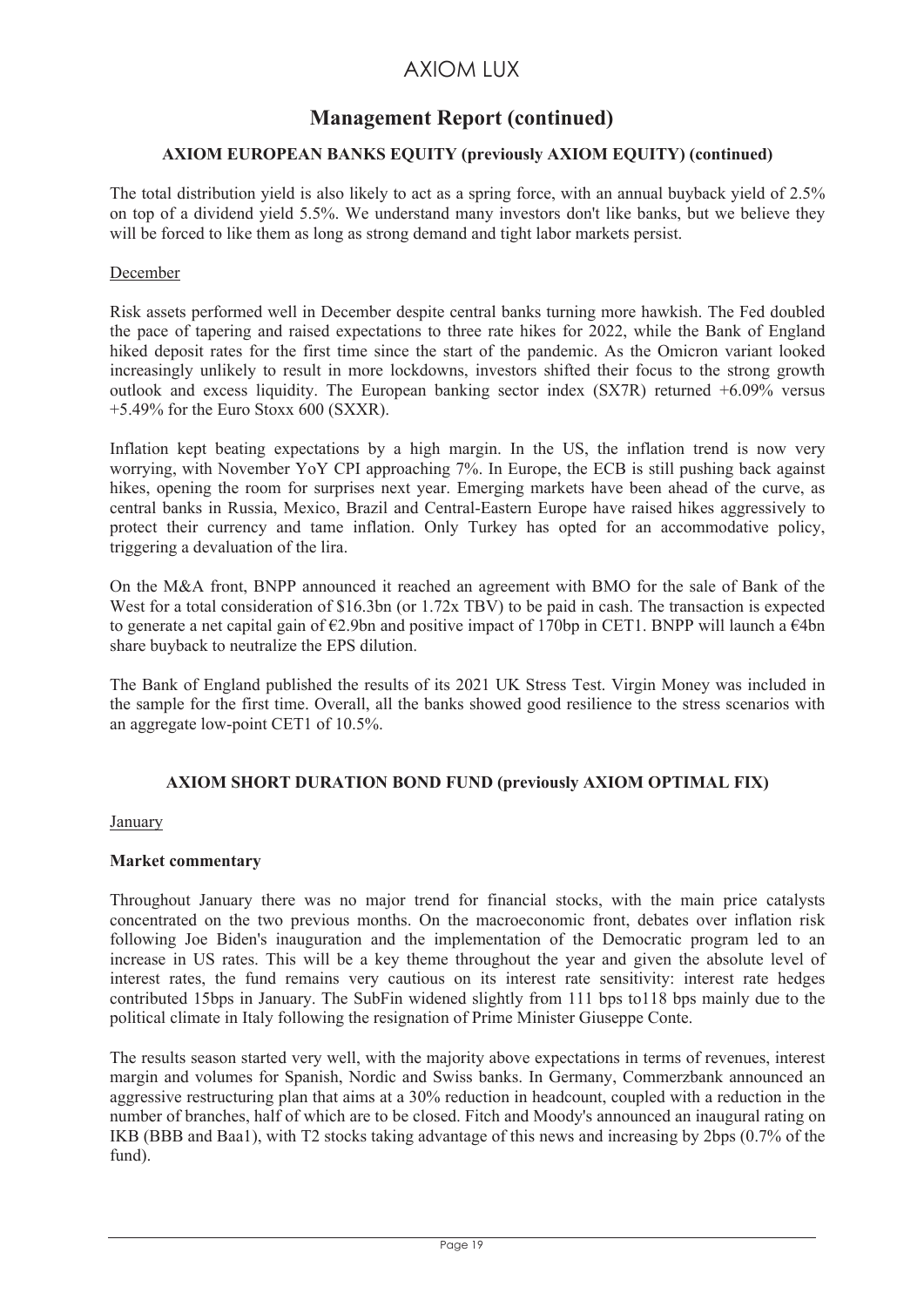## **Management Report (continued)**

## **AXIOM SHORT DURATION BOND FUND (previously AXIOM OPTIMAL FIX) (continued)**

The 15% of the fund invested in legacy instruments benefited from thelatest regulatory announcement on the necessity to reduce the stock of Legacies: the German bank DZ Bank announced on January 12 the call at par of 8 Legacy instruments (1.6% of the fund). That favourably impacted bonds such as Cofinoga and Deutsche PostBank which continued to climb. We would like to take this opportunity to remind you that the risk of infection (see our note on this subject) raised at the end of last year by the EBA and confirmed since then by the English supervisory authority (the PRA) and by the transcription of BRRD 2 into French law, is prompting issuers to clean-up their Legacy instruments, including those with the lowest coupons.

#### February

#### **Market commentary**

Throughout the month of February Financial stocks didn't exhibit any major trends. The SubFin index ended where it started at 118 bps. The increase of the 10-year US rate (at 1.4% as of end of February) continued. In the United Kingdom, markets saw an encouraging signal in the 4-month lock-down exit measures announced on February 22. The portfolio interest rate hedge contributed again to positive performance (+36 bps). This steepening of the curve is beneficial for bank equities (+19% for the index SX7R at the end of February).

The reporting season ended very well with 33 banks beating consensus. Note the strong increase in CET1 due to the dividend freeze and lower RWAs. On the insurers' side, 2020 results were good despite the pandemic environment.

In Italy, Mario Draghi gained the support of major parties and started drawing the lines of key structural reforms, including company insolvency law that might lead to procedure shortening. His nomination had a positive impact on Italian stocks, the BTP-BUND spread reached a low of 1%.

The clean-up of 'Legacy' bonds continues. In line with our central scenario, Unicredit Bank Austria, a subsidiary of Unicredit, announced on 19 February the call of its Legacy BACA bonds, which were priced at 95% of par. Our portfolios benefited from this. The Fund was holding a small position of those bonds.

This is a perfect illustration of the issue of the risk of infection (see our note on this subject) raised at the end of last year by the EBA and confirmed since then by the English regulatory authority (the PRA) and by the transcription of BRRD 2 into French law. This risk has prompted issuers to recall numerous 'Legacy' securities, including those with the lowest coupons, issuers are still working on the interpretation of the EBA opinion and the preparation of their Legacy processing plans, which must be submitted to the regulator before March 31.

#### March

#### **Market commentary**

March was a good month for Financials, buoyed by hopes of higher growth due to rapidly advancing vaccine campaigns in several countries. This combined with the Fed's announcement to let the bank leverage exemption against U.S. Treasuries and central bank deposits expire at end of March resulted in further upward pressure on rates which reached 1.75% in March. Large U.S. banks will have to resume holding an additional layer of loss absorbing capital against these instruments starting next month. The FED also announced lifting the restrictions on dividends and stock buybacks in June. The SubFin, before the roll to the 35 series, tightened from 117 to 94 bps.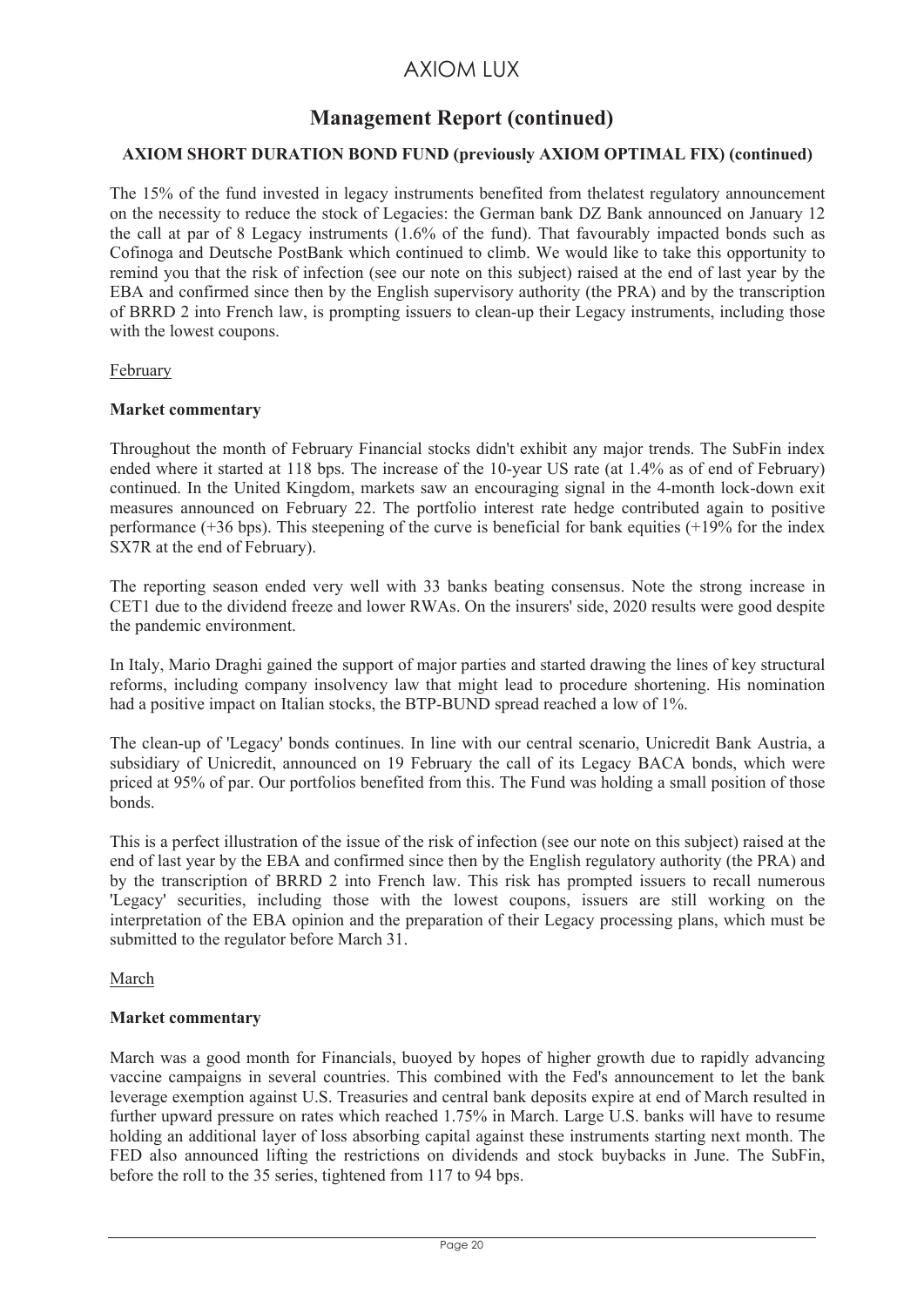# **Management Report (continued)**

## **AXIOM SHORT DURATION BOND FUND (previously AXIOM OPTIMAL FIX) (continued)**

The main news of the month was the Archegos case, which triggered massive margin calls, close to the highest ever for banks including Credit Suisse and Nomura among the most affected in Europe.

To give the full context on the Archegos Capital Management case, founded by former Tiger Management trader Bill Hwang, the asset manager was subject to very high margin calls that led to the forced liquidation of more than USD 20 billion of shares. The losses incurred on Archegos, the amount of which is still to be confirmed by the affected banks (currently USD 2 billion expected for Nomura and USD 4.7 billion for Credit Suisse) are significant. That said, we are reassured about the potential impact on AT1 bonds and believe that the bank would take the necessary measures if AT1 coupons were to be at risk. The fund initiated a position on Credit Suisse Legacy AT1s whose price decreased by 4 points after the announcement. On the regulatory side, with inflation persistently below the 2% target, the ECB is maintaining its expansive policy to support the economy. The pace of purchases over the past month was significantly higher with large drawdowns at the TLTRO. In an interview with Bloomberg, Christine Lagarde made it clear that she was ready to use all the tools at her disposal to counter an unwarranted rate hike. The latest consolidated EBA data for Q4 2020, now available, showed capital ratios continuing to improve  $(+40 \text{ bps to } 15.5\%)$ . The non-performing loan (NPL) ratio, which declined by 20 bps to 2.6%, also indicates a continued trend of balance sheet strengthening.

In other notable news, the clean-up of the Legacy instruments continues. Cofinoga (a subsidiary of BNP) announced on March 15 the call at par of its CFNG float legacy, which was worth 95.16 at the previous day's close. Another confirmation of our analysis, linked to the proximity of the end of the Basel 2 to Basel 3 transition period for banks, which encourages them to redeem their legacy securities and allows us to crystallize capital gains for our funds. NatWest announced a buyback offer on legacy step-up securities with a make-whole, following the offer of last October, offering a low premium and an exit option for these securities subject to rate volatility.

April

## **Market commentary**

April was another good month for the financial sector, buoyed by good results and signals of inflationary pressure. In addition, the ECB reiterated its intention to maintain favorable financing conditions for companies and individuals. The SubFin index remained unchanged, closing at 108 bps.

Following heavy losses related to the Archegos bankruptcy, Credit Suisse issued 1.9bn of mandatory convertible bonds to shore up its CET1 ratio to around 13%. The Swiss bank also has to deal with losses related to the residual exposure of CSAM funds to Greensill amounting to about CHF 4.8bn. Following this news, the fund bought an AT1 Legacy bond from Credit Suisse paying a 6.25% coupon.

Previously reported results were generally good, including Deutsche Bank and Sabadell. In terms of pretax profit, all banks beat consensus. For the third quarter in a row, provisions were moderate with some reversals. Tier 2 and Tier 3 ratios are improving. Investment banking activity was strong, particularly in equities, high-yield and capital markets activities. We expect these trends to continue to drive positive earnings per share revisions.

To follow up with the legacy bonds cleanup, the fund strengthened its position on UK pref shares such as Natwest 9%. English banks will need to find solutions to repurchase these shares in the coming months. In the meantime, yields between 5 and 6% are attractive.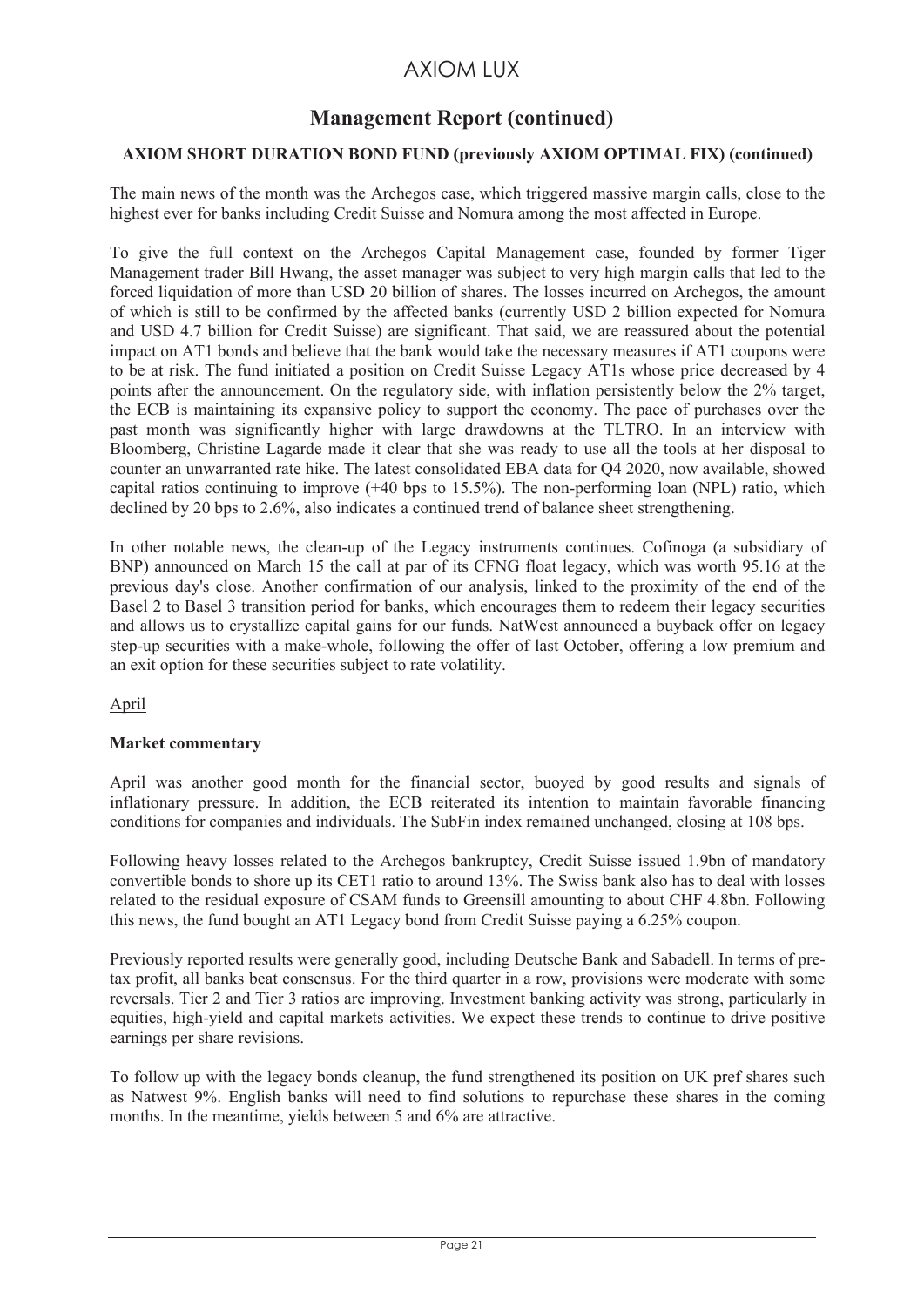## **Management Report (continued)**

## **AXIOM SHORT DURATION BOND FUND (previously AXIOM OPTIMAL FIX) (continued)**

## May

## **Market commentary**

It was another good month for financial stocks, buoyed by signals of inflationary pressure. The 10-year French government bond rose above 0.2%. Assets performed very well, especially AT1s which returned to their all-time highs. Central banks reiterated that they are in control of the situation. The SubFin remained stable, closing near its level as at the end of April at 108 bps.

On the regulatory side, the transition period under MREL is now aligned with that under CRR2 directive, which should simplify the instruments' analysis when it comes to eligibility. In May we saw the first Reg par call, exercised on an AT1 by Crédit Agricole. This confirms the de-qualification disqualification of new generation instruments issued under Basel III and thus the existence of a set of "legacy" or non-capital eligible AT1 debt under CRR2, thereby validating our interpretation. The theme will therefore continue to be a source of opportunities for our funds in the coming years.

To address the risk of infection, Jyske Bank had the authorization from its regulator to call 2 perpetuals with a CMS coupon. This is a risk related to the legal and regulatory classifications that we communicated on, in October (link:https://mailchi.mp/axiom-ai.com/axiom-monthly-report-2616092). Those classifications could be completely mixed up which would threaten the eligibility of existing capital instruments, normally fully eligible. Natwest exercised the call option on a Tier 2. This is yet another confirmation of our analysis, linked to the proximity of the end of the Basel II to Basel lII transition period for banks, which prompts them to recall their legacy securities not eligible for regulatory capital. The Natwest shares paying a 9% coupon continued to perform well (+3bps of contribution to the fund).

Finally, KPMG came back with his audit report on Grenke which did not reveal anything significant. This report was commissioned after a short seller attack. Bonds climbed 4 points on the news (+2 bps contribution), the fund is holding its position as the 3% yield for a BBB+ is still attractive.

#### June

## **Market commentary**

During the month of June the financial markets continued their upward trajectory despite the absence of a real catalyst.

The fear of economic overheating symbolized by excessively high inflation was calmed by repeated accommodating rhetoric from central banks. As indicated by Benoît Coeuré, former member of the ECB's executive board, "we must prepare (central banks) to support the economy for a long time".

As a result, financial credit returned to its highs, notably with a subfin index of 102 bps. Andréa Enria has indicated that he is considering a rapid lifting of the ECB's ban on bank dividend payment caps. An official announcement is expected on July 23.

On the regulatory side, the EBA has published its "monitoring report" with an important section on legacy instruments. This mainly consists of reminding of the risk of infection. In short, the EBA advises banks not to recognize in regulatory capital both T1 instruments that are unqualified in T2 or senior debt and genuine T2 instruments. This is very positive for the legacy bond asset class, recalls by issuers are increasingly likely. Natwest also made a tender offer in May on several legacy securities with a premium of 5 points. Despite the premium, the fund did not buy the pref share 9% (1.70% of the portfolio). Indeed, with a running yield of 5.20%, this title is still attractive.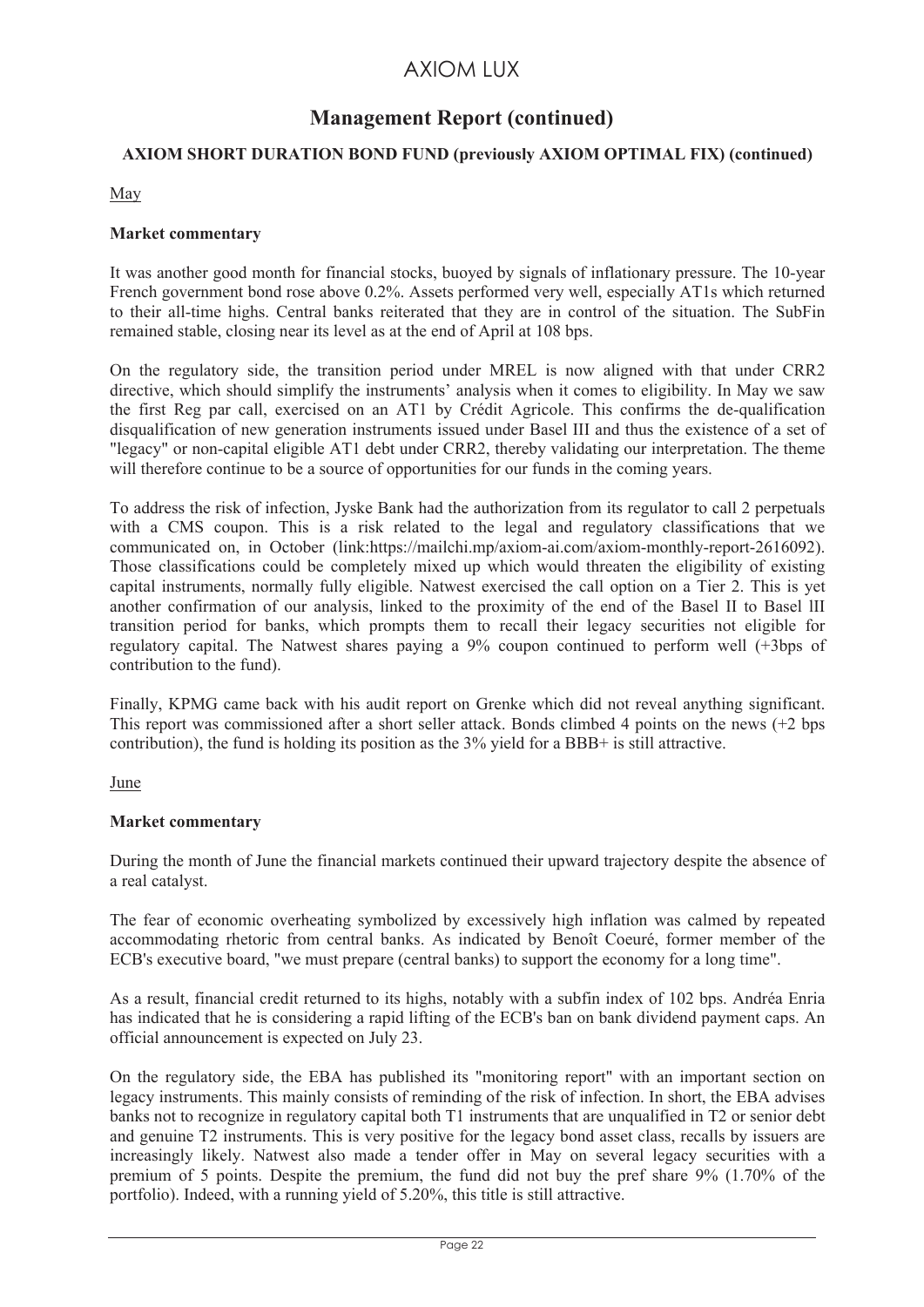# **Management Report (continued)**

## **AXIOM SHORT DURATION BOND FUND (previously AXIOM OPTIMAL FIX) (continued)**

The market was also reluctant with a very little success (only 15% contributed). Issuers therefore sometimes have to pay an expensive price to get rid of securities that have become cumbersome from a regulatory point of view.

July

#### **Market commentary**

The financial markets continued to evolve at high valuation levels in July, despite a still uncertain environment.

Indeed, if the exceptional fiscal and monetary stimulus measures effectively stimulate the overall level of consumption (record US consumption up 10% compared to 2019) and help to preserve corporate balance sheets, global demand nevertheless faces more and more the rigidity of supply chains and low *inventories* 

As a result central banks face the risk of limited economic growth and persistent inflation. This fall, this could relaunch the debate on a faster than expected change in the Fed's policy to stem the excess valuation observed on the American real estate market in particular and more generally on financial assets (Bitcoin, SPAC or recent IPOs ...).

While the ECB is less under inflationary pressure, it should nevertheless be mindful of the risks of financial instability as well as the uncertain outlook for the overall health of companies. As for bank stocks, high volatility prevailed in July despite a stream of high positive information:

-Lifting by the ECB of the limit on dividends paid by banks as of September 30. EBA's stress tests results are reassuring, with an average CET1 drawdown of 485bps only in the adverse scenario, strengthening banks ability to distribute excess capital.

-Second quarter results already published well above expectations (85% in the USA).

-Good performance of investment banks mainly in the equities and M&A sector and to a lesser extent in FIC (Fixed Income & Currencies) activities, down but better than expected.

-Quarterly publication of the EBA which indicates an average level of capital stable at 19.4% and stocks of non-performing loans which decrease to 2.54% for all the banks for which it supervises.

On the credit side, the markets continue to progress moderately, with the subfin index ending the month stable around 104 bps. The yield on 10-year US Treasuries fell from + 1.44% to 1.25% and that on 10 year Bunds from -0.20% to -0.43% (vs. -0.82% at its lowest).

The trades made on the portfolio mainly focused on optimizing the cash pocket of the portfolio with the purchase of "called" papers such as Lloyds' two legacy disco instruments with a yield slightly above 0%.

With low sensitivity, the fund was not carried by the fall in rates. However, it benefited from the passage of the call date on the fixed to fixed bonds of AXA 5.5 and Prudential 5.25 (+1 point with a weight of 7.5% of the portfolio).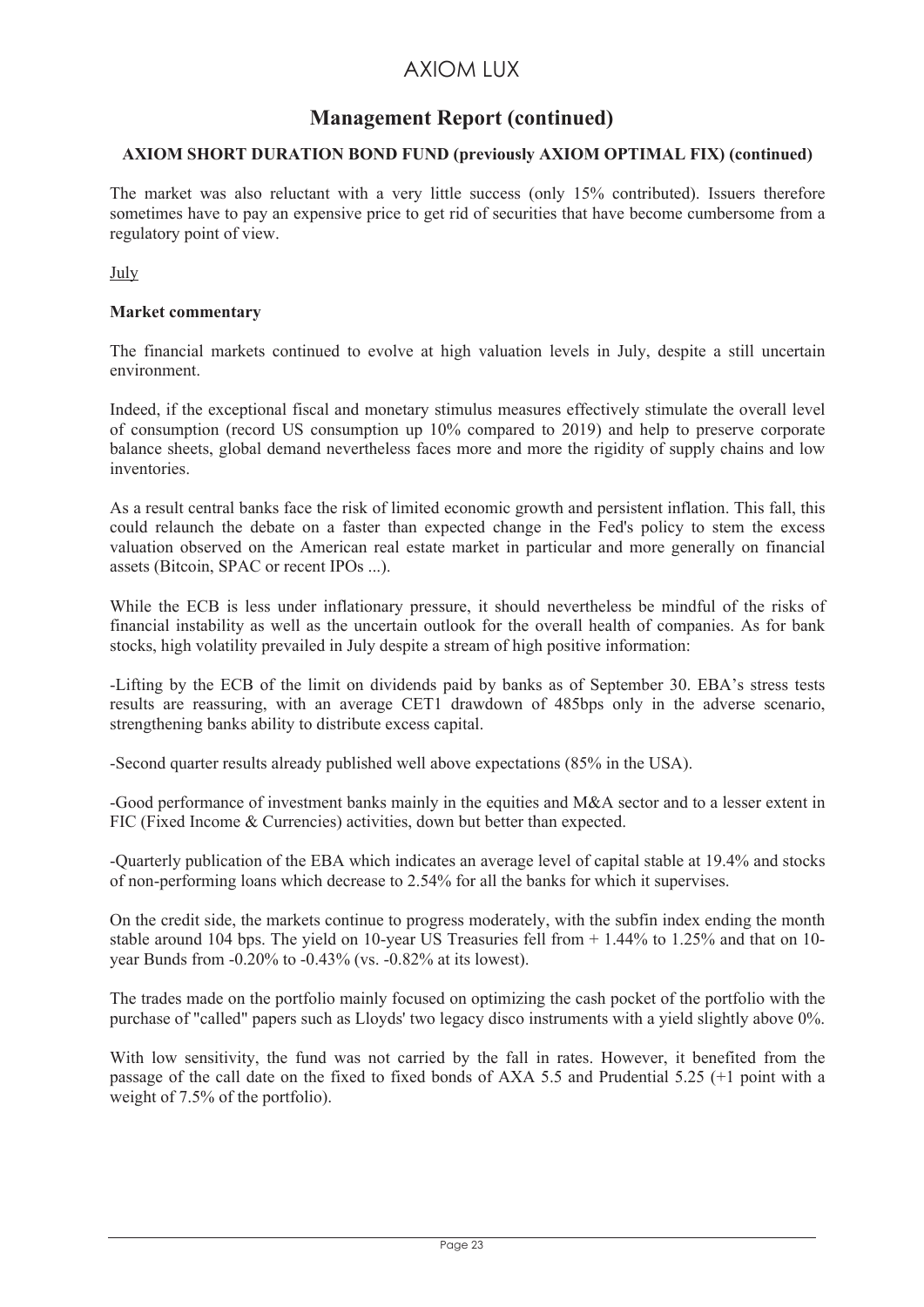# **Management Report (continued)**

## **AXIOM SHORT DURATION BOND FUND (previously AXIOM OPTIMAL FIX) (continued)**

#### August

#### **Market commentary**

In August, disappointments were more about the weather than financial markets.

Nothing seemed to worry the markets, despite a delta variant still threatening the recovery, an Afghan crisis with uncertain international consequences or even historic levels of inflation which have reached 3% on an annual basis in Europe.

The financial markets were globally calm, helped by a cautious speech from the FED on a potential tightening. While Jérôme Powell has confirmed that he is in favor of asset purchase reductions before the end of the year, this remains conditional on employment figures.

Moreover, a rise in short-term interest rates is not envisaged by the Fed either. This no longer considers the level of inflation in absolute terms but in trend over the long term. The inflation level, which recently reached 5% over the last three months, (for a target of 2%) is seen as a transitory phenomenon. The European banking sector kept delivering excellent news with second quarter results 22% above consensus on average. These results are thanks to the high commissions in retail banking, strong trading gains and interest income supported by the TLTRO.

Like the markets, movements in the fund have been reduced: the low volatility does not allow the portfolio to be fully invested at this time. As a consequence, the cash pocket was optimized with the purchase of papers whose call was announced. These issues offer a premium between 0.50% and 0.70% above classic cash.

#### September

#### **Market commentary**

September saw a rebound in volatility in the fixed income and equity markets as supply constraints increased while the Fed moved towards a faster than expected tightening of monetary policy.

The price of natural gas rose sharply, driven by the simultaneous recovery of the world's economies after the health crisis and by China's decision to phase out coal, as well as unfavorable conditions in Europe for renewable energy. Its inflationary impact is obviously feared, all the more so as non-energy inflation is also rising rapidly (currently 1.9% in the eurozone). The rhetoric of central banks on the temporary inflation peak is increasingly questioned by the markets. Rates have risen sharply: +20bps for the US 10-year or +15bps in Germany. The impact on the fund was minor.

The Evergrande group worried the markets in the middle of the month given the weight of real estate in the Chinese economy (30% of GDP). European banks are very marginally exposed to this sector  $\left($  <1% of their total loans), with little exposure to speculative rating promoters.

On the other hand, banks have shown strength, with the SX7R index posting +3.88% over the month and the SubFin index remaining stable over the month at 110 bps spread versus 112 bps previously (100+12 roll).

Even if it is still too early to fully reinvest in the markets, purchases at attractive rates have been made on the short segment (<6 months), with banks seeking to reduce their stock of short bonds if volatility gains traction.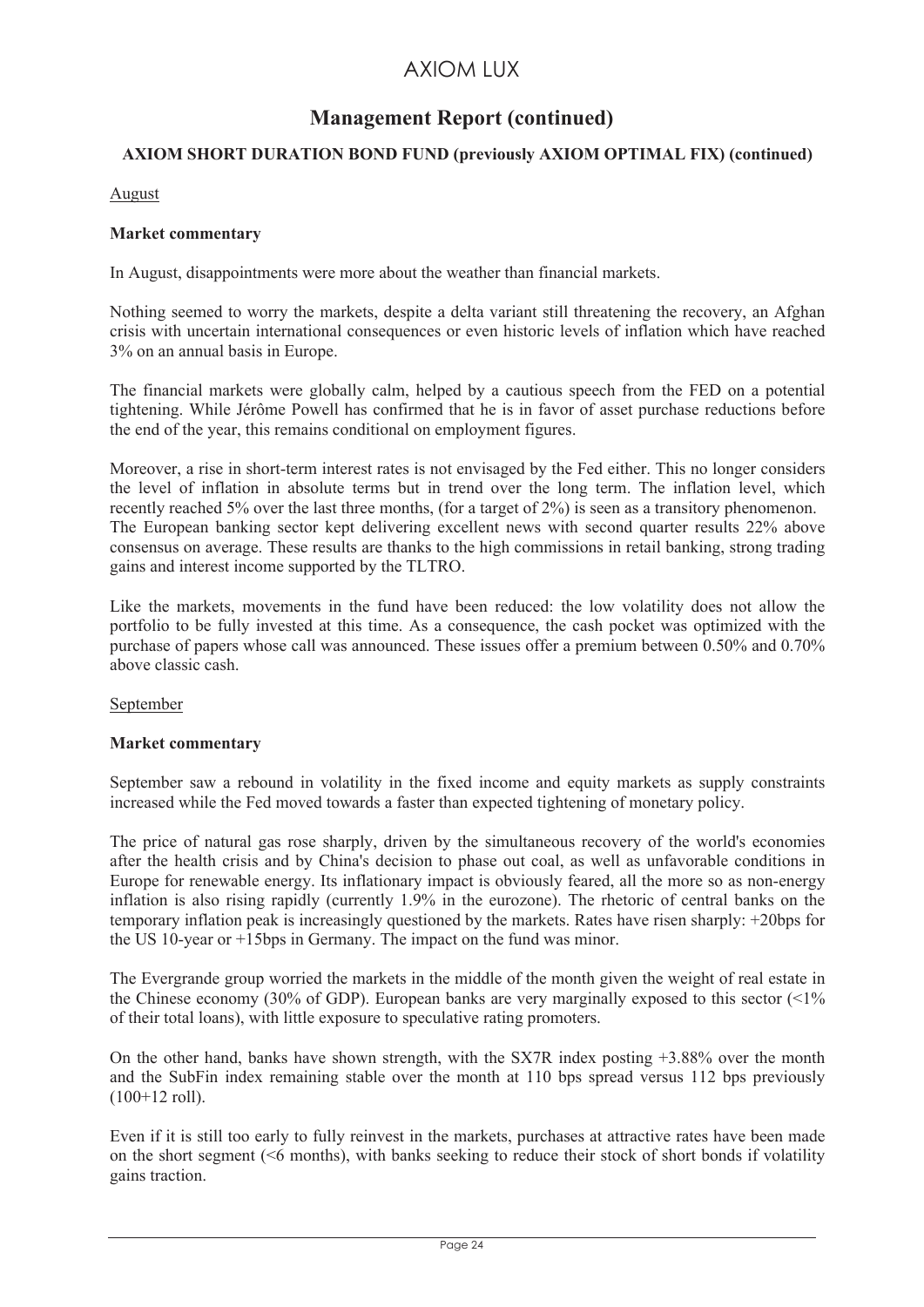# **Management Report (continued)**

## **AXIOM SHORT DURATION BOND FUND (previously AXIOM OPTIMAL FIX) (continued)**

#### October

#### **Market commentary**

In the financial markets, the month of October was marked by a slight widening of spreads (the subfin index went from 110 at the beginning of the month to 115 at the end of the month) as well as by a rise in rates (German 10-year from -0.2 to -0.09% & US 10-year from 1.49 to 1.60). This growing nervousness is explained by recent communication given by central bankers in favour of a more rapid tapering process than initially expected and by growing inflationary pressures.

In this environment of rising rates, financial debt (AT1 -0.20%) performed better than European high yield (Markit HY index was down -0.46%) or Euro Investment Grade (-0.40%).

Thanks to its hedges, the fund held up well this month with a slightly negative performance (0.16%). However, UK fixed rates bonds which represent 7.5% of the fund, suffered a decline of between -3% and -5%. With yields between 5% and 6%, this was an opportunity to strengthen our exposure, particularly on the RSA Insurance 7.375% bond.

In contrast, the equity market performed well this month. The banks' performance was accompanied by excellent Q3 results and the implementation date of Basel IV being pushed back a further five years.

#### November

#### **Market commentary**

The financial markets sold off in November as investors turned to a risk-off mood following rising cases of Covid in Europe and the discovery of a new variant of concern. Investors had already started to be doubtful during the month, with increasing inflation figures and central banks continuing to procrastinate on the adaptation of their monetary policy.

At the end of the month, the FED clearly positioned itself for an acceleration of the tapering process leading to a rise in its key rates from 2022. The same movement should be followed quickly in England and certainly later in Europe. Against this backdrop, the SubFin Itraxx index deviated from 113 at the start of the month to 130 as of November 30.

The credibility of the major central banks to fight against possible non-transitory inflation has not, for the moment, been damaged. A classic 'flight to quality' movement has therefore taken place with a drop in long-term rates (between 20 and 30bps over the month). The fund did not benefit from this dip to compensate for the under-performance of the credit segment due to its short duration position. At this level, we still believe that risk remains asymmetric.

The fund benefited from this market weakness at the end of the month by increasing its exposure to a few bonds, notably the 6.5% Legacy AT1 bond from Credit Suisse at 350bps of spreads or the bucket of US preferred shares.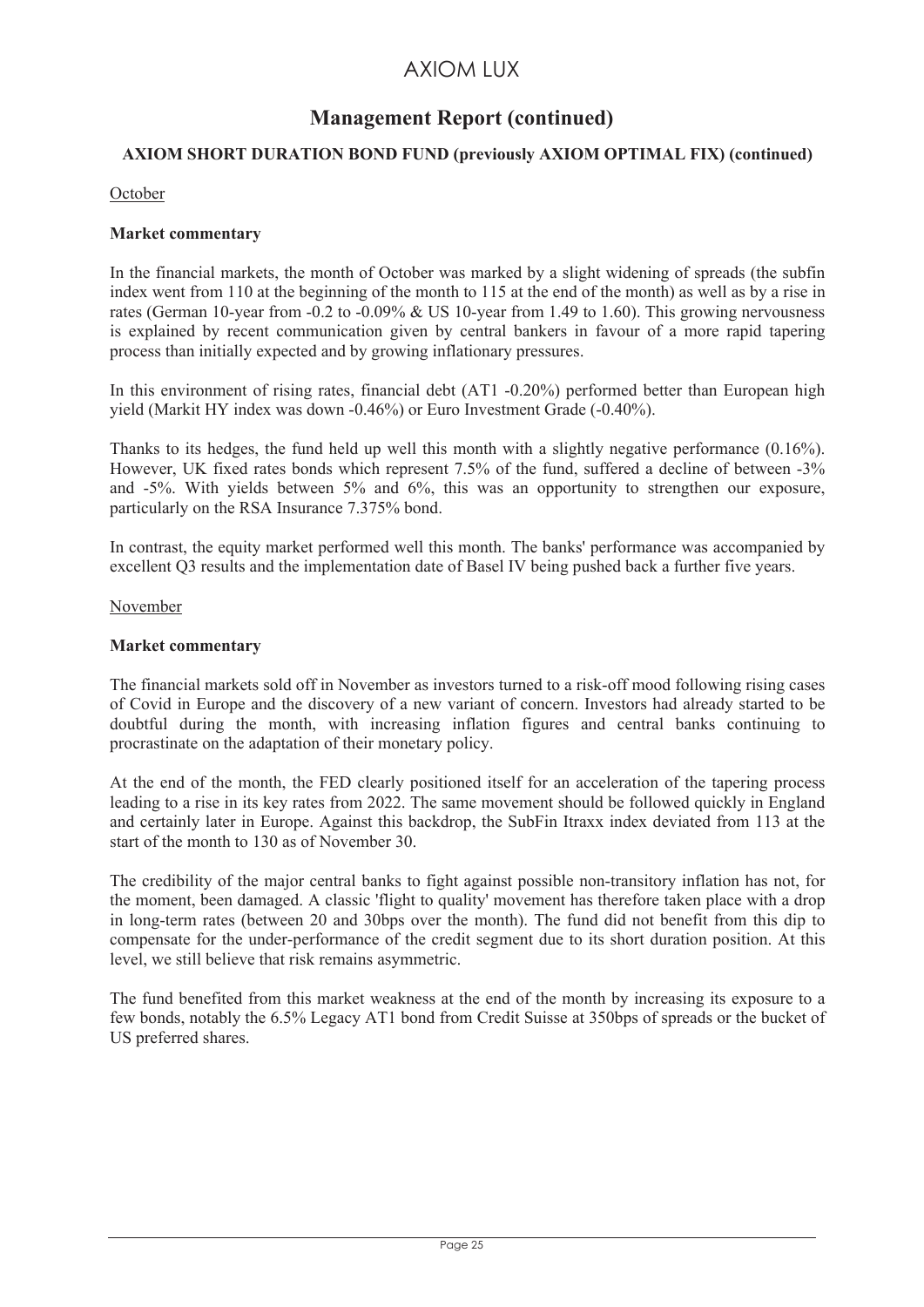## **Management Report (continued)**

## **AXIOM SHORT DURATION BOND FUND (previously AXIOM OPTIMAL FIX) (continued)**

#### December

#### **Market commentary**

The effect of the Omicron variant was strong at the beginning of the month before being subdued thanks to a lower mortality rate. As a result, the equity markets rose again, and credit tightened (Subfin from 129 to 108). Only the rise in long-term rates of about 20 bps in Europe, from 0.01% to 0.20% and in the United States from 1.40% at the beginning of the month to 1.51%, penalized high duration assets. This increase is linked to the main risk now identified by investors: prolonged and uncontrolled inflation with strongly negative real interest rates. The FED's response was clear and conventional, with three 0.25% rate hikes now anticipated by the market in 2022. The Bank of England took an even clearer position with a surprise interest rate increase in December and possible adjustments to come. The ECB's answer on December 16 was a bit more ambiguous. The ECB announced both the gradual exit of its "emergency pandemic purchase program" (EPPP) for March 2022 and the increase of the conventional purchase program (APP) over the first quarters of 2022. These decisions, however, appear to have been subject to disagreement among ECB's governors over the inflation forecasts for 2023 and 2024 and the lack of a scheduled end to the APP.

The fund is well positioned against the possible effect of interest rate hikes: its duration is low and its high credit quality (issuer rating : A) will enable it to withstand a rise in financing costs. Call activity on Legacies is still high. The fund was notably impacted by the call of the AXA 5.5%.

## **AXIOM OBLIGATAIRE**

**January** 

#### **Market commentary**

Throughout January there was no major trend for financial stocks, with the main price catalysts concentrated on the two previous months. On the macroeconomic front, debates over inflation risk following Joe Biden's inauguration and the implementation of the Democratic program led to an increase in US rates. In Europe, any reflation tentative was dismissed by the European Central Bank, ready to keep policy rates low for as long as possible. The SubFin widened slightly from 111 bps to118 bps mainly due to the political climate in Italy following the resignation of Prime Minister Giuseppe Conte.

The results season started very well, with the majority above expectations in terms of revenues, interest margin and volumes for Spanish, Nordic and Swiss banks.

Consolidation of the sector and cost reduction continued. Natwest wants to divest its activities in Ireland, which is of interest to Permanent TSB. The appointment of Andrea Orcel as head of UniCredit should accelerate the absorption of Monte Dei Paschi, while the merger of Unicaja and Liberbank was approved by the boards of directors of both banks. In Germany, Commerzbank announced an aggressive restructuring plan that aims at a 30% reduction in headcount, coupled with a reduction in the number of branches, half of which are to be closed. On the regulatory side, the ECB published the results of its Supervisory Review and Evaluation Process (SREP) for 2021. It has kept capital requirements unchanged, leaving room for manoeuvre for banks. The EBA published its scenarios for the upcoming stress tests. The regulator has validated the most aggressive shock assumptions ever tested. In terms of GDP, a 12.9% decline in GDP will be simulated compared to a 7.8% decline in 2018.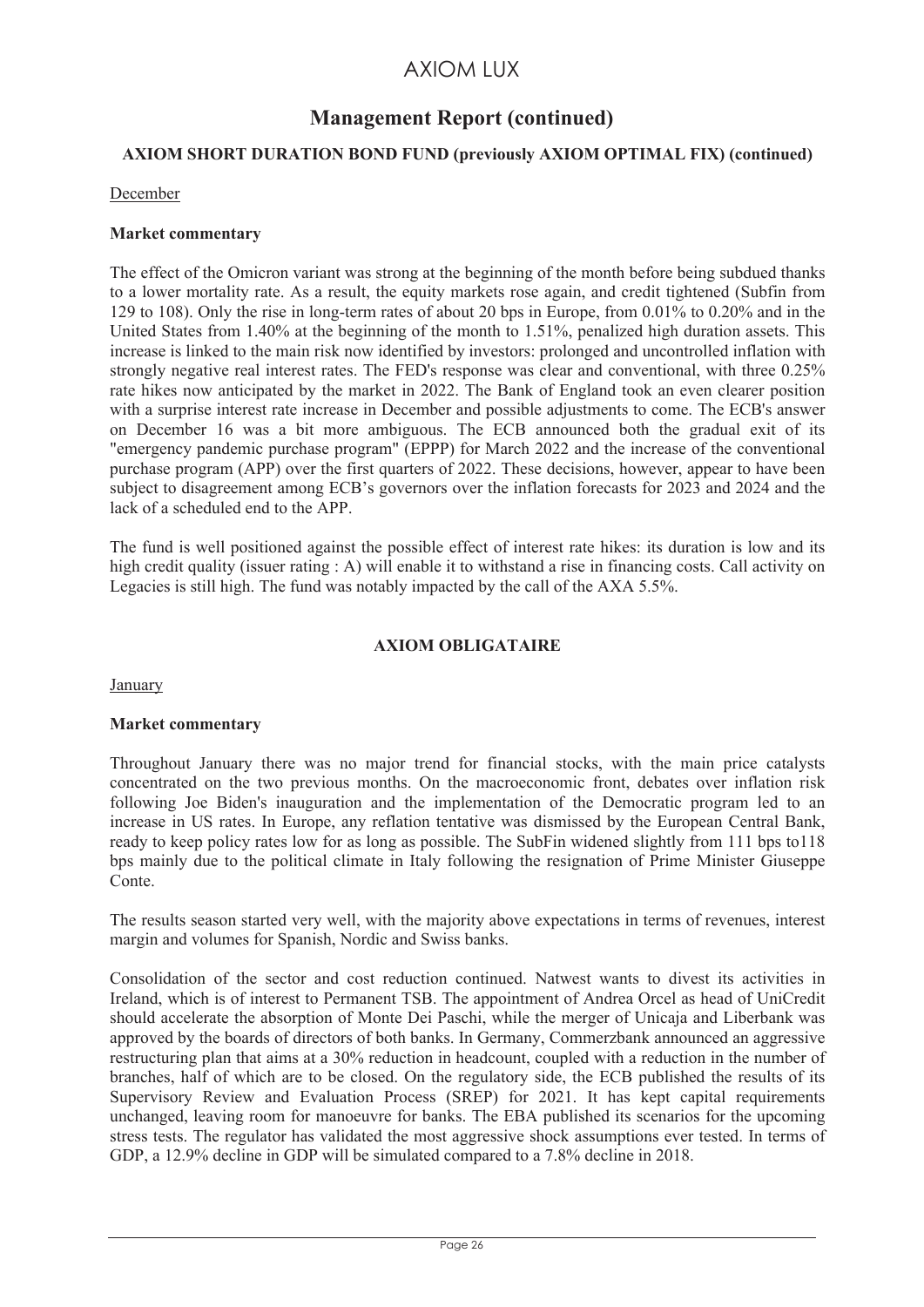# **Management Report (continued)**

## **AXIOM OBLIGATAIRE (continued)**

With regard to equities, the stress scenario assumes a decrease of 50%. Caution is required and this concerns all distributions. The review of the restrictions on dividends should take place following the results of the stress tests, expected in July.

The clean-up of the Legacy stock continues on an ongoing basis. The German bank DZ Bank announced on January 12 the call at par of 8 Legacy instruments. BBVA has been authorized to call its CMS in advance. We would like to take this opportunity to remind you that the risk of infection (see our note on this subject) raised at the end of last year by the EBA and confirmed since then by the English supervisory authority (the PRA) and by the transcription of BRRD 2 into French law, is prompting issuers to clean-up their Legacy instruments, including those with the lowest coupons.

Finally, the primary market for AT1 securities has remained open. Abanca (EUR 375 million at 6%), Standard Chartered (USD 1,250 million at 4.75%) and Banco BPM (EUR 400 million at 6.5%) came to the market.

## **Fund Activity**

We selected a so-called Tier 3 subordinated bond issued by Munich Re reinsurance group. The company is the American subsidiary HSB, which specialises in large industrial risks. The expected yield is above 3%.

We have taken a profit on the AT1 bond issued by the British mutual bank Nationwide after a good performance since the issue in June 2020.

#### February

#### **Market commentary**

Throughout January there was no major trend for financial stocks, with the main price catalysts concentrated on the two previous months. On the macroeconomic front, debates over inflation risk following Joe Biden's inauguration and the implementation of the Democratic program led to an increase in US rates. In Europe, any reflation tentative was dismissed by the European

Central Bank, ready to keep policy rates low for as long as possible. The SubFin widened slightly from 111 bps to118 bps mainly due to the political climate in Italy following the resignation of Prime Minister Giuseppe Conte.

The results season started very well, with the majority above expectations in terms of revenues, interest margin and volumes for Spanish, Nordic and Swiss banks.

Consolidation of the sector and cost reduction continued. Natwest wants to divest its activities in Ireland, which is of interest to Permanent TSB. The appointment of Andrea Orcel as head of UniCredit should accelerate the absorption of Monte Dei Paschi, while the merger of Unicaja and Liberbank was approved by the boards of directors of both banks. In Germany, Commerzbank announced an aggressive restructuring plan that aims at a 30% reduction in headcount, coupled with a reduction in the number of branches, half of which are to be closed. On the regulatory side, the ECB published the results of its Supervisory Review and Evaluation Process (SREP) for 2021. It has kept capital requirements unchanged, leaving room for manoeuvre for banks. The EBA published its scenarios for the upcoming stress tests. The regulator has validated the most aggressive shock assumptions ever tested. In terms of GDP, a 12.9% decline in GDP will be simulated compared to a 7.8% decline in 2018.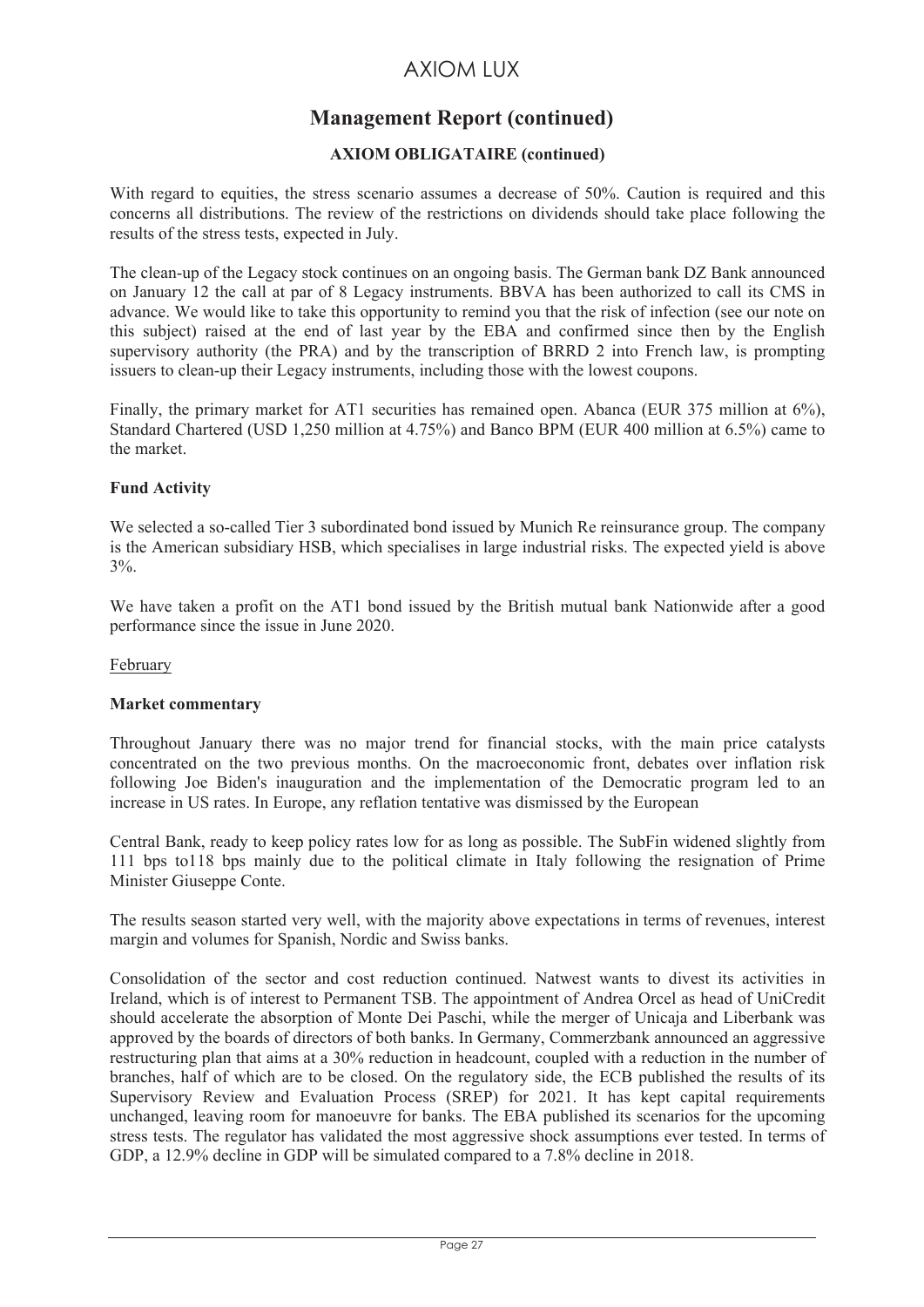# **Management Report (continued)**

## **AXIOM OBLIGATAIRE (continued)**

With regard to equities, the stress scenario assumes a decrease of 50%. Caution is required and this concerns all distributions. The review of the restrictions on dividends should take place following the results of the stress tests, expected in July.

The clean-up of the Legacy stock continues on an ongoing basis. The German bank DZ Bank announced on January 12 the call at par of 8 Legacy instruments. BBVA has been authorized to call its CMS in advance. We would like to take this opportunity to remind you that the risk of infection (see our note on this subject) raised at the end of last year by the EBA and confirmed since then by the English supervisory authority (the PRA) and by the transcription of BRRD 2 into French law, is prompting issuers to clean-up their Legacy instruments, including those with the lowest coupons.

Finally, the primary market for AT1 securities has remained open. Abanca (EUR 375 million at 6%), Standard Chartered (USD 1,250 million at 4.75%) and Banco BPM (EUR 400 million at 6.5%) came to the market.

## **Fund Activity**

We selected a so-called Tier 3 subordinated bond issued by Munich Re reinsurance group. The company is the American subsidiary HSB, which specialises in large industrial risks. The expected yield is above 3%.

We have taken a profit on the AT1 bond issued by the British mutual bank Nationwide after a good performance since the issue in June 2020.

March

#### **Market commentary**

March was a good month for Financials, buoyed by hopes of higher growth due to rapidly advancing vaccine campaigns in several countries. This combined with the Fed's announcement to let the bank leverage exemption expire this month resulted in further upward pressure on rates which reached 1.75% in March. The SubFin, before the roll to the 35 series, tightened from 117 to 94 bps. The volatile episodes experienced by the Turkish lira, which had jumped more than 5% in mid-March, only to fall back after Erdogan fired the central bank governor, did not have a worrying impact.

The main news of the month was the Archegos case, which triggered massive margin calls, close to the highest ever for banks including Credit Suisse and Nomura among the most affected in Europe. As a reminder, the Archegos case is a second blow for the Swiss bank after the one caused by the Greensill case. The collapse of the supply chain borrower founded by Lex Greensill triggered discussions on deposits that are currently ongoing. The scandal affected almost all divisions of the Zurich-based bank. Credit Suisse Asset Management had an exposure of USD 10 billion invested in Greensill assets.

To give the full context on the Archegos Capital Management case, founded by former Tiger Management trader Bill Hwang, the asset manager was subject to very high margin calls that led to the forced liquidation of more than USD 20 billion of shares. The losses incurred on Archegos, the amount of which is still to be confirmed by the affected banks (currently USD 2 billion expected for Nomura and above USD c.4 billion for Credit Suisse) are significant. These losses weaken the capital structure and will have a strong impact on the shares of Credit Suisse (CS), the most impacted bank at this stage. That said, we are reassured about the potential impact on AT1 bonds and believe that the bank would take the necessary measures if AT1 coupons were to be at risk.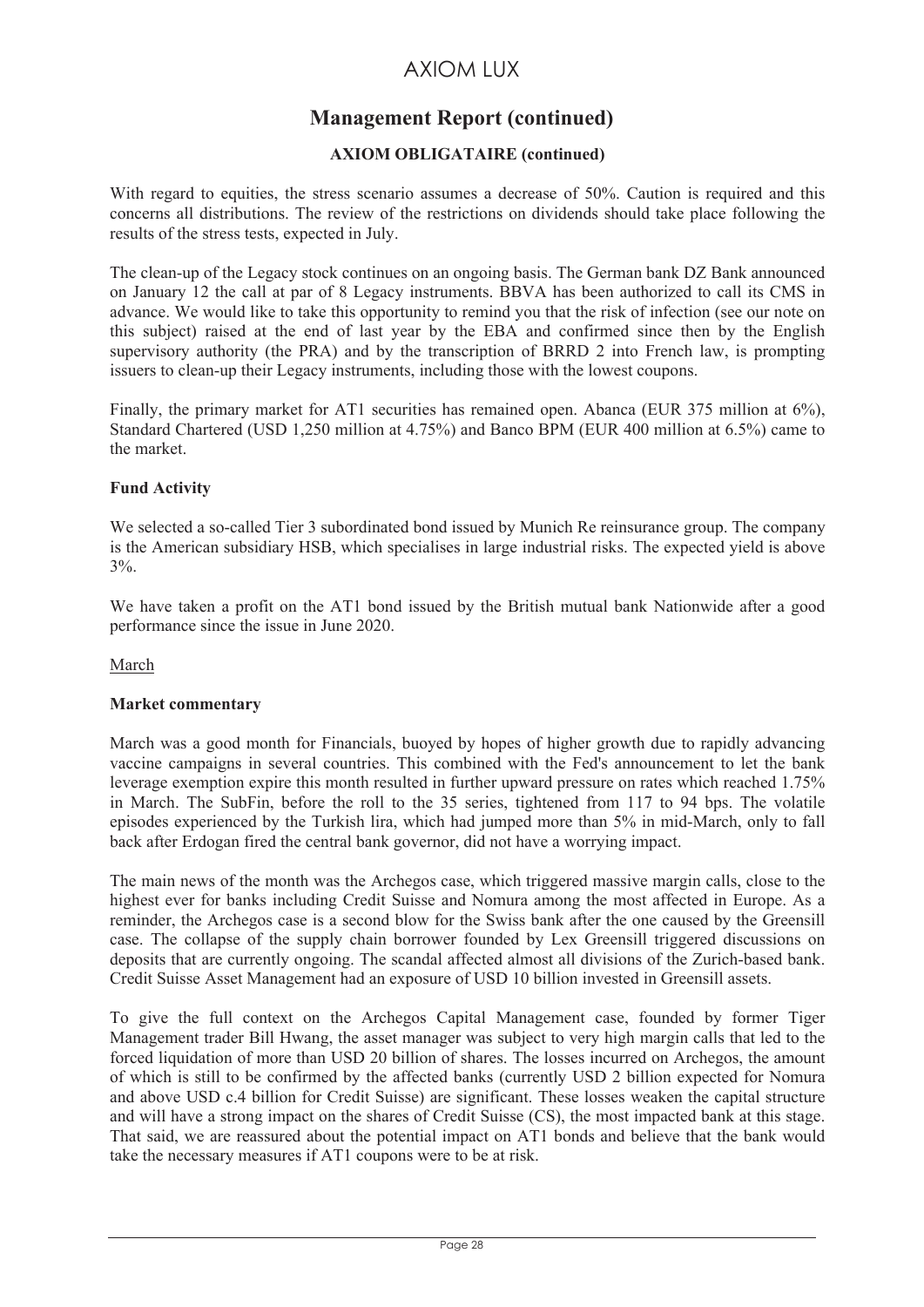# **Management Report (continued)**

## **AXIOM OBLIGATAIRE (continued)**

Despite the forced liquidation of the funds and the estimated losses associated with the two cases, the market reaction was limited, with bonds losing only a few points. We are reassured by the financial stability of the banks involved, notably Credit Suisse. The estimated impact of a USD 4bn loss should be limited to a few points of CET1 on an already solid level of 12.9% for the year 2020. In our view, the very contained reaction of the markets and the estimated impacts demonstrate once again the confidence in the solidity of the banking system, which has gone through a long path of transformation since the 2008 financial crisis.

On the regulatory side, with inflation persistently below the 2% target, the ECB is maintaining its expansive policy to support the economy. The pace of purchases over the past month was significantly higher with large drawdowns at the TLTRO. In an interview with Bloomberg, Christine Lagarde made it clear that she was ready to use all the tools at her disposal to counter an unwarranted rate hike. On the other side of the Atlantic, the Fed decided to let the bank leverage exemption expire this month. Yields on 10-year Treasuries approached their one-year highs on the announcement. Large U.S. banks will have to resume holding an additional layer of loss-absorbing capital against U.S. Treasuries and central bank deposits starting next month. The latest consolidated EBA data for Q4 2020, now available, showed capital ratios continuing to improve (+40 bps to 15.5%). The non-performing loan (NPL) ratio, which declined by 20 bps to 2.6%, also indicates a continued trend of balance sheet strengthening.

In other notable news, the clean-up of the Legacy instruments continues. Cofinoga (a subsidiary of BNP) announced on March 15 the call at par of its CFNG float legacy, which was worth 95.16 at the previous day's close. Another confirmation of our analysis, linked to the proximity of the end of the Basel 2 to Basel 3 transition period for banks, which encourages them to redeem their legacy securities and allows us to crystallise capital gains for our funds. NatWest announced a buyback offer on legacy step-up securities with a make-whole, following the offer of last October, offering a low premium and an exit option for these securities subject to rate volatility.

## **Fund Activity**

We bought a 9.25% Lloyds bond in GBP. This perpetual preference share belongs to the universe of legacy bonds which will be disqualified as regulatory capital. The return of this position is 6% at the current value. We added an Opus instrument strengthening our investment in the Hungarian bank OTP. After a good rally since the 2020 crash we took profits and liquidated our investment in Elis.

## April

#### **Market commentary**

April was another good month for the financial sector, buoyed by good results and signals of inflationary pressure. In addition, the ECB reiterated its intention to maintain favorable financing conditions for companies and individuals. The SubFin index remained unchanged, closing at 108 bps.

Following the heavy losses related to the Archegos bankruptcy, Credit Suisse issued CHF 1.7bn of mandatory convertible bonds to shore up its CET1 ratio to around 13%. The Swiss bank also has to deal with losses related to the residual exposure of CSAM funds to Greensill amounting to about CHF 4.8bn. Previously reported results were generally good, including Deutsche Bank and Sabadell. In terms of pretax profit, all banks beat the consensus. For the third quarter in a row, provisions were moderate with some reversals. Tier 2 and Tier 3 ratios are improving. Investment banking activity was strong, particularly in equities, high-yield and capital markets activities. We expect these trends to continue to drive positive earnings per share revisions.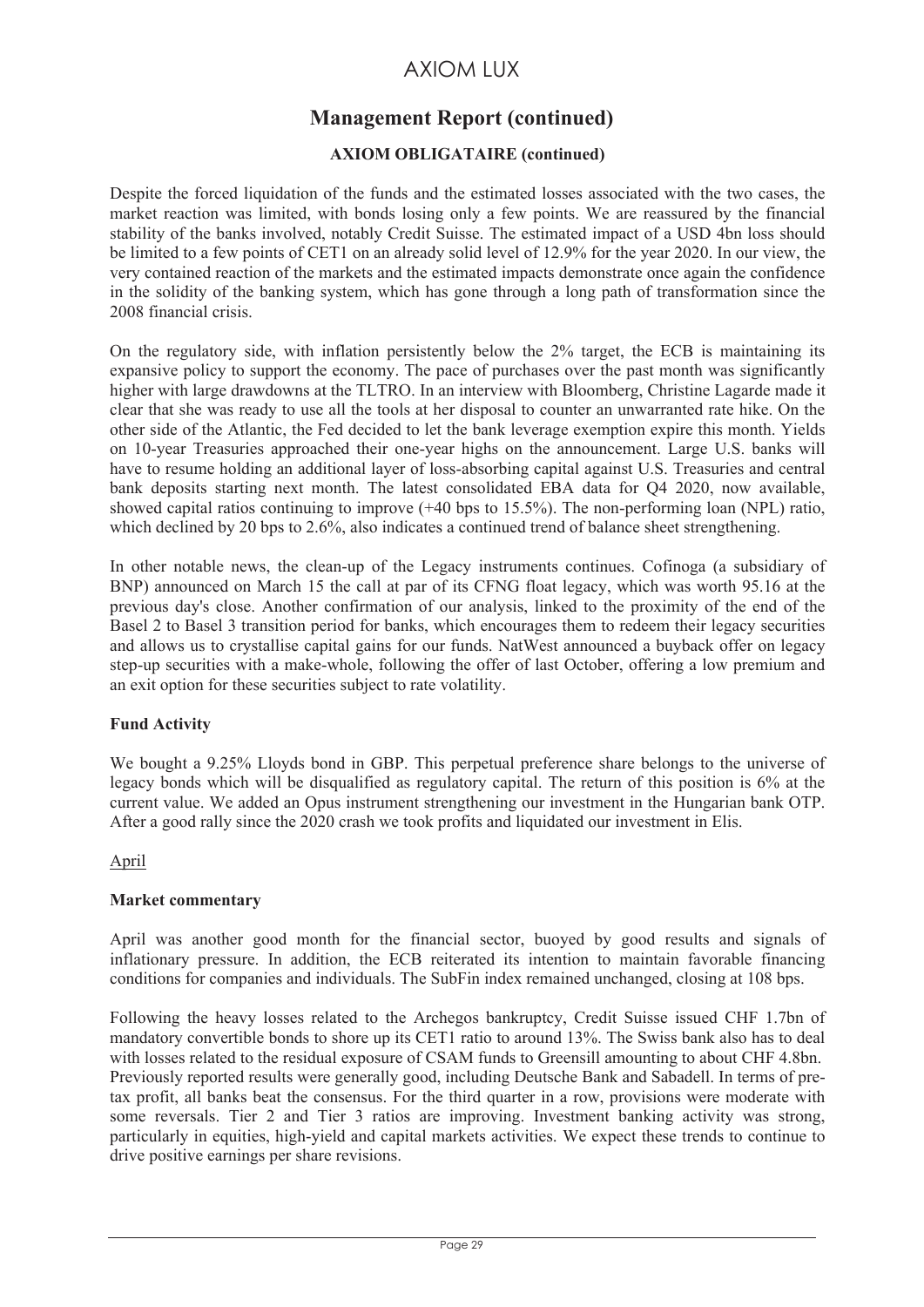# **Management Report (continued)**

## **AXIOM OBLIGATAIRE (continued)**

On the regulatory side, the Bank of England is proposing a consultation on the CRR regulations to simplify the standard approach for smaller banks.

After Cofinoga (a subsidiary of BNP) and NatWest last month, Deutsche Bank announced the call at par of one of its Legacy bonds, which was paying a variable coupon (CMS formula). This is increasing the call probability for its other two SPVs. Société Générale announced the call of a perpetual "discounted" bond as well as the introduction of a call option in the prospectus of its TMO bond. These operations are part of the trend of legacy bond buybacks that has been accelerating over the last few months as the end of the Basel 2 to Basel 3 transition period for banks approaches.

## **Fund Activity**

We continue to invest very defensively due to the lack of opportunities, focusing on BB bonds and strengthening existing positions such as Unicredit, OTP, EFG and the British bank Paragon. We took our profits on Achmea, the Dutch insurer, after a nice run since the March 2020 crash. Our 2024 bond of Allfunds group Plc was redeemed after the IPO of the company.

May

#### **Market commentary**

It was another good month for financial stocks, buoyed by signals of inflationary pressure. The 10-year French government bond rose above 0.2%. Assets performed very well, especially AT1s which returned to their all-time highs. Central banks reiterated that they are in control of the situation. The SubFin remained stable, closing near its level as at the end of April at 108 bps.

After the good quarterly earnings season, regulators are even more supportive of consolidations. In Italy, the government has requested an extension of tax benefits for M&A transactions. Unipol has strengthened its position in Banca Popolare di Sondrio, which increases the chances of a merger between BPER and Sondrio. Generali expressed its interest in buying Cattolica di Assicurazioni, in a deal valuing the latter at 1.5 billion euros. On the NPL front, Intesa sold 4 billion of non performing loans to Bain. In Greece, Alpha Bank is considering a capital increase following the example of Piraeus.

On the regulatory side, the transition period under MREL is now aligned with that under CRR2 directive, which should simplify the instruments' analysis when it comes to eligibility. In May we saw the first Reg par call, exercised on an AT1 by Crédit Agricole. This confirms the de-qualification disqualification of new generation instruments issued under Basel III and thus the existence of a set of "legacy" or non-capital eligible AT1 debt under CRR2, thereby validating our interpretation.

Among other notable news, the clean-up of the Legacy instruments continues despite the disappointment on UniCredit Euribor cashes  $+450$  bps. The Italian bank announced on May 20 its decision not to pay a coupon due to a loss in 2020 following the deconsolidation of its Turkish subsidiary. This decision, contrary to what was announced during the investor call on the quarterly results, resulted in a drop in the cashes instruments of more than 10 points. To address the risk of infection, Jyske Bank had the authorization from its regulator to call 2 perpetuals with a CMS coupon. This is a risk related to the legal and regulatory classifications that we communicated on, in October (link:https://mailchi.mp/axiom-ai.com/axiom-monthly-report-2616092). Those classifications could be completely mixed up which would threaten the eligibility of existing capital instruments, normally fully eligible. Natwest exercised the call option on a Tier 2. This is yet another confirmation of our analysis, linked to the proximity of the end of the Basel II to Basel lII transition period for banks, which prompts them to recall their legacy securities not eligible for regulatory capital.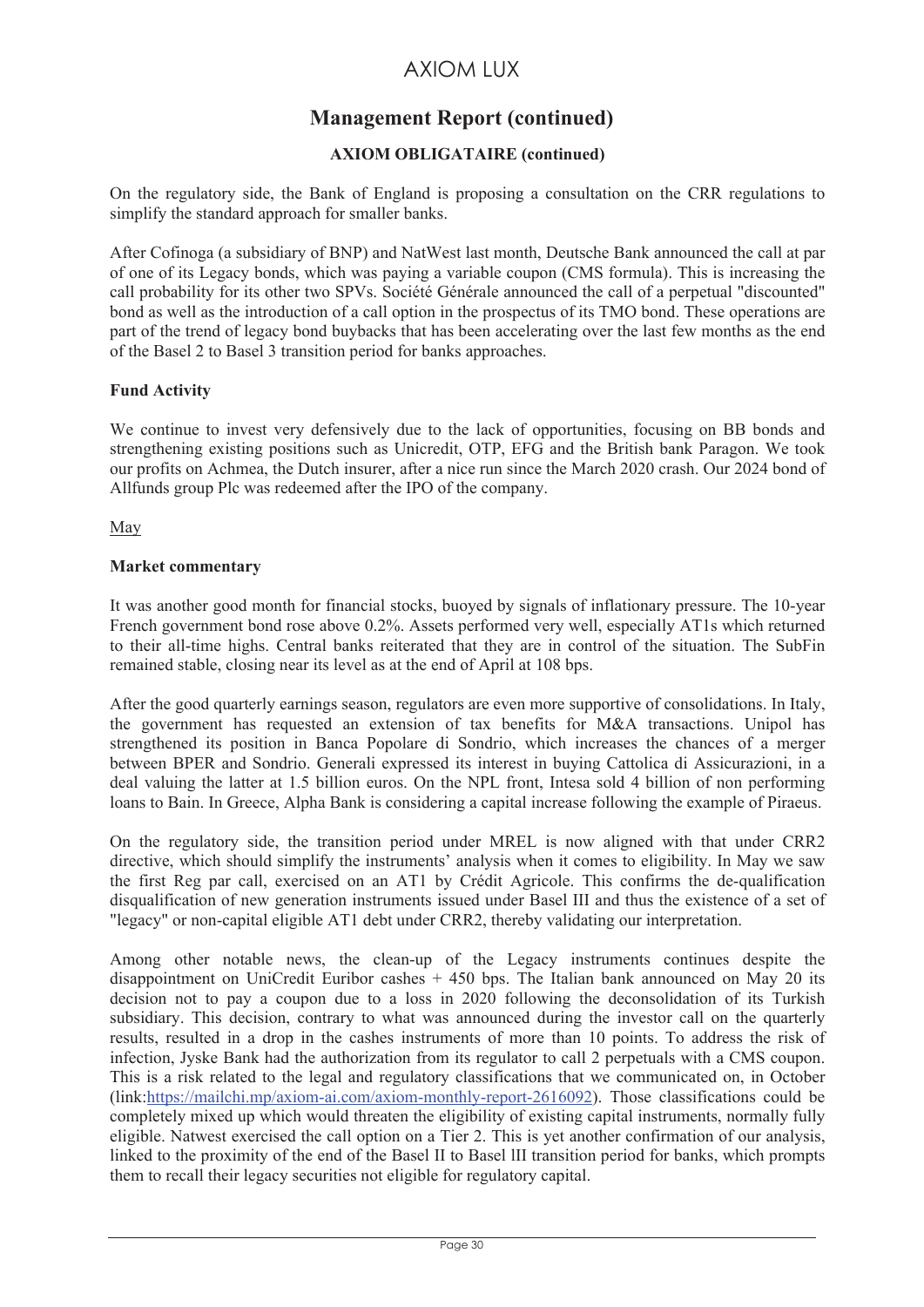# **Management Report (continued)**

## **AXIOM OBLIGATAIRE (continued)**

In the primary market, permanent TSB and Fidelidade issued new Tier 2s. In the contingent convertible bond market we noted the issuances of Danske Bank (USD 750 million at 4.375%), Santander (USD 1000 million at 4.750%) and SocGen (USD 1000 million at 4.750%).

#### **Fund Activity**

We participated in the primary issue by Fidelidade. It is a Portuguese life and fire accident insurer with a dominant position in the country. The business model is "multi-channel", including a long-term distribution agreement with the country's largest bank, Caixa Geral de depositos. Our expected return is 4.25% over five years for a tier 2 subordinated bond (low subordination). We took our profits on the AT1 bond of Permanent TSB, the third bank of Ireland.

**June** 

#### **Market commentary**

During the month of June the financial markets continued their upward trajectory despite the absence of a real catalyst.

The fear of economic overheating symbolized by excessively high inflation was calmed by repeated accommodating rhetoric from central banks. As indicated by Benoît Coeuré, former member of the ECB's executive board, "we must prepare (central banks) to support the economy for a long time".

As a result, financial credit returned to its highs, notably with a subfin index of 102 bps.

Andréa Enria has indicated that he is considering a rapid lifting of the ECB's ban on bank dividend payment caps. An official announcement is expected on July 23.

American banks have already benefited from the lifting of this restriction, which has led to spectacular announcements like that of Morgan Stanley which doubled its dividend and indicated an ambitious share buyback program of 12 billion USD. Globally, the big American banks are returning to their prepandemic strategy of delivering solid dividends as well as share buyback programs.

On the regulatory side, the EBA has published its "monitoring report" with an important section on legacy instruments. This mainly consists of reminding of the risk of infection. In short, the EBA advises banks not to recognize in regulatory capital both T1 instruments that are unqualified in T2 or senior debt and genuine T2 instruments. This is very positive for the legacy bond asset class, recalls by issuers are increasingly likely. Natwest also made a tender offer in May on several legacy securities with a premium of 5 points. Despite this premium, the offer had very little success (only 15% contributed). Issuers therefore sometimes have to pay an expensive price to get rid of securities that have become cumbersome from a regulatory point of view.

The primary market continues to be active with Tier1 issues from MACIF (first issue of RT1), CommerzBank, Natwest and Unicredit.

Consolidation of the sector continues both in France with the takeover of the French HSBC network by My Money Bank (motivated by the search for critical size which will relaunch its activity under the new CCF brand) and in Ireland with the sale by Permanent TSB from its business loan portfolio to AIB (Allied Irish Bank).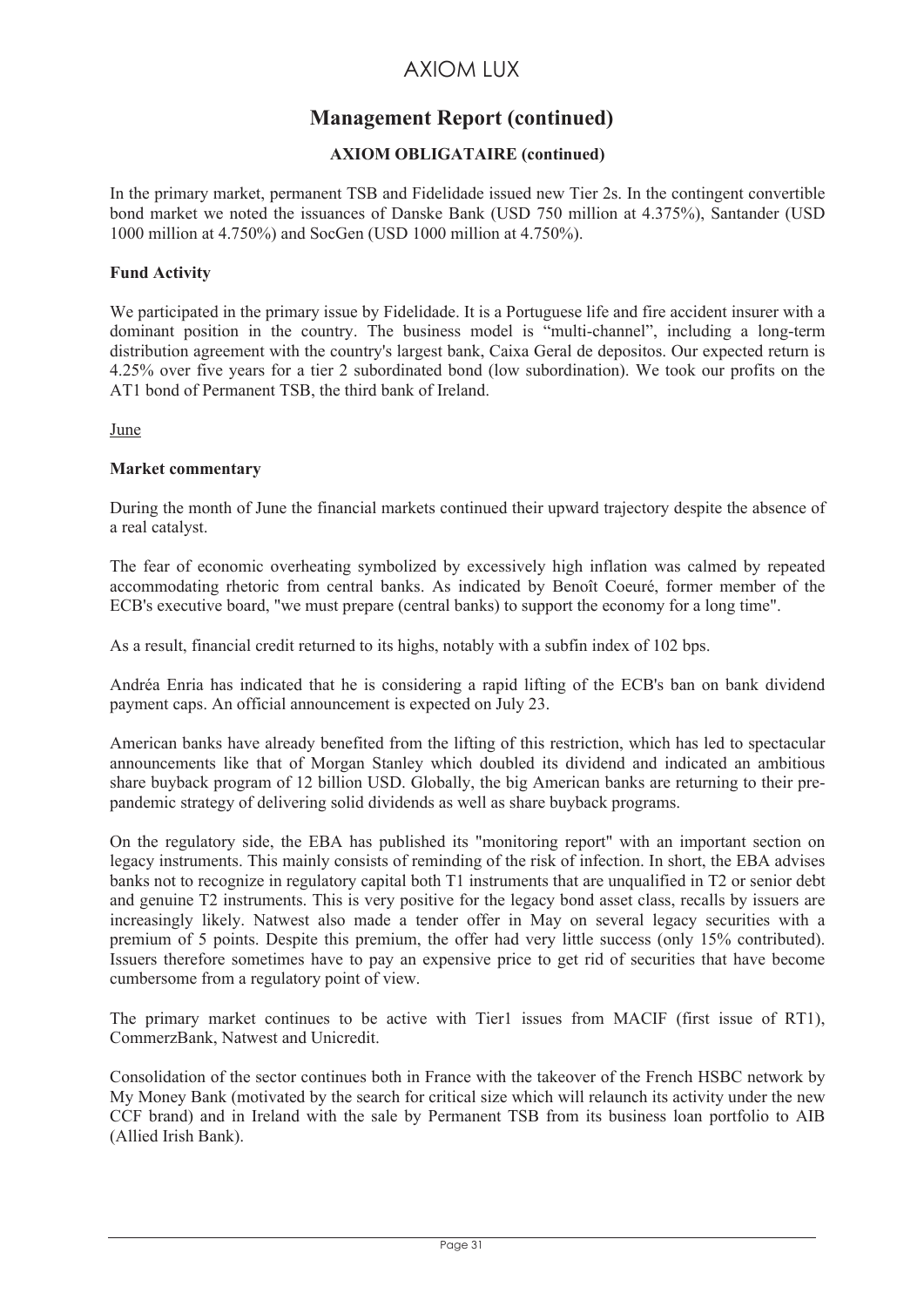# **Management Report (continued)**

## **AXIOM OBLIGATAIRE (continued)**

It is interesting to note, to fuel the heated debate on cryptocurrencies, that the Basel Committee now imposes a full capital charge on any crypto investment by banks (for 1 euro invested, 1 euro of capital is required).

#### **Fund activity**

We are maintaining a wait-and-see attitude in view of new opportunities. Simply note that we bought short bonds with a yield of around 2%, such as the AT1 bond issued by Virgin Money, which will be recalled in November 2021

#### July

## **Market Commentary**

The financial markets continued to evolve at high valuation levels in July, despite a still uncertain environment.

Indeed, if the exceptional fiscal and monetary stimulus measures effectively stimulate the overall level of consumption (record US consumption up 10% compared to 2019) and help to preserve corporate balance sheets, global demand nevertheless faces more and more the rigidity of supply chains and low inventories.

As a result central banks face the risk of limited economic growth and persistent inflation. This fall, this could relaunch the debate on a faster than expected change in the Fed's policy to stem the excess valuation observed on the American real estate market in particular and more generally on financial assets (Bitcoin, SPAC or recent IPOs ... ).

While the ECB is less under inflationary pressure, it should nevertheless be mindful of the risks of financial instability as well as the uncertain outlook for the overall health of companies. As for bank stocks, high volatility prevailed in July despite a stream of high positive information:

-Lifting by the ECB of the limit on dividends paid by banks as of September 30. EBA's stress tests results are reassuring, with an average CET1 drawdown of 485bps only in the adverse scenario, strengthening banks ability to distribute excess capital.

-Second quarter results already published well above expectations (85% in the USA).

-Good performance of investment banks mainly in the equities and M&A sector and to a lesser extent in FIC (Fixed Income & Currencies) activities, down but better than expected.

-Quarterly publication of the EBA which indicates an average level of capital stable at 19.4% and stocks of non-performing loans which decrease to 2.54% for all the banks for which it supervises.

On the credit side, the markets continue to progress moderately, with the subfin index ending the month stable around 104 bps. The yield on 10-year US Treasuries fell from + 1.44% to 1.25% and that on 10 year Bunds from -0.20% to -0.43% (vs. -0.82% at its lowest).

On the regulatory front, the BOE has given the banks two additional years to achieve the objectives in terms of MREL (level of debt that can absorb losses) which is favorable to medium-sized players such as mutual banks.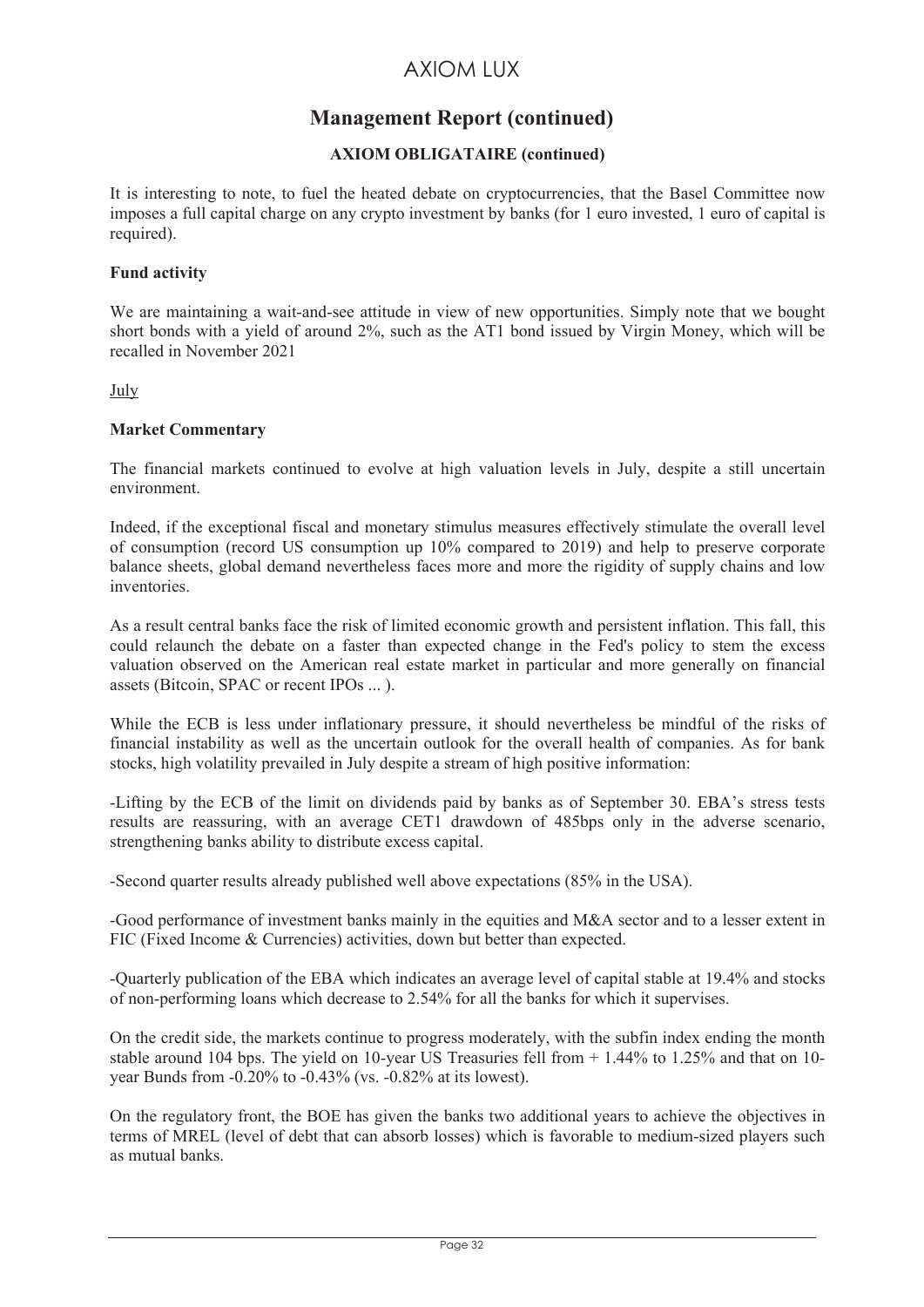# **Management Report (continued)**

## **AXIOM OBLIGATAIRE (continued)**

Lloyds bank has announced the call of two legacy disco instruments for  $\epsilon$  300m as well as RBI for  $\epsilon$ 90m.

The primary market was logically less active given the summer period with, however, a new issue of Novo Banco in "Senior preferred" for  $\epsilon$  300M and a yield of 3.5%.

#### **Fund activity**

We participated in the primary market with Esure. It is an English insurer specializing in online car insurance. The expected return on our investment is 6% in GBP. The 5.25% Prufin Dollar Perpetual Bond was purchased at a price close to par. Disqualified as regulatory capital, it should be called before 2025. We took profits on Mutual Credit Insurance after a good rally: bought at 4% sold at 0.5%.

#### August

#### **Market Commentary**

In August, disappointments were more about the weather than financial markets.

Nothing seemed to worry the markets, despite a delta variant still threatening the recovery, an Afghan crisis with uncertain international consequences or even historic levels of inflation which have reached 3% on an annual basis in Europe.

The financial markets were globally calm, helped by a cautious speech from the FED on a potential tightening. While Jérôme Powell has confirmed that he is in favor of asset purchase reductions before the end of the year, this remains conditional on employment figures. Moreover, a rise in short-term interest rates is not envisaged by the Fed either. This no longer considers the level of inflation in absolute terms but in trend over the long term. The inflation level, which recently reached 5% over the last three months, (for a target of 2%) is seen as a transitory phenomenon.

The European banking sector kept delivering excellent news with second quarter results 22% above consensus on average. These results are thanks to the high commissions in retail banking, strong trading gains and interest income supported by the TLTRO.

Results of the insurance sector in the second quarter were also positive (15% above expectations) with, in particular, an increase in inflows on life insurance contracts.

On the primary market, we noted the new AT1 issues from Barclays, Nordea, Swedbank and Standard Chartered. The last one made a tender offer on the Legacy AT1 up to  $\epsilon$ 1.25bn with priority right on the new issue. Allianz issued a new RT1.

Finally, stress tests were successfully passed by almost all concerned banks (except Monte dei Paschi), despite a very negative baseline scenario.

## **Fund activity**

We strengthen our position on the Spanish bank Cajamar which continues its recover.

The tier 2 bond still delivers a 4% return. The trend is globally reducing the 18 months risk following the Covid's krach. Consequently, we took our profits notably on the Dutch insurer Vivat and the English bank Virgin Money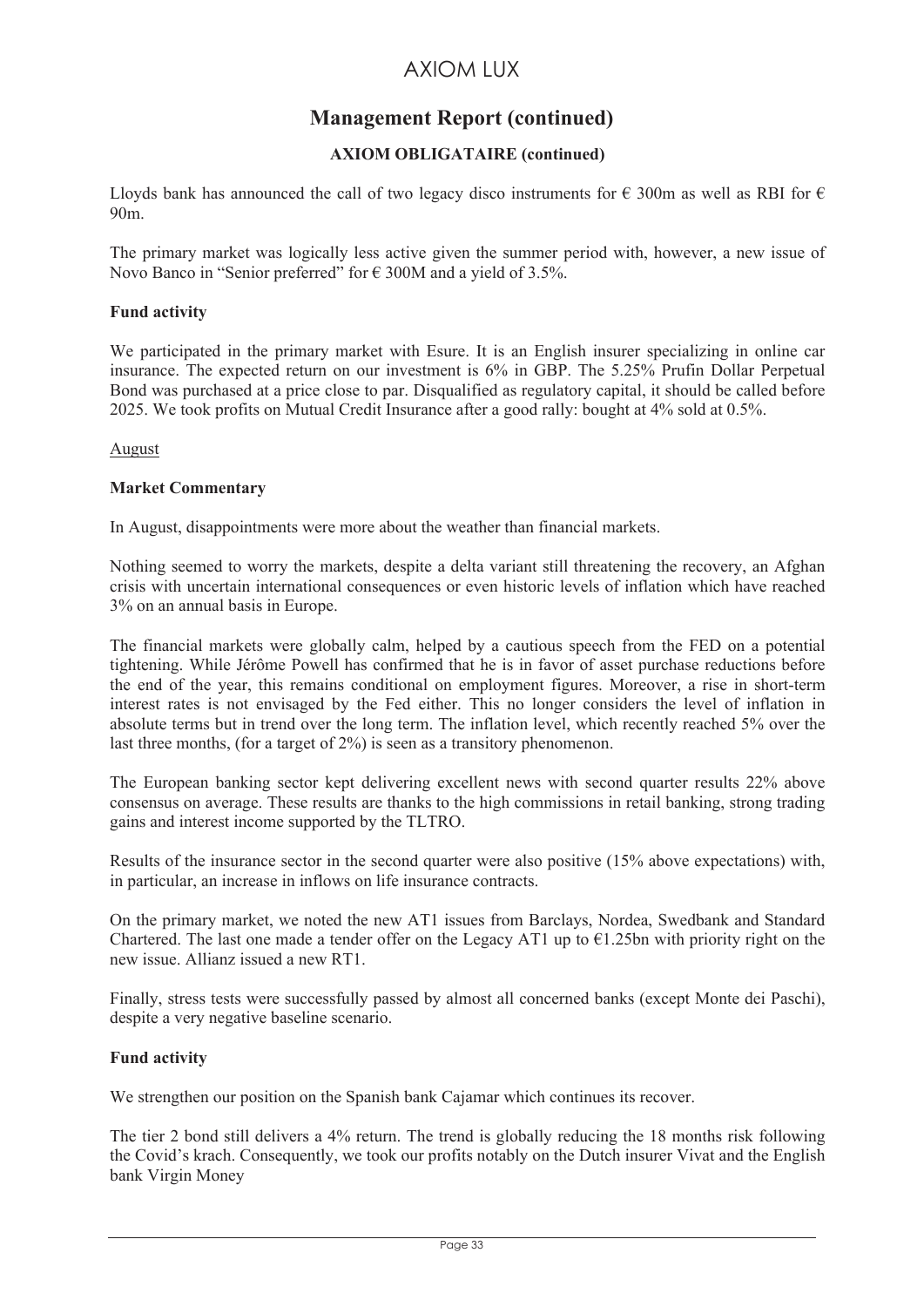# **Management Report (continued)**

## **AXIOM OBLIGATAIRE (continued)**

#### September

#### **Market Commentary**

September saw a rebound in volatility in the fixed income and equity markets as supply constraints increased while the Fed moved towards a faster than expected tightening of monetary policy.

The price of natural gas rose sharply, driven by the simultaneous recovery of the world's economies after the health crisis and by China's decision to phase out coal, as well as unfavorable conditions in Europe for renewable energy. Its inflationary impact is obviously feared, all the more so as non-energy inflation is also rising rapidly (currently 1.9% in the eurozone).

The Evergrande group worried the markets in the middle of the month given the weight of real estate in the Chinese economy (30% of GDP). European banks are very marginally exposed to this sector  $\langle \langle 1 \rangle$ of their total loans), with little exposure to speculative rating promoters. In this context, eqity markets experienced correction in the US (S&P at -4.75%, 1st negative month in 2021) as well as in Europe (- 3.29% for the Euro Stoxx 600).

On the other hand, banks have shown strength, with the SX7R index posting +3.88% over the month and the SubFin index remaining stable over the month at 110 bps spread versus 112 bps previously (100+12 roll).

The regulatory news were important this month. The EC proposed an extension of its temporary state aid program until June 2022. Negociation around Basel IV keep going while the commission is still favourable to economy financing and limited capital requirement increase for banks.

#### **Fund activity**

The English bank OneSavings, listed, issued a new AT1 bond in british pound. The company, valued more than £2 Billion, is specialised in real estate. This new investment for the fund in a perpetual subordinated bond returns a 6% coupon at the first call date.

Our perpetual bond issued by OTP was called at par likewise other « legacy » bonds issued with a SPV. Our return on this bond is over 6%.

#### October

#### **Market Commentary**

Within financial markets, the month of October was marked by a slight widening of spreads (Subfin from 110 at the start of the month to 115 on 10/29) as well as by a rise in rates (German10-year down from -0.2 to -0.09%, 10 years US from 1.49% to 1.60%).

This growing stress is explained by the new communication from central bankers open to tapering faster than initially expected as well as by growing inflationary pressures.

It is interesting to note that Norway has increased its rates by 0.25%, yet the Scandinavian countries are generally ahead of the cycle.

As a result, the short end of the curve has risen sharply in Europe, with markets now anticipating a first rate increase in January 2022.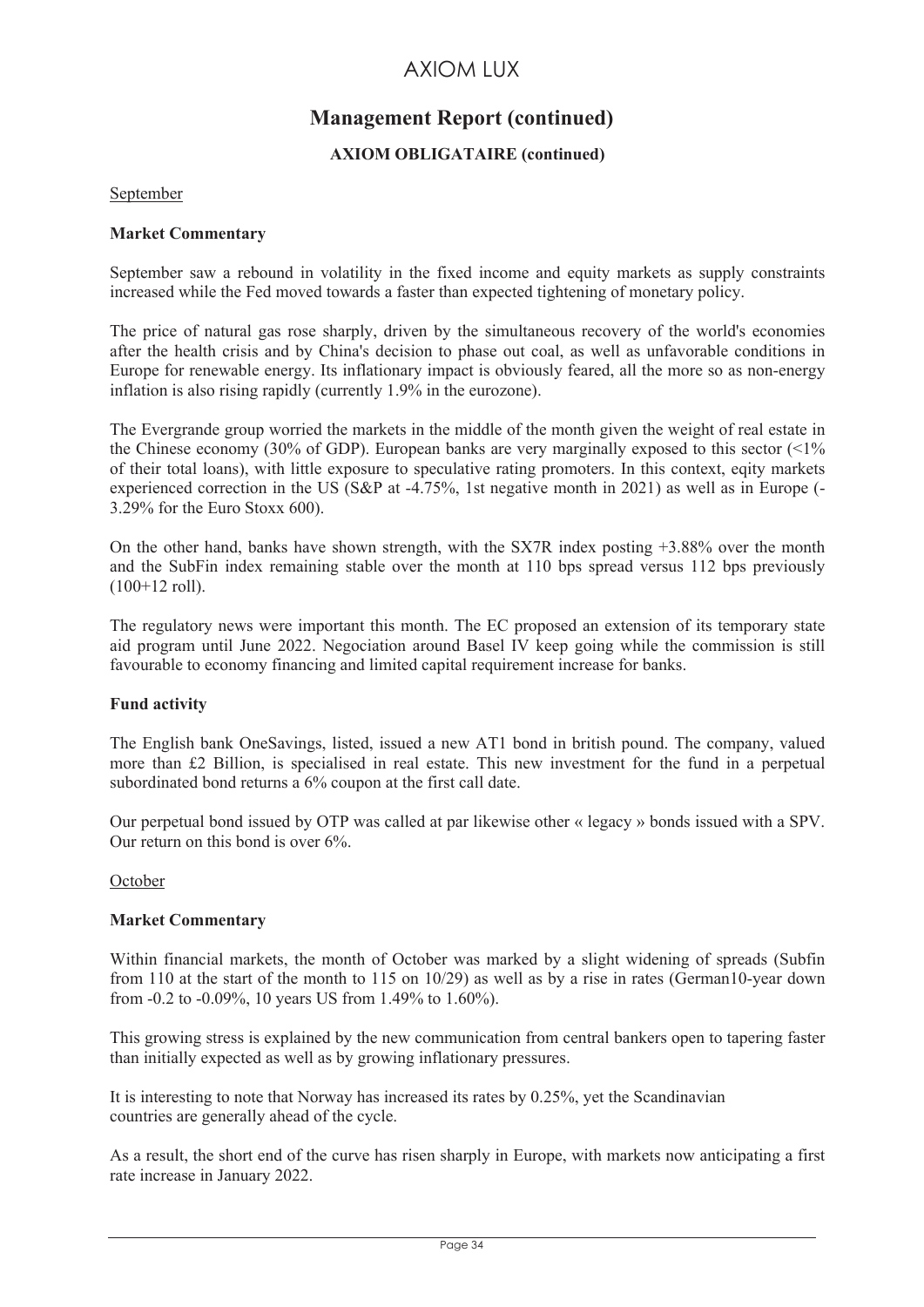# **Management Report (continued)**

## **AXIOM OBLIGATAIRE (continued)**

In this environment of rising rates, financial debt (AT1 -0.20%) performed better than the European High Yield (Markit HY index -0.46%) or the Euro IG (-0.40%).

We can mention several explanations:

With an equivalent rating, financial subordinates (excluded from OE) offer significantly more yield than corporate issuers;

The profitability of the financial sector is positively impacted by the rise in interest rates;

The finalization of the draft revision of the Basel 3 Directive by the EC is very favorable to banks since it postpones the period of additional capital requirements to 2025-2030. The additional capital is estimated at less than 1 year of profit, while banks have almost 10 years to meet it;

The 3rd quarter results are again excellent, whether on costs (above or in line with the consensus), the net interest margin overall better than expected with some big positive surprises, the capital which continues to grow faster than expected and significantly which is good for credit.

In industry news, we can mention the failure of negotiations between Unicredit and MPS which makes the outcome of this case uncertain.

Crédit Agricole announced the call of two CMS instruments as well as the introduction of par value recall clauses in three instruments issued by Crédit Lyonnais issued in the 1980s.

The movement of cleaning up old-generation titles continues, which is very positive for the Legacy theme.

#### **Fund activity**

The English bank Together Financial Services Ltd issued on the primary market via a "pay-in-kind" title with a maturity in 2027. The company, created in 1974, is focused on real estate financing. Its portfolio is geographically diversified across England in the form of buy to let, bridge finance and mortgage finance. Our bond is rated B by Fitch ans has a coupon of 6 3/4%. We also acquired the BNP "titre participatif" based on the TMO with a generous discount below par.

#### November

#### **Market Commentary**

The financial markets sold off in November as investors turned to a risk-off mood following rising cases of Covid in Europe and the discovery of a new variant of concern. Investors had already started to be doubtful during the month, with increasing inflation figures and central banks continuing to procrastinate on the adaptation of their monetary policy.

At the end of the month, the FED clearly positioned itself for an acceleration of the tapering process leading to a rise in its key rates from 2022. The same movement should be followed quickly in England and certainly later in Europe. Against this backdrop, the SubFin Itraxx index deviated from 113 at the start of the month to 130 as of November 30.

Regarding the banking sector, the month of November was a long succession of corporate actions on Legacy securities, among which we can cite the call on Rabobank 6.91 at make-whole price, Crédit Logement ex-4.60 or Standard Chartered disco in GPB, tender offers like Lloyds on eight instruments, Natwest Markets on five instruments, AIG on fifteen instruments and finally par calls on the long BNP calls 7.195 and 5.45.

This regulatory focus is a real advantage in the management of credit portfolios today.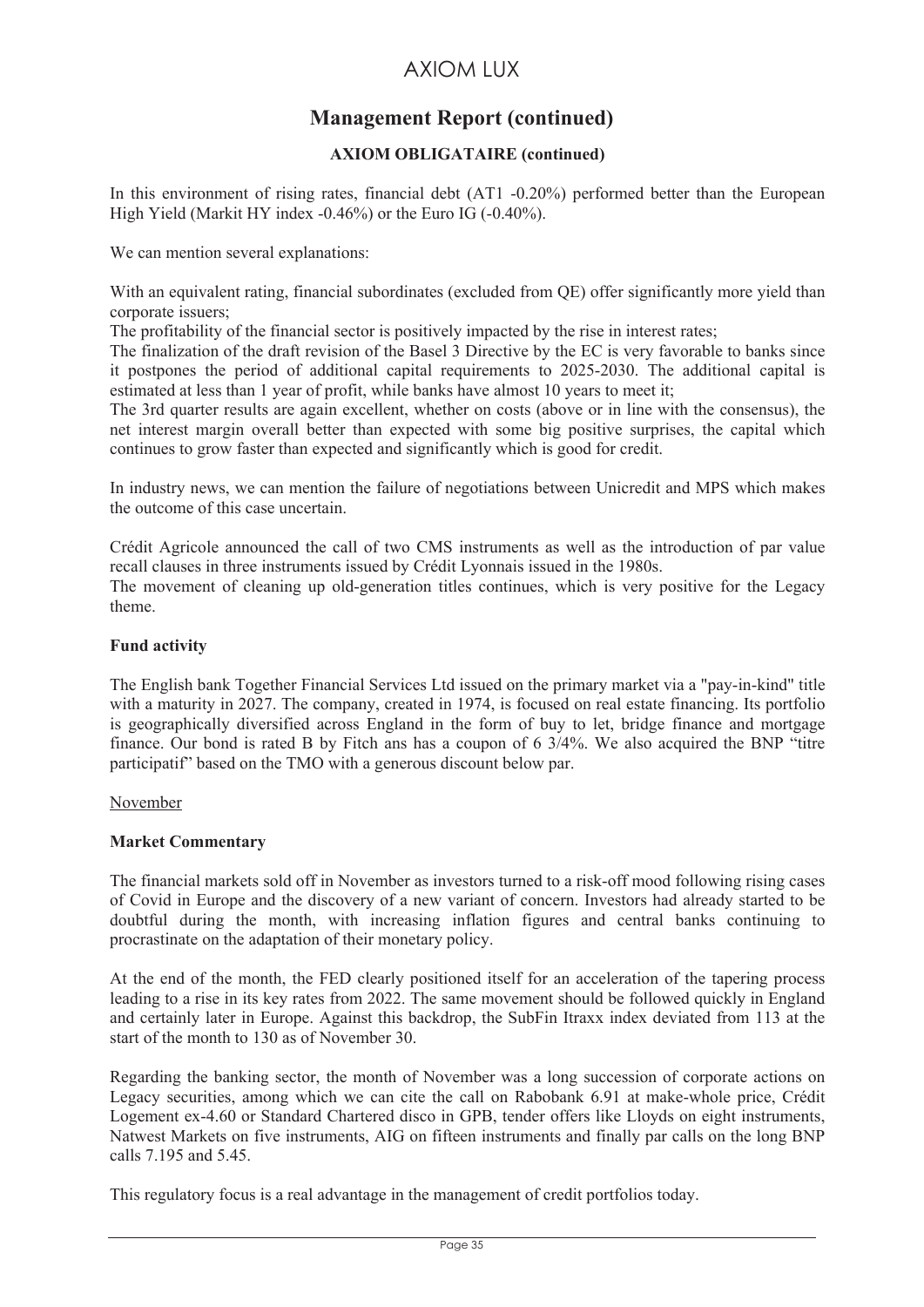# **Management Report (continued)**

## **AXIOM OBLIGATAIRE (continued)**

The month was also marked by a high number of M&A rumours or transactions with a strategy of refocusing of several banks such as BNP which announced the sale of its retail banking activity in the United States for 15 billion, BBVA which acquires the minority shareholders of its Turkish subsidiary Garanti or Unicredit which, conversely, sells its minority stake in the Turkish bank Yapi Kredi. At the same time, Private Equity funds, endowed with enormous dry powder, remain active in the financial sector, as evidenced by the sale of the insurance company LV (Liverpool Victoria) to Bain capital by its shareholders.

#### December

## **Market Commentary**

The month of December brought a positive conclusion to a successful year in 2021 for all risky asset classes.

The effect of the Omicron variant was prolonged at the beginning of the month before running out of steam in the face of reassuring data on hospitalizations. As a result, equity markets rallied, and credit tightened (Subfin from 129 to 108). Only the rise in long rates of around 20 bps in Europe, from 0.01% to 0.20%, and in the United States from 1.40% at the beginning of the month to 1.51%, penalised high duration assets. This rise is linked to the main risk now identified by investors, that of sustainable and uncontrolled inflation with strongly negative real interest rates.

The FED's response was clear and conventional with three 0.25% rate hikes now anticipated by the market in 2022. The Bank of England is not to be outdone with a surprise increase in December and possible adjustments to come. The ECB's rate hike on 16 December was a little more ambiguous. The ECB announced both the gradual phasing out of its "emergency pandemic purchase program" (EPPP) for March 2022 and the increase of the conventional purchase program (APP) over the first quarters of 2022. These decisions appear to have been the subject of disagreement between governors on the inflation forecasts for 2023 and 2024 and on the lack of a planned end to the PPA.

All UK banks (including Virgin Money, a first) passed their stress test. In the adverse scenario, the average CET1 low point is 10.5%.

BNPP has completed the sale of its subsidiary Bank of the West, for \$16.3bn (or 1.72x TBV) to Bank of Montreal. The transaction is expected to generate a net gain of  $E2.9$ bn and a positive capital impact of 170bp. BNPP will launch a €4bn share buyback program to compensate for lower earnings per share.

UniCredit presented a new strategic plan and plans to return up to €16bn to its shareholders by 2024.

In AT1/RT1 only ABRDN issued in December, and we continue to see redemptions of Legacy instruments: after the regulatory recall at par of BNP 7.195 Santander UK triggers the same mechanism on its 7.037.

## **Fund Activity**

Over the course of 2021, spreads have remained remarkably stable. To judge by this, the sub-fin risk premium, which is strategic in the world of financials, ended the year as it began, at 110 basis points. So, we did not benefit from any spread compression. Despite this, the 2021 performance of the fund remains strong. We maintain a high allocation to short bonds which will be used as dry powder in the future. No significant movements during the month.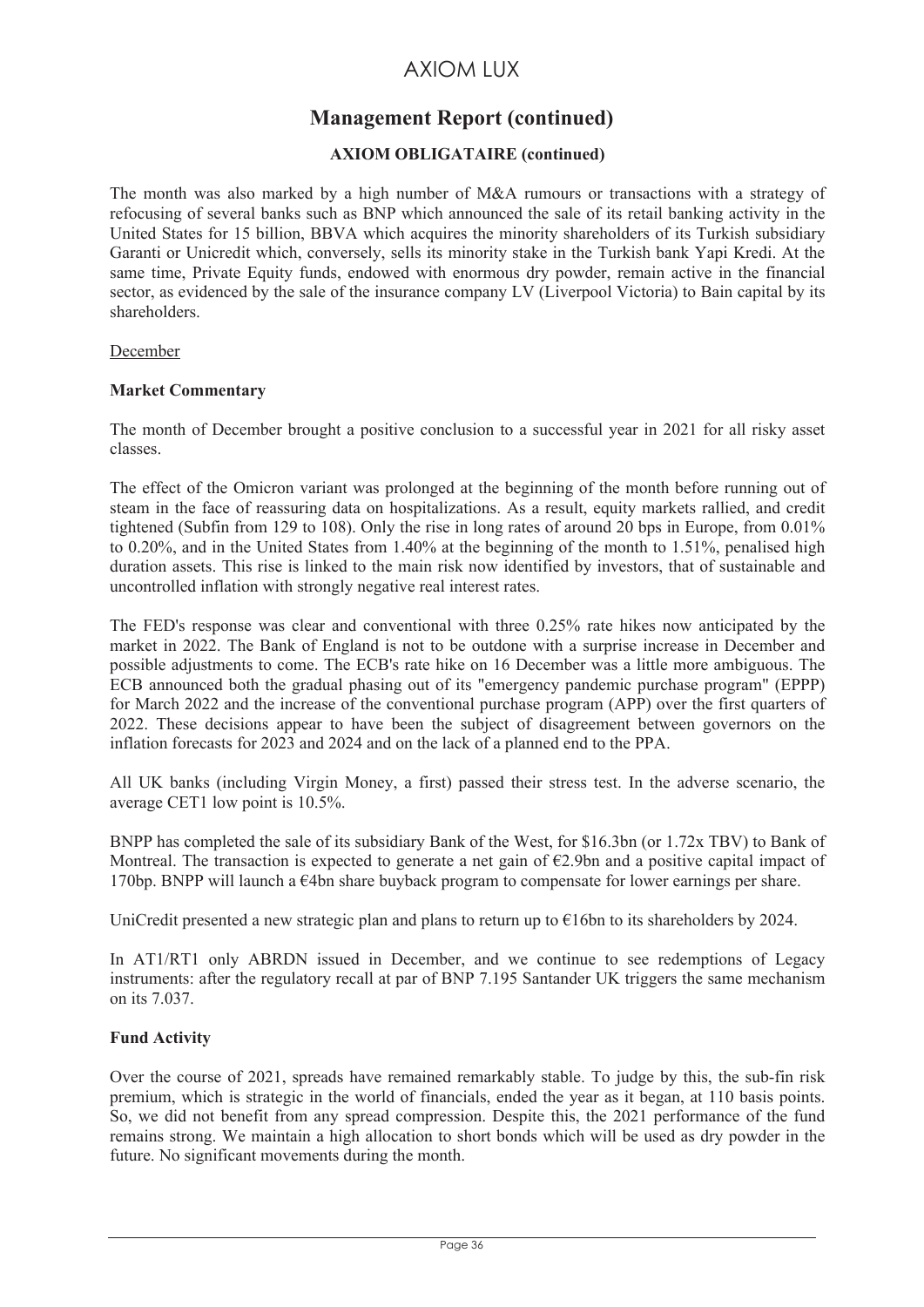# **Management Report (continued)**

### **AXIOM OPTIMAL CRITERIA**

### January

Financial stocks had a trendless January, with the main catalysts concentrated in the previous two months. On the macroeconomic front, debates over the risk of inflation following the nomination of Joe Biden and the implementation of the Democratic programme led to an increase in US rates. This theme will drive the year and given the absolute level of rates, the fund remains very cautious about its interest rate sensitivity: hedging returned 25bps in January. The SubFin has moved very slightly from 111bps to 118bps mainly due to the political climate in Italy following the resignation of Prime Minister Giuseppe Conte.

The reporting season started well with better than expected earnings, interest margin and volume results from Spanish, Nordic and Swiss banks. In Germany, Commerzbank announced an aggressive restructuring plan that aims to reduce headcount by 30%, coupled with a reduction in the number of branches, half of which will have to be eliminated.

### February

Financial stocks had a trendless month in February. The SubFin ended the month where it started, at 118 bp. The pressure on the US 10-year rate (1.4%) continued, and French 10-year rates even briefly moved back into positive territory at the end of February. The interest rate hedge implemented in the fund once again made a positive contribution to performance (+60bps). This curve steepening movement is beneficial for banking stocks (+19% for the index in February).

The publication season ended very well with 33 above-consensus results out of the 35 banks that published. Note the strong increase in CET1 due to the dividend freeze and the drop in RWA. On the insurance side, the 2020 results are good despite the pandemic environment.

In Italy, Mario Draghi has managed to gain cross-party support and has started to outline key structural reforms, including an overhaul of the corporate insolvency law, which could lead to shorter procedures. His appointment has been positive for Italian assets, with the BTP-BUND spread bottoming out at  $+1\%$ .

### March

Financial stocks had a good month in March, buoyed by hopes of higher growth due to rapidly progressing vaccine campaigns in several countries. This combined with the Fed's announcement to let the leverage exemption expire this month resulted in further upward pressure on rates which reached 1.75% in March. Indeed, in April 2020, the Fed had temporarily excluded US Treasuries and central bank deposits from the calculation of the supplementary leverage ratio (SLR), thus making it favourable for banks to hold them. The FED also announced the lifting of restrictions on dividends and share buybacks in June. The SubFin, before the roll to the 35 series, tightened from 117 to 94 bps.

The main news of the month was the Archegos affair, which triggered massive margin calls, close to the highest ever for a few banks including Credit Suisse and Nomura among the most affected in Europe. The losses on Archegos, currently expected to be USD 2bn for Nomura and USD 4.7bn for Credit Suisse, are significant, but we are reassured about the potential impact on AT1 bonds and believe that the bank would take appropriate action if AT1 coupons were to be at risk. The fund took advantage of the 3 point drop in one of the Swiss bank's senior euro bonds to build a position.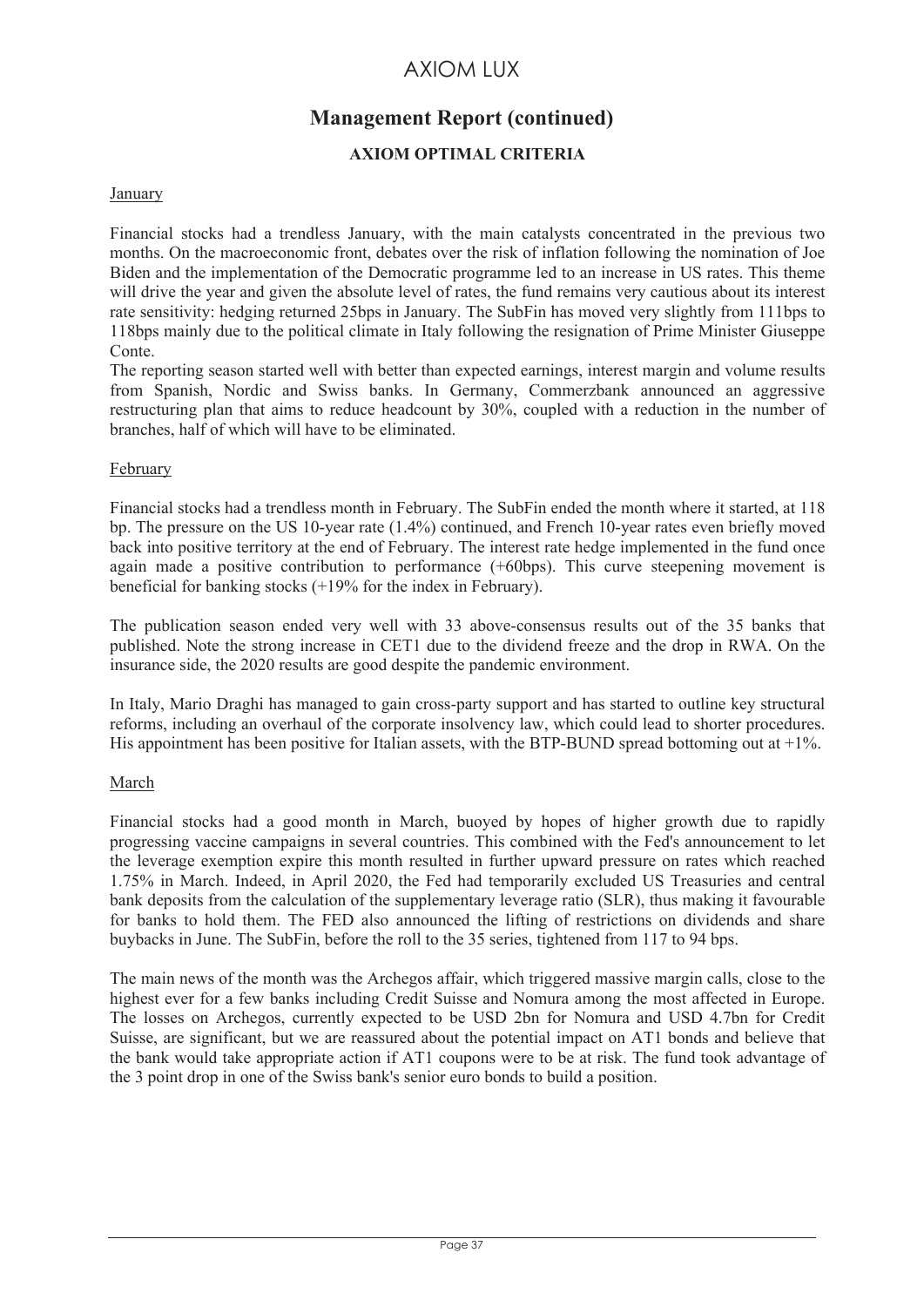# **Management Report (continued)**

### **AXIOM OPTIMAL CRITERIA(continued)**

With inflation persistently below the 2% target, the ECB is maintaining its expansive policy to support the economy. The pace of purchases over the last month was significantly higher with large TLTRO drawdowns. The latest consolidated EBA data for Q4 2020, now available, showed capital ratios continuing to improve (+40 bps to 15.5%). The non-performing loan (NPL) ratio, which decreased by 20 bps to 2.6%, also indicates a continued trend of balance sheet consolidation.

The Allianz 5.5% loans have been repaid. They were replaced by Zurich Insurance 4.75% with an equivalent profile.

### April

April was another good month for financial stocks, buoyed by good results and signals of inflationary pressure. In addition, the ECB reiterated its intention to maintain favourable financing conditions for companies and individuals. The SubFin CDS index remained unchanged, closing at 108bps.

Following the heavy losses related to the Archegos bankruptcy, Credit Suisse issued CHF 1.7bn of mandatory convertibles to shore up its CET1 ratio to around 13%. Despite this issue, the Swiss bank has to face the losses linked to the Greensill affair, which are estimated to be around CHF 4.8bn according to various sources. The fund benefited from this news through the senior Credit Suisse 0.625 purchased a month ago.

Previously reported results have been generally good, particularly for Sabadell. In terms of pre-tax profit, all banks beat the consensus. For the third consecutive quarter, provisions were moderate with some reversals. Tier 2 and Tier 3 ratios improved. Investment banking activity has been strong, particularly in equities, high-yield and capital markets activities. We expect these trends to continue to drive positive consensus earnings per share revisions.

Against the backdrop of rising interest rates, the fund has continued to extend its lead over the ICE BofA Single A index at +1.60% year-to-date.

### May

Financial stocks had another good month as the summer approaches, buoyed by signals of inflationary pressure. The French 10 year rose above 0.2%. Assets performed very well, particularly AT1s which returned to their all-time highs. Central banks reiterated that they are in control of the situation. The SubFin remained stable, closing close to its end April level at 108 bps.

The KPMG audit of Grenke did not reveal anything significant. The report was commissioned after a short seller attack. Bonds rose 4 points on the news (3 bps contribution), the fund is holding its position as the 3% yield on a BBB+ is still attractive.

In May, the fund started a new strategy by buying corporate hybrids (perpetuals) with a call date of less than one year. These investment grade bonds have the particularity of losing their capital vis-à-vis the rating agencies at the time of the call, making the call almost certain. The fund started by buying the Total 3.875% (A3/BBB+) bond.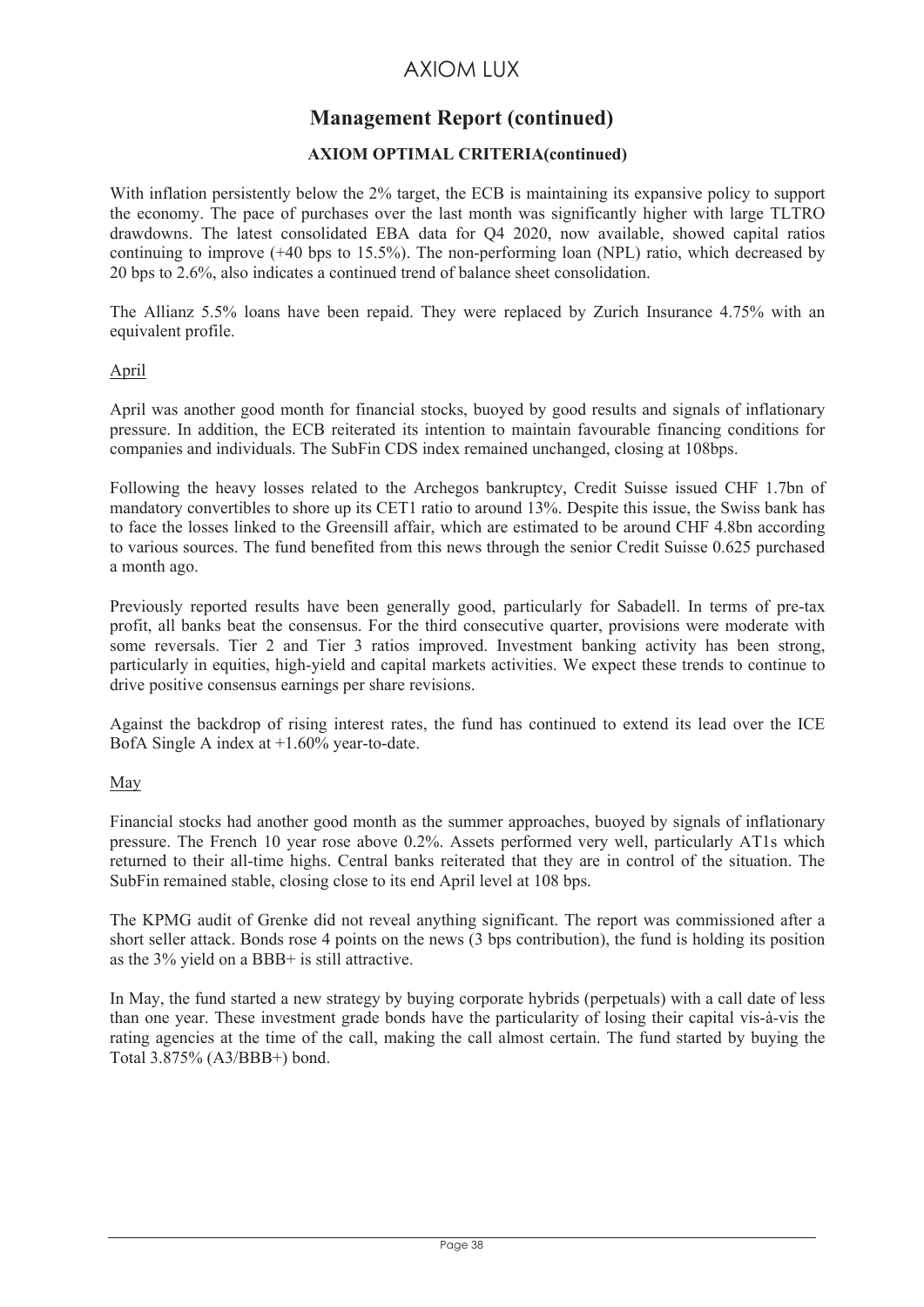# **Management Report (continued)**

### **AXIOM OPTIMAL CRITERIA(continued)**

### June

The financial markets continued to move favourably during the month of June, despite the absence of a real catalyst.

The fear of economic overheating symbolised by too high inflation was calmed by the repeated accommodative speeches of central banks. As Benoît Coeuré, former member of the ECB's Executive Board, puts it, "we have to be prepared (central banks) to support the economy for a long time".

As a result, financial credit returned to its highs, with a subfin index at 102 bps.

On the regulatory side, the EBA published its "monitoring report" with an important section on legacy instruments. This mainly consists of reminding us of the risk of infection. Clearly, EBA advises banks against counting in regulatory capital both T1 instruments de-qualified as T2 and true T2 instruments. This is very positive for the asset class of legacy instruments whose recall by their issuer is strongly suggested. The fund bought a line of Aviva 8,875 to take advantage of this momentum.

The fund also participated in the Euroclear T2 issue. The yield of 1.375% for an A rating is attractive in the current context.

### July

The financial markets continued in July to evolve on high valuation levels, despite a still uncertain environment.

Indeed, while the exceptional fiscal and monetary stimulus measures are effectively stimulating global consumption (record US consumption up 10% on 2019) and preserving corporate balance sheets, global demand is nevertheless increasingly hampered by rigid supply chains, low inventories and friction in recruitment and work organisation.

As a result, central banks face the simultaneous risk of slower economic growth and higher prices. This could this autumn rekindle the debate on a faster than expected inflexion of the FED's policy to curb the excesses of valuation observed in the US real estate market in particular and more generally in financial assets (Bitcoin, SPAC or recent IPOs...).

While the ECB is under less inflationary pressure, it will also have to be mindful of the risks of financial instability and the uncertain outlook for the overall health of companies.

Markets continue to make moderate progress, with the sub-fin index ending the month stable at around 104 bps. The yield on 10-year US Treasuries fell from +1.44% to 1.25% and the yield on 10-year Bunds from -0.20% to -0.43% (compared to -0.82% at the low). Unsurprisingly, the bonds with the highest interest rate sensitivity performed well, such as the Engie 2111 and EDF 2114 bonds.

#### August

In August, the disappointments were more of a meteorological than a financial nature.

Nothing really worried the markets, despite a variant delta still threatening the recovery, an Afghan crisis with uncertain international consequences or a historic level of inflation which reached 3% on an annual basis in Europe.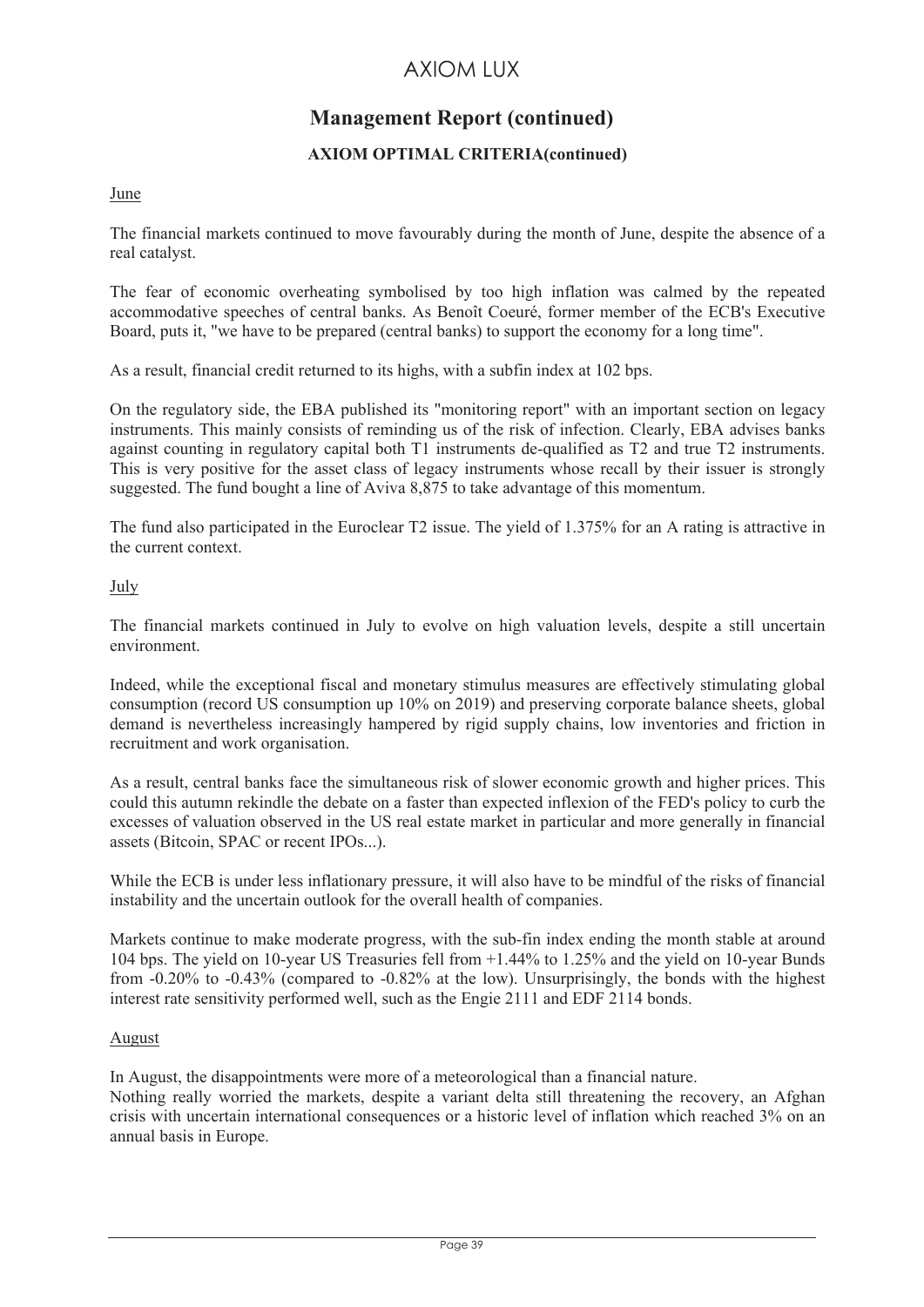# **Management Report (continued)**

### **AXIOM OPTIMAL CRITERIA(continued)**

The financial markets were generally calm, helped by a cautious speech from the FED on a potential turn of the screw. Although Jerome Powell confirmed that he was in favour of a reduction in asset purchases before the end of the year, this remains conditional on employment figures.

Furthermore, the Fed is not considering a rise in short-term interest rates. The FED now considers the level of inflation not in absolute terms but as a long-term trend. Thus the recent inflation level of 5% over the last three months (for a target of 2%) is seen as a transitory phenomenon.

However, long rates underperformed in August. The fund's protection against this type of movement helped it to resist with an outperformance of  $+0.26\%$  for the month  $(+0.76\%$  since the beginning of the year).

The European banking sector continued to deliver excellent news with a second quarter of results that were 22% above consensus on average. These results were driven by strong retail banking fees, solid trading gains and TLTRO-supported interest income.

### September

September saw a rebound in volatility in the fixed income and equity markets as supply constraints increased and the Fed moved towards faster than expected monetary policy tightening.

The price of natural gas rose sharply, driven by the simultaneous recovery of the world's economies after the health crisis, China's decision to move away from coal at an accelerated pace, and unfavourable weather in Europe for renewable energy. Its inflationary impact is obviously feared, all the more so as non-energy inflation is also rising rapidly (currently 1.9% in the euro zone). The rhetoric of central banks on the temporary inflation peak is increasingly questioned by the markets. Rates have risen sharply: +20bps for the US 10-year or +15bps in Germany. The impact on the fund was small compared to its benchmark, the ICE BofA Single A Euro Corporate (-0.70% for the month).

Although it is still too early to fully reinvest in the markets, some bonds with an A rating reached the management target of 1.5%-2% triggering some purchases such as Chile 2036.

### **October**

On the financial markets, the month of October was marked by a slight widening of spreads (subfin from 110 at the beginning of the month to 115 on 29/10) as well as by a rise in rates (German 10-year from -0.2 to -0.09%, US 10-year from 1.49 to 1.60). This growing nervousness is explained by the new communication from central bankers open to a faster tapering than initially expected and by growing inflationary pressures.

In this environment of rising interest rates, the ICE BofA Single-A Euro Corporate index lost - 0.69%. The fund held up better thanks to its interest rate hedges (-0.17%). It took advantage of this correction to increase the duration with some purchases of long bonds corresponding to the fund's objective: CNP at 2% yield and Allianz at 2.80%. At the end of the month, CNP's rating was upgraded after the Banque Postale took full control.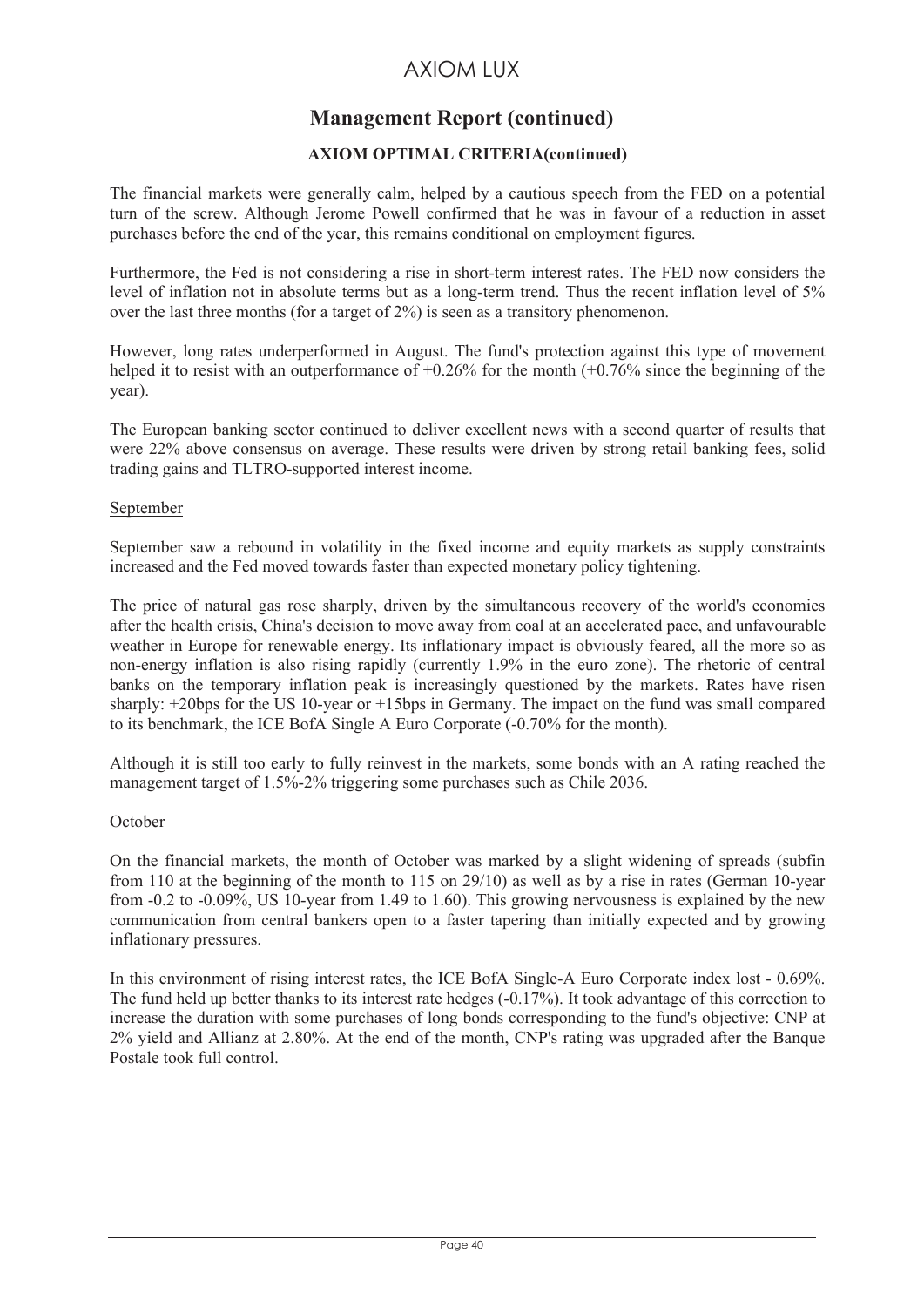# **Management Report (continued)**

### **AXIOM OPTIMAL CRITERIA(continued)**

### November

Omicron is the name of the new variant whose threat will have hit financial markets at the end of the month, made nervous by a high level of valuation associated with low liquidity due to the long Thanksgiving weekend. Investors had already begun to question the situation during the month, with the announcement of inflation figures still at their highest level, forcing central banks to communicate on the direction of their monetary policy.

At the end of the month, the FED clearly positioned itself for an acceleration of the tapering process and a rise in key rates from 2022. The same movement should be quickly followed in England and certainly later in Europe. In this context, the SubFin Itraxx index has diverged from 113 at the beginning of the month to 130 on 30 November.

The credibility of the major central banks in combating possible non-transitory inflation has not, for the moment, been damaged. A classic "flight to quality" movement has therefore taken place with a fall in long rates (between 20 and 30bps over the month). The fund benefited from this movement but it was not enough to offset the rise in credit spreads. It ended the month down 0.51%.

#### December

The month of December brought a positive conclusion to a successful year in 2021 for all risky asset classes.

The effect of the Omicron variant was prolonged at the beginning of the month before running out of steam in the face of reassuring data on hospitalizations. As a result, equity markets rose again and credit tightened (Subfin from 129 to 108). Only the rise in long rates of about 20 bps in Europe, from 0.01% to 0.20%, and in the United States from 1.40% at the beginning of the month to 1.51%, penalised high duration assets. This rise is linked to the main risk now identified by investors, that of sustained and uncontrolled inflation with strongly negative real interest rates.

The FED's response was clear and conventional with three 0.25% rate hikes now anticipated by the market in 2022. The Bank of England is not to be outdone with a surprise increase in December and possible adjustments to come. The ECB's rate hike on 16 December was a little more ambiguous. The ECB announced both the gradual phasing out of its "emergency pandemic purchase programme" (EPPP) for March 2022 and the increase in the conventional purchase programme (APP) over the first quarters of 2022. These decisions appear to have been subject to disagreement between governors on the inflation forecasts for 2023 and 2024 and on the lack of a planned end to the PPA.

The fund is well positioned to reduce the effects of a possible rise in interest rates: its duration is reduced compared to the ICE ICE BofA Single-A Euro Corporate index (2 vs. 5.40) and its high credit quality will enable it to withstand a rise in financing costs that will inevitably affect lower quality **issuers** 

### **AXIOM LONG SHORT CREDIT**

#### January

After two months of strong growth at the end of 2020, the high yield market started the year in a more measured way (+0.44% in Europe and +0.39% in the USA). However, we saw an outperformance of the high bêta segment with 26bps for B Euro vs BB Euro and 20bps for B US vs BB US.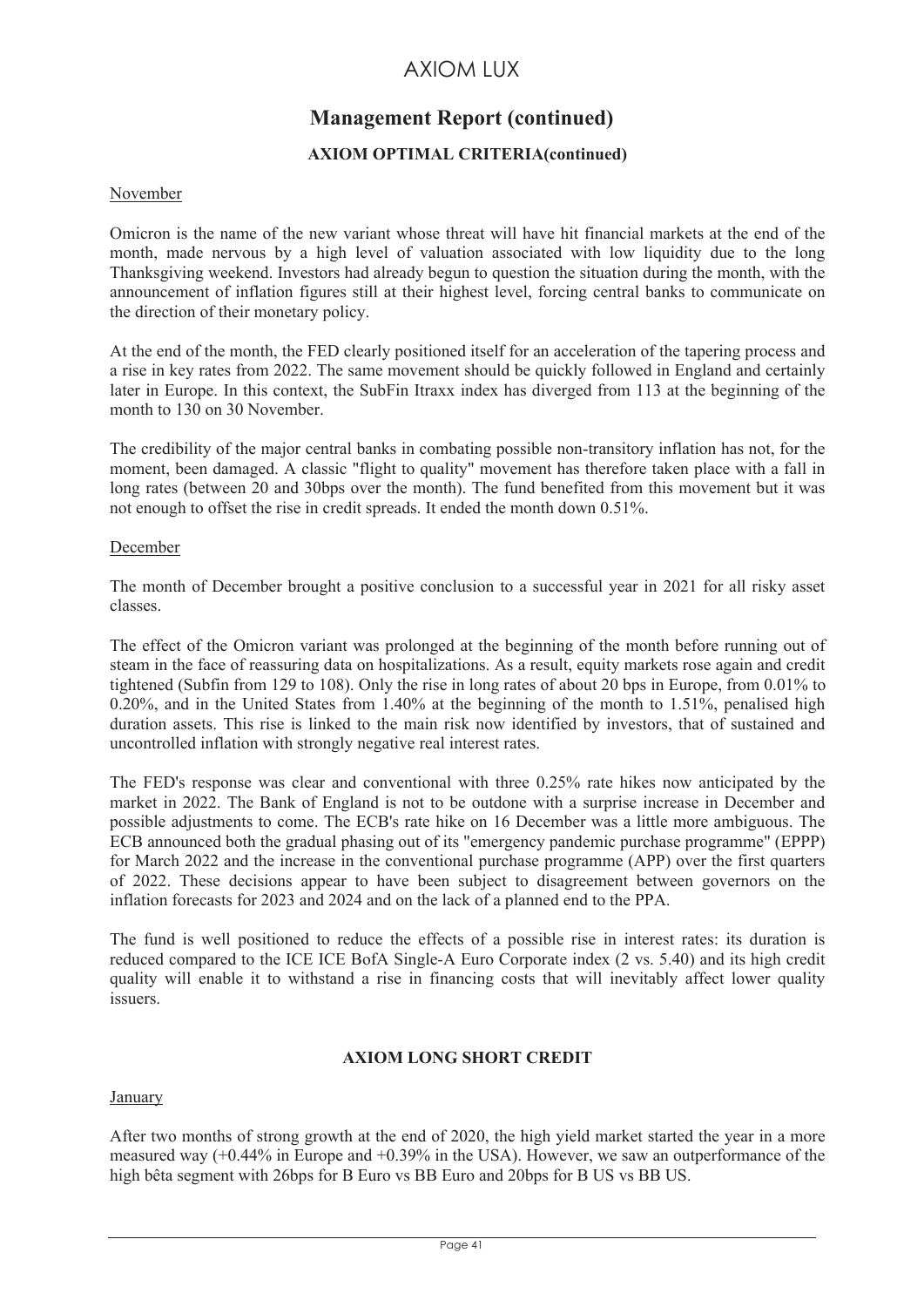## **Management Report (continued)**

### **AXIOM LONG SHORT CREDIT (continued)**

This momentum enabled the primary market to break records in the USA with 50 billion issued over the month.

It was mainly the Energy sector (40%) that raised debt, driven by the OPEC agreement and the rise in oil prices.

January was a good month for our strategy thanks to our long convexity (long BB bullet bonds / short B-CCC callable bonds) which benefited from market movements, especially at the end of the month.

We strengthened the long US HY Energy, shifting part of the long BB from the US market to the Euro market to avoid the impact of the rise in US long rates.

Finally, we initiated a short on the iBoxx Liquid USD Coco AT1 index to hedge our long financial services and increase the positive convexity of the portfolio.

### February

The month of February was very similar to that of January with good performance for risk assets, tempered by a correction in the last days of the month.

It was a rise in US government rates (the 10-year rate rises by more than 50 bps in 2021) that finally drove risk markets down.

It is noteworthy, however, that the BB segment suffered more than the B and CCC. Indeed, the high Beta part of the market grew more in the first part of the month and was less affected by the rise in rates in the second part of the month.

This largely explains our negative performance (we are short of high beta issuers).

With the year 2021 barely underway, the markets have already experienced two periods of rallies and several crucial debates have emerged: growth and inflation, high valuations and rising real rates, economic recovery and high unemployment.

The lack of sufficient returns to protect against credit risk and the uncertainty associated with the end of the health crisis are generating phases of high volatility that could increase.

In this context, our "long convexity" (long bullet bonds and short callable bonds) and "long quality" (long BB and short B/CCC) positioning remains relevant.

#### March

Risk assets performed well in March, without suffering a correction at the end of the month as in January and February.

On the other hand, the rise in US government rates (+34 bps for the 10-year US bond) led to negative performance of sovereign bonds, IG credit and underperformance of BB compared to B and CCC.

As in February, the outperformance of High Yield led to negative performance of our portfolio. The debate between rising long-term rates and rising risk assets is not over as the second Biden plan (4 trillion focused on green growth and infrastructure) and the accompanying fiscal tightening (\$2 trillion tax increase) will become the central theme in markets.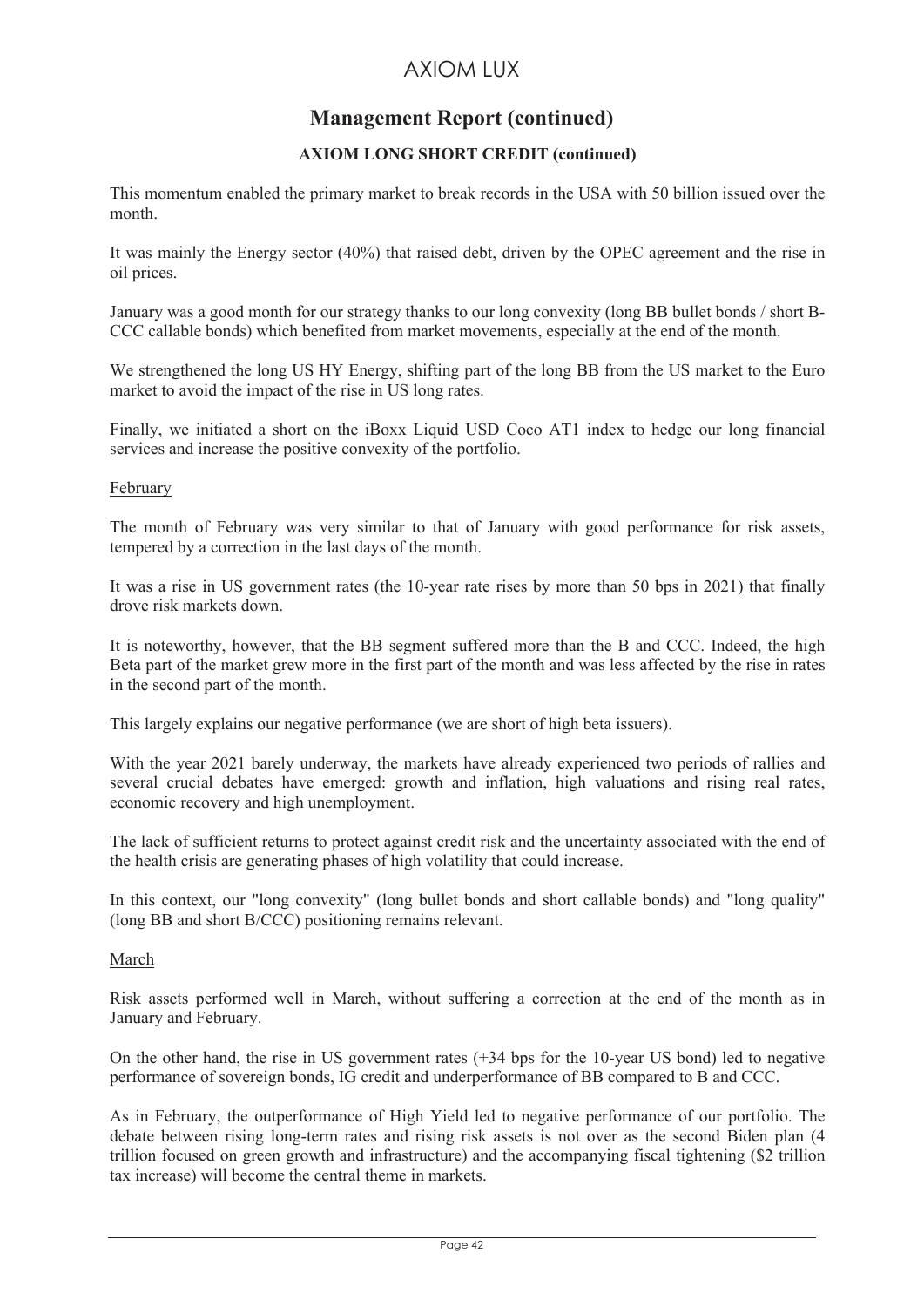# **Management Report (continued)**

### **AXIOM LONG SHORT CREDIT (continued)**

The recent rise in high yield has taken spreads to historically very tight levels. Since 1998 spreads have been wider 87% of the time and the average spread is twice as high as current levels.

In this context, we remain convinced of the relevance of our long convexity (long bullet bonds and short callable bonds) and long quality (long BB and short B/CCC) positioning.

Finally, we are initiating a "green bond" strategy in our long portfolio as this theme should outperform the rest of the High Yield market.

### April

April was a good month for risk assets thanks to good economic figures, accommodative monetary policy by the FED which allowed US long rates to fall, as well as a significant rally in commodities.

As in March, the outperformance of "high beta" High Yield led to negative performance of our portfolio.

We are keeping our long convexity (long bullet bonds and short callable bonds) and long quality (long BB short B / CCC) axes to which we add a long volatility axis (purchase of options on the HYG ETF).

Finally, our long "green bond" strategy is giving promising initial results with outperformance for the first positions (Faurecia and Rexel in particular).

May

May was a relatively volatile month for equity and high yield markets following a much weaker than expected employment report and stronger than expected inflation figures.

The debate on the strength of the recovery and whether or not inflationary pressures are transitory will remain a source of market volatility for the months to come.

We took advantage of this volatility to add long BB and BBB discounted positions with a potential gain of 3 to 5% on an unchanged market, this for 8% of the portfolio.

If volatility persists, we should find other positive opportunities from long BB carry positions in our portfolio. We keep holding our long BB short B and CCC positions while the "quality" BB - B spread remains at very low levels of 150 bps which no longer compensates for the additional risk of default while our objective is above 300 bps.

### June

June was a good month for the High Yield markets, helping the US market thanks to the drop in long rates and the rise in equities triggered by a more reassuring FED and the vote of an infrastructure investment plan for USD 2000Bn.

The mid-month volatility allowed us to increase our pocket of conviction long BBs (potential gain of  $+3$ ) to  $+5\%$  at unchanged market):

Heimstaden, long hybrids ENI, Oriflamme USD, Organon, Nomad Foods, Softbank. This conviction pocket now represents more than 50% of our longs and we will continue to develop it. In the same vein, we have switched our long Syngenta 2024 to Syngenta 2028 while the good news is clarified on this file (sponsor removed from the Chinese blacklist of the US, IPO to come).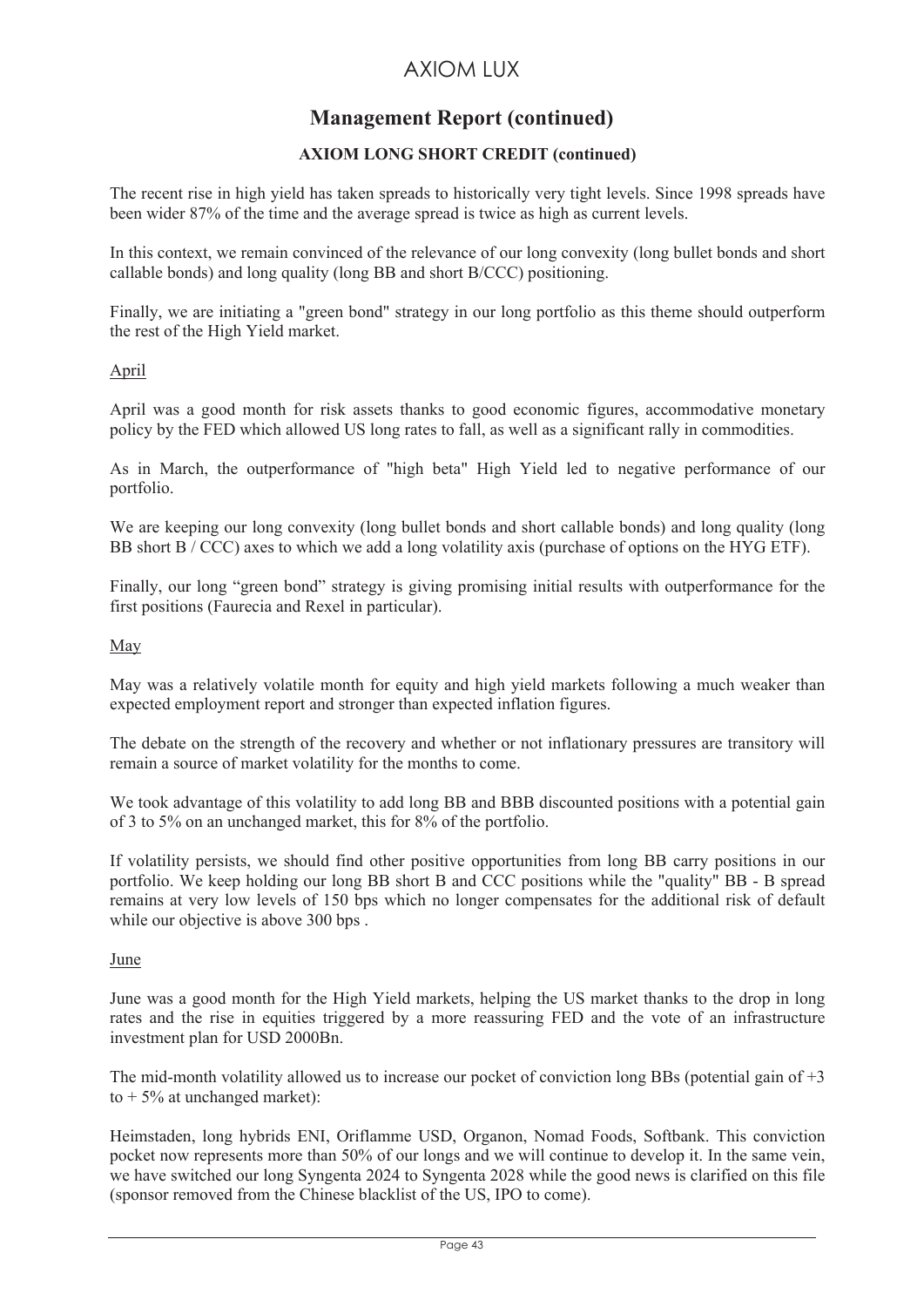# **Management Report (continued)**

### **AXIOM LONG SHORT CREDIT (continued)**

In the same idea, we have switched our long Syngenta 2024 to Syngenta 2028 while the good news is clarified on this file (sponsor removed from the Chinese blacklist of the US, IPO to come).

Finally, a word of the value that a new investor can find on the HY today: at the end of June 90% of the US HY and 91% of the HY Euro trades at a spread below 500 bps. This left an "old" High Yield manager wondering, who experienced markets (post 2008) where the rule was to invest when spreads were above 500bp. Not to mention the beginnings of High Yield in Europe (1999) where the rule was to invest if the coupon was close to 10% ...

### July

July was a volatile but still positive month for the High Yield markets which now have 10 consecutive months of positive performance. The exceptional volume of primary issues led the B and CCC segments to underperform the BB, which benefited our portfolio.

This months is therefore positive, which confirms that our "short beta" strategy can generate value in a bull market.

July was also an opportunity to strengthen our long financial services, mainly on the American market. This strategy has been the best long strategy in our portfolio for a year and it contributes significantly to the financing of the short portfolio.

We believe that the repricing of B should continue in September with the return of a very active primary market but with investors who no longer have a lot of available cash and have seen several recent deals underperform (Ideal Standard, Ithaca Energy etc. ..).

The European BB segment on the other hand, should benefit from the ECB's monetary policy shift which has led to a cut in euro zone states' rates and is pushing large portfolios to seek positive BB returns.

Our main convictions remain a long BB short B and CCC, a long HY Euro short HY US, long financial services with a US focus and restructuring of the 'Covid' sectors (air transport, aeronautics, cruise lines, hotels, etc.).

### August

August is the eleventh consecutive month of positive performance for the High Yield markets, a historic record.

This performance was mainly made during the second half of the month in very low volumes (summer break in the US markets) with an outperformance of B over BB.

The primary market should be very important in September-October, which will be a good test of investors' risk appetite, and September macro calendar is also important (FED and ECB meetings, vote on infrastructure packages and social support in the US, threat of "lockdown" from the US federal government because of the debt limit..).

This very long schedule should support the volumes and liquidity of the secondary market, the pricing of primary deals compared to secondary ones could increase volatility and the dispersion of performance between different credits.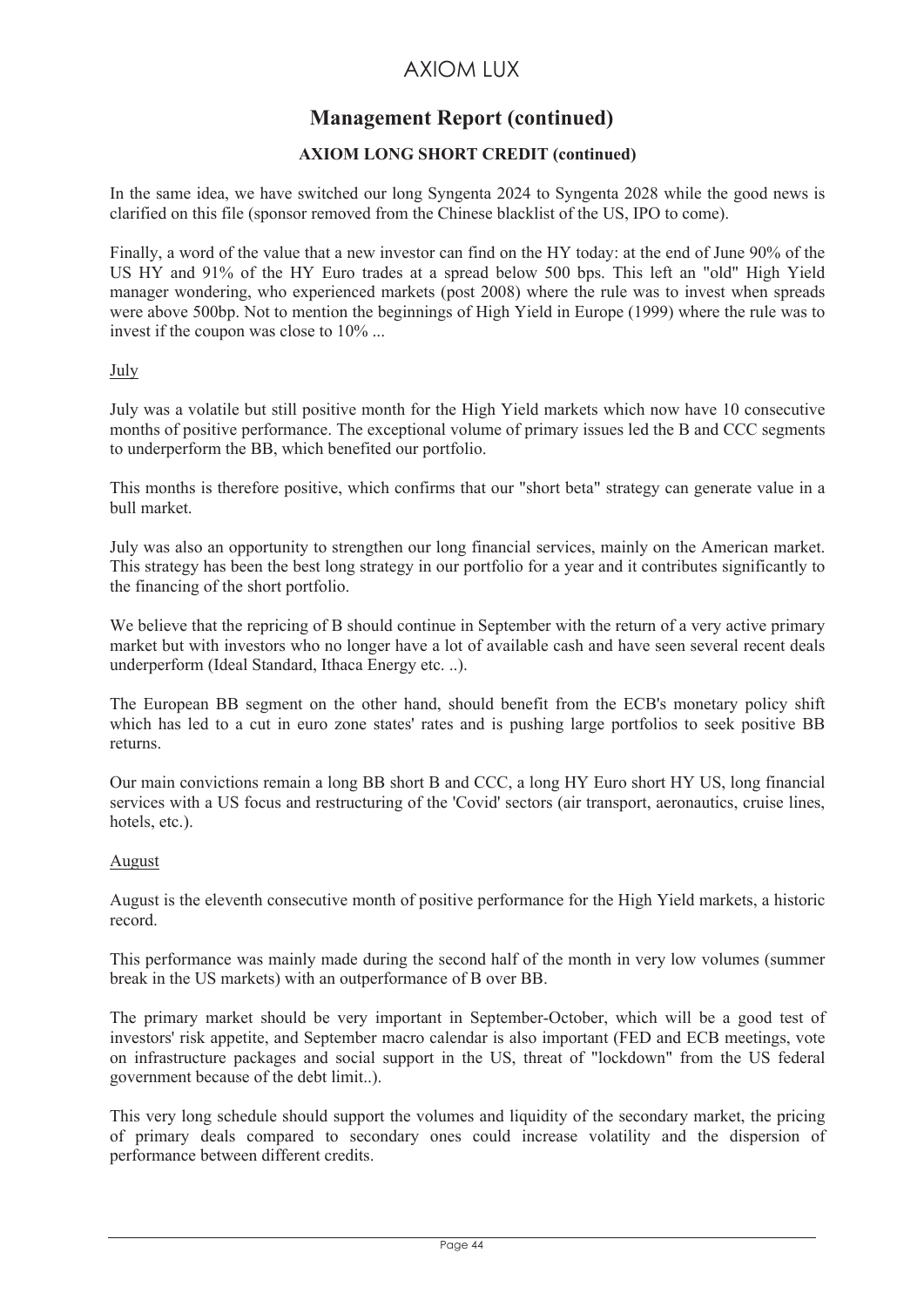# **Management Report (continued)**

### **AXIOM LONG SHORT CREDIT (continued)**

In this context, our strategy had a negative month, unlike July, due to the significant rise in the US High Yield (on which we have a net short) and the outperformance of B over BB.

The absence of significant volumes in August does not yet allow us to decide between correction and continuation of the uptrend and the momentum in September-October will be crucial.

Our main axes remain a long BB short B and CCC, a long HY Euro, short HY US, long financial services with a US focus and restructuring of the 'Covid' sectors (air transport, aeronautics, cruise lines, hotels, etc.).

### September

September High Yield markets had really low volatility, which is surprising given the correction experienced by the equity markets (first negative month since January).

Likewise, the CDX HY and Itraxx Crossover indices did not vary much in spread, while the VIX and Vstoxx equity volatility indices significantly increased.

Finally, the volatility of markets over the month significantly slowed down the primary flow, which allowed the B and CCC to outperform the BB, also impacted by the rise in long rates over the month.

What outlook for October? Lots of questions about the macro context and still a very important High Yield primary pipeline.

On the macro side, the clouds seem to be gathering and deserving of an increase in risk premiums:

world widely, a very significant rise in inflation while growth is slowing, risks specific to the US markets: "technical" default on the Treasury debt, failure to find an agreement on the infrastructure plan, risk of a very significant drop in the "social" stimulus plan (from 3,500 billion to 1,500?), persistent shortages of raw materials, means of transport, skilled workers and now gasoline and electricity.

The rise of the new Chinese policy gives priority to controlling the economy over profitability, this in a context of crisis in its real estate market (30% of GDP) following the critical situation faced by the Evergrande group.

Finally more specific to the High Yield markets, an influx of primary deals that were delayed in September but must pass by the end of the year with a risk of traffic jams or even indigestion. Given the current levels of High Yield spreads, all these risks seem poorly remunerated to us and High Yield should experience a more volatile period with widening spreads and an underperformance of high beta B and CCC compared to low beta BB.

#### **October**

October saw a correction in the European High Yield market as the US High Yield held up better and equities performed very well.

The poor performance of the fund is explained by the divergence in performance between the HY Euro (long portfolio) and the US HY, especially in the US B (short portfolio).

Three factors contributed to the weakness of the HY BB Euro: the rise of the 10-year Bund which scared BBB-BB investors, the weakness of the recent primaries probably due to nervous investors who sold very quickly and the Adler effect on the real estate sector which issued a lot.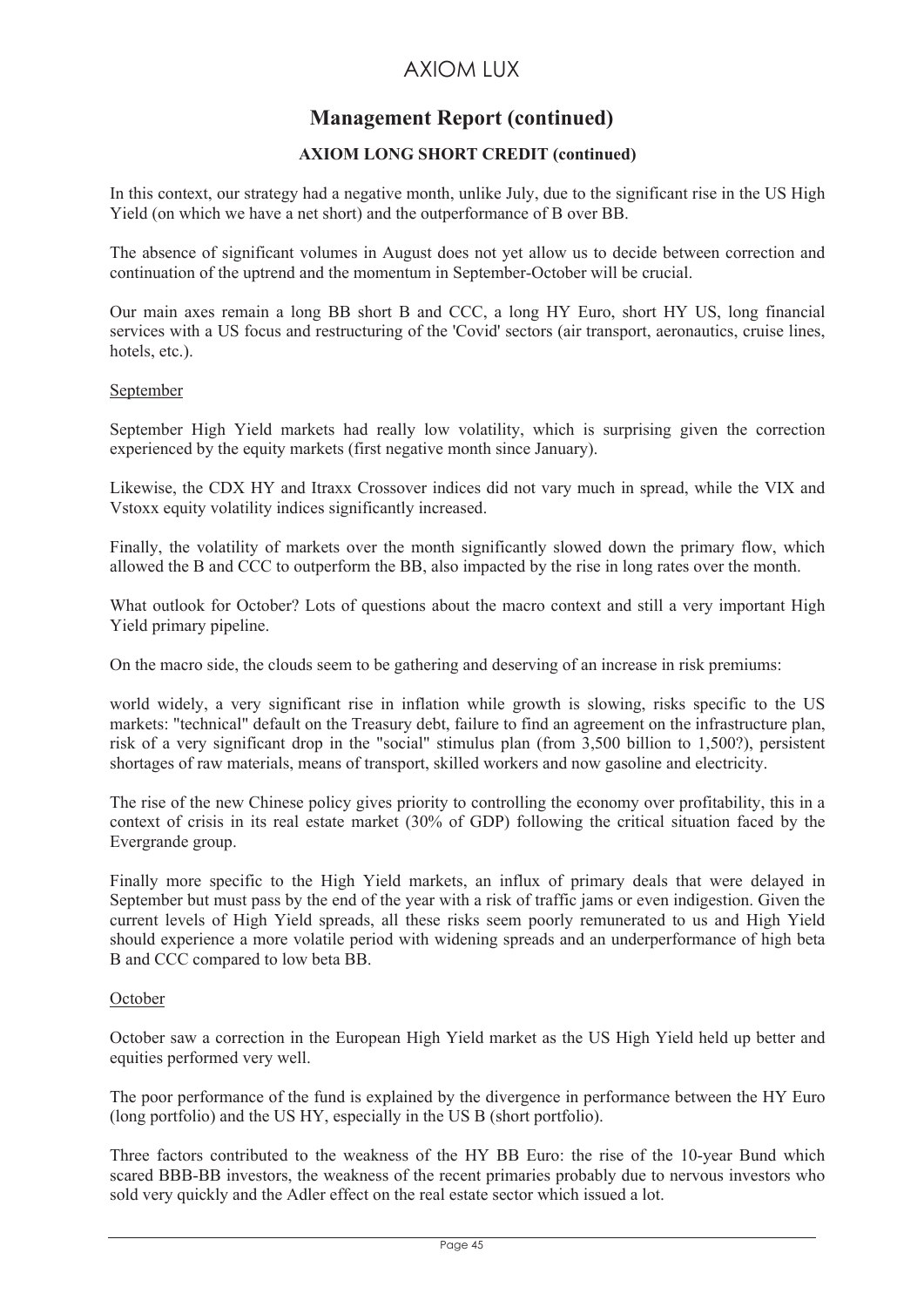### **Management Report (continued)**

### **AXIOM LONG SHORT CREDIT (continued)**

Conversely in the USA, the simple B market (lower quality of which we are a seller) recovered very quickly after the communication from the FED in conjunction with a rebound in equities and a significant drop in equity volatilities (VIX).

We believe that this decline, limited to the HY Euro, is mainly a technical effect and that our long portfolio should quickly recover.

### November

Volatility returned to financial markets in November following the discovery of Omicron, a new Covid variant of concern. Nervousness among investors was worsened by the increasing likelihood of US monetary policy normalization. The month also saw a correction where the risk hierarchy was respected, with stocks falling more than High Yield and High Yield US falling more than High Yield Euro.

Will this return of volatility and the "beta" effect on the markets allow our long BB short B strategy to realize its performance potential?

The answer undoubtedly lies in the dynamics of High Yield flows: 2021 saw many long-only portfolios position themselves "long beta" and outperform until the end of November.

If these investors want to reduce their beta risk, achieve the remaining outperformance, or more simply go back in line with the benchmark, there are only a few weeks of markets "sufficiently" liquid left to do so. In this scenario, our positioning should benefit from these flows, or even be able to renew our portfolio if this volatility increases the dispersion between High Yield credits.

#### December

December was a very good month for the High Yield and equity markets, particularly US High Yield (+2%). This performance is mainly due to a rebound in the markets following the correction at the end of November linked to the discovery of the Omicron variant. The last FED meeting in 2021 also reassured the markets with a widely anticipated acceleration of tapering, which is now betting on a gradual tightening of US monetary policy. Against this backdrop, activity in the high yield markets declined very rapidly with only one major primary deal to finance the Tmobile Netherlands LBO. There was also no wave of profit taking or risk reduction in high yield portfolios as had been feared at the end of November. Finally, US high yield has gained 1% since 21 December in a market with no real liquidity: is this positioning to anticipate the January effect?

The year 2022 is starting with a large number of uncertainties for the months to come:

- start date, speed and amplitude of the FED's rate hikes as well as the end of its purchase program or even the announcement of a resale program of its portfolio of Treasuries and Mortgage bonds

- duration and impact on activity of the Omicron wave, inflationary dynamics, supply chain management (semiconductors etc.), gas crisis in Europe etc.

If we contrast these risk factors with markets that ended the year at their highest, it is likely that 2022 will be more volatile than 2021, or even a correction year. In this context, we maintain our short beta, long convexity, long HY Euro short US HY and long financials short HY industrial biases.

The figures stated in this report are historical and not necessary indicative of future performance.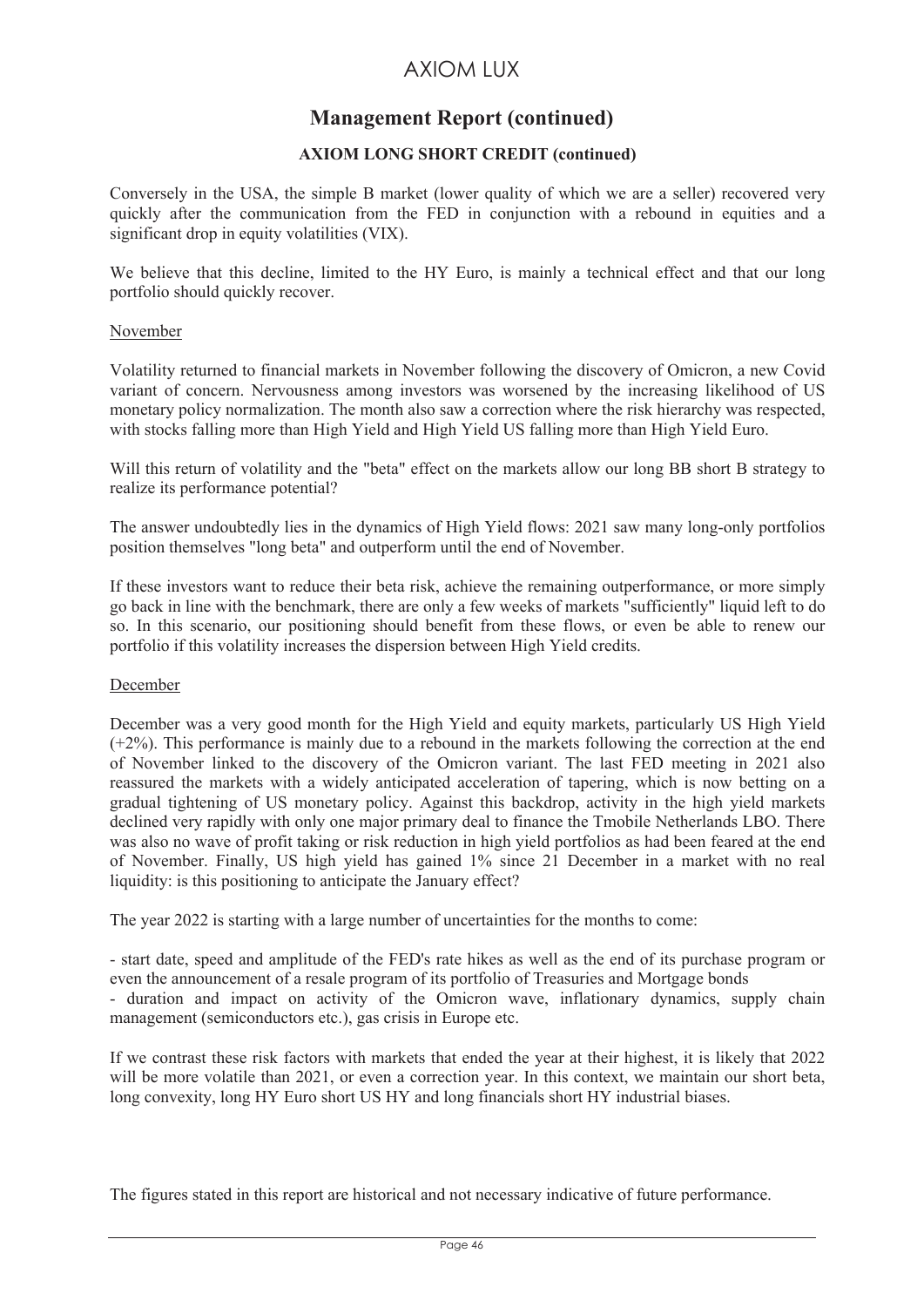

#### **Audit report**

To the Shareholders of **AXIOM LUX**

#### **Our opinion**

In our opinion, the accompanying financial statements give a true and fair view of the financial position of AXIOM LUX (the "Fund") and of each of its sub-funds as at 31 December 2021, and of the results of their operations and changes in their net assets for the year then ended in accordance with Luxembourg legal and regulatory requirements relating to the preparation and presentation of the financial statements.

#### *What we have audited*

The Fund's financial statements comprise:

- the combined statement of net assets for the Fund and the statement of net assets for each of the sub-funds as at 31 December 2021;
- the securities portfolio as at 31 December 2021;
- the combined statement of operations and changes in net assets for the Fund and the statement of operations and changes in net assets for each of the sub-funds for the year then ended; and
- the notes to the financial statements schedule of derivative instruments and the other notes to the financial statements, which include a summary of significant accounting policies.

#### **Basis for opinion**

We conducted our audit in accordance with the Law of 23 July 2016 on the audit profession (Law of 23 July 2016) and with International Standards on Auditing (ISAs) as adopted for Luxembourg by the "Commission de Surveillance du Secteur Financier" (CSSF). Our responsibilities under the Law of 23 July 2016 and ISAs as adopted for Luxembourg by the CSSF are further described in the "Responsibilities of the "Réviseur d'entreprises agréé" for the audit of the financial statements" section of our report.

We believe that the audit evidence we have obtained is sufficient and appropriate to provide a basis for our opinion.

We are independent of the Fund in accordance with the International Code of Ethics for Professional Accountants, including International Independence Standards, issued by the International Ethics Standards Board for Accountants (IESBA Code) as adopted for Luxembourg by the CSSF together with the ethical requirements that are relevant to our audit of the financial statements. We have fulfilled our other ethical responsibilities under those ethical requirements.

#### **Other information**

The Board of Directors of the Fund is responsible for the other information. The other information comprises the information stated in the annual report but does not include the financial statements and our audit report thereon.

*PricewaterhouseCoopers, Société coopérative, 2 rue Gerhard Mercator, B.P. 1443, L-1014 Luxembourg T : +352 494848 1, F : +352 494848 2900, www.pwc.lu*

*Cabinet de révision agréé. Expert-comptable (autorisation gouvernementale n°10028256) R.C.S. Luxembourg B 65 477 - TVA LU25482518*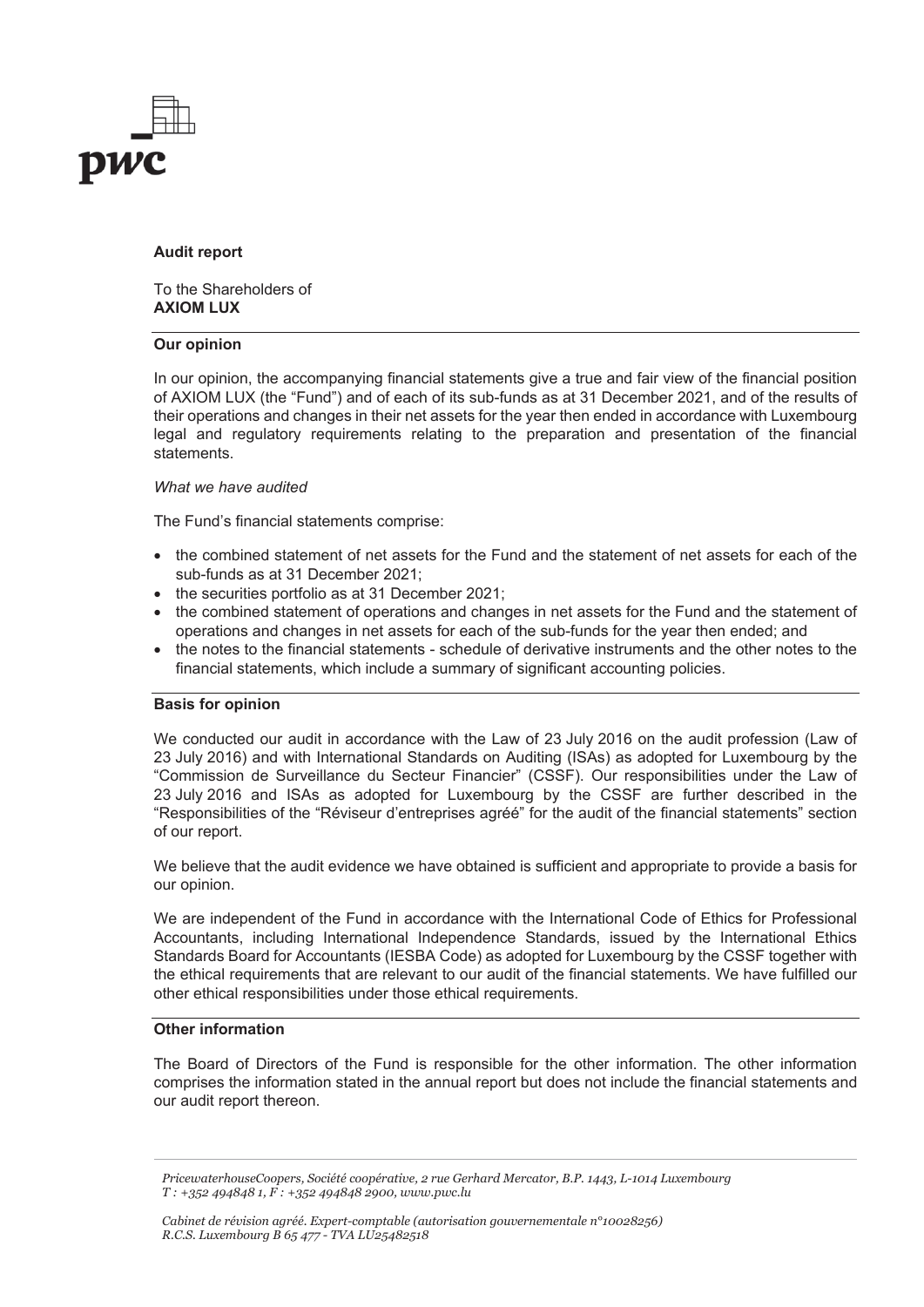

Our opinion on the financial statements does not cover the other information and we do not express any form of assurance conclusion thereon.

In connection with our audit of the financial statements, our responsibility is to read the other information identified above and, in doing so, consider whether the other information is materially inconsistent with the financial statements or our knowledge obtained in the audit, or otherwise appears to be materially misstated. If, based on the work we have performed, we conclude that there is a material misstatement of this other information, we are required to report that fact. We have nothing to report in this regard.

#### **Responsibilities of the Board of Directors of the Fund for the financial statements**

The Board of Directors of the Fund is responsible for the preparation and fair presentation of the financial statements in accordance with Luxembourg legal and regulatory requirements relating to the preparation and presentation of the financial statements, and for such internal control as the Board of Directors of the Fund determines is necessary to enable the preparation of financial statements that are free from material misstatement, whether due to fraud or error.

In preparing the financial statements, the Board of Directors of the Fund is responsible for assessing the Fund's and each of its sub-funds' ability to continue as a going concern, disclosing, as applicable, matters related to going concern and using the going concern basis of accounting unless the Board of Directors of the Fund either intends to liquidate the Fund or close any of its sub-funds or to cease operations, or has no realistic alternative but to do so.

#### **Responsibilities of the "Réviseur d'entreprises agréé" for the audit of the financial statements**

The objectives of our audit are to obtain reasonable assurance about whether the financial statements as a whole are free from material misstatement, whether due to fraud or error, and to issue an audit report that includes our opinion. Reasonable assurance is a high level of assurance, but is not a guarantee that an audit conducted in accordance with the Law of 23 July 2016 and with ISAs as adopted for Luxembourg by the CSSF will always detect a material misstatement when it exists. Misstatements can arise from fraud or error and are considered material if, individually or in the aggregate, they could reasonably be expected to influence the economic decisions of users taken on the basis of these financial statements.

As part of an audit in accordance with the Law of 23 July 2016 and with ISAs as adopted for Luxembourg by the CSSF, we exercise professional judgment and maintain professional scepticism throughout the audit. We also:

- identify and assess the risks of material misstatement of the financial statements, whether due to fraud or error, design and perform audit procedures responsive to those risks, and obtain audit evidence that is sufficient and appropriate to provide a basis for our opinion. The risk of not detecting a material misstatement resulting from fraud is higher than for one resulting from error, as fraud may involve collusion, forgery, intentional omissions, misrepresentations, or the override of internal control;
- obtain an understanding of internal control relevant to the audit in order to design audit procedures that are appropriate in the circumstances, but not for the purpose of expressing an opinion on the effectiveness of the Fund's internal control;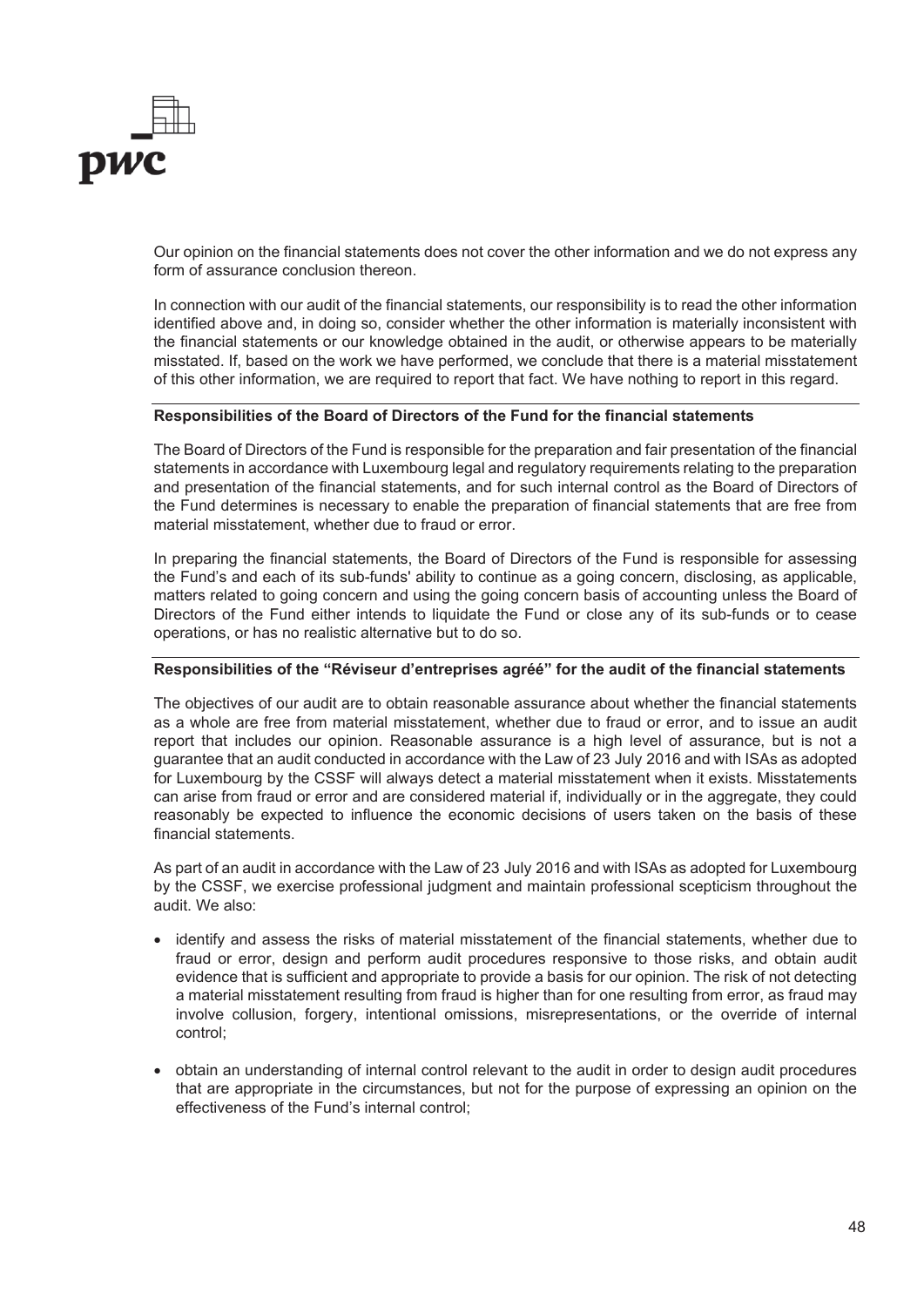

- evaluate the appropriateness of accounting policies used and the reasonableness of accounting estimates and related disclosures made by the Board of Directors of the Fund;
- conclude on the appropriateness of the Board of Directors of the Fund's use of the going concern basis of accounting and, based on the audit evidence obtained, whether a material uncertainty exists related to events or conditions that may cast significant doubt on the Fund's or any of its sub-funds' ability to continue as a going concern. If we conclude that a material uncertainty exists, we are required to draw attention in our audit report to the related disclosures in the financial statements or, if such disclosures are inadequate, to modify our opinion. Our conclusions are based on the audit evidence obtained up to the date of our audit report. However, future events or conditions may cause the Fund or any of its sub-funds to cease to continue as a going concern;
- evaluate the overall presentation, structure and content of the financial statements, including the disclosures, and whether the financial statements represent the underlying transactions and events in a manner that achieves fair presentation.

We communicate with those charged with governance regarding, among other matters, the planned scope and timing of the audit and significant audit findings, including any significant deficiencies in internal control that we identify during our audit.

PricewaterhouseCoopers, Société coopérative Represented by Electronically signed by:<br>Séhastien Sadzot

Luxembourg, 27 April 2022

 $\overline{a}$ 

Sébastien Sadzot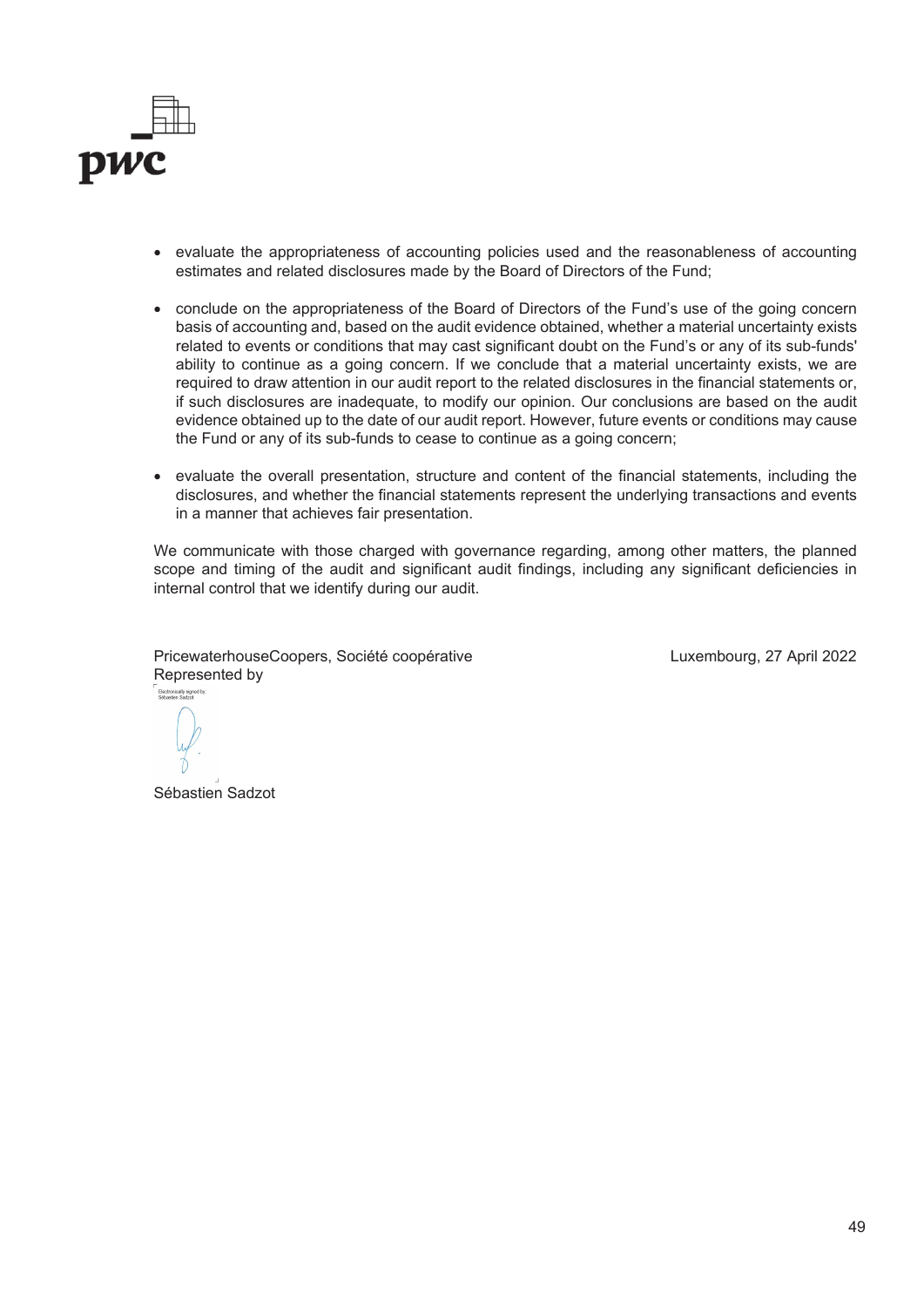# **Combined**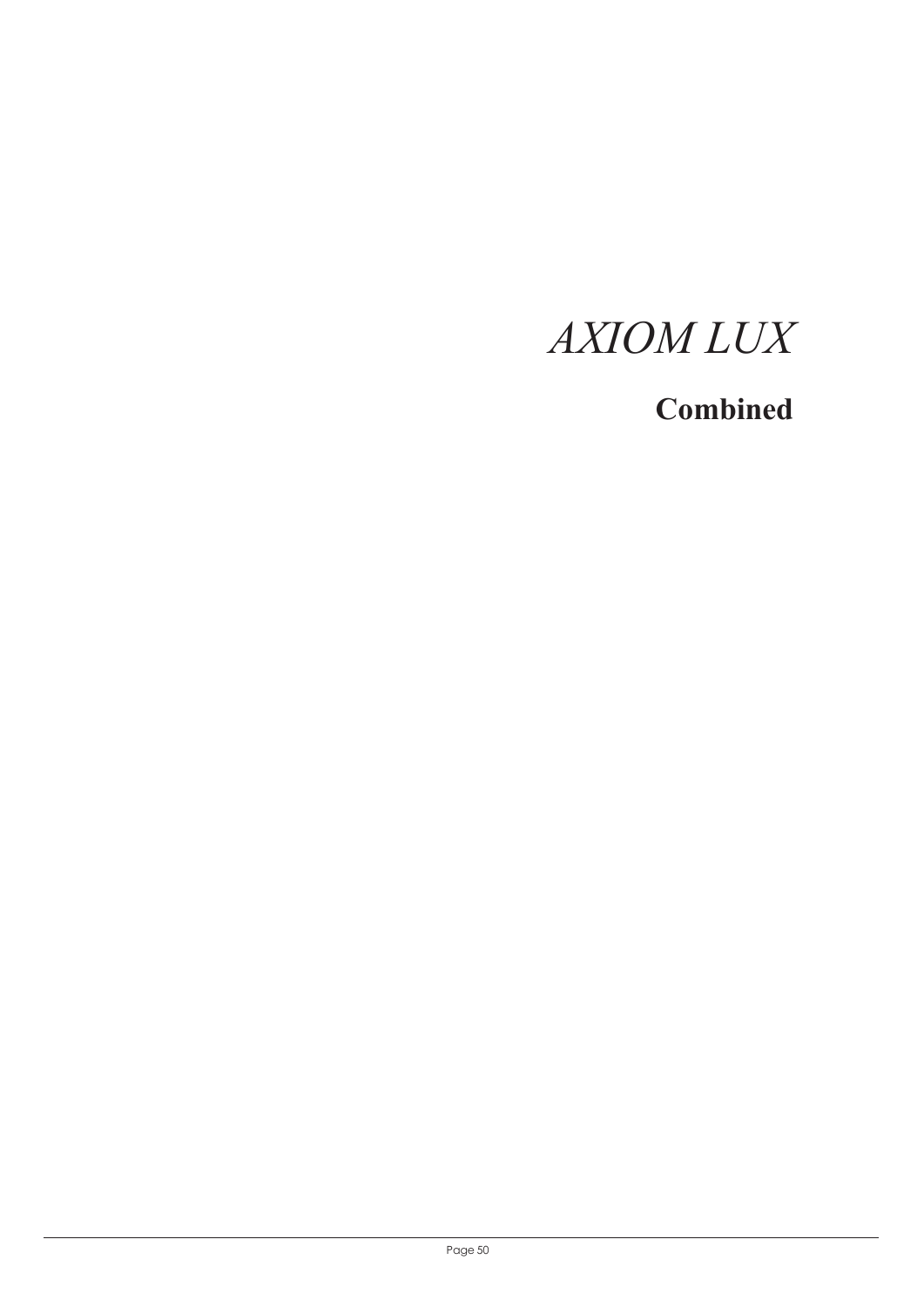# AXIOM LUX **Financial Statements as at 31/12/2021** Combined

### Statement of Net Assets as at 31/12/2021

*Expressed in EUR*

| Assets                                                            |        | 837, 322, 054.86                 |
|-------------------------------------------------------------------|--------|----------------------------------|
| Securities portfolio at market value<br>Cost price                | Note 2 | 736,064,297.41<br>709,740,083.28 |
| Unrealised profit on the securities portfolio                     |        | 26,324,214.13                    |
| Options purchased at market value<br>Options purchased at cost    | Note 2 | 1,150,000.00<br>1,262,700.00     |
| Cash at banks and liquidities                                     |        | 86,967,014.38                    |
| Interest receivable                                               |        | 9,260,429.88                     |
| Formation expenses                                                | Note 2 | 111,908.91                       |
| Subscriptions receivable                                          |        | 2,941,371.15                     |
| Dividends receivable                                              |        | 108,369.77                       |
| Unrealised net appreciation on financial futures                  | Note 2 | 714,343.34                       |
| Other assets                                                      |        | 4,320.02                         |
| Liabilities                                                       |        | 19,600,788.59                    |
| <b>Bank overdrafts</b>                                            |        | 5,104,920.25                     |
| Administration fees payable                                       | Note 5 | 26,513.16                        |
| Performance fees payable                                          | Note 4 | 3,599,931.76                     |
| Redemptions payable                                               |        | 1,786,668.38                     |
| Unrealised net depreciation on forward foreign exchange contracts | Note 2 | 2,927,092.14                     |
| Unrealised net depreciation on swaps                              | Note 2 | 5,137,145.64                     |
| Management Company fees payable                                   | Note 4 | 833,164.41                       |
| Depositary fees payable                                           | Note 5 | 32,836.25                        |
| Other liabilities                                                 |        | 152,516.60                       |
| Net asset value                                                   |        | 817,721,266.27                   |
|                                                                   |        |                                  |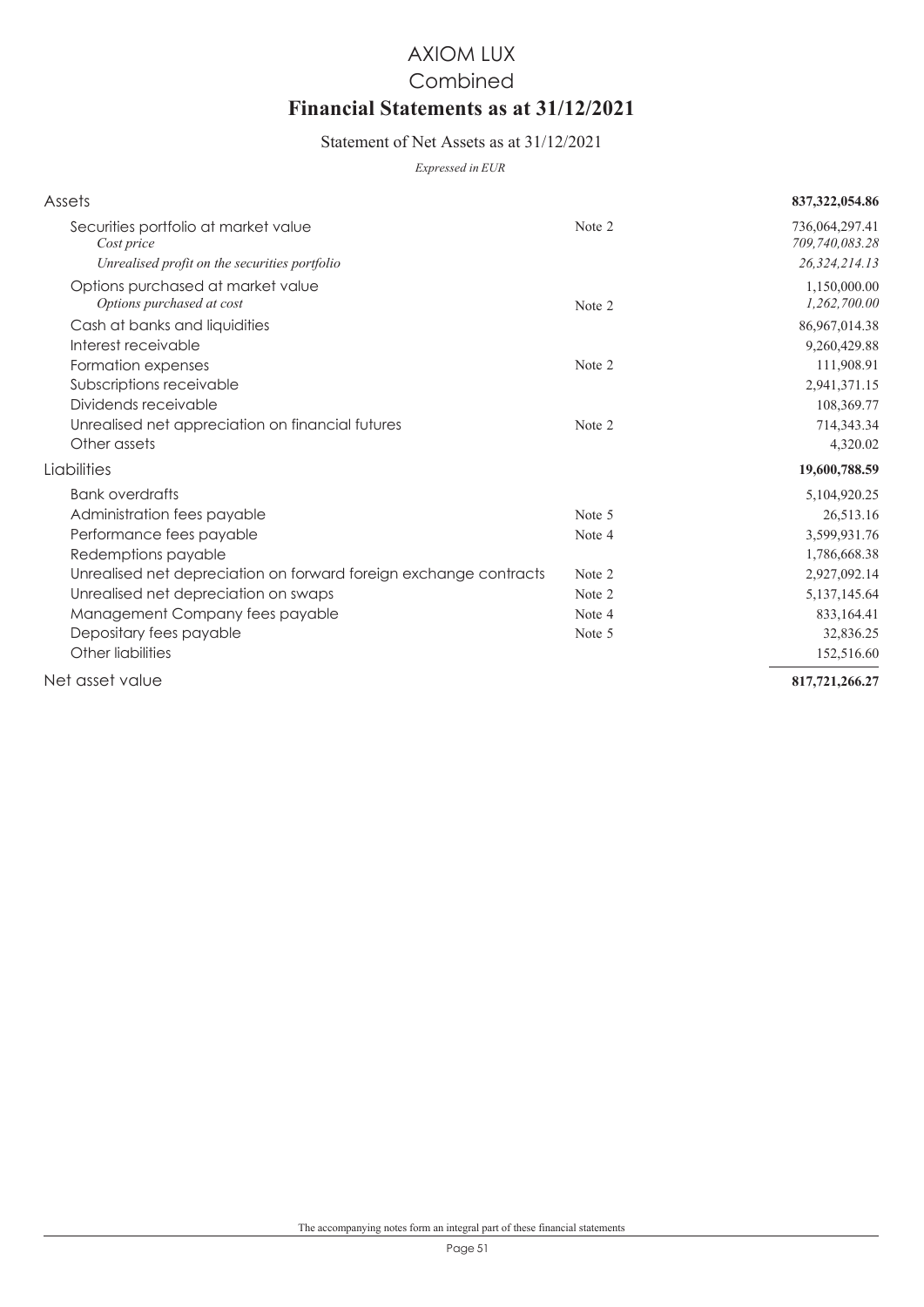### AXIOM LUX Combined

### Statement of Operations and Changes in Net Assets from 01/01/2021 to 31/12/2021

#### *Expressed in EUR*

| Income                                                     |        | 27,016,234.09     |
|------------------------------------------------------------|--------|-------------------|
| Net dividends                                              | Note 2 | 3,830,843.56      |
| Net interest on bonds                                      | Note 2 | 22,808,365.79     |
| Bank interest on cash accounts                             |        | 7,456.79          |
| Other financial income                                     |        | 92,756.17         |
| Income on reverse repurchase agreements                    |        | 8,869.89          |
| Interest on total return swaps / credit default swaps      |        | 267,941.89        |
| Expenses                                                   |        | 18,022,317.14     |
| Amortisation of formation expenses                         | Note 2 | 36,529.14         |
| Management Company fees                                    | Note 4 | 8,834,401.85      |
| Depositary fees                                            | Note 5 | 214,890.94        |
| Taxe d'abonnement                                          | Note 3 | 102,555.08        |
| <b>Administration fees</b>                                 | Note 5 | 136,316.39        |
| Performance fees                                           | Note 4 | 3,602,490.59      |
| <b>Domiciliation fees</b>                                  |        | 19,217.81         |
| Professional fees                                          |        | 58,755.95         |
| <b>Bank interest on overdrafts</b>                         |        | 233,703.05        |
| Legal fees                                                 |        | 199,267.92        |
| <b>Transaction fees</b>                                    | Note 6 | 659,838.91        |
| Interest on total return swaps / credit default swaps      |        | 3,534,742.82      |
| Other expenses                                             | Note 7 | 389,606.69        |
| Net income from investments                                |        | 8,993,916.95      |
| Net realised profit / loss on:                             |        |                   |
| - sales of investment securities                           | Note 2 | 23,844,029.63     |
| - options                                                  |        | $-877,096.99$     |
| - forward foreign exchange contracts                       |        | $-8,791,905.85$   |
| - financial futures                                        |        | 2,924,409.31      |
| - swaps                                                    |        | -797,325.07       |
| - foreign exchange                                         |        | -420,961.67       |
| Net realised profit                                        |        | 24,875,066.31     |
| Movement in net unrealised appreciation / depreciation on: |        |                   |
| - securities                                               | Note 2 | 11,538,840.88     |
| - options                                                  | Note 2 | $-139,065.87$     |
| - forward foreign exchange contracts                       | Note 2 | $-4,261,123.78$   |
| - financial futures                                        | Note 2 | 599,930.44        |
| - swaps                                                    | Note 2 | 639,601.37        |
| Increase in net assets as a result of operations           |        | 33, 253, 249. 35  |
| Dividends paid                                             | Note 9 | $-1,433,842.30$   |
| Subscription capitalisation shares                         |        | 326,892,381.87    |
| Subscription distribution shares                           |        | 5,118,832.60      |
| Redemption capitalisation shares                           |        | $-160,455,827.49$ |
| Redemption distribution shares                             |        | $-619,013.87$     |
| Increase in net assets                                     |        | 202,755,780.16    |
| Net assets at the beginning of the year                    |        | 614,965,486.11    |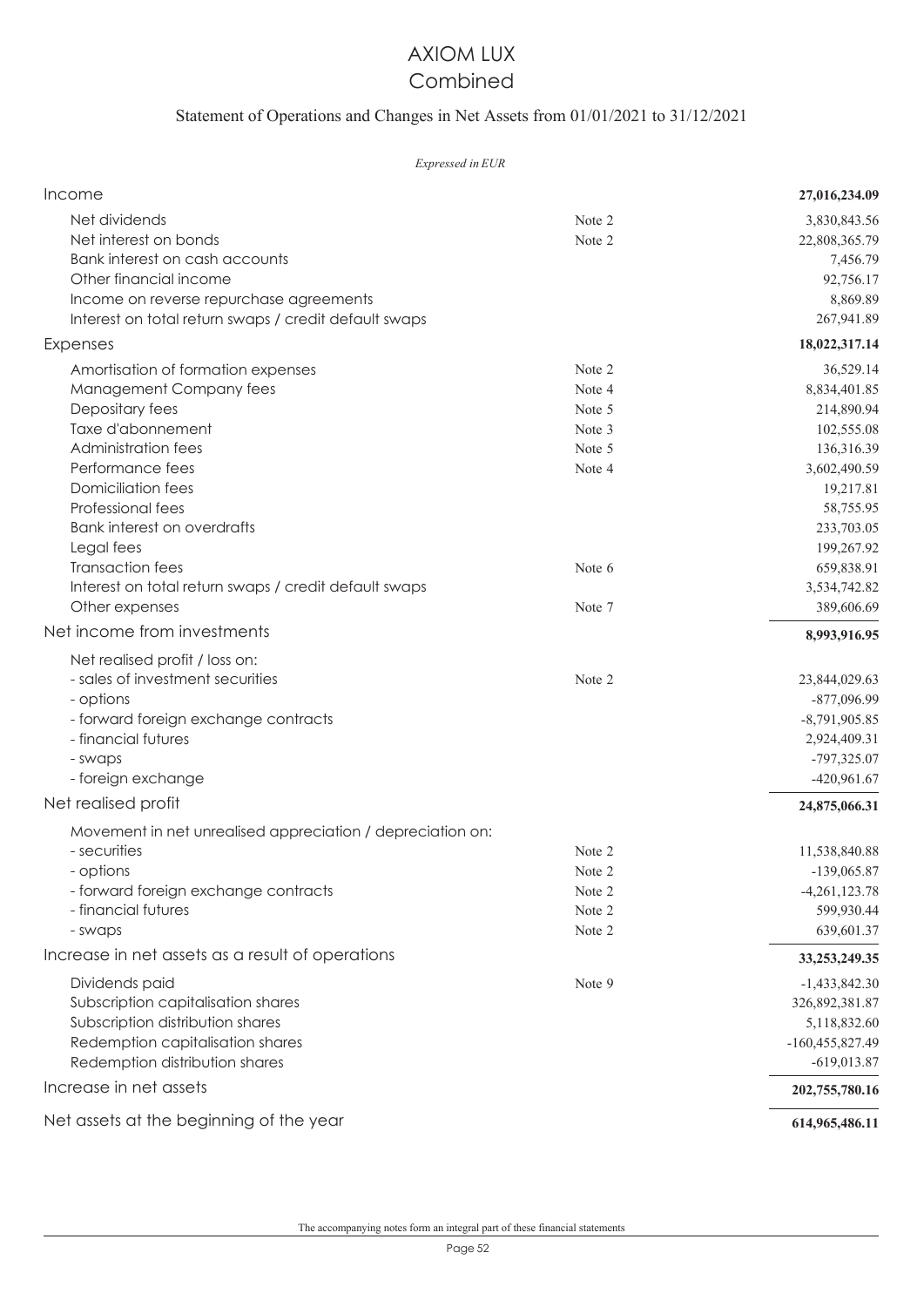### AXIOM LUX Combined

### Statement of Operations and Changes in Net Assets from 01/01/2021 to 31/12/2021

*Expressed in EUR* 

Net assets at the end of the year **817,721,266.27**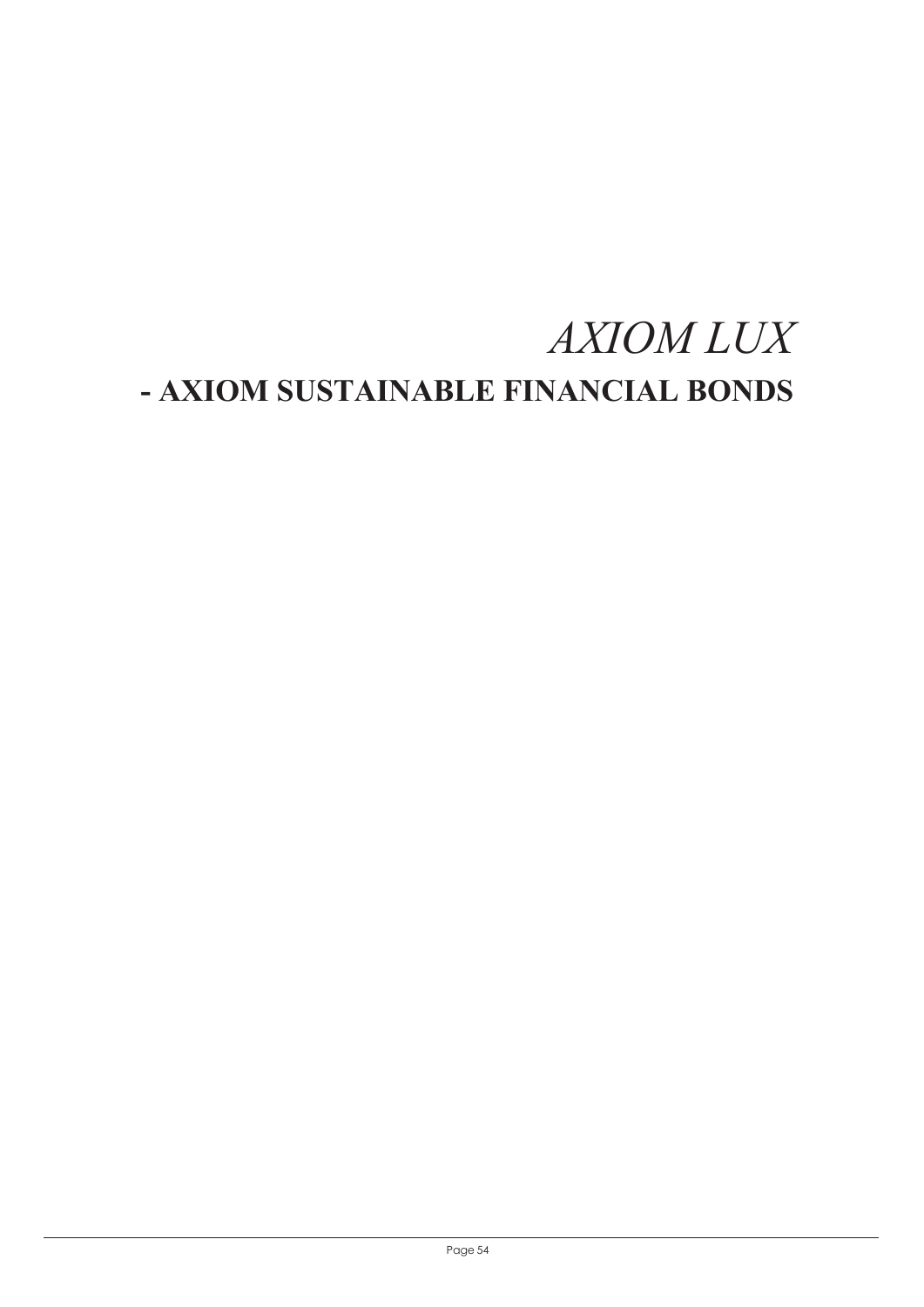# **Financial Statements as at 31/12/2021**

Statement of Net Assets as at 31/12/2021

*Expressed in EUR*

| Assets                                                                                                                                                                                                                                                |                                                | 33,405,712.27                                                                          |
|-------------------------------------------------------------------------------------------------------------------------------------------------------------------------------------------------------------------------------------------------------|------------------------------------------------|----------------------------------------------------------------------------------------|
| Securities portfolio at market value<br>Cost price<br>Unrealised profit on the securities portfolio                                                                                                                                                   | Note 2                                         | 29,643,505.95<br>28,182,506.26<br>1,460,999.69                                         |
| Cash at banks and liquidities<br>Interest receivable                                                                                                                                                                                                  |                                                | 3,408,994.79<br>322,815.02                                                             |
| Formation expenses<br>Dividends receivable                                                                                                                                                                                                            | Note 2                                         | 2,030.27<br>7,927.88                                                                   |
| Unrealised net appreciation on financial futures                                                                                                                                                                                                      | Note 2                                         | 20,438.36                                                                              |
| Liabilities                                                                                                                                                                                                                                           |                                                | 571,980.56                                                                             |
| <b>Bank overdrafts</b><br>Administration fees payable<br>Unrealised net depreciation on forward foreign exchange contracts<br>Unrealised net depreciation on swaps<br>Management Company fees payable<br>Depositary fees payable<br>Other liabilities | Note 5<br>Note 2<br>Note 2<br>Note 4<br>Note 5 | 81,324.84<br>1,342.07<br>282,054.24<br>181,506.55<br>16,629.09<br>2,237.98<br>6,885.79 |
| Net asset value                                                                                                                                                                                                                                       |                                                | 32,833,731.71                                                                          |

### Changes in number of shares outstanding from 01/01/2021 to 31/12/2021

|                          | <b>Shares</b><br>outstanding as at<br>01/01/2021 | <b>Shares</b> issued     | <b>Shares redeemed</b>   | <b>Shares</b><br>outstanding as at<br>31/12/2021 |
|--------------------------|--------------------------------------------------|--------------------------|--------------------------|--------------------------------------------------|
| C - EUR - Capitalisation | 19,304.0000                                      | 2,291.1310               | 4,104.1210               | 17,491.0100                                      |
| E - GBP - Capitalisation | $\overline{\phantom{a}}$                         | $\overline{\phantom{a}}$ | $\overline{\phantom{a}}$ | $\overline{\phantom{a}}$                         |
| R - EUR - Capitalisation | 41.6292                                          | 7.0609                   | $\overline{\phantom{a}}$ | 48.6901                                          |
| Z - EUR - Capitalisation | 5,806.6020                                       | $\overline{\phantom{0}}$ |                          | 5,806.6020                                       |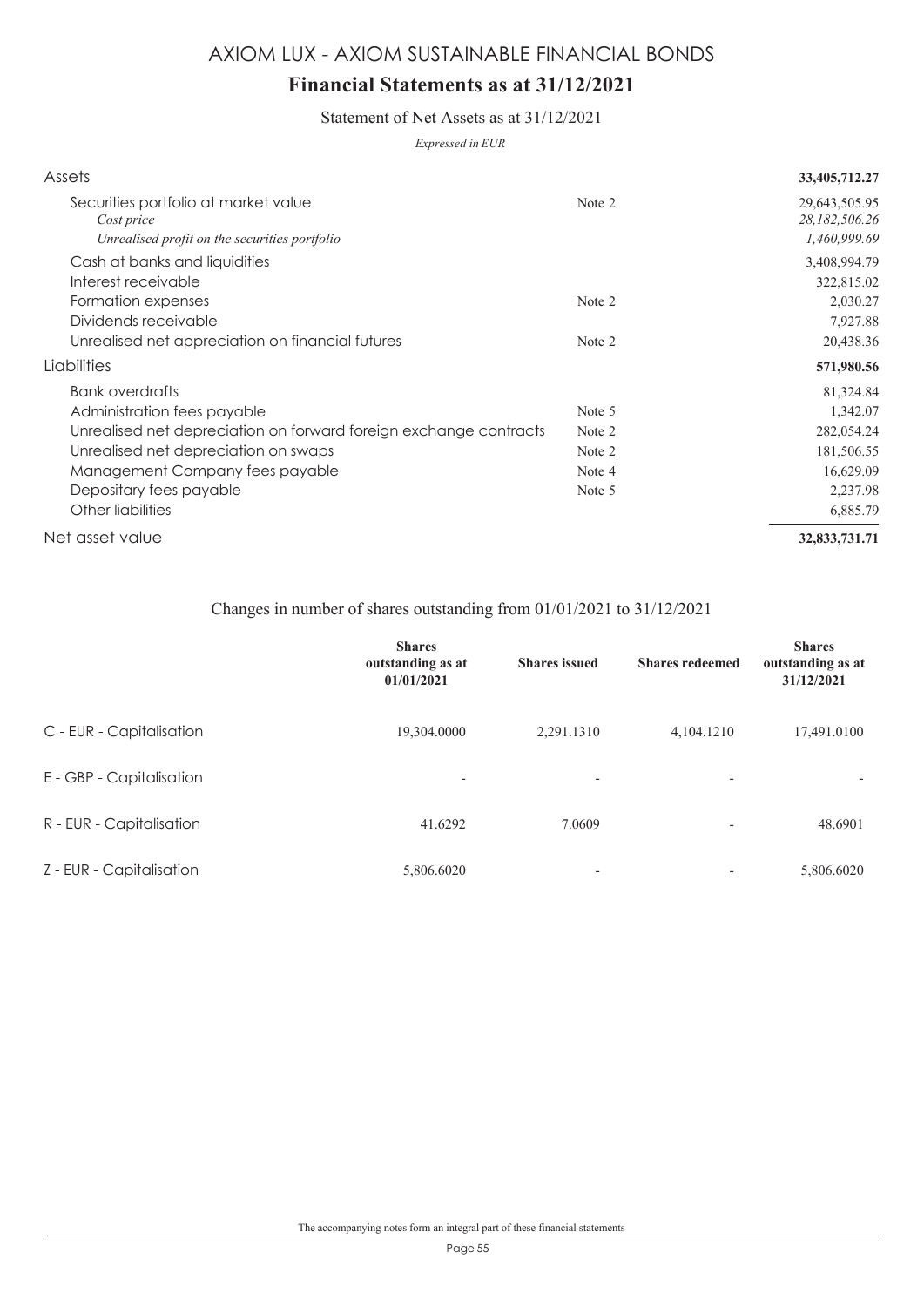### Key figures

|                           | Year ending as at: | 31/12/21                 | 31/12/20                 | 31/12/19      |
|---------------------------|--------------------|--------------------------|--------------------------|---------------|
| <b>Total Net Assets</b>   | <b>EUR</b>         | 32,833,731.71            | 33,903,706.68            | 26,526,302.57 |
| C - EUR - Capitalisation  |                    |                          |                          |               |
| Number of shares          |                    | 17,491.0100              | 19,304.0000              | 12,073.0000   |
| Net asset value per share | <b>EUR</b>         | 1,401.04                 | 1,345.54                 | 1,297.43      |
| E - GBP - Capitalisation  |                    |                          |                          |               |
| Number of shares          |                    | $\overline{\phantom{a}}$ | $\overline{\phantom{a}}$ | 2,449.5000    |
| Net asset value per share | <b>GBP</b>         | $\overline{\phantom{a}}$ | $\overline{\phantom{a}}$ | 1,132.50      |
| R - EUR - Capitalisation  |                    |                          |                          |               |
| Number of shares          |                    | 48.6901                  | 41.6292                  | 41.6292       |
| Net asset value per share | <b>EUR</b>         | 1,361.49                 | 1,314.19                 | 1,273.40      |
| Z - EUR - Capitalisation  |                    |                          |                          |               |
| Number of shares          |                    | 5,806.6020               | 5,806.6020               | 5,806.6020    |
| Net asset value per share | <b>EUR</b>         | 1,422.83                 | 1,356.17                 | 1,297.76      |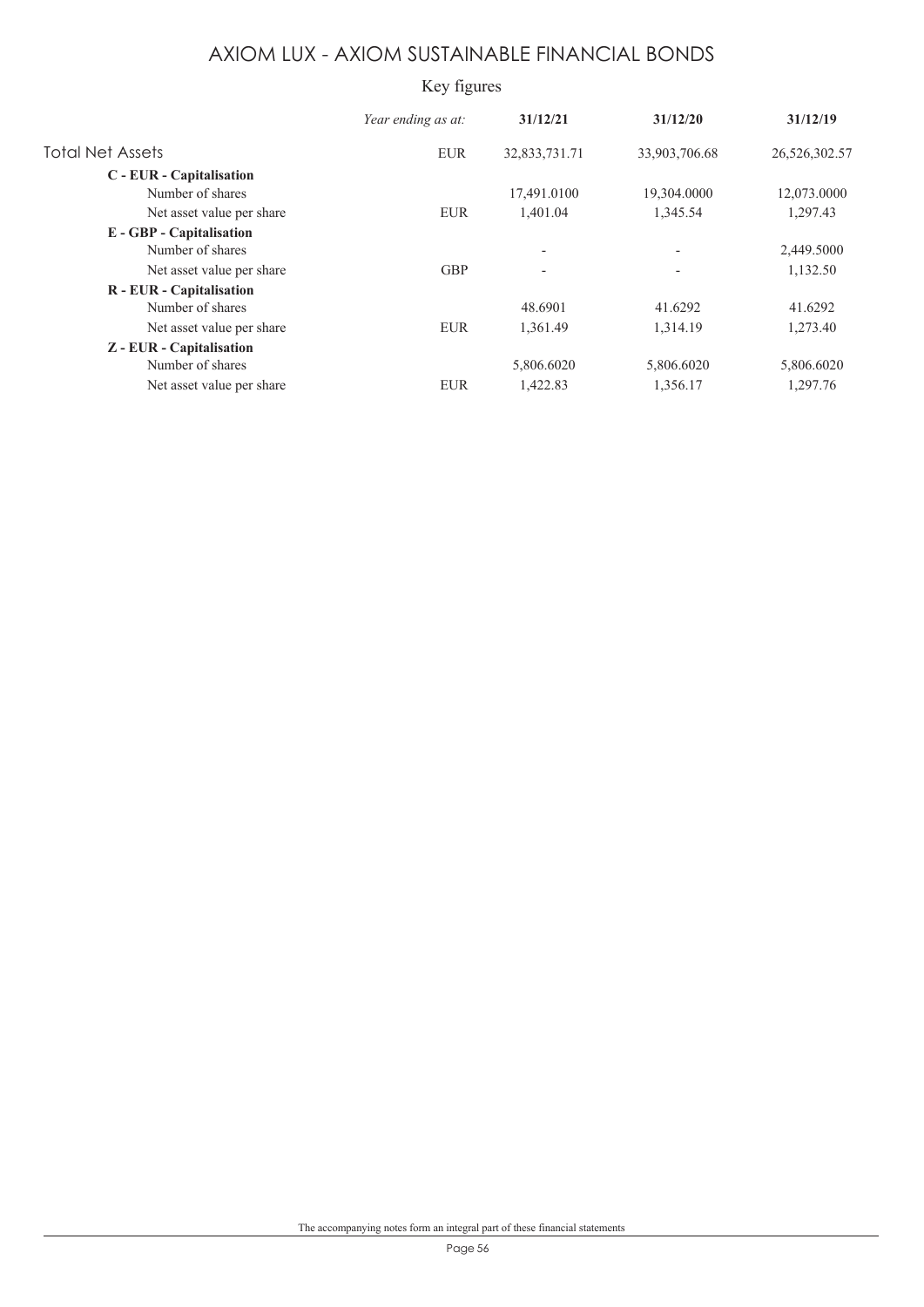Securities portfolio as at 31/12/2021 *Expressed in EUR*

| Denomination<br>Quantity                                                                                              | Quotation<br>currency    | Market value             | $%$ of net<br>assets |
|-----------------------------------------------------------------------------------------------------------------------|--------------------------|--------------------------|----------------------|
| Transferable securities admitted to an official stock exchange listing and/or dealt in<br>on another regulated market |                          | 29,643,505.95            | 90.28                |
| <b>Shares</b>                                                                                                         |                          | 2,218,096.38             | 6.76                 |
| France                                                                                                                |                          | 151,148.57               | 0.46                 |
| 5,608.00 CREDIT AGRICOLE SA                                                                                           | <b>EUR</b>               | 70,380.40                | 0.21                 |
| 2,674.00 SOCIETE GENERALE SA                                                                                          | <b>EUR</b>               | 80,768.17                | 0.25                 |
| <i><u><b>Ireland</b></u></i><br>27,598.00 AIB GRP - REGISTERED                                                        | <b>EUR</b>               | 59,059.72<br>59,059.72   | 0.18<br>0.18         |
| Italy<br>6,505.00 UNICREDIT SPA REGS                                                                                  | <b>EUR</b>               | 88,103.72<br>88,103.72   | 0.27<br>0.27         |
| Spain<br>109,194.00 BANCO SABADELL REG.SHS                                                                            | <b>EUR</b>               | 64,621.01<br>64,621.01   | 0.20<br>0.20         |
| United Kingdom                                                                                                        |                          | 1,592,538.30             | 4.85                 |
| 200,000.00 AVIVA PLC PREF<br>8.75 92- PERPETUAL                                                                       | <b>GBP</b>               | 368,032.40               | 1.12                 |
| 50,000.00 AVIVA 8.375 CUM IRRED PREF SHS                                                                              | <b>GBP</b>               | 88,732.73                | 0.27                 |
| 100,000.00 NATIONAL WESTMINSTER BK 9 NON CUM PRF-A-                                                                   | <b>GBP</b>               | 200,512.15               | 0.61                 |
| 16,647.00 STANDARD CHARTERED PLC                                                                                      | <b>GBP</b>               | 88,905.61                | 0.27                 |
| 200,000.00 STANDARD CHARTERED 7.375 CON CUM PREF                                                                      | <b>GBP</b>               | 313,244.40               | 0.95                 |
| 300,000.00 STD CHART 8.25% CON-CUM IRR PFD REG SHS                                                                    | <b>GBP</b>               | 533,111.01               | 1.63                 |
| United States of America<br>150,000.00 GENERAL ACCIDENT PLC 8.875 % S                                                 | <b>GBP</b>               | 262,625.06<br>262,625.06 | 0.80<br>0.80         |
| <b>Bonds</b>                                                                                                          |                          | 6,050,402.36             | 18.43                |
| France                                                                                                                |                          | 4,023,179.56             | 12.24                |
| 2,000,000.00 AXA SA 5.50<br>13-22 22/01S                                                                              | <b>USD</b>               | 1,771,895.89             | 5.39                 |
| 400,000.00 BNP PARIBAS 7.00 18-XX 31/12S                                                                              | <b>USD</b>               | 409,426.67               | 1.25                 |
| 1,600,000.00 LA BANQUE POSTALE 3.875 19-XX 20/05S                                                                     | <b>EUR</b><br><b>EUR</b> | 1,653,912.00             | 5.03<br>0.57         |
| 200,000.00 LA BANQUE POSTALE 3.00 21-99 31/12S                                                                        |                          | 187,945.00               |                      |
| Germany                                                                                                               |                          | 701,273.30               | 2.14                 |
| 800,000.00 ALLIANZ SE 3.875 16-XX 07/09S                                                                              | <b>USD</b>               | 701,273.30               | 2.14                 |
| Spain<br>400,000.00 CAIXABANK SA 6.375 18-XX 31/12Q                                                                   | <b>EUR</b>               | 432,128.00<br>432,128.00 | 1.32<br>1.32         |
| Sweden                                                                                                                |                          |                          |                      |
| 500,000.00 SKANDINAVISKA ENSKIL 0.375 21-28 21/06A                                                                    | <b>EUR</b>               | 494,837.50<br>494,837.50 | 1.51<br>1.51         |
|                                                                                                                       |                          |                          |                      |
| The Netherlands<br>400,000.00 TRIODOS BANK NV<br>$-3205/02A$                                                          | <b>EUR</b>               | 398,984.00<br>398,984.00 | 1.22<br>1.22         |
| <b>Floating rate bonds</b>                                                                                            |                          | 21,375,007.21            | 65.09                |
| Austria                                                                                                               |                          | 636,545.00               | 1.94                 |
| 200,000.00 RAIFFEISEN BANK FL.R 20-XX 15/06S                                                                          | <b>EUR</b>               | 220,267.00               | 0.67                 |
| 400,000.00 RAIFFEISEN BANK SUB FL.R 17-XX 15/12S                                                                      | <b>EUR</b>               | 416,278.00               | 1.27                 |
| Belgium<br>600,000.00 KBC GROUP NV<br>FL.R 18-XX XX/XXS                                                               | <b>EUR</b>               | 633,519.00<br>633,519.00 | 1.93<br>1.93         |
| Denmark                                                                                                               |                          | 792,904.05               | 2.41                 |
| 400,000.00 DANSKE CV<br>FL.R 18-99 26/06S                                                                             | <b>USD</b>               | 387,434.05               | 1.18                 |
| 400,000.00 DANSKE BANK FL.R 15-XX 06/04S                                                                              | <b>EUR</b>               | 405,470.00               | 1.23                 |
| France                                                                                                                |                          | 4,471,989.49             | 13.62                |
| 600,000.00 BNP PAR<br>FL.R 15-XX 19/08S                                                                               | <b>USD</b>               | 599,126.80               | 1.82                 |
| 1,000,000.00 BNP PARIBAS FL.R 19-99 31/12S                                                                            | <b>USD</b>               | 946,997.01               | 2.89                 |
| 140,000.00 CNP ASSURANCES<br>FL.R 05-XX 11/03A                                                                        | <b>EUR</b>               | 142,776.90               | 0.43                 |
| 600,000.00 CREDIT AGRI REGS SUB FL.R 16-66 23/12Q                                                                     | <b>USD</b>               | 625,921.56               | 1.91                 |
| 600,000.00 CREDIT AGRICOLE SA REGS FL.R 14-XX 23/01Q                                                                  | <b>USD</b>               | 579,122.40               | 1.76                 |
| 300,000.00 LA MONDIALE<br>FL.R 19-49 31/12S                                                                           | <b>EUR</b>               | 325,387.50               | 0.99                 |
| 300,000.00 LA MONDIALE FL.R 03-XX 14/01Q                                                                              | <b>EUR</b>               | 298,857.00               | 0.91                 |
| 200,000.00 LA MONDIALE FL.R 06-XX 15/02Q                                                                              | <b>EUR</b>               | 199,240.00               | 0.61                 |
| 400,000.00 SCOR SE<br>FL.R 18-XX XX/XXS                                                                               | <b>USD</b>               | 367,117.48               | 1.12                 |
| 400,000.00 SOCIETE GENERALE FL.R 18-99 06/04S                                                                         | <b>USD</b>               | 387,442.84               | 1.18                 |
| Germany                                                                                                               |                          | 1,373,540.35             | 4.18                 |
| 400,000.00 ALLIANZ SE FL.R 20-XX XX/XXA                                                                               | <b>USD</b>               | 353,000.35               | 1.08                 |
| 1,000,000.00 LANDESBANK BADEN-WUER FL.R 19-XX XX/XXA                                                                  | <b>EUR</b>               | 1,020,540.00             | 3.10                 |
| Ireland<br>400,000.00 AIB GROUP PLC FL.R 20-49 31/12S                                                                 | <b>EUR</b>               | 1.635,247.50             | 4.98<br>1.35         |
| 800,000.00 AIB GROUP PLC FL.R 20-31 30/09A                                                                            | <b>EUR</b>               | 443,900.00<br>844,924.00 | 2.57                 |
| 300,000.00 BANK OF IRELAND GRP FL.R 20-XX XX/XXA                                                                      | <b>EUR</b>               | 346,423.50               | 1.06                 |
|                                                                                                                       |                          |                          |                      |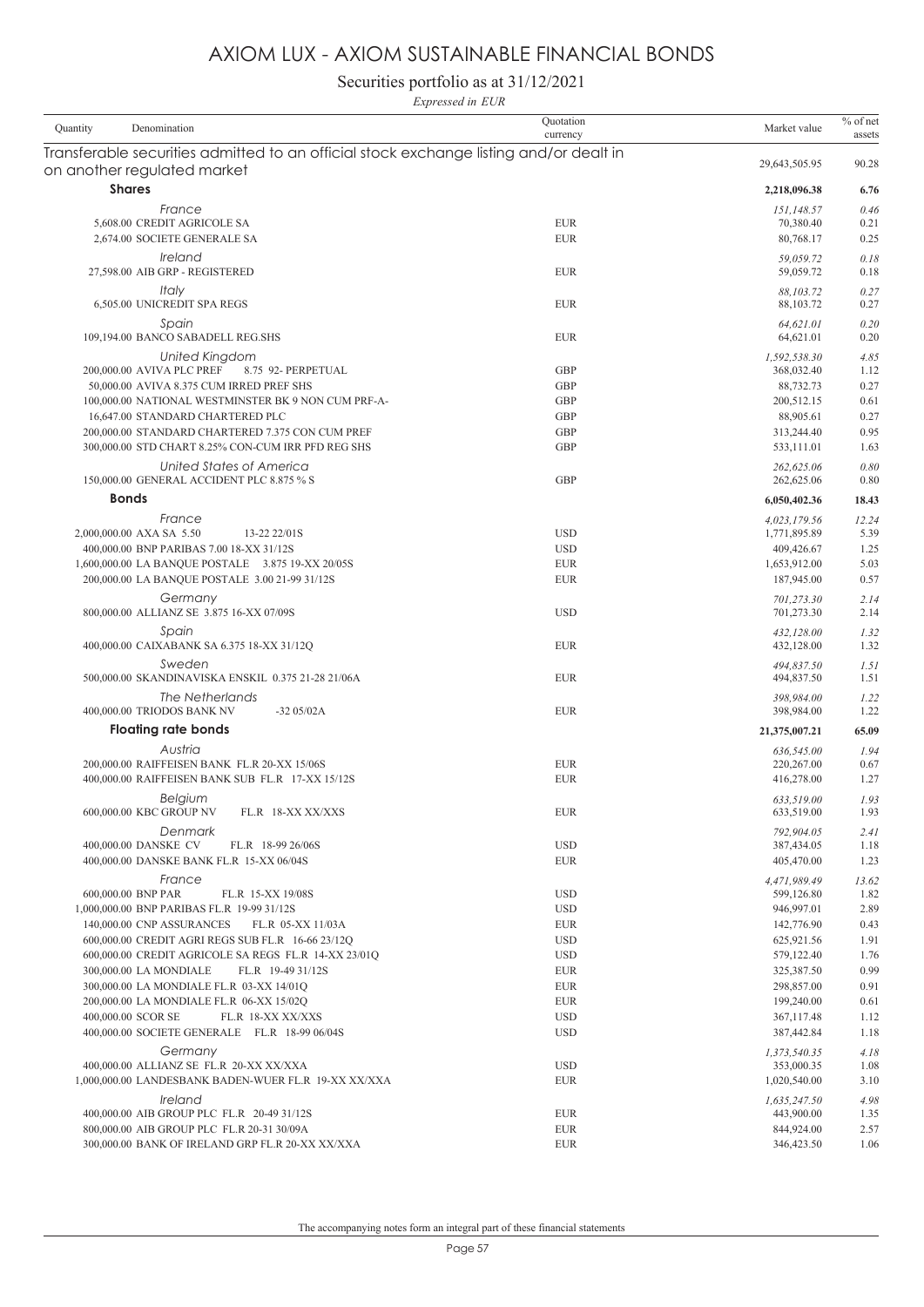### Securities portfolio as at 31/12/2021

*Expressed in EUR*

| Ouantity | Denomination                                      | Ouotation<br>currency | Market value | $%$ of net<br>assets |
|----------|---------------------------------------------------|-----------------------|--------------|----------------------|
|          | Italy                                             |                       | 2,061,798.00 | 6.28                 |
|          | 800,000.00 ASSICURAZ GENERALI FL.R 15-47 27/10A   | <b>EUR</b>            | 973,304.00   | 2.97                 |
|          | 400,000.00 FINECO BANK SPA CV FL.R 19-XX 03/12S   | <b>EUR</b>            | 436,172.00   | 1.33                 |
|          | 400,000.00 UNICREDIT SPA<br>FL.R 17-49 03/12S     | <b>EUR</b>            | 424,438.00   | 1.29                 |
|          | 200,000.00 UNIPOLSAI SPA<br>FLR 20-99 31/12S      | <b>EUR</b>            | 227,884.00   | 0.69                 |
|          | Luxembourg                                        |                       | 727.534.29   | 2.22                 |
|          | 800,000.00 SWISS RE FINANCE LUX FL.R 19-XX 04/09A | <b>USD</b>            | 727,534.29   | 2.22                 |
|          | Spain                                             |                       | 2,634,336.00 | 8.02                 |
|          | 400,000.00 BANCO BILBAO VIZCAYA FL.R 20-XX XX/XXO | <b>EUR</b>            | 445,568.00   | 1.36                 |
|          | 400,000.00 BANCO DE SABADELL SA FL.R 17-XX 18/02Q | <b>EUR</b>            | 408,082.00   | 1.24                 |
|          | 400,000.00 BANKINTER SA<br>FL.R 20-XX XX/XXQ      | <b>EUR</b>            | 449,218.00   | 1.37                 |
|          | 200,000.00 CAIXABANK SA<br>FL.R 21-99 31/12Q      | <b>EUR</b>            | 190,078.00   | 0.58                 |
|          | 1,000,000.00 CAIXABANK SA<br>FL.R 20-49 31/12O    | <b>EUR</b>            | 1,141,390.00 | 3.47                 |
|          | Switzerland                                       |                       | 568,794.41   | 1.73                 |
|          | 600,000.00 UBS GROUP FUNDING FL.R 19-99 31/07S    | <b>USD</b>            | 568,794.41   | 1.73                 |
|          | The Netherlands                                   |                       | 2.975.414.98 | 9.06                 |
|          | 600,000.00 ABN AMRO BANK<br>FL.R 17-49 01/12S     | <b>EUR</b>            | 651,924.00   | 1.99                 |
|          | 800,000.00 ING GROUP CV SUB<br>FL.R 15-XX 16/10S  | <b>USD</b>            | 767,351.39   | 2.34                 |
|          | 400,000.00 NN GROUP NV FL.R 14-XX 15/07A          | <b>EUR</b>            | 452,118.00   | 1.38                 |
|          | 800.500.00 RABOBANK STACK<br>FL.R 13-XX 29/03O    | <b>EUR</b>            | 1,104,021.59 | 3.35                 |
|          | <b>United Kingdom</b>                             |                       | 2.863.384.14 | 8.72                 |
|          | 500,000.00 BARCLAYS PLC<br>FL.R 19-XX 15/03O      | <b>GBP</b>            | 646, 343.50  | 1.97                 |
|          | 400,000.00 NATWEST GROUP PLC FL.R 21-99 31/12Q    | <b>GBP</b>            | 475,354.93   | 1.45                 |
|          | 600,000.00 ROYAL BK SCOTLND G FL.R 15-49 30/09Q   | <b>USD</b>            | 612,549.24   | 1.87                 |
|          | 1,200,000.00 STANDARD CHARTERED FL.R 20-XX XX/XXS | <b>USD</b>            | 1,129,136.47 | 3.43                 |
|          |                                                   |                       |              |                      |

#### **Total securities portfolio 29,643,505.95 90.28**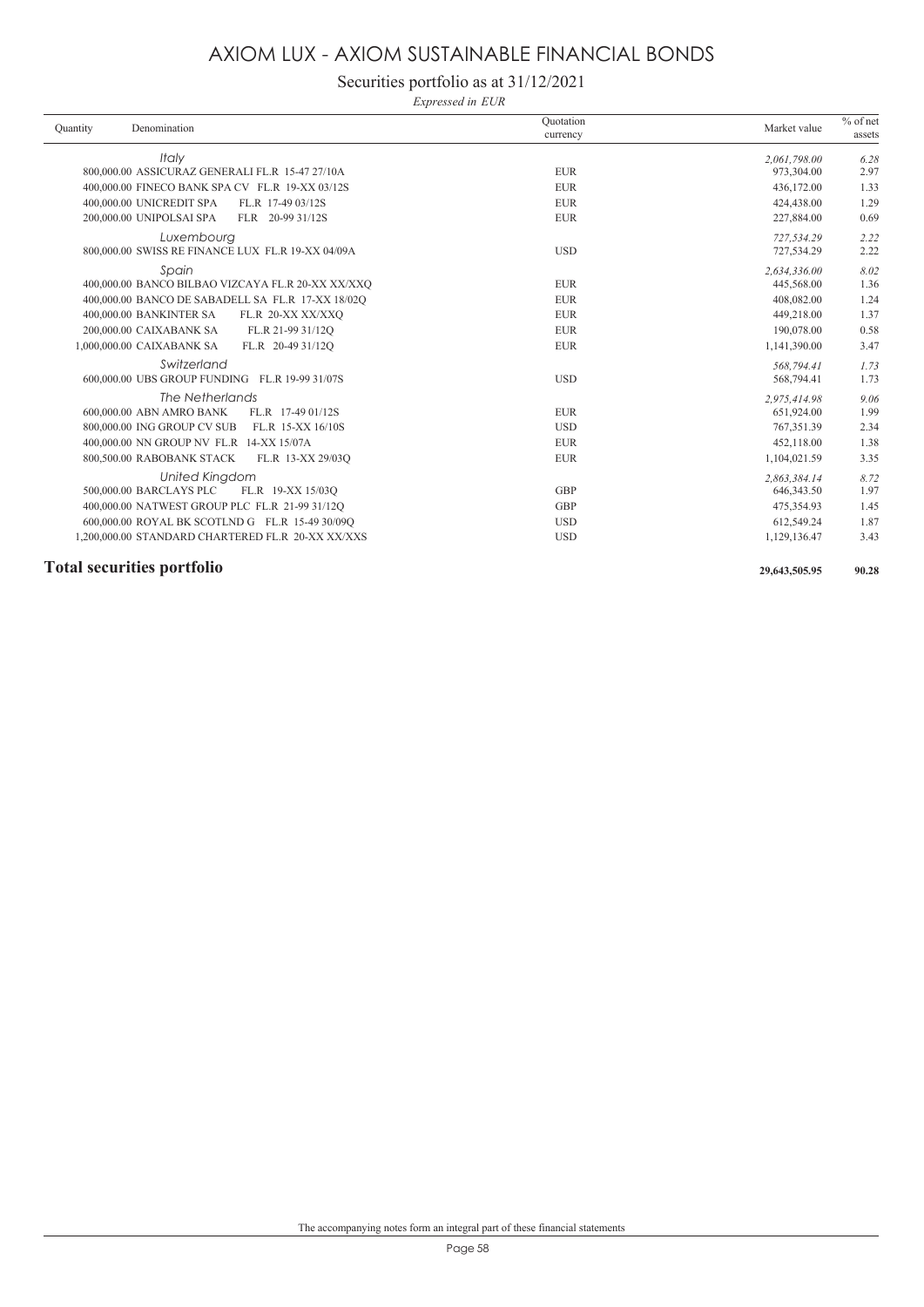### Statement of Operations and Changes in Net Assets from 01/01/2021 to 31/12/21

*Expressed in EUR*

| Income                                                                                                                                                                                                                                                                                                                 |                                                          | 1,488,361.03                                                                                                                      |
|------------------------------------------------------------------------------------------------------------------------------------------------------------------------------------------------------------------------------------------------------------------------------------------------------------------------|----------------------------------------------------------|-----------------------------------------------------------------------------------------------------------------------------------|
| Net dividends<br>Net interest on bonds<br>Bank interest on cash accounts<br>Other financial income<br>Interest on total return swaps / credit default swaps                                                                                                                                                            | Note 2<br>Note 2                                         | 73,302.14<br>1,403,212.45<br>3.07<br>9,204.64<br>2,638.73                                                                         |
| Expenses                                                                                                                                                                                                                                                                                                               |                                                          | 375,216.80                                                                                                                        |
| Amortisation of formation expenses<br>Management Company fees<br>Depositary fees<br>Taxe d'abonnement<br>Administration fees<br><b>Domiciliation fees</b><br>Professional fees<br><b>Bank interest on overdrafts</b><br>Legal fees<br><b>Transaction fees</b><br>Interest on total return swaps / credit default swaps | Note 2<br>Note 4<br>Note 5<br>Note 3<br>Note 5<br>Note 6 | 824.18<br>208,336.12<br>10,107.93<br>3,366.26<br>5,785.50<br>894.30<br>3,679.10<br>8,576.59<br>9,943.87<br>15,728.72<br>91,940.59 |
| Other expenses                                                                                                                                                                                                                                                                                                         | Note 7                                                   | 16,033.64                                                                                                                         |
| Net income from investments                                                                                                                                                                                                                                                                                            |                                                          | 1,113,144.23                                                                                                                      |
| Net realised profit / loss on:<br>- sales of investment securities<br>- options<br>- forward foreign exchange contracts<br>- financial futures<br>- swaps<br>- foreign exchange                                                                                                                                        | Note 2                                                   | 2,300,414.48<br>39,926.84<br>$-451,679.68$<br>192,334.90<br>$-16,283.99$<br>$-220, 135.55$                                        |
| Net realised profit                                                                                                                                                                                                                                                                                                    |                                                          | 2,957,721.23                                                                                                                      |
| Movement in net unrealised appreciation / depreciation on:<br>- securities<br>- options<br>- forward foreign exchange contracts<br>- financial futures<br>- swaps                                                                                                                                                      | Note 2<br>Note 2<br>Note 2<br>Note 2<br>Note 2           | $-1,098,986.09$<br>$-3,014.00$<br>-486,729.86<br>74,357.82<br>$-2,056.58$                                                         |
| Increase in net assets as a result of operations                                                                                                                                                                                                                                                                       |                                                          | 1,441,292.52                                                                                                                      |
| Subscription capitalisation shares<br>Redemption capitalisation shares                                                                                                                                                                                                                                                 |                                                          | 3,204,200.97<br>$-5,715,468.46$                                                                                                   |
| Decrease in net assets                                                                                                                                                                                                                                                                                                 |                                                          | $-1,069,974.97$                                                                                                                   |
| Net assets at the beginning of the year                                                                                                                                                                                                                                                                                |                                                          | 33,903,706.68                                                                                                                     |
| Net assets at the end of the year                                                                                                                                                                                                                                                                                      |                                                          | 32,833,731.71                                                                                                                     |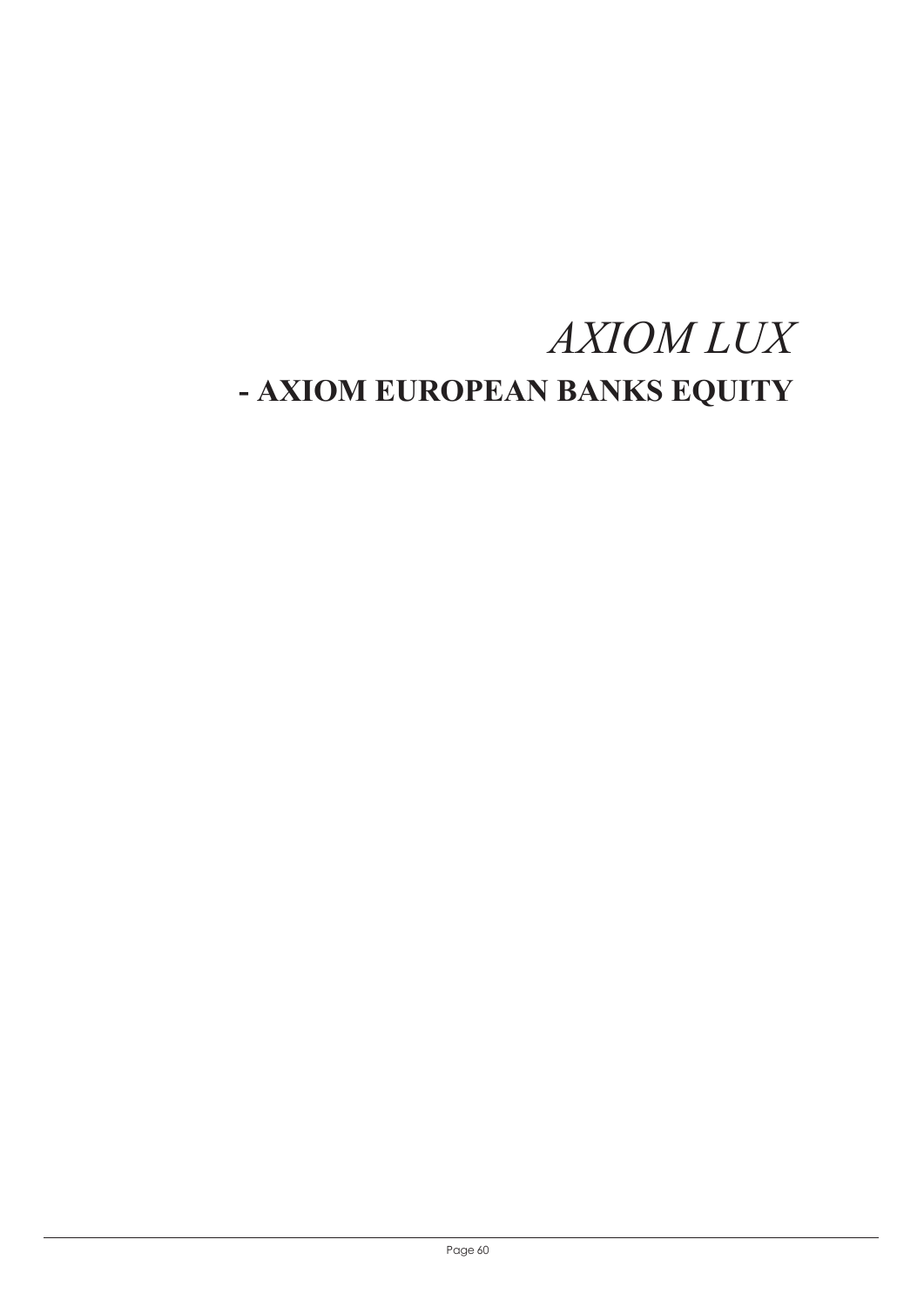# **Financial Statements as at 31/12/2021**

Statement of Net Assets as at 31/12/2021

*Expressed in EUR*

| Assets                                                                                              |                  | 69,573,556.32                                  |
|-----------------------------------------------------------------------------------------------------|------------------|------------------------------------------------|
| Securities portfolio at market value<br>Cost price<br>Unrealised profit on the securities portfolio | Note 2           | 63,093,353.83<br>58,912,125.79<br>4,181,228.04 |
| Options purchased at market value<br>Options purchased at cost                                      | Note 2           | 1,150,000.00<br>1,262,700.00                   |
| Cash at banks and liquidities                                                                       |                  | 4,394,457.67                                   |
| Formation expenses<br>Subscriptions receivable<br>Unrealised net appreciation on financial futures  | Note 2<br>Note 2 | 681.37<br>690,672.94<br>243,745.12             |
| Other assets                                                                                        |                  | 645.39                                         |
| Liabilities                                                                                         |                  | 6,087,187.97                                   |
| <b>Bank overdrafts</b>                                                                              |                  | 3,445,593.06                                   |
| Administration fees payable                                                                         | Note 5           | 2,536.90                                       |
| Performance fees payable<br>Redemptions payable                                                     | Note 4           | 1,100,357.88<br>1,306,957.10                   |
| Unrealised net depreciation on forward foreign exchange contracts                                   | Note 2           | 126,647.54                                     |
| Management Company fees payable                                                                     | Note 4           | 97,290.49                                      |
| Depositary fees payable                                                                             | Note 5           | 2,822.41                                       |
| Other liabilities                                                                                   |                  | 4,982.59                                       |
| Net asset value                                                                                     |                  | 63,486,368.35                                  |

### Changes in number of shares outstanding from 01/01/2021 to 31/12/2021

|                                  | <b>Shares</b><br>outstanding as at<br>01/01/2021 | <b>Shares</b> issued | <b>Shares redeemed</b> | <b>Shares</b><br>outstanding as at<br>31/12/2021 |
|----------------------------------|--------------------------------------------------|----------------------|------------------------|--------------------------------------------------|
| <b>BC</b> - USD - Capitalisation | $\overline{\phantom{a}}$                         | 56.2500              |                        | 56.2500                                          |
| C - EUR - Capitalisation         | 9,403.6774                                       | 15,336.3228          | 9,209.3054             | 15,530.6948                                      |
| E - GBP - Capitalisation         |                                                  | 97.4903              | 74.0000                | 23.4903                                          |
| I - EUR - Capitalisation         | $\overline{\phantom{a}}$                         | 16,488.1891          | 3,500.9438             | 12,987.2453                                      |
| IE - GBP - Capitalisation        | $\overline{\phantom{a}}$                         | 8.4903               |                        | 8.4903                                           |
| J - EUR - Capitalisation         | ٠                                                | 2,610.0507           | 14.1040                | 2,595.9467                                       |
| M - CHF - Capitalisation         | $\qquad \qquad \blacksquare$                     | 100.0000             |                        | 100.0000                                         |
| R - EUR - Capitalisation         | 12,567.0881                                      | 25,778.3319          | 19,646.4636            | 18,698.9564                                      |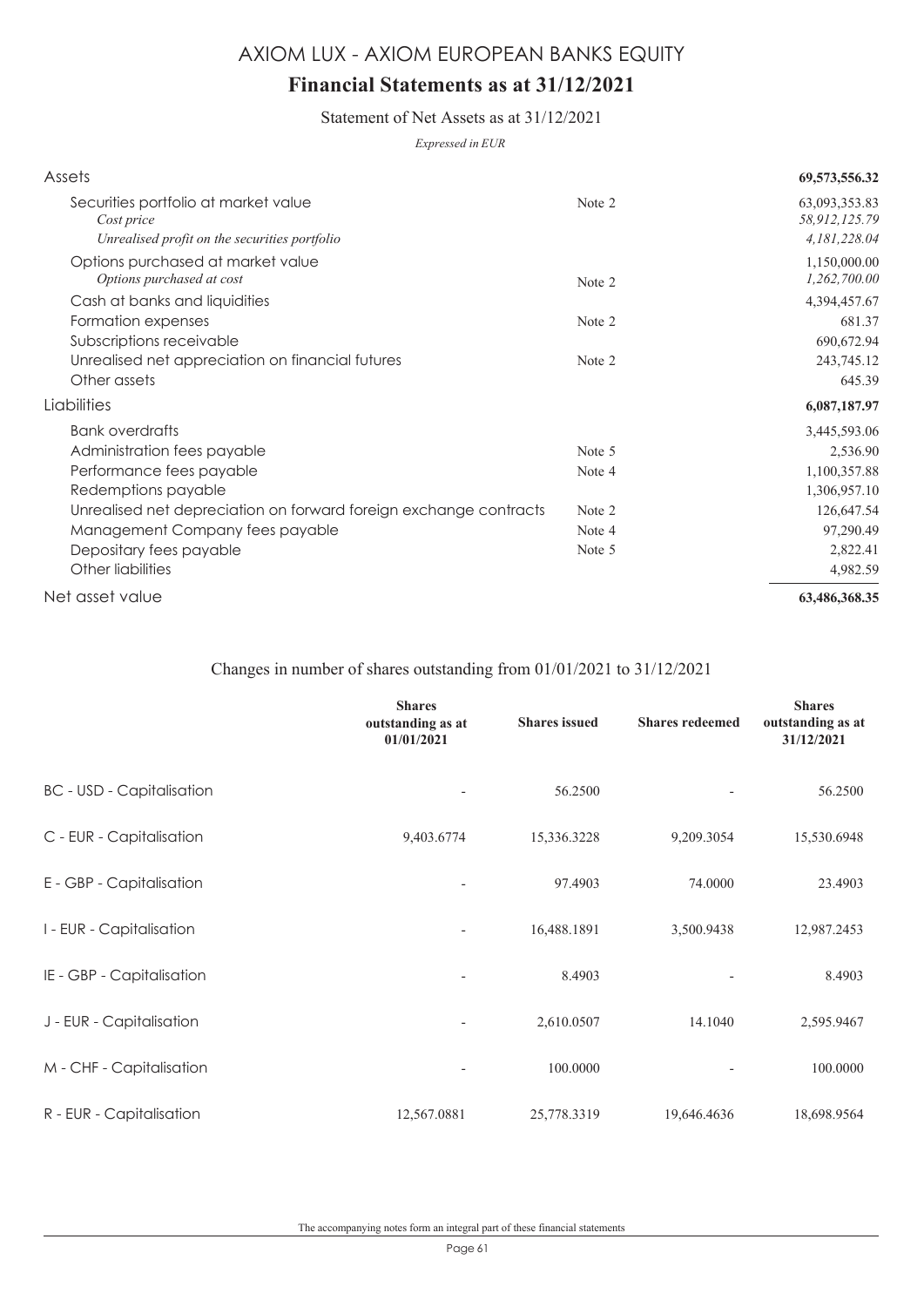### Changes in number of shares outstanding from 01/01/2021 to 31/12/2021

|                          | <b>Shares</b><br>outstanding as at<br>01/01/2021 | <b>Shares</b> issued     | <b>Shares redeemed</b> | <b>Shares</b><br>outstanding as at<br>31/12/2021 |
|--------------------------|--------------------------------------------------|--------------------------|------------------------|--------------------------------------------------|
| Z - EUR - Capitalisation | 1,920.0000                                       | $\overline{\phantom{a}}$ | 1,920.0000             | $\overline{\phantom{0}}$                         |
| D - EUR - Distribution   | $\overline{\phantom{0}}$                         | 478,0000                 | 15,0000                | 463,0000                                         |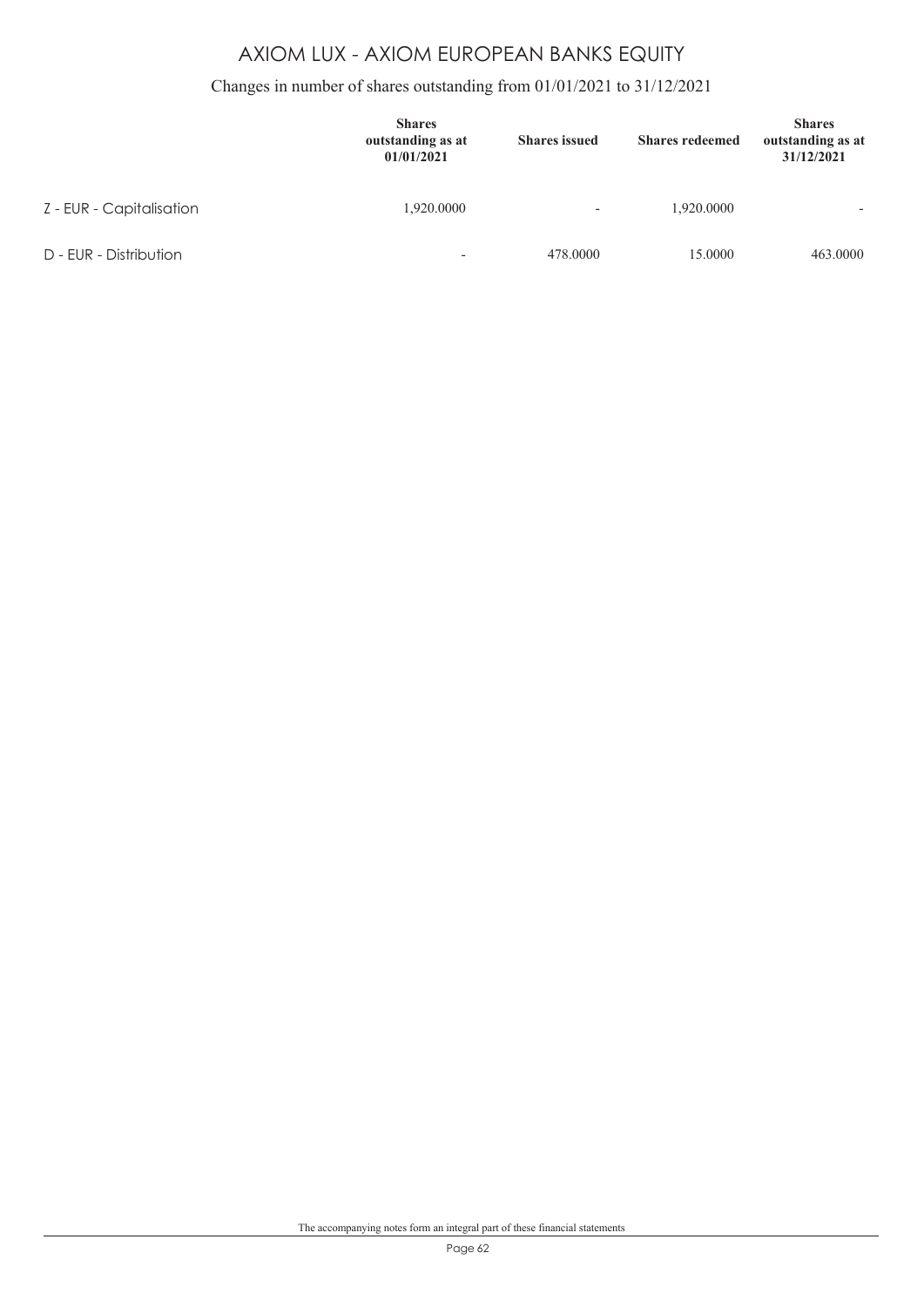### Key figures

|                                  | Year ending as at: | 31/12/21      | 31/12/20      | 31/12/19     |
|----------------------------------|--------------------|---------------|---------------|--------------|
| <b>Total Net Assets</b>          | <b>EUR</b>         | 63,486,368.35 | 20,563,082.76 | 7,931,354.61 |
| <b>BC</b> - USD - Capitalisation |                    |               |               |              |
| Number of shares                 |                    | 56.2500       |               |              |
| Net asset value per share        | <b>USD</b>         | 1,007.23      |               |              |
| C - EUR - Capitalisation         |                    |               |               |              |
| Number of shares                 |                    | 15,530.6948   | 9,403.6774    | 2,519.4438   |
| Net asset value per share        | <b>EUR</b>         | 1,258.40      | 802.33        | 750.94       |
| <b>E</b> - GBP - Capitalisation  |                    |               |               |              |
| Number of shares                 |                    | 23.4903       |               |              |
| Net asset value per share        | <b>GBP</b>         | 1,199.01      |               |              |
| <b>I</b> - EUR - Capitalisation  |                    |               |               |              |
| Number of shares                 |                    | 12,987.2453   |               |              |
| Net asset value per share        | <b>EUR</b>         | 1,252.40      |               |              |
| IE - GBP - Capitalisation        |                    |               |               |              |
| Number of shares                 |                    | 8.4903        |               |              |
| Net asset value per share        | <b>GBP</b>         | 1,201.85      |               |              |
| J - EUR - Capitalisation         |                    |               |               |              |
| Number of shares                 |                    | 2,595.9467    |               |              |
| Net asset value per share        | ${\rm EUR}$        | 1,304.00      |               |              |
| M - CHF - Capitalisation         |                    |               |               |              |
| Number of shares                 |                    | 100.0000      |               |              |
| Net asset value per share        | <b>CHF</b>         | 1,094.25      |               |              |
| R - EUR - Capitalisation         |                    |               |               |              |
| Number of shares                 |                    | 18,698.9564   | 12,567.0881   | 7,936.4071   |
| Net asset value per share        | ${\rm EUR}$        | 1,263.43      | 809.08        | 760.98       |
| Z - EUR - Capitalisation         |                    |               |               |              |
| Number of shares                 |                    |               | 1,920.0000    |              |
| Net asset value per share        | <b>EUR</b>         |               | 1,484.66      |              |
| <b>D</b> - EUR - Distribution    |                    |               |               |              |
| Number of shares                 |                    | 463,0000      |               |              |
| Net asset value per share        | <b>EUR</b>         | 1,006.87      |               |              |
| Dividend per share               |                    |               |               |              |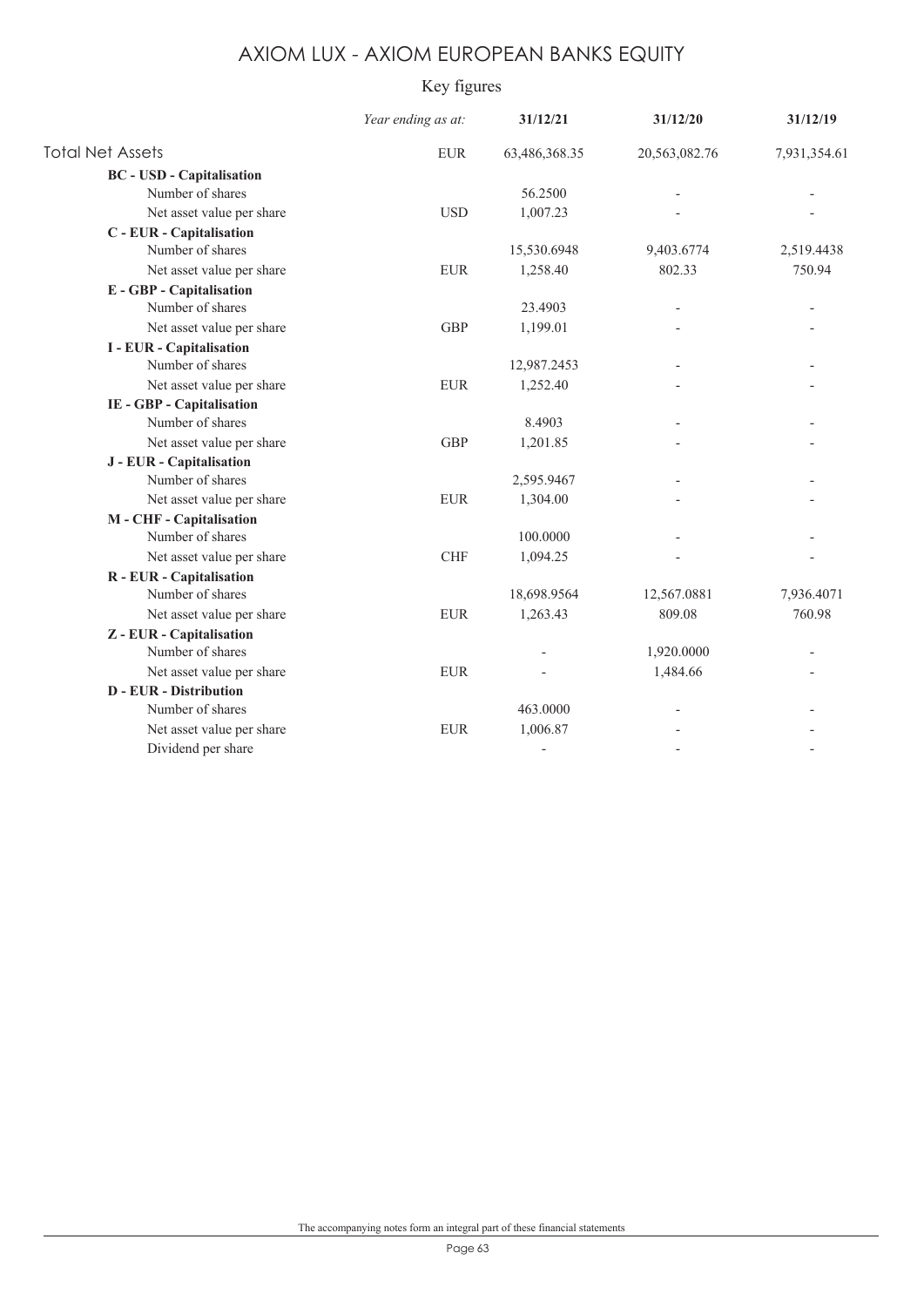Securities portfolio as at 31/12/2021

|                 | Expressed in EUR                                                                                                      |                          |                                              |                      |  |  |
|-----------------|-----------------------------------------------------------------------------------------------------------------------|--------------------------|----------------------------------------------|----------------------|--|--|
| <b>Quantity</b> | Denomination                                                                                                          | Quotation<br>currency    | Market value                                 | $%$ of net<br>assets |  |  |
|                 | Transferable securities admitted to an official stock exchange listing and/or dealt in<br>on another regulated market |                          | 63,093,353.83                                | 99.38                |  |  |
|                 | <b>Shares</b>                                                                                                         |                          | 63,093,353.83                                | 99.38                |  |  |
|                 | Austria<br>23,970.00 ERSTE GROUP BANK AG                                                                              | <b>EUR</b>               | 991,159.50<br>991,159.50                     | 1.56<br>1.56         |  |  |
|                 | Belgium<br>27,032.00 AGEAS NOM                                                                                        | <b>EUR</b>               | 1,231,307.60<br>1,231,307.60                 | 1.94<br>1.94         |  |  |
|                 | Denmark<br>118,927.00 DANSKE BANK                                                                                     | <b>DKK</b>               | 1,806,067.10<br>1,806,067.10                 | 2.84<br>2.84         |  |  |
|                 | France<br>88,411.00 BNP PARIBAS SA                                                                                    | <b>EUR</b>               | 11,962,196.63<br>5,372,736.47                | 18.85<br>8.47        |  |  |
|                 | 220,453.00 CREDIT AGRICOLE SA<br>126,561.00 SOCIETE GENERALE SA                                                       | <b>EUR</b><br><b>EUR</b> | 2,766,685.15<br>3,822,775.01                 | 4.36<br>6.02         |  |  |
|                 | Germany                                                                                                               |                          | 7,627,105.71                                 | 12.01                |  |  |
|                 | 336,746.00 COMMERZBK<br>159,325.00 DEUTSCHE BANK AG REG SHS                                                           | <b>EUR</b><br><b>EUR</b> | 2,252,493.99<br>1,755,442.85                 | 3.54<br>2.77         |  |  |
|                 | 57,810.00 DWS GROUP GMBH-BEARER SHS<br>148,351.00 HBV REAL ESTATE BK                                                  | <b>EUR</b><br><b>EUR</b> | 2,051,098.80<br>1,568,070.07                 | 3.23<br>2.47         |  |  |
|                 | Greece<br>563,902.00 ALPHA SERVICES AND HOLDINGS S.A                                                                  | <b>EUR</b>               | 607.322.45<br>607,322.45                     | 0.96<br>0.96         |  |  |
|                 | Ireland<br>612,373.00 AIB GRP - REGISTERED<br>209,847.00 BANK OF IRELAND - REGISTERED                                 | <b>EUR</b><br><b>EUR</b> | 2,356,775.36<br>1,310,478.22<br>1,046,297.14 | 3.71<br>2.06<br>1.65 |  |  |
|                 | Italy                                                                                                                 |                          | 6,081,861.77                                 | 9.58                 |  |  |
|                 | 1,218,661.00 INTESA SANPAOLO<br>265,223.00 UGF                                                                        | <b>EUR</b><br><b>EUR</b> | 2,771,235.11<br>1,267,500.72                 | 4.36<br>2.00         |  |  |
|                 | 150,851.00 UNICREDIT SPA REGS                                                                                         | <b>EUR</b>               | 2,043,125.94                                 | 3.22                 |  |  |
|                 | Luxembourg<br>102,964.00 ADLER GROUP SA                                                                               | <b>EUR</b>               | 1,122,307.60<br>1,122,307.60                 | 1.77<br>1.77         |  |  |
|                 | Slovenia<br>55,316.00 NOVA LJUBLJANSKA BANKA D.D.                                                                     | <b>EUR</b>               | 832,505.80<br>832,505.80                     | 1.31<br>1.31         |  |  |
|                 | Spain<br>291,877.00 BANCO BILBAO VIZCAYA ARGENTARIA SA                                                                | <b>EUR</b>               | 9,738,583.12<br>1,532,354.25                 | 15.34<br>2.41        |  |  |
|                 | 6,113,736.00 BANCO SABADELL REG.SHS                                                                                   | <b>EUR</b>               | 3,618,108.96                                 | 5.71                 |  |  |
|                 | 991,531.00 BANCO SANTANDER SA REG SHS<br>692,843.00 CAIXABANK SA                                                      | <b>EUR</b><br><b>EUR</b> | 2,915,596.91<br>1,672,523.00                 | 4.59<br>2.63         |  |  |
|                 | Sweden<br>199,916.00 SVENSKA HANDELSBANKEN AB-A-                                                                      | <b>SEK</b>               | 1,900,134.01<br>1,900,134.01                 | 2.99<br>2.99         |  |  |
|                 | Switzerland<br>117,485.00 UBS GROUP SA                                                                                | <b>CHF</b>               | 1,861,799.64<br>1,861,799.64                 | 2.93<br>2.93         |  |  |
|                 | The Netherlands<br>216,285.00 ABN AMRO GROUP DEP RECEIPT<br>222,364.00 ING GROUP NV                                   | <b>EUR</b><br><b>EUR</b> | 5,515,717.15<br>2,793,537.06<br>2,722,180.09 | 8.69<br>4.40<br>4.29 |  |  |
|                 | <b>United Kingdom</b><br>758,569.00 BARCLAYS PLC                                                                      | GBP                      | 9,458,510.39<br>1,689,523.62                 | 14.90<br>2.66        |  |  |
|                 | 241,191.00 CHESNARA PLC                                                                                               | GBP                      | 818,716.47                                   | 1.29                 |  |  |
|                 | 2,885,069.00 LLOYDS BANKING GROUP PLC<br>907,807.00 NATWEST GROUP PLC - REGISTERED SHS                                | GBP<br><b>GBP</b>        | 1,642,523.80<br>2,440,353.03                 | 2.59<br>3.84         |  |  |
|                 | 1,354,029.00 VIRGIN MONEY UK PLC                                                                                      | GBP                      | 2,867,393.47                                 | 4.52                 |  |  |

### **Total securities portfolio 63,093,353.83 99.38**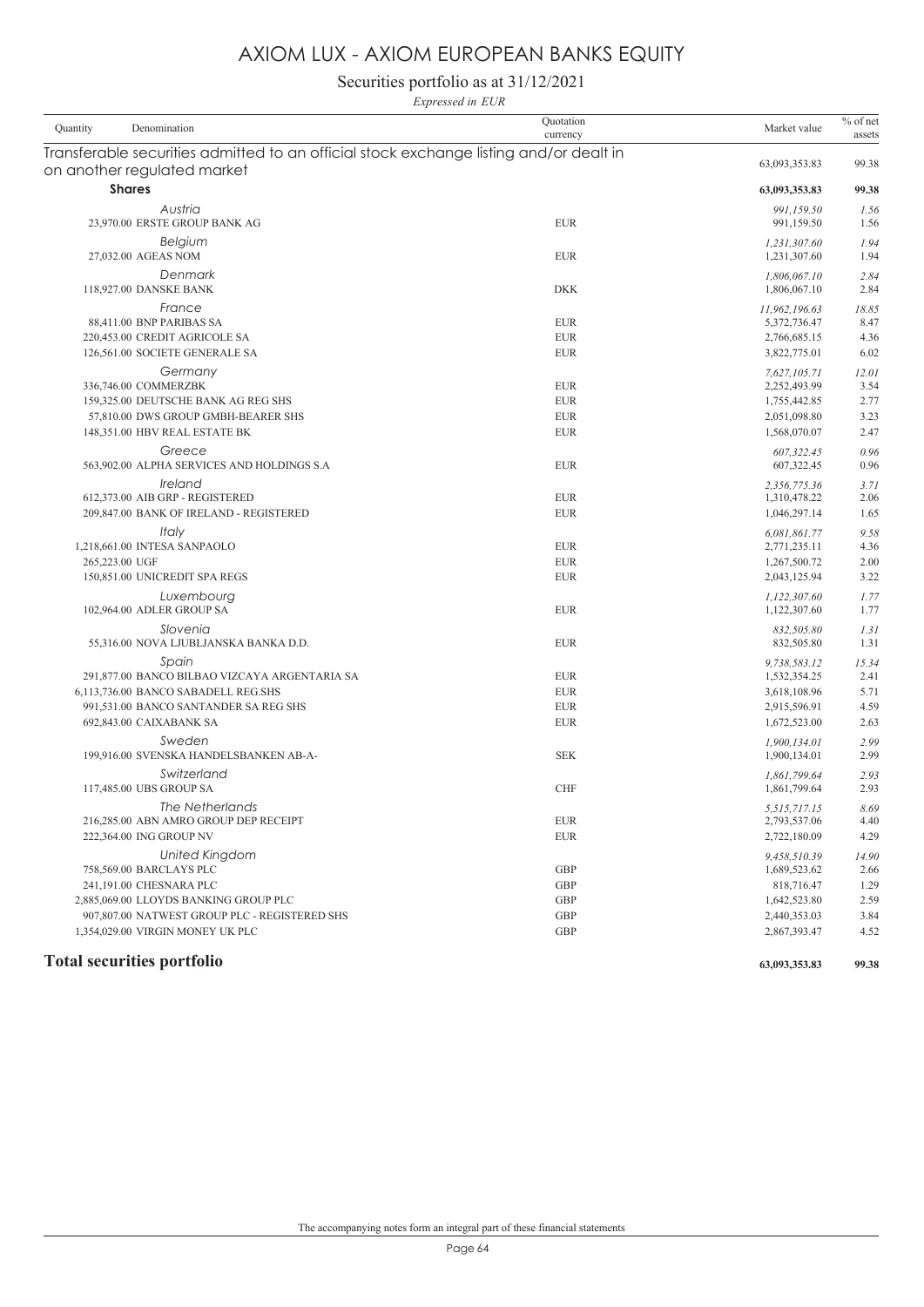### Statement of Operations and Changes in Net Assets from 01/01/2021 to 31/12/21

*Expressed in EUR*

| Income                                                                                                                                                                                                                                                                                   |                                                                    | 1,346,817.93                                                                                                                              |
|------------------------------------------------------------------------------------------------------------------------------------------------------------------------------------------------------------------------------------------------------------------------------------------|--------------------------------------------------------------------|-------------------------------------------------------------------------------------------------------------------------------------------|
| Net dividends<br>Bank interest on cash accounts<br>Other financial income                                                                                                                                                                                                                | Note 2                                                             | 1,338,601.74<br>757.05<br>7,459.02                                                                                                        |
| Interest on total return swaps / credit default swaps                                                                                                                                                                                                                                    |                                                                    | 0.12                                                                                                                                      |
| Expenses                                                                                                                                                                                                                                                                                 |                                                                    | 2,509,732.36                                                                                                                              |
| Amortisation of formation expenses<br>Management Company fees<br>Depositary fees<br>Taxe d'abonnement<br><b>Administration fees</b><br>Performance fees<br><b>Domiciliation fees</b><br>Professional fees<br><b>Bank interest on overdrafts</b><br>Legal fees<br><b>Transaction fees</b> | Note 2<br>Note 4<br>Note 5<br>Note 3<br>Note 5<br>Note 4<br>Note 6 | 201.40<br>788,667.19<br>14,915.49<br>11,755.60<br>7,312.58<br>1,100,357.88<br>1,037.93<br>4,294.16<br>32,347.00<br>7,931.58<br>490,588.84 |
| Interest on total return swaps / credit default swaps<br>Other expenses                                                                                                                                                                                                                  | Note 7                                                             | 0.12<br>50,322.59                                                                                                                         |
| Net loss from investments                                                                                                                                                                                                                                                                |                                                                    | $-1,162,914.43$                                                                                                                           |
| Net realised profit / loss on:<br>- sales of investment securities<br>- options<br>- forward foreign exchange contracts<br>- financial futures<br>- swaps<br>- foreign exchange                                                                                                          | Note 2                                                             | 11,206,114.11<br>$-915,000.00$<br>$-335,743.06$<br>3,232,008.66<br>$-1.20$<br>364,826.28                                                  |
| Net realised profit                                                                                                                                                                                                                                                                      |                                                                    | 12,389,290.36                                                                                                                             |
| Movement in net unrealised appreciation / depreciation on:<br>- securities<br>- options<br>- forward foreign exchange contracts<br>- financial futures                                                                                                                                   | Note 2<br>Note 2<br>Note 2<br>Note 2                               | 1,877,930.65<br>$-112,700.00$<br>$-121,252.38$<br>178,795.12                                                                              |
| Increase in net assets as a result of operations                                                                                                                                                                                                                                         |                                                                    | 14,212,063.75                                                                                                                             |
| Subscription capitalisation shares<br>Subscription distribution shares<br>Redemption capitalisation shares<br>Redemption distribution shares                                                                                                                                             |                                                                    | 68,217,982.97<br>470,166.56<br>-39,961,637.44<br>$-15,290.25$                                                                             |
| Increase in net assets                                                                                                                                                                                                                                                                   |                                                                    | 42,923,285.59                                                                                                                             |
| Net assets at the beginning of the year                                                                                                                                                                                                                                                  |                                                                    | 20,563,082.76                                                                                                                             |
| Net assets at the end of the year                                                                                                                                                                                                                                                        |                                                                    | 63,486,368.35                                                                                                                             |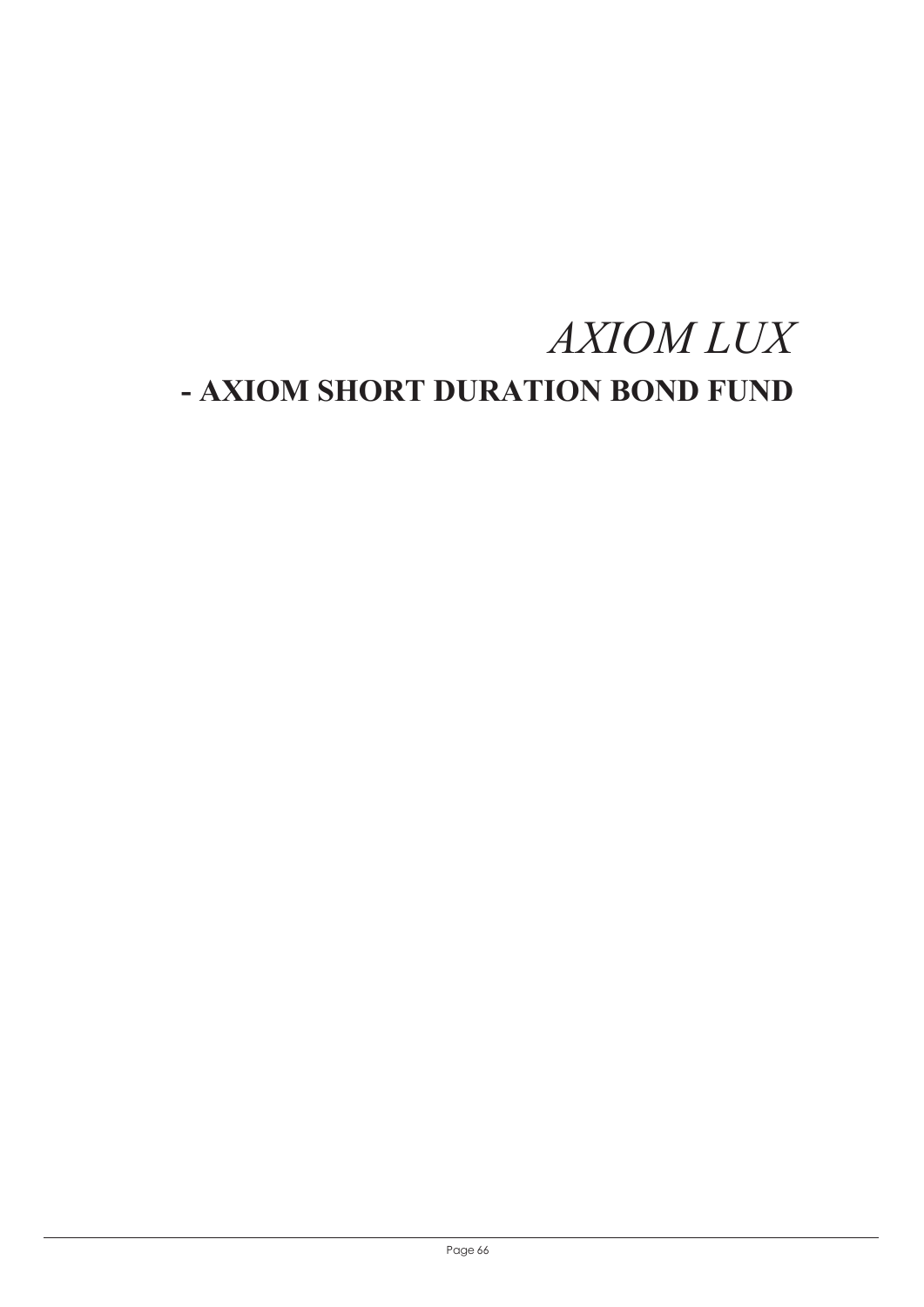# **Financial Statements as at 31/12/2021**

Statement of Net Assets as at 31/12/2021

*Expressed in EUR*

| Assets                                                            |        | 383,934,568.25                      |
|-------------------------------------------------------------------|--------|-------------------------------------|
| Securities portfolio at market value<br>Cost price                | Note 2 | 311, 104, 073. 96<br>302,684,365.86 |
| Unrealised profit on the securities portfolio                     |        | 8,419,708.10                        |
| Cash at banks and liquidities                                     |        | 67,172,092.94                       |
| Interest receivable                                               |        | 4,336,497.53                        |
| Formation expenses                                                | Note 2 | 18,965.96                           |
| Subscriptions receivable                                          |        | 773,530.15                          |
| Dividends receivable                                              |        | 97,248.69                           |
| Unrealised net appreciation on financial futures                  | Note 2 | 428,785.04                          |
| Other assets                                                      |        | 3,373.98                            |
| Liabilities                                                       |        | 6,208,937.62                        |
| <b>Bank overdrafts</b>                                            |        | 1,159,421.09                        |
| Administration fees payable                                       | Note 5 | 8,711.47                            |
| Performance fees payable                                          | Note 4 | 1,215.42                            |
| Redemptions payable                                               |        | 137,271.18                          |
| Unrealised net depreciation on forward foreign exchange contracts | Note 2 | 1,264,227.12                        |
| Unrealised net depreciation on swaps                              | Note 2 | 3,211,893.02                        |
| Management Company fees payable                                   | Note 4 | 327,955.36                          |
| Depositary fees payable                                           | Note 5 | 14,389.21                           |
| Other liabilities                                                 |        | 83,853.75                           |
| Net asset value                                                   |        | 377,725,630.63                      |

### Changes in number of shares outstanding from 01/01/2021 to 31/12/2021

|                                 | <b>Shares</b><br>outstanding as at<br>01/01/2021 | <b>Shares</b> issued | <b>Shares redeemed</b> | <b>Shares</b><br>outstanding as at<br>31/12/2021 |
|---------------------------------|--------------------------------------------------|----------------------|------------------------|--------------------------------------------------|
| <b>B</b> - USD - Capitalisation | 13,530.5103                                      | 5,063.7276           | 3,581.4110             | 15,012.8269                                      |
| C - EUR - Capitalisation        | 94,052.5994                                      | 67,679.7907          | 23,702.4600            | 138,029.9301                                     |
| <b>CHF</b> - Capitalisation     | 8,566.4148                                       | 2,542.8222           | 1,647.1757             | 9,462.0613                                       |
| E - GBP - Capitalisation        | $\overline{\phantom{a}}$                         | 8.4903               |                        | 8.4903                                           |
| H - EUR - Capitalisation        | 109,010.6789                                     | 26,445.1132          | 24,567.0000            | 110,888.7921                                     |
| IE - GBP - Capitalisation       | $\overline{\phantom{a}}$                         | 8.4903               |                        | 8.4903                                           |
| R - EUR - Capitalisation        | 13,771.0204                                      | 11,919.9682          | 3,331.6127             | 22,359.3759                                      |
| R - USD - Capitalisation        | 80.0000                                          | 230.0000             |                        | 310.0000                                         |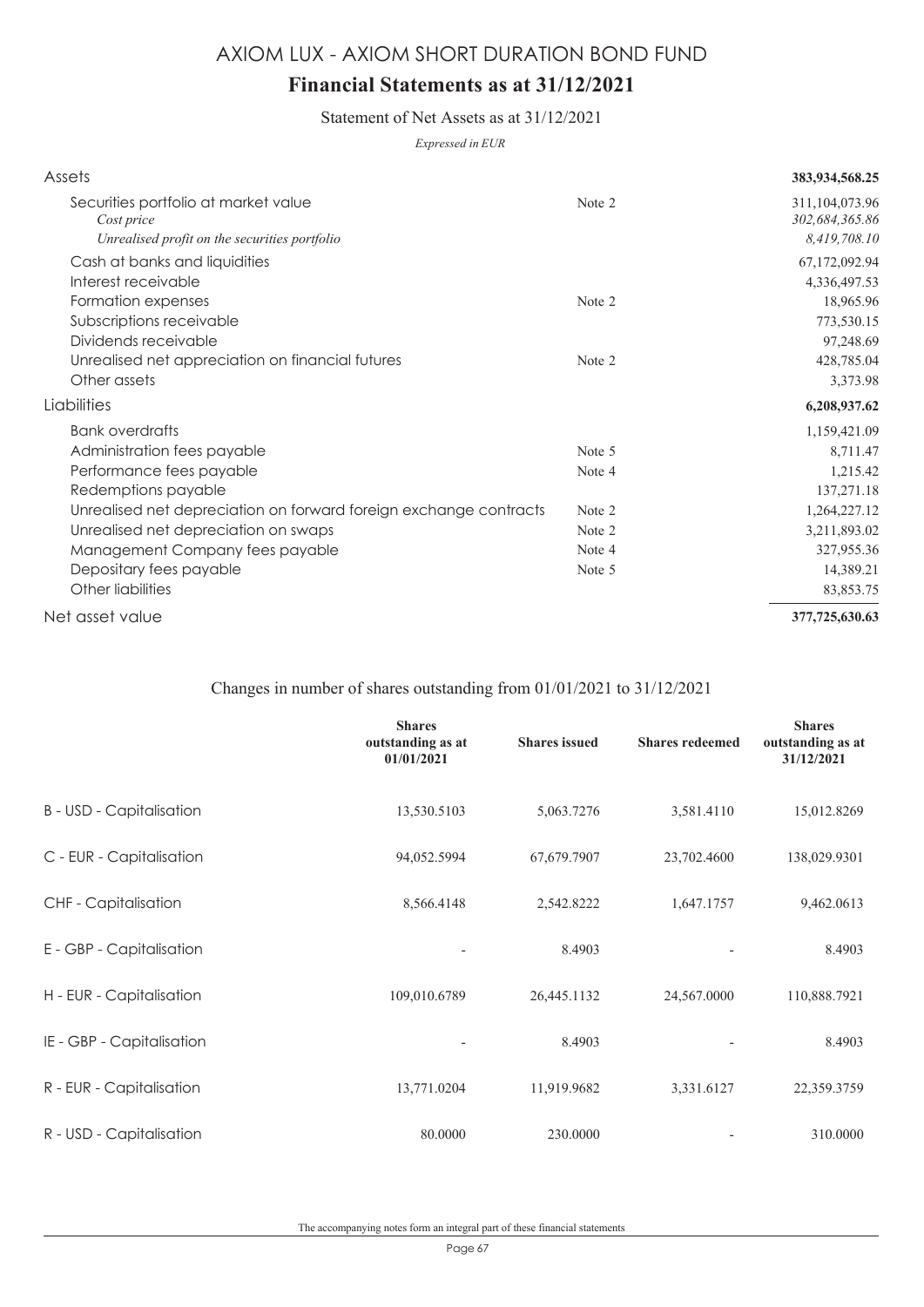### Changes in number of shares outstanding from 01/01/2021 to 31/12/2021

|                          | <b>Shares</b><br>outstanding as at<br>01/01/2021 | <b>Shares</b> issued     | <b>Shares redeemed</b>   | <b>Shares</b><br>outstanding as at<br>31/12/2021 |
|--------------------------|--------------------------------------------------|--------------------------|--------------------------|--------------------------------------------------|
| Z - EUR - Capitalisation | 54,0000                                          | $\overline{\phantom{a}}$ | $\overline{\phantom{a}}$ | 54,0000                                          |
| D - EUR - Distribution   | 43,560.4511                                      | 4,737.8943               | 50.0000                  | 48,248.3454                                      |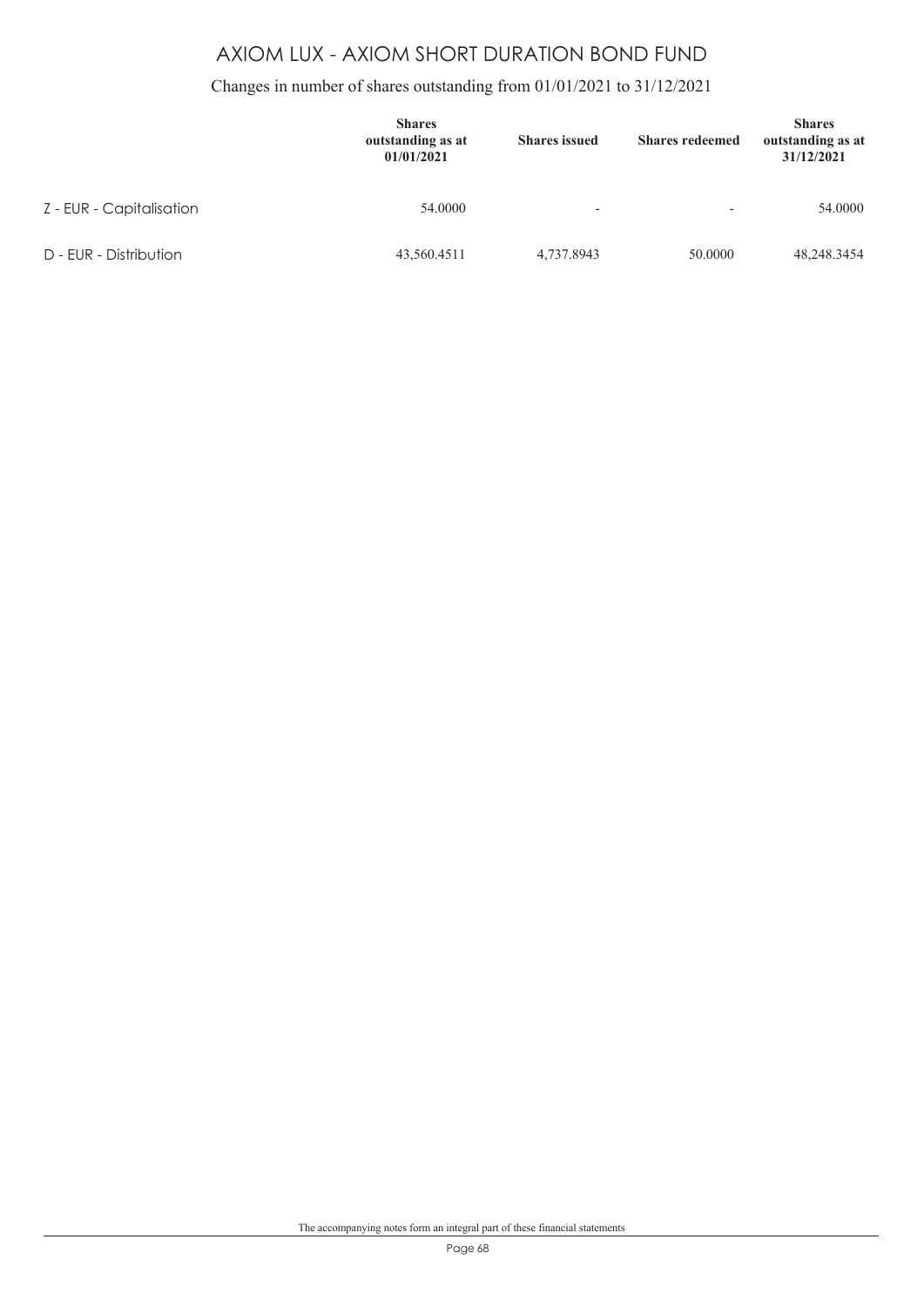### Key figures

|                                 | Year ending as at: | 31/12/21       | 31/12/20       | 31/12/19       |
|---------------------------------|--------------------|----------------|----------------|----------------|
| <b>Total Net Assets</b>         | <b>EUR</b>         | 377,725,630.63 | 300,651,434.75 | 283,939,525.63 |
| <b>B</b> - USD - Capitalisation |                    |                |                |                |
| Number of shares                |                    | 15,012.8269    | 13,530.5103    | 16,084.4176    |
| Net asset value per share       | <b>USD</b>         | 1,252.56       | 1,217.99       | 1,172.37       |
| C - EUR - Capitalisation        |                    |                |                |                |
| Number of shares                |                    | 138,029.9301   | 94,052.5994    | 117,511.2969   |
| Net asset value per share       | <b>EUR</b>         | 1,184.91       | 1,162.48       | 1,136.74       |
| <b>CHF</b> - Capitalisation     |                    |                |                |                |
| Number of shares                |                    | 9,462.0613     | 8,566.4148     | 8,174.6074     |
| Net asset value per share       | <b>CHF</b>         | 1,078.91       | 1,061.03       | 1,040.69       |
| E - GBP - Capitalisation        |                    |                |                |                |
| Number of shares                |                    | 8.4903         |                |                |
| Net asset value per share       | <b>GBP</b>         | 1,003.30       |                |                |
| H - EUR - Capitalisation        |                    |                |                |                |
| Number of shares                |                    | 110,888.7921   | 109,010.6789   | 83,742.6789    |
| Net asset value per share       | <b>EUR</b>         | 1,060.96       | 1,039.81       | 1,015.77       |
| IE - GBP - Capitalisation       |                    |                |                |                |
| Number of shares                |                    | 8.4903         |                |                |
| Net asset value per share       | <b>GBP</b>         | 1,003.80       |                |                |
| R - EUR - Capitalisation        |                    |                |                |                |
| Number of shares                |                    | 22,359.3759    | 13,771.0204    | 14,231.8181    |
| Net asset value per share       | ${\rm EUR}$        | 1,075.10       | 1,060.47       | 1,042.18       |
| R - USD - Capitalisation        |                    |                |                |                |
| Number of shares                |                    | 310.0000       | 80.0000        | 100.0000       |
| Net asset value per share       | <b>USD</b>         | 1,148.86       | 1,123.60       | 1,088.65       |
| Z - EUR - Capitalisation        |                    |                |                |                |
| Number of shares                |                    | 54.0000        | 54.0000        | 54.0000        |
| Net asset value per share       | <b>EUR</b>         | 1,157.61       | 1,124.94       | 1,089.43       |
| <b>D</b> - EUR - Distribution   |                    |                |                |                |
| Number of shares                |                    | 48,248.3454    | 43,560.4511    | 26,557.3092    |
| Net asset value per share       | <b>EUR</b>         | 947.23         | 949.40         | 967.06         |
| Dividend per share              |                    | 20.53          | 38.25          | 41.12          |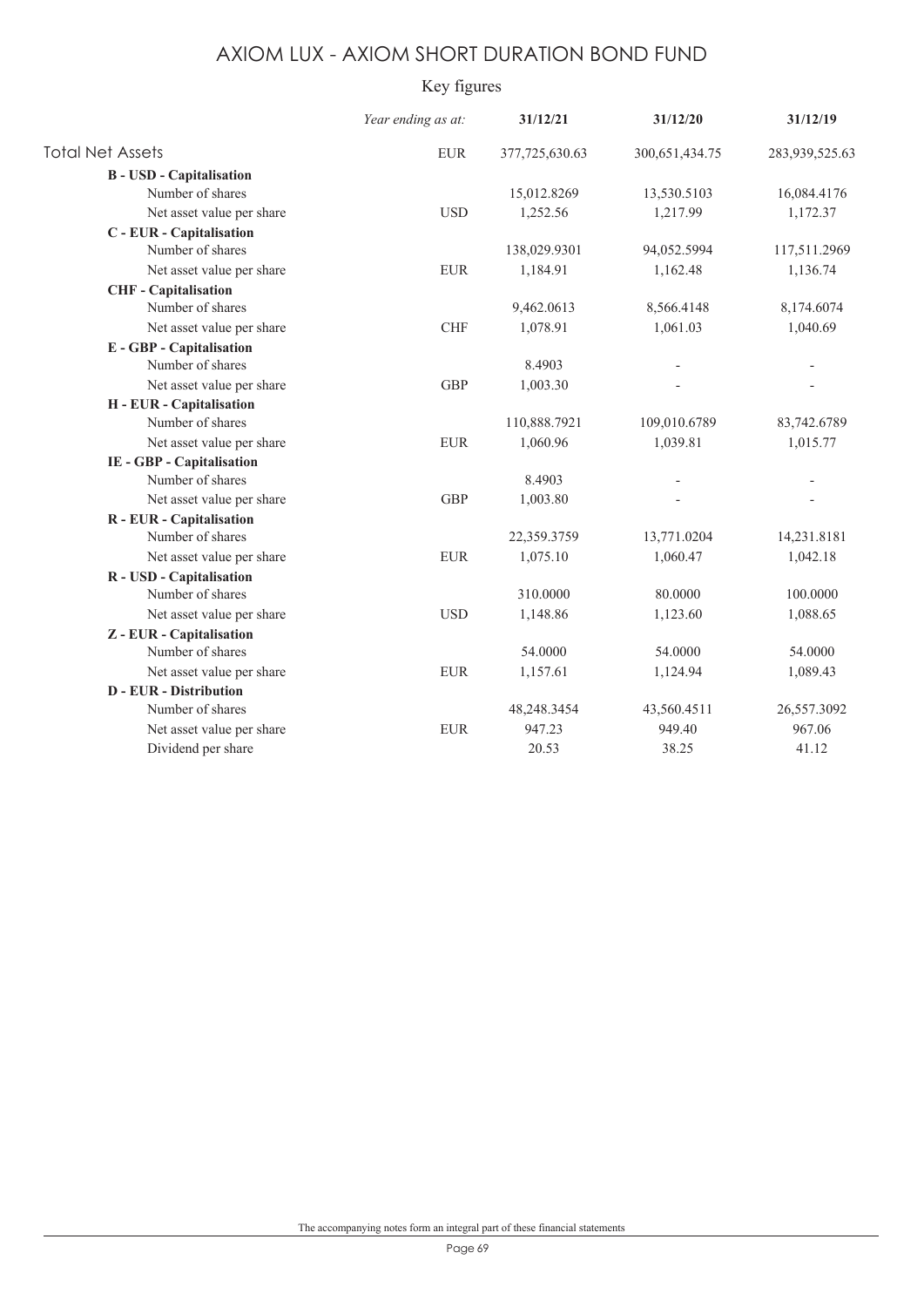Securities portfolio as at 31/12/2021

|          | Expressed in EUR                                                                                        |                          |                                |                      |
|----------|---------------------------------------------------------------------------------------------------------|--------------------------|--------------------------------|----------------------|
| Quantity | Denomination                                                                                            | Quotation<br>currency    | Market value                   | $%$ of net<br>assets |
|          | Transferable securities admitted to an official stock exchange listing and/or dealt in                  |                          |                                |                      |
|          | on another regulated market                                                                             |                          | 264,574,004.40                 | 70.04                |
|          | <b>Shares</b>                                                                                           |                          | 36,143,035.22                  | 9.57                 |
|          | Austria                                                                                                 |                          | 3,000,951.55                   | 0.79                 |
|          | 27,347.00 BAWAG GROUP AG<br>36,729.00 ERSTE GROUP BANK AG                                               | <b>EUR</b><br><b>EUR</b> | 1,482,207.40<br>1,518,744.15   | 0.39<br>0.40         |
|          | <i><u><b>Ireland</b></u></i>                                                                            |                          | 1,467,624.11                   | 0.39                 |
|          | 294,349.00 BANK OF IRELAND - REGISTERED                                                                 | <b>EUR</b>               | 1,467,624.11                   | 0.39                 |
|          | Italy                                                                                                   |                          | 1,368,504.57                   | 0.36                 |
|          | 601,805.00 INTESA SANPAOLO                                                                              | <b>EUR</b>               | 1,368,504.57                   | 0.36                 |
|          | The Netherlands<br>112,124.00 ING GROUP NV                                                              | <b>EUR</b>               | 1,372,622.01<br>1,372,622.01   | 0.36<br>0.36         |
|          | United Kingdom                                                                                          |                          | 22,459,281.04                  | 5.96                 |
|          | 600,000.00 AVIVA PLC PREF<br>8.75 92- PERPETUAL                                                         | <b>GBP</b>               | 1,104,097.19                   | 0.29                 |
|          | 1,245,000.00 AVIVA 8.375 CUM IRRED PREF SHS                                                             | <b>GBP</b>               | 2,209,444.97                   | 0.58                 |
|          | 125,000.00 GENERAL ACCIDENT 7.875 PREF SHS                                                              | <b>GBP</b>               | 195,777.75                     | 0.05                 |
|          | 904,032.00 LLOYDS BANKING GROUP PREF                                                                    | <b>GBP</b>               | 1,799,234.72                   | 0.48                 |
|          | 75,000.00 LLOYDS BANKING GRP 9.75 NON CUM PREF<br>3,018,000.00 NATIONAL WESTMINSTER BK 9 NON CUM PRF-A- | <b>GBP</b><br><b>GBP</b> | 155,431.16                     | 0.04<br>1.61         |
|          | 835,000.00 RSA INSURANCE GROUP LIMITED                                                                  | <b>GBP</b>               | 6,051,456.65<br>1,258,069.32   | 0.33                 |
|          | 2,003,500.00 SANTANDER UK 10.375 PREF SHS                                                               | <b>GBP</b>               | 4,241,568.90                   | 1.13                 |
|          | 1,075,000.00 STANDARD CHARTERED 7.375 CON CUM PREF                                                      | <b>GBP</b>               | 1,683,688.66                   | 0.45                 |
|          | 2,116,170.00 STD CHART 8.25% CON-CUM IRR PFD REG SHS                                                    | <b>GBP</b>               | 3,760,511.72                   | 1.00                 |
|          | United States of America                                                                                |                          | 6,474,051.94                   | 1.71                 |
|          | 37,316.00 AEGON FUNDING<br>5.10 19-49 15/12Q                                                            | <b>USD</b>               | 876, 877.05                    | 0.23                 |
|          | 60,000.00 CITIGROUP CAP XIII 7.875 10-40 30/10Q                                                         | <b>USD</b>               | 1,470,259.19                   | 0.39                 |
|          | 1,840,000.00 GENERAL ACCIDENT PLC 8.875 % S                                                             | <b>GBP</b>               | 3,221,534.06                   | 0.85                 |
|          | 40,000.00 PNC FINANCIAL SERVICES (PFD) 6.125                                                            | <b>USD</b>               | 905,381.64                     | 0.24                 |
|          | <b>Bonds</b>                                                                                            |                          | 130,942,953.53                 | 34.66                |
|          | Austria                                                                                                 |                          | 3,035,234.00                   | 0.80                 |
|          | 1,000,000.00 LENZING AG<br>5.75 20-XX XX/XXA                                                            | <b>EUR</b>               | 1,055,315.00                   | 0.28                 |
|          | 1,800,000.00 RAIFFEISEN LB NIEDER 5.875 13-23 27/11A                                                    | <b>EUR</b>               | 1,979,919.00                   | 0.52                 |
|          | Belgium<br>1,300,000.00 BELFIUS BANK SA<br>6.0000 02-22 04/04A                                          | <b>EUR</b>               | 1,317,725.93<br>1,317,725.93   | 0.35<br>0.35         |
|          | Bermuda                                                                                                 |                          | 2,842,890.43                   | 0.75                 |
|          | 3,000,000.00 LANCASHIRE HOLD<br>5.625 21-41 18/09S                                                      | <b>USD</b>               | 2,842,890.43                   | 0.75                 |
|          | France<br>13,100,000.00 AXA SA 5.50<br>13-22 22/01S                                                     | <b>USD</b>               | 21,108,293.95<br>11,605,918.04 | 5.59<br>3.08         |
|          | 2,000,000.00 BNP PARIBAS<br>0.0 21-22 12/07U                                                            | <b>EUR</b>               | 2,070,800.00                   | 0.55                 |
|          | 5,800,000.00 LA POSTE 5.3 16-43 01/12S                                                                  | <b>USD</b>               | 5,414,905.91                   | 1.43                 |
|          | 2,000,000.00 PROMTONTORIA MM 5.2500 21-41 15/10A                                                        | <b>EUR</b>               | 2,016,670.00                   | 0.53                 |
|          | Germany                                                                                                 |                          | 35,558,750.23                  | 9.41                 |
|          | 6,000,000.00 ALLIANZ SE 3.875 16-XX 07/09S                                                              | <b>USD</b>               | 5,259,549.77                   | 1.39                 |
|          | 2,000,000.00 DEUT PFANDBRIEF 4.60 17-27 22/02A                                                          | <b>EUR</b>               | 2,147,290.00                   | 0.57                 |
|          | 20,000,000.00 GERMANY 1.75 12-22 04/07A                                                                 | <b>EUR</b>               | 20,257,900.00                  | 5.35                 |
|          | 1,931,000.00 IKB DEUTSCHE INDUSTR 4.50 17-22 23/07A                                                     | <b>EUR</b>               | 1,960,341.54                   | 0.52                 |
|          | 4,000,000.00 MUNICH RE<br>6.25 12-42 26/05A                                                             | <b>EUR</b>               | 4,099,040.00                   | 1.09                 |
|          | 2,000,000.00 NORDDEUTSCHE LBK 6.250 14-24 10/04Q                                                        | <b>USD</b>               | 1,834,628.92                   | 0.49                 |
|          | Ireland                                                                                                 |                          | 19,199,836.15                  | 5.08                 |
|          | 1,000,000.00 ARYZTA-DY-<br>4.50 14-XX 21/11A<br>911,000.00 BANK OF IRELAND 13.375 91-XX XX/XXS          | <b>EUR</b>               | 1,003,966.23                   | 0.27                 |
|          | 2,033,000.00 BANK OF IRELAND GRP 10.00 12-22 19/12A                                                     | GBP<br><b>EUR</b>        | 2,397,939.49<br>2,224,711.90   | 0.63<br>0.59         |
|          | 10,415,000.00 CLOVERIE PLC ZURICH 4.75 16-22 20/01S                                                     | <b>USD</b>               | 9,186,530.04                   | 2.44                 |
|          | 1,500,000.00 GRENKE FINANCE  1.6250 19-24 05/04A                                                        | <b>EUR</b>               | 1,490,332.50                   | 0.39                 |
|          | 1,300,000.00 GRENKE FINANCE PLC 3.95 20-25 09/07A                                                       | <b>EUR</b>               | 1,370,713.50                   | 0.36                 |
|          | 500,000.00 PERMANENT TSB GROUP 2.125 19-24 26/09A                                                       | <b>EUR</b>               | 508,137.50                     | 0.13                 |
|          | 1,000,000.00 PERMANENT TSB GROUP 3 21-31 19/05A                                                         | <b>EUR</b>               | 1,017,504.99                   | 0.27                 |
|          | Italy                                                                                                   |                          | 7,180,712.65                   | 1.90                 |
|          | 667,000.00 AMISSIMA VITA S<br>$-31$ 16/08A                                                              | EUR                      | 759,546.25                     | 0.20                 |
|          | 2,000,000.00 FINMECCANICA FINANCE 5.25 09-22 21/01A                                                     | <b>EUR</b>               | 2,010,260.00                   | 0.53                 |
|          | 350,000.00 UNICREDIT SPA 2.8000 16-22 16/05Q                                                            | <b>USD</b>               | 309,672.44                     | 0.08                 |
|          | 4,099,000.00 UNICREDIT SPA 4.375 16-22 03/01A                                                           | <b>EUR</b>               | 4, 101, 233.96                 | 1.09                 |
|          | Japan                                                                                                   |                          | 933,735.00                     | 0.25                 |
|          | 1,000,000.00 SOFTBANK GROUP CORP. 3.375 21-29 06/07S                                                    | <b>EUR</b>               | 933,735.00                     | 0.25                 |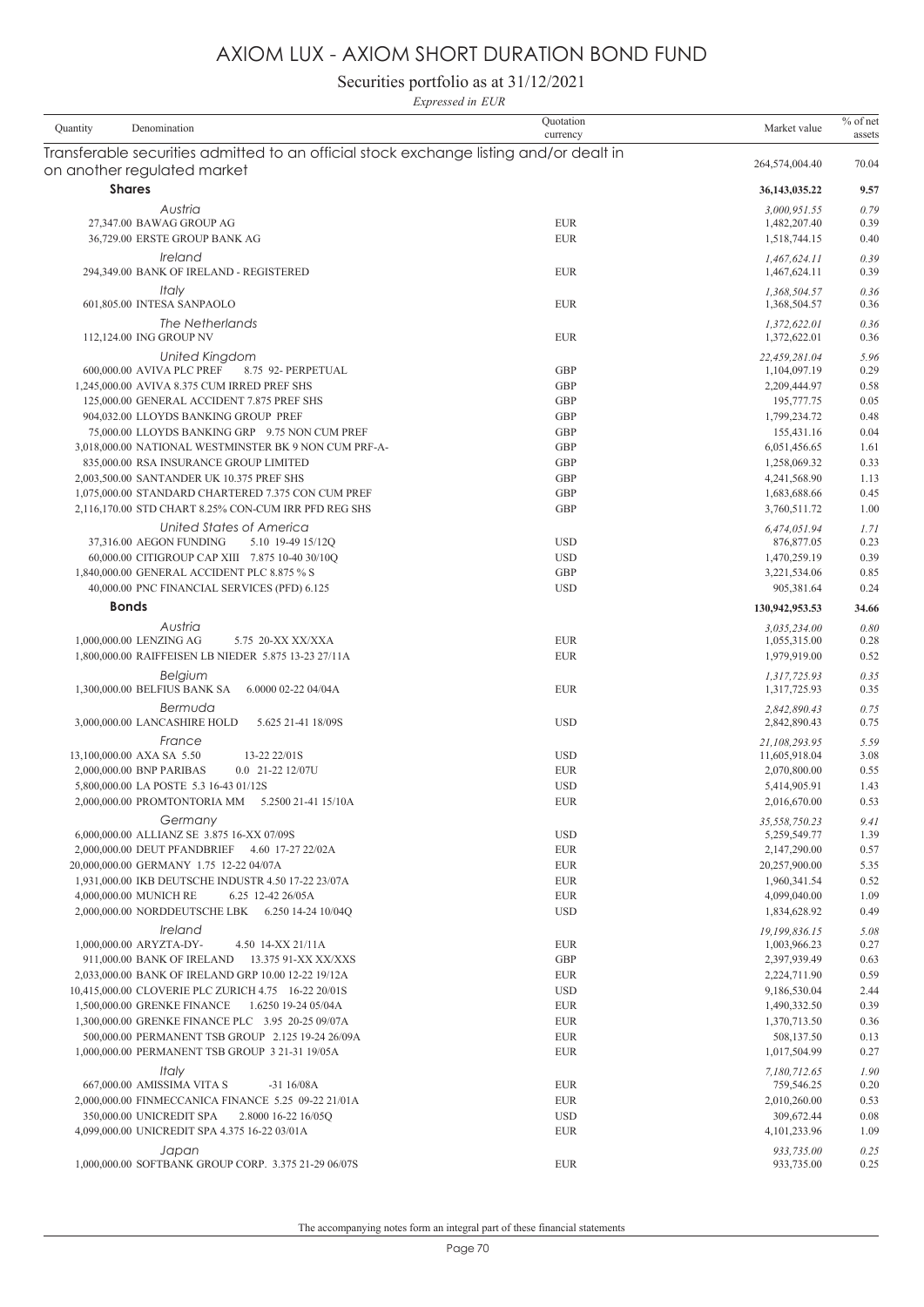Securities portfolio as at 31/12/2021

*Expressed in EUR*

| Quantity | Denomination                                               | Quotation<br>currency | Market value                 | $%$ of net<br>assets |
|----------|------------------------------------------------------------|-----------------------|------------------------------|----------------------|
|          | Jersey Island                                              |                       | 15,090,051.49                | 3.99                 |
|          | 8,003,000.00 MAIN CAPITAL FUNDING 5.50 05-49 30/06A        | <b>EUR</b>            | 8,221,802.02                 | 2.17                 |
|          | 6,679,000.00 MAIN CAPITAL FUNDING 5.75 06-XX 30/06A        | <b>EUR</b>            | 6,868,249.47                 | 1.82                 |
|          | Luxembourg                                                 |                       | 2,446,770.00                 | 0.65                 |
|          | 500,000.00 ADLER GROUP SA 1.875 21-26 14/01A               | <b>EUR</b>            | 421,770.00                   | 0.11                 |
|          | 1,000,000.00 HLD EUROPE<br>3.85 20-26 23/09A               | <b>EUR</b>            | 1,012,500.00                 | 0.27                 |
|          | 1,000,000.00 HLD EUROPE<br>3.85 21-27 16/07A               | <b>EUR</b>            | 1,012,500.00                 | 0.27                 |
|          | Sweden                                                     |                       | 511,045.00                   | 0.14                 |
|          | 500,000.00 HEIMSTADEN AB<br>6.75 21-99 31/12A              | <b>EUR</b>            | 511,045.00                   | 0.14                 |
|          | The Netherlands                                            |                       | 4,941,760.00                 | 1.31                 |
|          | 1,000,000.00 ABERTIS FINANCE BV 2.625 21-49 31/12A         | <b>EUR</b>            | 979,880.00                   | 0.26                 |
|          | 2,000,000.00 LOUIS DREYFUS COMP 4.00 17-22 07/02A          | <b>EUR</b>            | 2,008,880.00                 | 0.53                 |
|          | 600,000.00 NIB CAPITAL BANK  0.00 03-43 10/02U             | <b>EUR</b>            | 1,953,000.00                 | 0.52                 |
|          | United Kingdom                                             |                       | 14,951,403.54                | 3.96                 |
|          | 785,000.00 INVESTEC BANK SUB  9.625 11-22 17/02A           | <b>GBP</b>            | 944,954.50                   | 0.25                 |
|          | 1,870,000.00 PARAGON BANKING GROU 6.125 14-22 30/01S       | <b>GBP</b>            | 2,233,342.60                 | 0.59                 |
|          | 6,000,000.00 PRUDENTIAL FINANCIAL 5.25 16-22 20/01Q        | <b>USD</b>            | 5,291,443.90                 | 1.39                 |
|          | 5,000,000.00 PRUDENTIAL PLC 4.375<br>16-22 20/01Q          | <b>USD</b>            | 4,404,084.60                 | 1.17                 |
|          | 1,000,000.00 ROYAL BANK OF CANADA LO 7.6 21-22 27/06U      | <b>EUR</b>            | 1,002,388.89                 | 0.27                 |
|          | 200,000.00 STANDARD CHARTERED 7.50 16-XX 02/04S            | <b>USD</b>            | 178,552.58                   | 0.05                 |
|          | 1,000,000.00 VODAFONE GROUP<br>5.1250 21-81 04/06S         | <b>USD</b>            | 896,636.47                   | 0.24                 |
|          | United States of America                                   |                       |                              | 0.48                 |
|          | 1,000,000.00 EDISON INTERNAT<br>5.3750 21-XX XX/XXS        | <b>USD</b>            | 1,824,745.16<br>915,045.73   | 0.24                 |
|          | 39.701.00 UNUMPROVIDENT<br>6.25 18-58 15/06Q               | <b>USD</b>            | 909,699.43                   | 0.24                 |
|          | <b>Convertible bonds</b>                                   |                       | 2,451,222.50                 | 0.65                 |
|          |                                                            |                       |                              |                      |
|          | Italy                                                      | <b>EUR</b>            | 2,002,690.00                 | 0.53<br>0.53         |
|          | 2,000,000.00 TELECOM ITALIA CV 1.125 15-22 26/03S          |                       | 2,002,690.00                 |                      |
|          | Luxembourg                                                 |                       | 448,532.50                   | 0.12                 |
|          | 500,000.00 ADO PROPERTIES CV<br>1.25 18-23 23/11S          | <b>EUR</b>            | 448,532.50                   | 0.12                 |
|          | <b>Floating rate bonds</b>                                 |                       | 95,036,793.15                | 25.16                |
|          | Austria                                                    |                       | 1,016,140.00                 | 0.27                 |
|          | 1,000,000.00 VOLKSBANK WIEN AG FL.R 17-27 06/10A           | <b>EUR</b>            | 1,016,140.00                 | 0.27                 |
|          | Denmark                                                    |                       | 416,018.00                   | 0.11                 |
|          | 400,000.00 SAXO BANK AS<br>FL.R 19-29 03/07A               | <b>EUR</b>            | 416,018.00                   | 0.11                 |
|          | Finland                                                    |                       | 2,616,558.00                 | 0.69                 |
|          | 1,000,000.00 CITYCON OY J FL.R<br>19-XX 22/02A             | <b>EUR</b>            | 998,430.00                   | 0.26                 |
|          | 1,600,000.00 MUNICIPALITY FIN C FL.R 15-49 01/04A          | <b>EUR</b>            | 1,618,128.00                 | 0.43                 |
|          | France                                                     |                       | 37,281,978.93                | 9.87                 |
|          | 1,041,000.00 AXA PERPETUAL SUB. FL.R 04-XX 29/04A          | <b>EUR</b>            | 1,072,943.09                 | 0.28                 |
|          | 2,467,000.00 AXA SA FL.R 04-XX 29/12A                      | <b>EUR</b>            | 2,529,217.74                 | 0.67                 |
|          | 3,317,000.00 AXA SA FL.R 05-49 29/01A                      | <b>EUR</b>            | 3,379,293.26                 | 0.89                 |
|          | 8,285,000.00 CNP ASSURANCES<br>FL.R 05-XX 11/03A           | <b>EUR</b>            | 8,449,332.97                 | 2.25                 |
|          | 454,000.00 CNP ASSURANCES<br>FL.R 05-XX 11/03A             | <b>EUR</b>            | 458,948.60                   | 0.12                 |
|          | 1,500,000.00 CREDIT AGRICOLE SA FL.R 07-22 06/01S          | <b>USD</b>            | 1,325,624.34                 | 0.35                 |
|          | 1,622,000.00 CREDIT AGRICOLE SA FL.R 05-XX 04/02A          | <b>EUR</b>            | 1,623,435.47                 | 0.43                 |
|          | 150,000.00 LA MONDIALE FL.R 03-XX 14/01Q                   | <b>EUR</b>            | 149,428.50                   | 0.04                 |
|          | 3,900,000.00 LA MONDIALE FL.R 06-XX 15/02Q                 | <b>EUR</b>            | 3,885,180.00                 | 1.03                 |
|          | 6,842,000.00 NATIXIS BANQUE POP FL.R 05-XX 25/01A          | <b>EUR</b>            | 6,889,072.96                 | 1.82                 |
|          | 1,300,000.00 SOLVAY FINANCE FL.R 15-XX 03/06A              | <b>EUR</b>            | 1,434,602.00                 | 0.38                 |
|          | 6,000,000.00 TOTALENERGIES FL.R 16-49 18/05A               | <b>EUR</b>            | 6,084,900.00                 | 1.61                 |
|          | Germany                                                    |                       | 3,213,404.17                 | 0.85                 |
|          | 800,000.00 COMMERZBANK AG FL.R 20-30 05/12A                | <b>EUR</b>            | 872,628.00                   | 0.23                 |
|          | 2,000,000.00 COMMERZBANK AG FL.R 18-28 18/09S              | SGD                   | 1,320,566.17                 | 0.35                 |
|          | 1,000,000.00 IKB DEUTSCHE INDUSTR FL.R 18-28 31/01A        | <b>EUR</b>            | 1,020,210.00                 | 0.27                 |
|          | Hungary                                                    |                       | 3,683,046.32                 | 0.98                 |
|          | 2,000,000.00 OTP BANK NYRT<br>FL.R 19-29 15/07A            | <b>EUR</b>            | 2,071,430.00                 | 0.55                 |
|          | 1,632,000.00 OTP BANK REGS SUB FL.R 06-XX 07/11Q           | <b>EUR</b>            | 1,611,616.32                 | 0.43                 |
|          | Iceland                                                    |                       | 600,384.62                   | 0.16                 |
|          | 6,000,000.00 ISLANDSBANKI HF.<br>FL.R 19-29 26/06Q         | <b>SEK</b>            | 600,384.62                   | 0.16                 |
|          | Ireland                                                    |                       |                              |                      |
|          | 1,000,000.00 AIB GROUP PLC FL.R 20-31 30/09A               | <b>EUR</b>            | 1,056,155.00<br>1,056,155.00 | 0.28<br>0.28         |
|          |                                                            |                       |                              |                      |
|          | Italy<br>3,000,000.00 CR.VATELLINESE SUB FL.R 17-27 12/04A | <b>EUR</b>            | 9,880,135.71<br>3,074,625.00 | 2.62<br>0.81         |
|          | 800,000.00 ENI SPA FL.R 20-XX 13/10A                       | <b>EUR</b>            | 840,876.00                   | 0.22                 |
|          |                                                            |                       |                              |                      |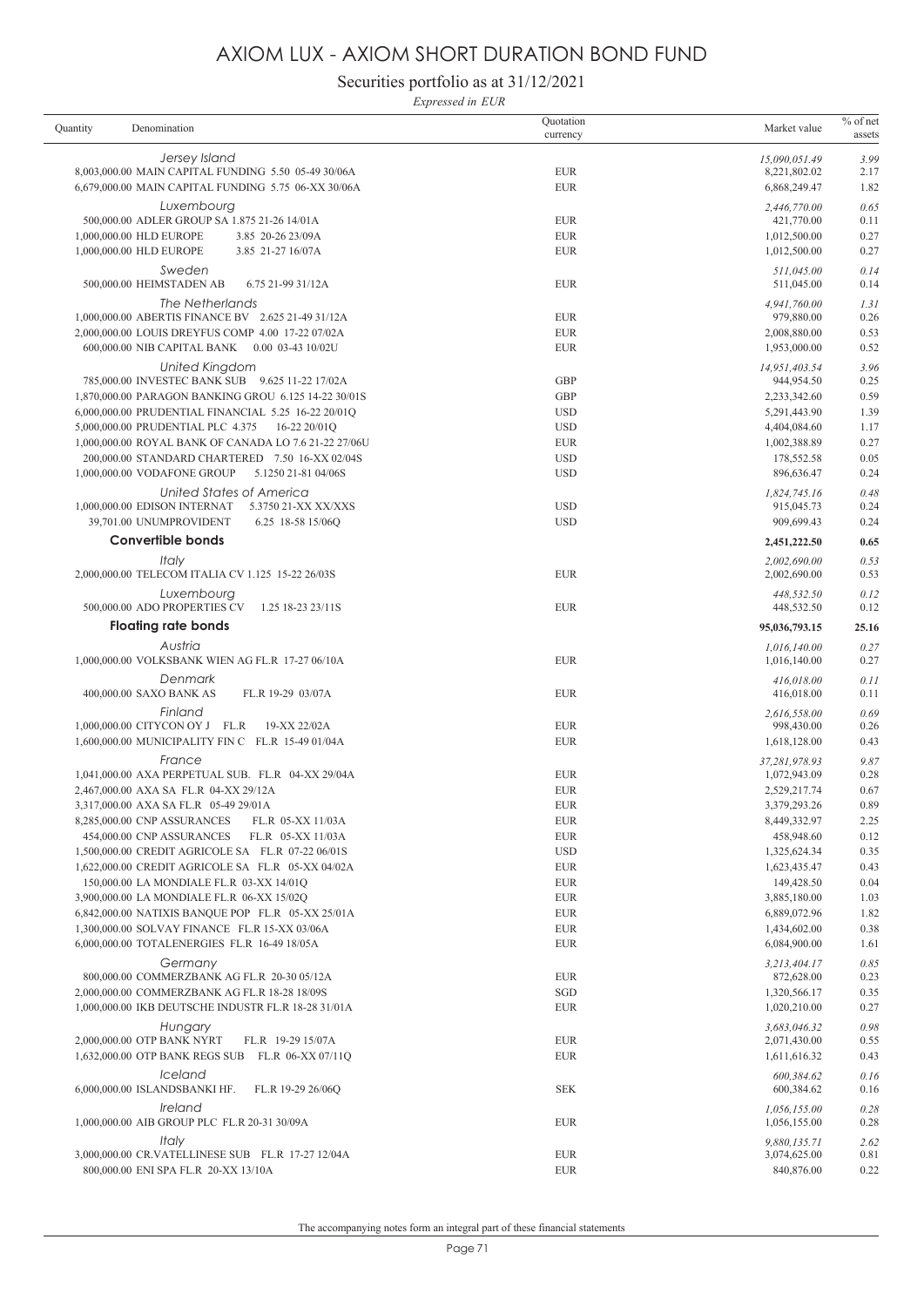Securities portfolio as at 31/12/2021

*Expressed in EUR*

| Quantity | Denomination                                                                                          | Quotation<br>currency    | Market value                 | $%$ of net<br>assets |
|----------|-------------------------------------------------------------------------------------------------------|--------------------------|------------------------------|----------------------|
|          | 5,400,000.00 UBI BANCA FL.R 17-27 15/09A                                                              | <b>EUR</b>               | 5,557,707.00                 | 1.48                 |
|          | 406,000.00 UNICREDIT SPA<br>FL.R 14-22 16/02Q                                                         | <b>EUR</b>               | 406,927.71                   | 0.11                 |
|          | Slovenia                                                                                              |                          | 4,228,948.00                 | 1.12                 |
|          | 2,000,000.00 NOVA LJUBLJANSK FL.R 20-30 05/02A                                                        | <b>EUR</b>               | 1,999,380.00                 | 0.53                 |
|          | 2,200,000.00 NOVA LJUBLJANSKA BANKA FL.R 19-29 19/11A                                                 | <b>EUR</b>               | 2,229,568.00                 | 0.59                 |
|          | Spain<br>5,500,000.00 CAIXABANK SA FL.R 17-27 15/02A                                                  | <b>EUR</b>               | 7,552,725.00<br>5,523,155.00 | 2.00<br>1.46         |
|          | 2,000,000.00 LIBERBANK SA FL.R 17-27 14/03A                                                           | <b>EUR</b>               | 2,029,570.00                 | 0.54                 |
|          | Sweden                                                                                                |                          | 957,720.00                   | 0.25                 |
|          | 1,000,000.00 CASTELLUM AB<br>FL.R 21-99 31/12A                                                        | <b>EUR</b>               | 957,720.00                   | 0.25                 |
|          | Switzerland                                                                                           |                          | 3.759.926.69                 | 1.00                 |
|          | 1,000,000.00 ARYZTA FL.R 4.00 13-XX 25/04O                                                            | <b>CHF</b>               | 942,638.62                   | 0.25                 |
|          | 3,000,000.00 CS GROUP REGS<br>FL.R 14-XX 18/06S                                                       | <b>USD</b>               | 2,817,288.07                 | 0.75                 |
|          | The Netherlands<br>1,900,000.00 DELTA LLOYD LEVENSV FL.R 12-42 29/08A                                 | <b>EUR</b>               | 3,075,609.00                 | 0.81<br>0.53         |
|          | 1,000,000.00 ELM BV FL.R 20-99 31/12A                                                                 | <b>EUR</b>               | 2,016,014.00<br>1,059,595.00 | 0.28                 |
|          | United Kingdom                                                                                        |                          | 5.979,409.98                 | 1.58                 |
|          | 1,000,000.00 BARCLAYS BK 3 SUB FL.R 00-XX 30/04Q                                                      | <b>GBP</b>               | 1,188,065.74                 | 0.31                 |
|          | 2,019,000.00 PRUDENTIAL SUB<br>FL.R 13-63 19/12S                                                      | <b>GBP</b>               | 3,040,078.72                 | 0.80                 |
|          | 400,000.00 ROYAL BK OF SCOTLAND FL.R 07-22 14/06A                                                     | <b>EUR</b>               | 399,316.00                   | 0.11                 |
|          | 1,100,000.00 STANDARD CHART REGS FL.R 7.014 07-XX 30/01S                                              | <b>USD</b>               | 1,351,949.52                 | 0.36                 |
|          | United States of America                                                                              |                          | 9,718,633.73                 | 2.57                 |
|          | 500,000.00 ALLFIRST PFD CAP TR FL.R 99-XX 31/12Q                                                      | <b>USD</b>               | 426,486.11                   | 0.11                 |
|          | 1,000,000.00 CITIGROUP CAP XVIII FL.R 07-67 28/06S<br>2,135,000.00 HSB GROUP INC<br>FL.R 97-27 15/07O | <b>GBP</b><br><b>USD</b> | 1,076,143.40<br>1,717,837.67 | 0.28<br>0.45         |
|          | FL.R 17-37 02/02Q<br>1,700,000.00 JPMORGAN CHASE                                                      | <b>USD</b>               | 1,332,635.86                 | 0.35                 |
|          | 2,000,000.00 LIBERTY MUTUAL GROUP FL.R 19-59 23/05A                                                   | <b>EUR</b>               | 2,065,000.00                 | 0.56                 |
|          | 2,000,000.00 REINSURANCE GROUP FL.R 05-65 15/12Q                                                      | <b>USD</b>               | 1,668,571.93                 | 0.44                 |
|          | 1,900,000.00 USB REALTY<br>FL.R 06-XX 31/12Q                                                          | <b>USD</b>               | 1,431,958.76                 | 0.38                 |
|          | Other transferable securities                                                                         |                          | 0.00                         | 0.00                 |
|          | <b>Bonds</b>                                                                                          |                          | 0.00                         | 0.00                 |
|          |                                                                                                       |                          |                              |                      |
|          | Spain<br>993,000.00 BCO POLULAR ESPANOL 8.00 11-21 29/07Q                                             | <b>EUR</b>               | 0.00<br>0.00                 | 0.00<br>0.00         |
|          | Shares/Units of UCITS/UCIS                                                                            |                          | 18,525,349.77                | 4.90                 |
|          | Units in investment funds                                                                             |                          | 18,525,349.77                | 4.90                 |
|          | Guernsey                                                                                              |                          | 2,405,414.78                 | 0.64                 |
|          | 1,922,500.00 AXIOM EUR FIN DEBT FD GBP                                                                | <b>GBP</b>               | 2,405,414.78                 | 0.64                 |
|          | Ireland                                                                                               |                          | 3.908.171.28                 | 1.03                 |
|          | 140,050.00 INVESCO MARKETS II PLC INVESCO PREFERR                                                     | <b>EUR</b>               | 2,661,510.20                 | 0.70                 |
|          | 71.045.00 INVESCO MARKETS II-INVESCO PREFERED SH                                                      | <b>USD</b>               | 1,246,661.08                 | 0.33                 |
|          | Luxembourg<br>2,500.00 AXIOM LONG SHORT CREDIT Z EUR                                                  |                          | 12,211,763.71                | 3.23                 |
|          | 3,551.46 AXIOM OPTIMAL CRITERIA C EUR                                                                 | <b>EUR</b><br><b>EUR</b> | 2,477,500.00<br>3,602,001.74 | 0.66<br>0.95         |
|          | 4,309.60 AXIOM SUSTAINABLE FINANCIAL BONDS Z EUR                                                      | <b>EUR</b>               | 6,132,261.97                 | 1.62                 |
|          | Money market instruments                                                                              |                          | 28,004,719.79                | 7.41                 |
|          |                                                                                                       |                          | 28,004,719.79                | 7.41                 |
|          | France                                                                                                |                          | 23,003,100.73                | 6.09                 |
|          | 2,000,000.00 AKKA TECHNOLOGIES ZCP 060122                                                             | <b>EUR</b>               | 1,999,540.11                 | 0.53                 |
|          | 3,000,000.00 FIMALAC SA ZCP 080322                                                                    | <b>EUR</b>               | 3,000,495.92                 | 0.80                 |
|          | 3.000.000.00 ITM ENTREPRISES ZCP 070322                                                               | <b>EUR</b>               | 3,001,650.91                 | 0.80                 |
|          | 3,000,000.00 NEXANS SA ZCP 100122<br>3,000,000.00 ORPEA ZCP 15-03-22                                  | <b>EUR</b><br><b>EUR</b> | 2,999,842.51<br>3,001,062.88 | 0.79<br>0.80         |
|          | 3,000,000.00 REXEL SA ZCP 100122                                                                      | <b>EUR</b>               | 3,000,078.34                 | 0.79                 |
|          | 3,000,000.00 SOFIPROTEOL ZCP 16-02-22                                                                 | <b>EUR</b>               | 3,000,000.00                 | 0.79                 |
|          | 3,000,000.00 STEF ZCP 090322                                                                          | <b>EUR</b>               | 3,000,430.06                 | 0.79                 |
|          | Germany                                                                                               |                          | 3,001,467.38                 | 0.79                 |
|          | 3,000,000.00 UNIPER SE ZCP 140322                                                                     | <b>EUR</b>               | 3,001,467.38                 | 0.79                 |
|          | Spain                                                                                                 |                          | 2,000,151.68                 | 0.53                 |
|          | 2,000,000.00 CIE AUTOMOTIVE SA ZCP 240122                                                             | <b>EUR</b>               | 2,000,151.68                 | 0.53                 |
|          | <b>Total securities portfolio</b>                                                                     |                          | 311,104,073.96               | 82.36                |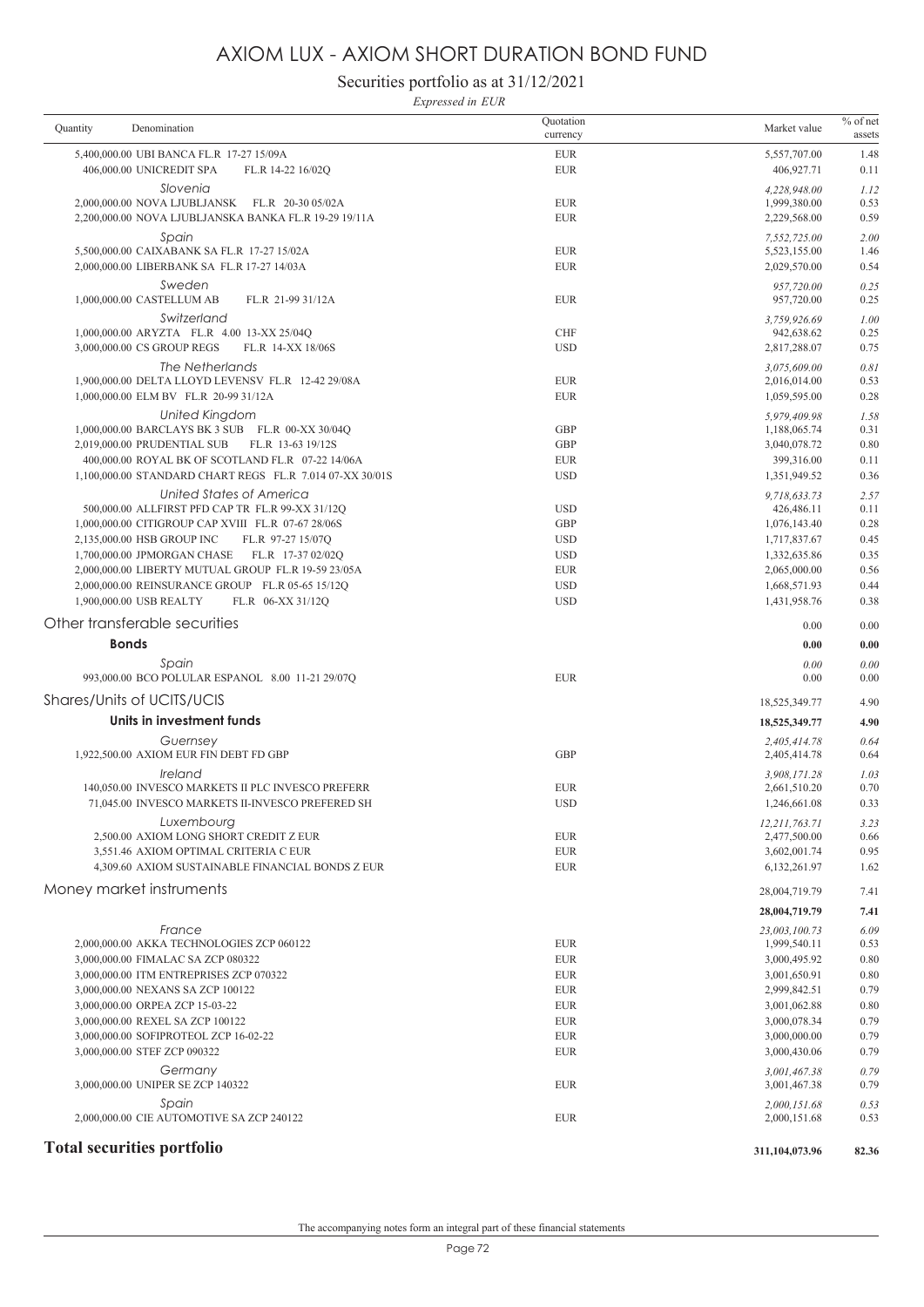## AXIOM LUX - AXIOM SHORT DURATION BOND FUND

## Statement of Operations and Changes in Net Assets from 01/01/2021 to 31/12/21

*Expressed in EUR*

| Income                                                                                                                                                                                                                                                                                                                              |                                                                    | 11,671,113.93                                                                                                                                                  |
|-------------------------------------------------------------------------------------------------------------------------------------------------------------------------------------------------------------------------------------------------------------------------------------------------------------------------------------|--------------------------------------------------------------------|----------------------------------------------------------------------------------------------------------------------------------------------------------------|
| Net dividends<br>Net interest on bonds<br>Bank interest on cash accounts<br>Other financial income<br>Interest on total return swaps / credit default swaps                                                                                                                                                                         | Note 2<br>Note 2                                                   | 1,620,404.80<br>9,885,407.62<br>1,009.64<br>22,077.00<br>142,214.87                                                                                            |
| Expenses                                                                                                                                                                                                                                                                                                                            |                                                                    | 6,380,657.41                                                                                                                                                   |
| Amortisation of formation expenses<br>Management Company fees<br>Depositary fees<br>Taxe d'abonnement<br>Administration fees<br>Performance fees<br><b>Domiciliation fees</b><br>Professional fees<br>Bank interest on overdrafts<br>Legal fees<br><b>Transaction fees</b><br>Interest on total return swaps / credit default swaps | Note 2<br>Note 4<br>Note 5<br>Note 3<br>Note 5<br>Note 4<br>Note 6 | 7,602.31<br>3,565,150.49<br>102,931.19<br>43,732.94<br>63,247.85<br>1,215.42<br>9,422.98<br>27,674.78<br>120,955.46<br>98,768.39<br>129,339.20<br>2,048,955.47 |
| Other expenses<br>Net income from investments                                                                                                                                                                                                                                                                                       | Note 7                                                             | 161,660.93<br>5,290,456.52                                                                                                                                     |
| Net realised profit / loss on:<br>- sales of investment securities<br>- options<br>- forward foreign exchange contracts<br>- financial futures<br>- swaps<br>- foreign exchange                                                                                                                                                     | Note 2                                                             | 2,093,936.26<br>51,840.00<br>$-2,575,152.13$<br>$-587,282.22$<br>-717,494.91<br>$-852,059.02$                                                                  |
| Net realised profit                                                                                                                                                                                                                                                                                                                 |                                                                    | 2,704,244.50                                                                                                                                                   |
| Movement in net unrealised appreciation / depreciation on:<br>- securities<br>- options<br>- forward foreign exchange contracts<br>- financial futures<br>- swaps                                                                                                                                                                   | Note 2<br>Note 2<br>Note 2<br>Note 2<br>Note 2                     | 6,359,736.30<br>$-27,126.00$<br>$-2,670,930.98$<br>314,626.61<br>963,839.10                                                                                    |
| Increase in net assets as a result of operations                                                                                                                                                                                                                                                                                    |                                                                    | 7,644,389.53                                                                                                                                                   |
| Dividends paid<br>Subscription capitalisation shares<br>Subscription distribution shares<br>Redemption capitalisation shares<br>Redemption distribution shares                                                                                                                                                                      | Note 9                                                             | -987,789.68<br>128,868,084.59<br>4,570,968.20<br>$-62,973,821.50$<br>$-47,635.26$                                                                              |
| Increase in net assets                                                                                                                                                                                                                                                                                                              |                                                                    | 77,074,195.88                                                                                                                                                  |
| Net assets at the beginning of the year                                                                                                                                                                                                                                                                                             |                                                                    | 300, 651, 434. 75                                                                                                                                              |
| Net assets at the end of the year                                                                                                                                                                                                                                                                                                   |                                                                    | 377,725,630.63                                                                                                                                                 |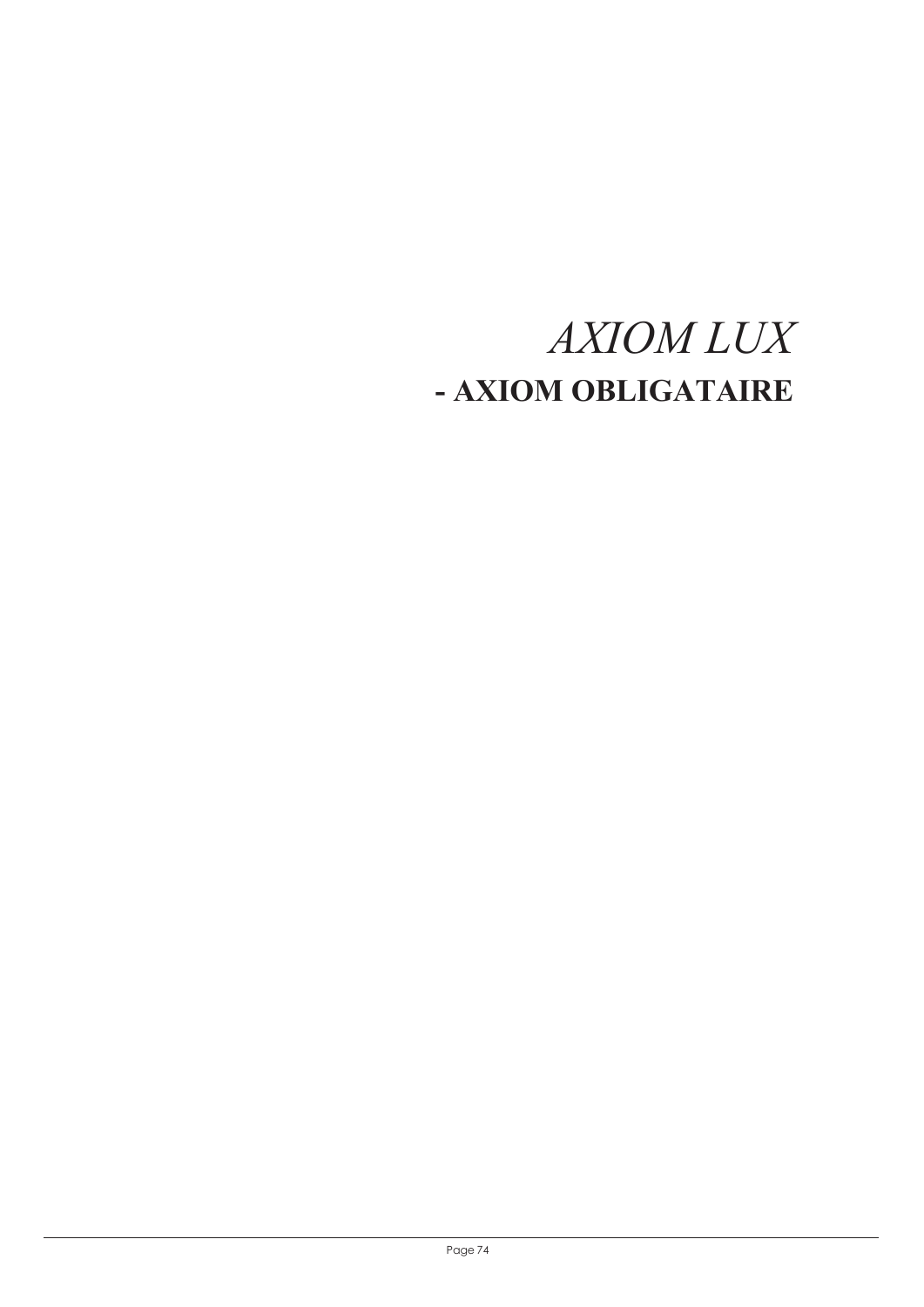## **Financial Statements as at 31/12/2021**

Statement of Net Assets as at 31/12/2021

*Expressed in EUR*

| Assets                                                            |        | 293,466,610.78                   |
|-------------------------------------------------------------------|--------|----------------------------------|
| Securities portfolio at market value<br>Cost price                | Note 2 | 284,031,606.35<br>272,420,041.77 |
| Unrealised profit on the securities portfolio                     |        | 11,611,564.58                    |
| Cash at banks and liquidities                                     |        | 3,934,553.46                     |
| Interest receivable                                               |        | 3,989,867.36                     |
| Formation expenses                                                | Note 2 | 33,415.55                        |
| Subscriptions receivable                                          |        | 1,477,168.06                     |
| Liabilities                                                       |        | 4,222,401.18                     |
| Administration fees payable                                       | Note 5 | 11,630.38                        |
| Performance fees payable                                          | Note 4 | 2,498,347.83                     |
| Redemptions payable                                               |        | 342,440.10                       |
| Unrealised net depreciation on forward foreign exchange contracts | Note 2 | 898,958.82                       |
| Unrealised net depreciation on swaps                              | Note 2 | 65,921.09                        |
| Management Company fees payable                                   | Note 4 | 371,389.27                       |
| Depositary fees payable                                           | Note 5 | 10,266.73                        |
| Other liabilities                                                 |        | 23,446.96                        |
| Net asset value                                                   |        | 289,244,209.60                   |

### Changes in number of shares outstanding from 01/01/2021 to 31/12/2021

|                                  | <b>Shares</b><br>outstanding as at<br>01/01/2021 | <b>Shares</b> issued | <b>Shares redeemed</b> | <b>Shares</b><br>outstanding as at<br>31/12/2021 |
|----------------------------------|--------------------------------------------------|----------------------|------------------------|--------------------------------------------------|
| <b>BC</b> - USD - Capitalisation | 1,841.4074                                       | 39.4174              | 30.0000                | 1,850.8248                                       |
| C - EUR - Capitalisation         | 43,997.0569                                      | 15,197.3789          | 5,128.9529             | 54,065.4829                                      |
| E - GBP - Capitalisation         | 32.0000                                          | 585.0000             | 572.0000               | 45.0000                                          |
| G - EUR - Capitalisation         | 8,209.5252                                       | 293.1868             | 1,107.0000             | 7,395.7120                                       |
| I - EUR - Capitalisation         | 21,025.0021                                      | 15,629.2044          | 5,111.6805             | 31,542.5260                                      |
| IE - GBP - Capitalisation        |                                                  | 8.4916               |                        | 8.4916                                           |
| J - EUR - Capitalisation         | 15,000.0000                                      | 31,815.2211          | 2,114.7380             | 44,700.4831                                      |
| M - CHF - Capitalisation         | 525.8130                                         |                      |                        | 525.8130                                         |
| R - EUR - Capitalisation         | 15,706.6450                                      | 8,027.1534           | 8,719.1554             | 15,014.6430                                      |
| Z - EUR - Capitalisation         | 1,135.9967                                       |                      | 1,128.0000             | 7.9967                                           |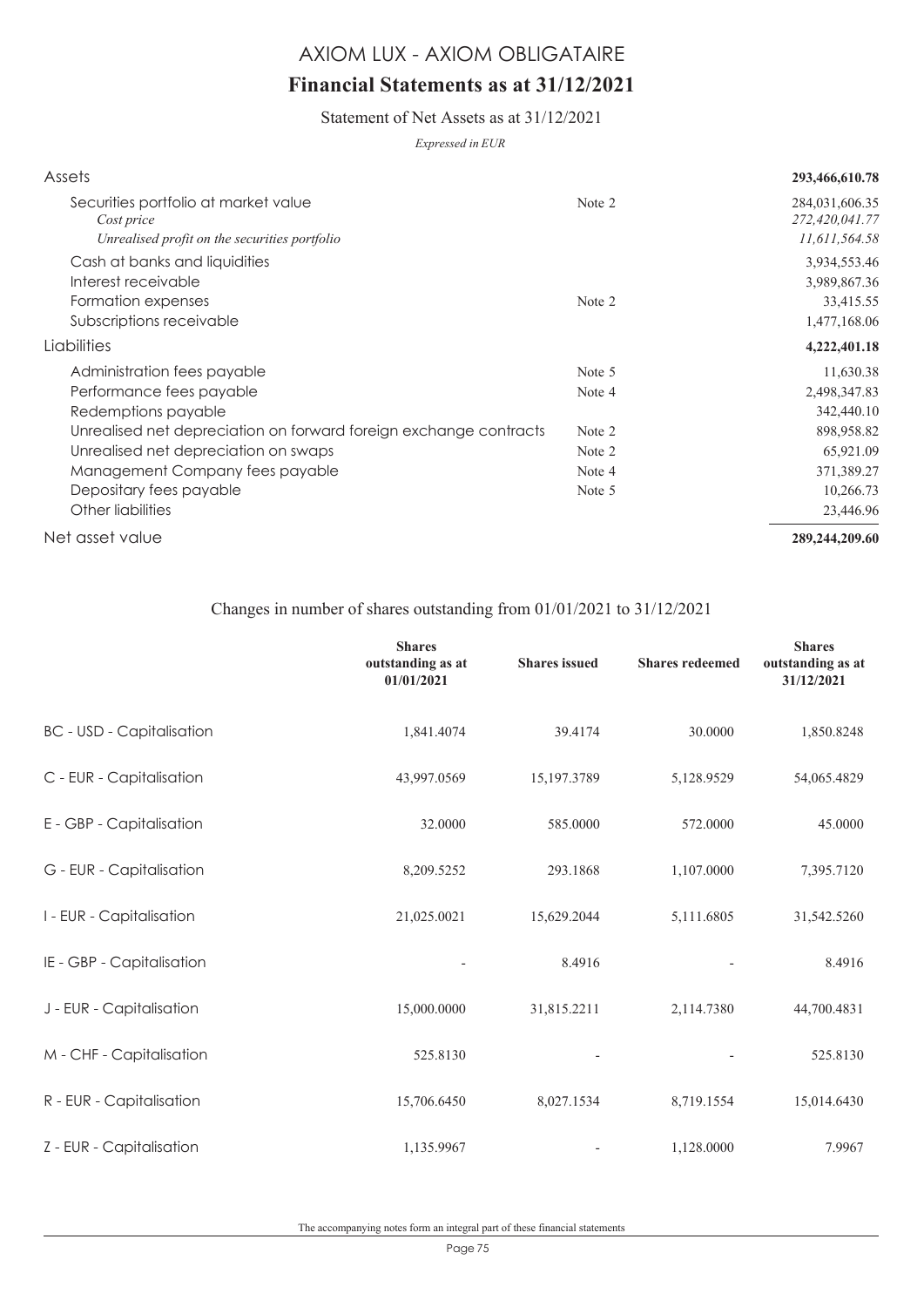## Changes in number of shares outstanding from 01/01/2021 to 31/12/2021

|                        | <b>Shares</b><br>outstanding as at<br>01/01/2021 | <b>Shares</b> issued | <b>Shares redeemed</b> | <b>Shares</b><br>outstanding as at<br>31/12/2021 |
|------------------------|--------------------------------------------------|----------------------|------------------------|--------------------------------------------------|
| D - EUR - Distribution | 14,701.5183                                      | 46.2317              | 331.9231               | 14,415.8269                                      |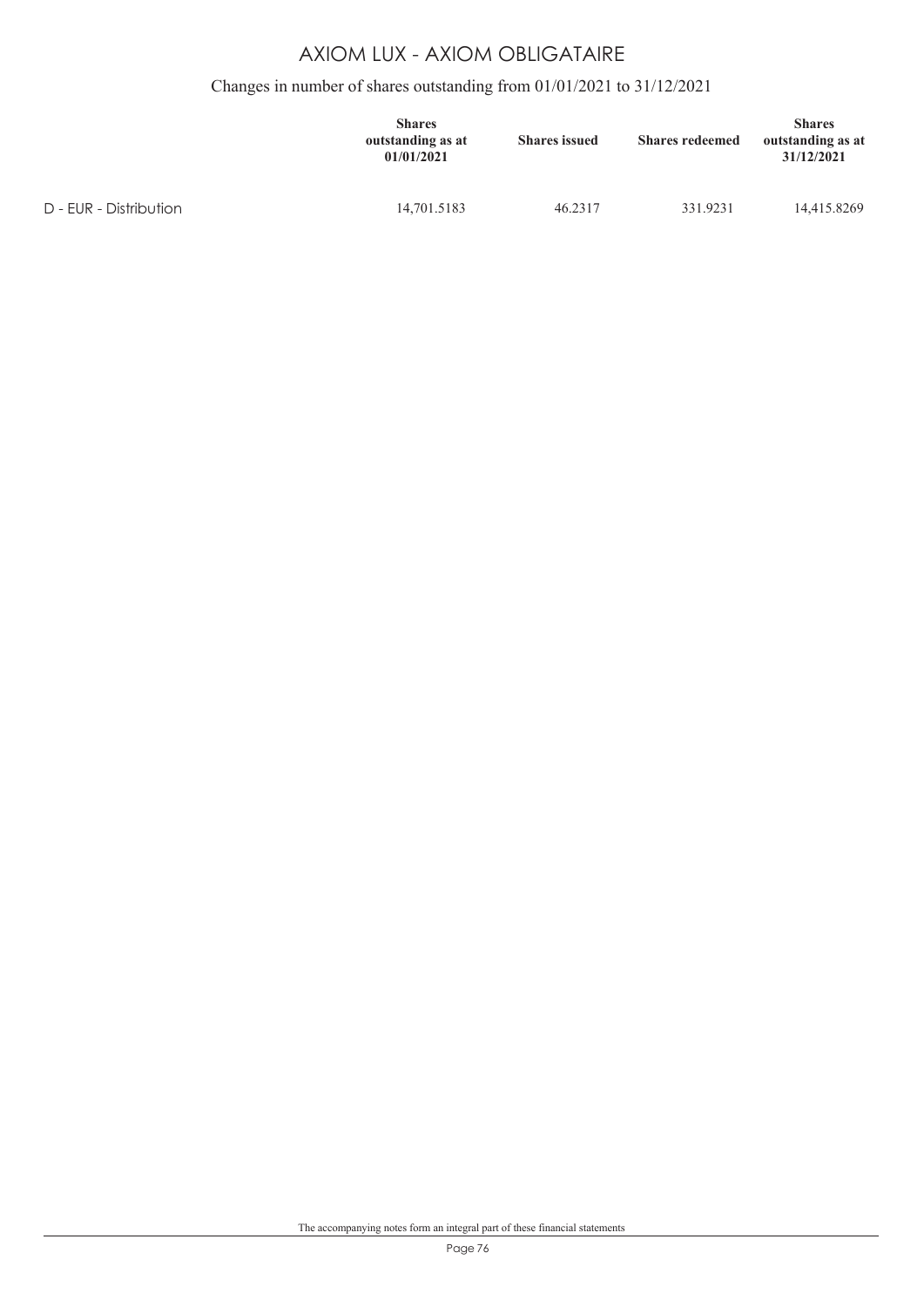## Key figures

|                                  | Year ending as at: | 31/12/21       | 31/12/20       | 31/12/19       |
|----------------------------------|--------------------|----------------|----------------|----------------|
| <b>Total Net Assets</b>          | <b>EUR</b>         | 289,244,209.60 | 209,423,201.36 | 214,472,904.77 |
| <b>BC</b> - USD - Capitalisation |                    |                |                |                |
| Number of shares                 |                    | 1,850.8248     | 1,841.4074     | 1,700.1817     |
| Net asset value per share        | <b>USD</b>         | 2,418.43       | 2,304.87       | 2,168.02       |
| C - EUR - Capitalisation         |                    |                |                |                |
| Number of shares                 |                    | 54,065.4829    | 43,997.0569    | 51,972.6765    |
| Net asset value per share        | <b>EUR</b>         | 2,185.67       | 2,097.00       | 2,001.09       |
| <b>E</b> - GBP - Capitalisation  |                    |                |                |                |
| Number of shares                 |                    | 45.0000        | 32.0000        | 67.0000        |
| Net asset value per share        | <b>GBP</b>         | 2,322.76       | 2,189.52       | 2,082.92       |
| <b>G</b> - EUR - Capitalisation  |                    |                |                |                |
| Number of shares                 |                    | 7,395.7120     | 8,209.5252     | 12,501.4095    |
| Net asset value per share        | <b>EUR</b>         | 1,216.98       | 1,156.00       | 1,091.31       |
| <b>I</b> - EUR - Capitalisation  |                    |                |                |                |
| Number of shares                 |                    | 31,542.5260    | 21,025.0021    | 18,329.9224    |
| Net asset value per share        | <b>EUR</b>         | 1,333.39       | 1,271.16       | 1,205.79       |
| IE - GBP - Capitalisation        |                    |                |                |                |
| Number of shares                 |                    | 8.4916         |                |                |
| Net asset value per share        | <b>GBP</b>         | 1,015.52       |                |                |
| J - EUR - Capitalisation         |                    |                |                |                |
| Number of shares                 |                    | 44,700.4831    | 15,000.0000    | 32,013.2244    |
| Net asset value per share        | <b>EUR</b>         | 1,351.13       | 1,283.46       | 1,211.92       |
| M - CHF - Capitalisation         |                    |                |                |                |
| Number of shares                 |                    | 525.8130       | 525.8130       | 896.5335       |
| Net asset value per share        | <b>CHF</b>         | 2,060.80       | 1,980.94       | 1,895.17       |
| R - EUR - Capitalisation         |                    |                |                |                |
| Number of shares                 |                    | 15,014.6430    | 15,706.6450    | 13,656.0687    |
| Net asset value per share        | <b>EUR</b>         | 2,007.73       | 1,930.21       | 1,850.62       |
| Z - EUR - Capitalisation         |                    |                |                |                |
| Number of shares                 |                    | 7.9967         | 1,135.9967     | 757.9967       |
| Net asset value per share        | <b>EUR</b>         | 2,559.34       | 2,382.52       | 2,220.98       |
| <b>D</b> - EUR - Distribution    |                    |                |                |                |
| Number of shares                 |                    | 14,415.8269    | 14,701.5183    | 2,471.0725     |
| Net asset value per share        | <b>EUR</b>         | 1,688.24       | 1,643.32       | 1,603.02       |
| Dividend per share               |                    | 30.65          | 32.76          | 43.10          |
|                                  |                    |                |                |                |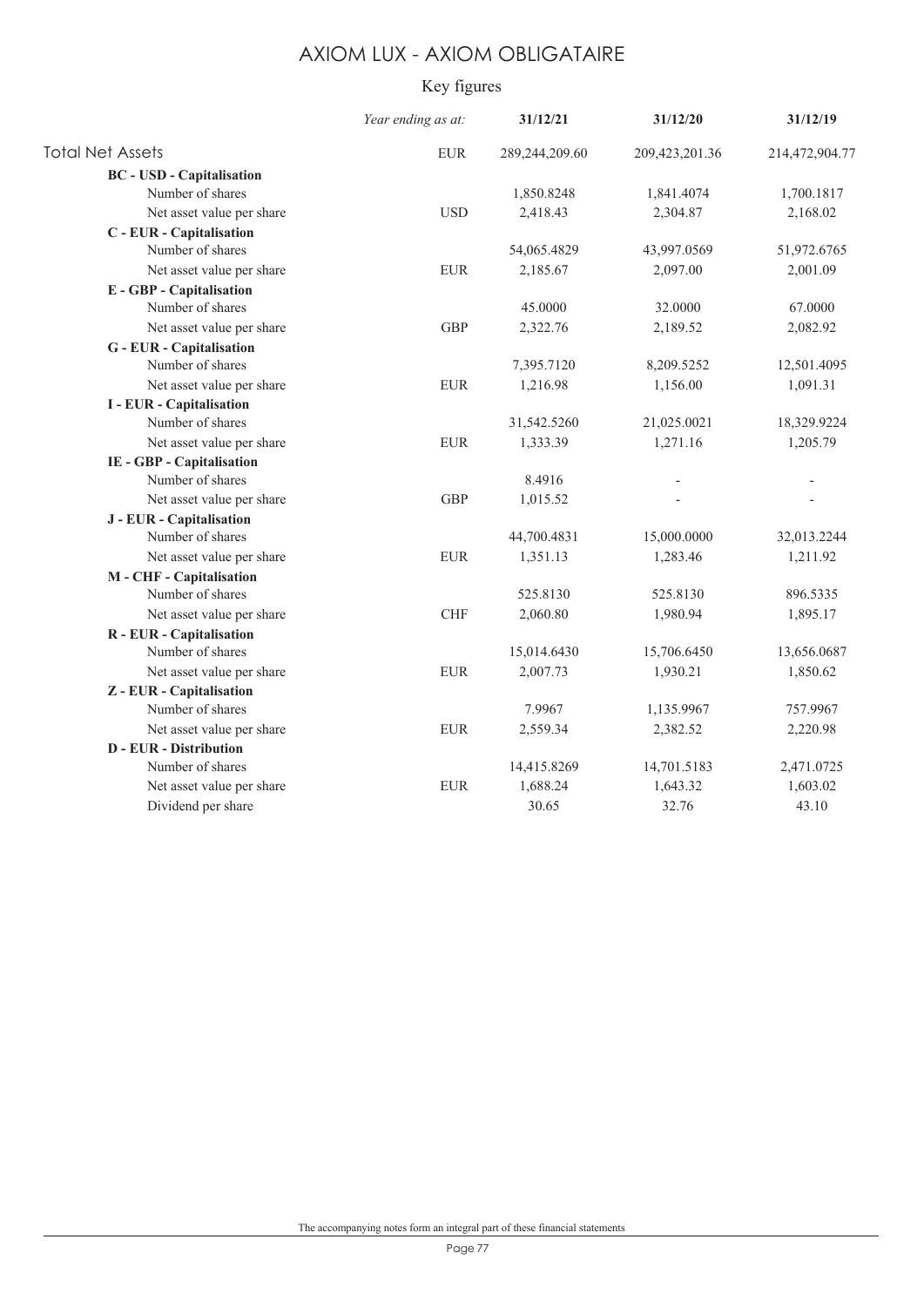Securities portfolio as at 31/12/2021

*Expressed in EUR*

| Denomination<br>Quantity                                                               | Ouotation<br>currency    | Market value                  | $%$ of net<br>assets |
|----------------------------------------------------------------------------------------|--------------------------|-------------------------------|----------------------|
| Transferable securities admitted to an official stock exchange listing and/or dealt in |                          | 266,987,487.47                | 92.31                |
| on another regulated market                                                            |                          |                               |                      |
| <b>Shares</b>                                                                          |                          | 6,810,652.51                  | 2.35                 |
| France                                                                                 |                          | 2,620,292.99                  | 0.91                 |
| 20,003.00 BNP PARIBAS PREF                                                             | <b>EUR</b>               | 2,620,292.99                  | 0.91                 |
| <b>United Kingdom</b><br>877,619.00 LLOYDS BANKING GROUP PREF                          | <b>GBP</b>               | 4,190,359.52<br>1,746,666.69  | 1.44<br>0.60         |
| 151,500.00 LLOYDS BANKING GRP 9.75 NON CUM PREF                                        | <b>GBP</b>               | 313,970.94                    | 0.11                 |
| 987,000.00 NATIONAL WESTMINSTER BK 9 NON CUM PRF-A-                                    | <b>GBP</b>               | 1,979,054.91                  | 0.68                 |
| 100,000,00 RSA INSURANCE GROUP LIMITED                                                 | <b>GBP</b>               | 150,666.98                    | 0.05                 |
| <b>Bonds</b>                                                                           |                          | 112,830,877.45                | 39.01                |
| Austria                                                                                |                          | 2,605,995.50                  | 0.90                 |
| 2,400,000.00 KOMMUNALKREDIT<br>6.5000 21-XX XX/XXS                                     | <b>EUR</b>               | 2,496,000.00                  | 0.86                 |
| 100,000.00 RAIFFEISEN LB NIEDER 5.875 13-23 27/11A                                     | <b>EUR</b>               | 109,995.50                    | 0.04                 |
| Belgium                                                                                |                          | 7,598,062.00                  | 2.63                 |
| 7,600,000.00 AKKA TECHNOLOGIES SE 3.50 19-XX XX/XXS                                    | <b>EUR</b>               | 7,598,062.00                  | 2.63                 |
| <b>British Virgin Islands</b>                                                          |                          | 6,842,444.95                  | 2.37                 |
| 2,500,000.00 FORTUNE STAR BVI 3.95 21-26 02/07S                                        | <b>EUR</b>               | 2,380,587.50                  | 0.82                 |
| 1,755,000.00 FORTUNE STAR BVI 4.35 19-23 06/05S                                        | <b>EUR</b>               | 1,744,882.42                  | 0.60                 |
| 3,200,000.00 FORTUNE STAR BVI 5.05 21-27 27/01S                                        | <b>USD</b>               | 2,716,975.03                  | 0.95                 |
| France                                                                                 |                          | 13,052,539.43                 | 4.51                 |
| 1,000,000.00 ALTICE FRANCE SA 5.8750 18-27 01/02S                                      | <b>EUR</b>               | 1,047,065.00                  | 0.36                 |
| 500,000.00 ASSURANCES CREDIT 4.625 14-24 04/06A                                        | <b>EUR</b>               | 537,500.00                    | 0.19                 |
| 13-22 22/01S<br>2,000,000.00 AXA SA 5.50<br>5.8750 19-24 31/01A                        | <b>USD</b><br><b>EUR</b> | 1,771,895.89<br>9,696,078.54  | 0.61<br>3.35         |
| 9,423,000.00 QUATRIM                                                                   |                          |                               |                      |
| Germany<br>8,300,000.00 ADLER REAL ESTATE AG 1.50 19-22 17/04A                         | <b>EUR</b>               | 9,985,635.00<br>8,166,951.00  | 3.45<br>2.82         |
| 1,800,000.00 OLDENBURGISCHE LANDESBANK 6 21-99 31/12A                                  | <b>EUR</b>               | 1,818,684.00                  | 0.63                 |
| Italy                                                                                  |                          |                               | 2.44                 |
| 3,566,000.00 AMISSIMA VITA S<br>$-3116/08A$                                            | <b>EUR</b>               | 7,062,417.50<br>4,060,782.50  | 1.40                 |
| 3,000,000.00 UNICREDIT SPA 4.375 16-22 03/01A                                          | <b>EUR</b>               | 3,001,635.00                  | 1.04                 |
| Jersey Island                                                                          |                          | 2,398,591.03                  | 0.83                 |
| 2,131,000.00 HYBRID CAP.FD.1 SUB 8.00 05-XX 30/06Q                                     | <b>USD</b>               | 136,254.03                    | 0.05                 |
| 2,200,000.00 MAIN CAPITAL FUNDING 5.75 06-XX 30/06A                                    | <b>EUR</b>               | 2,262,337.00                  | 0.78                 |
| Luxembourg                                                                             |                          | 16,072,526.85                 | 5.56                 |
| 5,500,000.00 ADLER GROUP SA 2.25 21-27 27/04A                                          | <b>EUR</b>               | 4,632,127.50                  | 1.60                 |
| 4,500,000.00 HLD EUROPE<br>3.85 20-26 23/09A                                           | <b>EUR</b>               | 4,556,250.00                  | 1.58                 |
| 3,280,000.00 HLD EUROPE<br>3.85 21-27 16/07A                                           | <b>EUR</b>               | 3,321,000.00                  | 1.15                 |
| 300,000.00 HLD EUROPE SCA<br>4.00 18-23 19/12A                                         | <b>EUR</b>               | 302,130.06                    | 0.10                 |
| 3,200,000.00 HLD EUROPE SCA<br>4.75 16-22 19/12A                                       | <b>EUR</b>               | 3,261,019.29                  | 1.13                 |
| Portugal                                                                               |                          | 6,001,800.00                  | 2.07                 |
| 5,600,000.00 COMPANHIA DE SEGUROS 4.25 21-31 04/06A                                    | <b>EUR</b>               | 6,001,800.00                  | 2.07                 |
| Spain                                                                                  |                          | 6,035,857.00                  | 2.09                 |
| 5,800,000.00 BANCO DE CREDITO SOC 5.25 21-31 27/11A                                    | <b>EUR</b>               | 6,035,857.00                  | 2.09                 |
| Sweden<br>6,800,000.00 HEIMSTADEN<br>4.375 -27 06/03S                                  | <b>EUR</b>               | 6,810,166.00                  | 2.35<br>2.35         |
|                                                                                        |                          | 6,810,166.00                  |                      |
| The Netherlands<br>40,000.00 NIB CAPITAL BANK  0.00 03-43 10/02U                       | <b>EUR</b>               | 130,200.00<br>130,200.00      | 0.05<br>0.05         |
|                                                                                        |                          |                               |                      |
| <b>United Kinadom</b><br>2,400,000.00 BRACKEN MIDCO O<br>6.7500 21-27 01/11S           | <b>GBP</b>               | 28,234,642.19<br>2,867,365.41 | 9.76<br>0.99         |
| 4,500,000.00 ESURE GROUP PLC<br>6.00 21-99 31/12S                                      | <b>GBP</b>               | 5,389,548.59                  | 1.86                 |
| 1,900,000.00 JERROLD FINCO PLC 5.25 21-27 25/01S                                       | <b>GBP</b>               | 2,308,027.04                  | 0.80                 |
| 6,487,800.00 PARAGON BANKING GROU 6.125 14-22 30/01S                                   | <b>GBP</b>               | 7,748,385.11                  | 2.69                 |
| 6,500,000.00 PRUDENTIAL FINANCIAL 5.25 16-22 20/01Q                                    | <b>USD</b>               | 5,732,397.56                  | 1.98                 |
| 2,000,000.00 ROYAL BK CANADA LOND 8.25 21-22 05/07U                                    | <b>EUR</b>               | 2,010,100.00                  | 0.69                 |
| 1,600,000.00 THE CO-OPERATIVE BANK 9.0 20-25 27/11S                                    | <b>GBP</b>               | 2,178,818.48                  | 0.75                 |
| <b>Convertible bonds</b>                                                               |                          | 16,406,291.41                 | 5.67                 |
| France                                                                                 |                          | 7,494,320.91                  | 2.59                 |
| 800,000.00 BIGBEN INTERACTIVE CV 1.125 21-26 19/02S                                    | <b>EUR</b>               | 714,300.00                    | 0.25                 |
| 115,783.00 QUADIENT SA CV FL.R 15-XX 16/06S                                            | <b>EUR</b>               | 6,780,020.91                  | 2.34                 |
| Italy                                                                                  |                          | 8,911,970.50                  | 3.08                 |
| 8,900,000.00 TELECOM ITALIA CV 1.125 15-22 26/03S                                      | <b>EUR</b>               | 8,911,970.50                  | 3.08                 |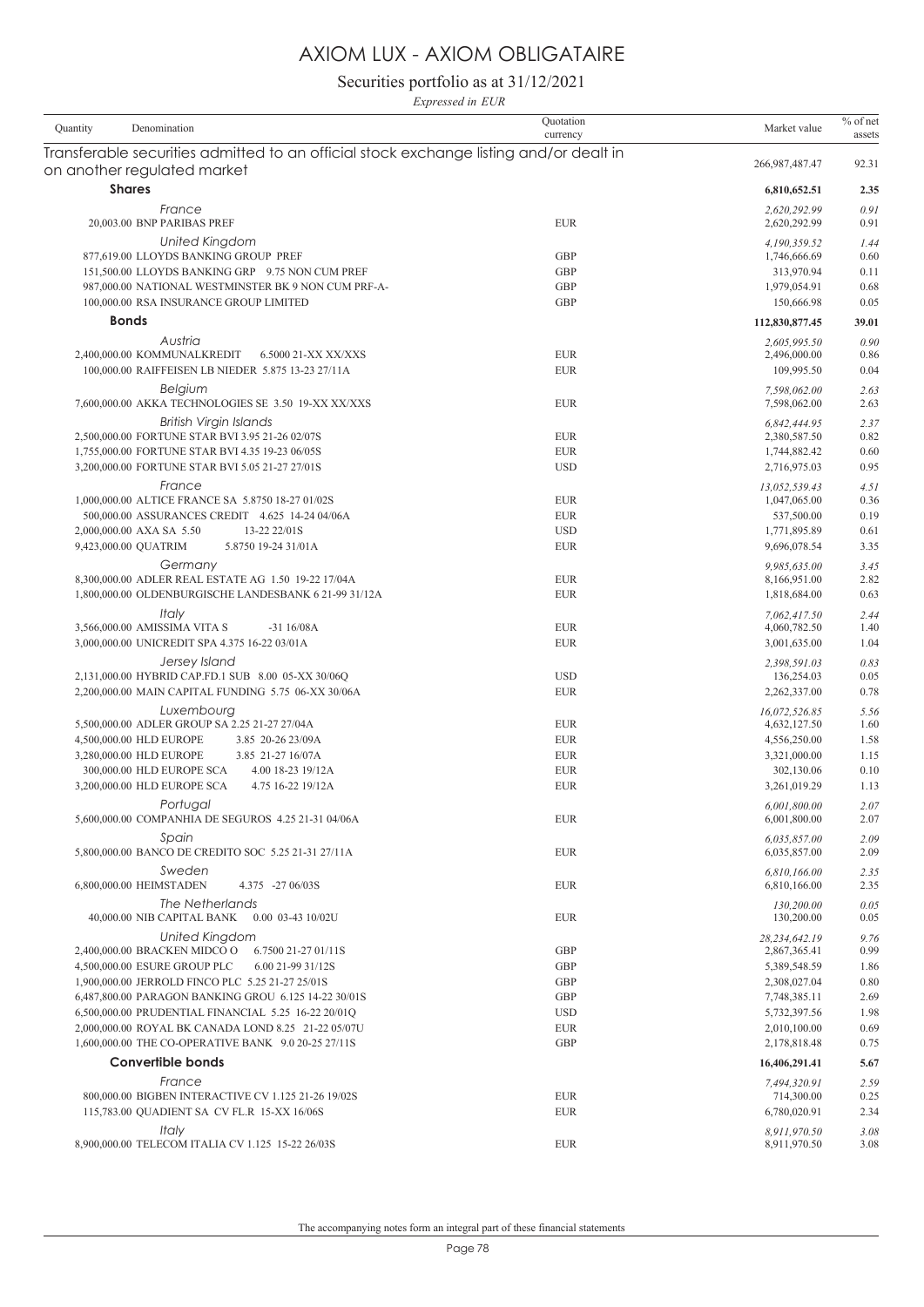Securities portfolio as at 31/12/2021

*Expressed in EUR*

| Quantity         | Denomination                                                                                            | Quotation<br>currency    | Market value                  | $%$ of net<br>assets |
|------------------|---------------------------------------------------------------------------------------------------------|--------------------------|-------------------------------|----------------------|
|                  | <b>Floating rate bonds</b>                                                                              |                          | 130,939,666.10                | 45.28                |
|                  | Denmark                                                                                                 |                          | 6,464,251.60                  | 2.23                 |
|                  | 2,442,000.00 SAXO BANK AS<br>FL.R 19-XX XX/XXS<br>3,681,000.00 SAXO BANK AS<br>FL.R 19-29 03/07A        | <b>EUR</b><br><b>EUR</b> | 2,635,845.96<br>3,828,405.64  | 0.91<br>1.32         |
|                  | France                                                                                                  |                          |                               | 2.72                 |
|                  | 1,000,000.00 AXA PERPETUAL SUB. FL.R 04-XX 29/04A                                                       | <b>EUR</b>               | 7,873,625.76<br>1,030,685.00  | 0.36                 |
|                  | 90,000.00 CREDIT INDUSTRIEL FL.R 90-99 26/12A                                                           | <b>EUR</b>               | 74,925.00                     | 0.03                 |
|                  | 4,477,000.00 NATIXIS BANQUE POP FL.R 05-XX 25/01A                                                       | <b>EUR</b>               | 4,507,801.76                  | 1.55                 |
|                  | 2,200,000.00 PROMONTORIA MMB SASU FL.R 19-XX XX/XXS                                                     | <b>EUR</b>               | 2,260,214.00                  | 0.78                 |
|                  | Germany                                                                                                 |                          | 14,137,492.18                 | 4.89                 |
|                  | 10,750,000.00 COMMERZBANK AG FL.R 18-28 18/09S                                                          | SGD                      | 7,098,043.18                  | 2.46                 |
|                  | $6,\!900,\!000.00$ IKB DEUTSCHE INDUSTR FL.R 18-28 31/01A                                               | <b>EUR</b>               | 7,039,449.00                  | 2.43                 |
|                  | Greece                                                                                                  |                          | 1,994,096.50                  | 0.69                 |
|                  | 2,050,000.00 PIRAEUS BANK SA<br>$-2703/11A$                                                             | <b>EUR</b>               | 1,994,096.50                  | 0.69                 |
|                  | Guernsey                                                                                                |                          |                               | 0.63                 |
|                  | 2,050,000.00 EFG INTL (GUER)<br>FL.R 17-27 05/04S                                                       | <b>USD</b>               | 1,817,914.83<br>1,817,914.83  | 0.63                 |
|                  | Ireland                                                                                                 |                          |                               |                      |
|                  | 2,200,000.00 PERMANENT TSB GROUP FL.R 20-49 31/12S                                                      | <b>EUR</b>               | 2,476,188.00<br>2,476,188.00  | 0.86<br>0.86         |
|                  |                                                                                                         |                          |                               |                      |
|                  | Italy<br>5,100,000.00 FINECO BANK SPA CV FL.R 19-XX 03/12S                                              | <b>EUR</b>               | 10,123,901.50<br>5,561,193.00 | 3.50<br>1.92         |
|                  | 4,300,000.00 UNICREDIT SPA<br>FL.R 17-49 03/12S                                                         | <b>EUR</b>               | 4,562,708.50                  | 1.58                 |
|                  |                                                                                                         |                          |                               |                      |
|                  | Luxembourg                                                                                              | <b>EUR</b>               | 17,379,553.64                 | 6.01<br>0.85         |
|                  | 2,750,000.00 AGEASFINLUX SA<br>FL.R 02-XX 29/11Q<br>3,709,000.00 ANACAP FIN EU FL.R 17-24 30/07Q        | <b>EUR</b>               | 2,464,209.19<br>3,658,724.50  | 1.26                 |
|                  | 2,300,000.00 AROUNDTOWN SA<br>FL.R 19-XX XXA                                                            | <b>GBP</b>               | 2,851,947.95                  | 0.99                 |
|                  | 8,200,000.00 BANQUE INTERNATIONALE FL.R 5.25 19-XX XX/XXS                                               | <b>EUR</b>               | 8,404,672.00                  | 2.91                 |
|                  |                                                                                                         |                          |                               |                      |
| 5,700,000.00 BCP | Portugal<br>FL.R 19-30 27/03A                                                                           | <b>EUR</b>               | 5,660,755.50<br>5,660,755.50  | 1.96<br>1.96         |
|                  |                                                                                                         |                          |                               |                      |
|                  | Slovenia                                                                                                |                          | 5,320,357.00                  | 1.84                 |
|                  | 3,700,000.00 NOVA LJUBLJANSK FL.R 20-30 05/02A<br>1,600,000.00 NOVA LJUBLJANSKA BANKA FL.R 19-29 19/11A | <b>EUR</b><br><b>EUR</b> | 3,698,853.00<br>1,621,504.00  | 1.28<br>0.56         |
|                  |                                                                                                         |                          |                               |                      |
|                  | Spain                                                                                                   |                          | 7,826,206.00                  | 2.71                 |
|                  | 3,600,000.00 BANCO BILBAO VI FL.R 18-XX 24/03Q<br>3,800,000.00 IBERCAJA S.A.U. FL.R XX 06/01Q           | <b>EUR</b><br><b>EUR</b> | 3,830,544.00<br>3,995,662.00  | 1.32<br>1.39         |
|                  |                                                                                                         |                          |                               |                      |
|                  | Switzerland<br>4,115,000.00 EFG INTERNATIONAL AG FL.R 21-XX XX/XXA                                      | <b>USD</b>               | 7,048,381.75<br>3,746,397.75  | 2.44                 |
|                  | 3,200,000.00 QUINTET PRIVATE BANK FL.R 20-49 31/12S                                                     | <b>EUR</b>               | 3,301,984.00                  | 1.30<br>1.14         |
|                  |                                                                                                         |                          |                               |                      |
|                  | The Netherlands                                                                                         | <b>EUR</b>               | 16,584,817.93<br>2,658,725.00 | 5.73                 |
|                  | 2,500,000.00 ACHMEA BV FL.R 19-XX XX/XXS<br>3,541,000.00 NIBC BANK NV<br>FL.R 17-XX XX/XXS              | <b>EUR</b>               | 3,716,792.94                  | 0.92<br>1.29         |
|                  | 6,000,000.00 VAN LANSCH KEMP WM FL.R 19-XX XX/XXS                                                       | <b>EUR</b>               | 6,385,590.00                  | 2.20                 |
|                  | 4,200,000.00 VIVAT NV FL.R 17-XX 16/05S                                                                 | <b>USD</b>               | 3,823,709.99                  | 1.32                 |
|                  |                                                                                                         |                          |                               |                      |
|                  | United Kingdom<br>400,000.00 CYBG SUB<br>FL.R 16-XX 08/12S                                              | <b>GBP</b>               | 19,464,791.54<br>495,657.45   | 6.73<br>0.17         |
|                  | 1,750,000.00 JUPITER FUND MANAGEM FL.R 20-30 27/04A                                                     | <b>GBP</b>               | 2,456,899.12                  | 0.85                 |
|                  | 2,700,000.00 LLOYDS BANK PLC EMTN FL.R 09-XX 21/01S                                                     | <b>GBP</b>               | 5,557,542.87                  | 1.92                 |
|                  | 13,000,000.00 RSA INSURANCE GROUP FL.R 17-XX XX/XXQ                                                     | <b>SEK</b>               | 1,288,753.15                  | 0.45                 |
|                  | 7,930,000.00 SAINSBURYS BANK PLC FL.R 17-27 23/11S                                                      | <b>GBP</b>               | 9,665,938.95                  | 3.34                 |
|                  | United States of America                                                                                |                          | 6.767.332.37                  | 2.34                 |
|                  | 3,300,000.00 AMERICAN INTL GROUP FL.R 07-67 15/03A                                                      | <b>GBP</b>               | 3,790,283.47                  | 1.31                 |
|                  | 3,700,000.00 HSB GROUP INC<br>FL.R 97-27 15/07Q                                                         | <b>USD</b>               | 2,977,048.90                  | 1.03                 |
|                  |                                                                                                         |                          |                               |                      |
|                  | Other transferable securities                                                                           |                          | 6,325,156.46                  | 2.19                 |
|                  | <b>Bonds</b>                                                                                            |                          | 1,190,700.00                  | 0.41                 |
|                  | Spain                                                                                                   |                          | 0.00                          | 0.00                 |
|                  | 2,080,000.00 BANCO POPULAR ESPA 8.25 11-21 19/10Q - DEFAULTED                                           | <b>EUR</b>               | 0.00                          | 0.00                 |
|                  | 2,873,000.00 BCO POLULAR ESPANOL 8.00 11-21 29/07Q                                                      | <b>EUR</b>               | 0.00                          | 0.00                 |
|                  | The Netherlands                                                                                         |                          | 1,190,700.00                  | 0.41                 |
|                  | 2,268,000.00 SNS REALL TV PER   6.258 07-XX 06/10A - DEFAULTED                                          | <b>EUR</b>               | 1,190,700.00                  | 0.41                 |
|                  | <b>Convertible bonds</b>                                                                                |                          | 138,294.52                    | 0.05                 |
|                  | Luxembourg                                                                                              |                          | 138,294.52                    | 0.05                 |
|                  | 4,600,000.00 ESPERITO SANTO REGS CV 3.125 13-18 02/12S DEFAULTED                                        | <b>EUR</b>               | 70,219.00                     | 0.03                 |
|                  | 4,432,000.00 ESPIRITO SANTO CV REGS9.75 11-25 19/12A DEFAULTED                                          | <b>EUR</b>               | 68,075.52                     | 0.02                 |
|                  |                                                                                                         |                          |                               |                      |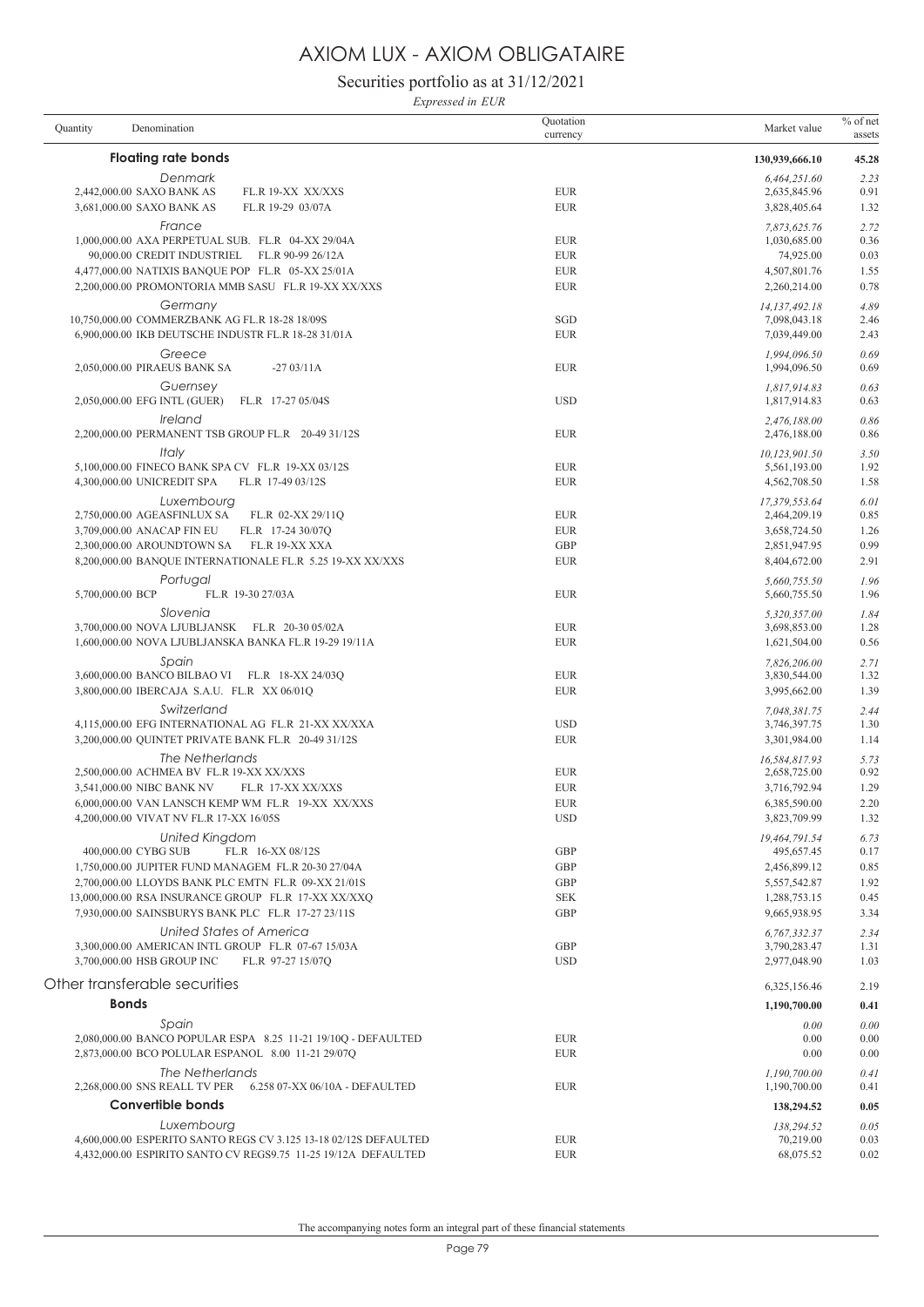## Securities portfolio as at 31/12/2021

*Expressed in EUR*

| Denomination<br>Quantity                                                  | Ouotation<br>currency | Market value                   | $%$ of net<br>assets |
|---------------------------------------------------------------------------|-----------------------|--------------------------------|----------------------|
| <b>Floating rate bonds</b>                                                |                       | 4,996,161.94                   | 1.73                 |
| Portugal<br>4,800,000.00 BANCO ESPIRITO FL.R 13-23 28/11A DEFAULTED       | <b>EUR</b>            | 48.840.00<br>48,840.00         | 0.02<br>0.02         |
| Spain<br>1,600,000.00 BANCO POP ESPAN SUB 1 FL.R 09-19 22/12O - DEFAULTED | <b>EUR</b>            | 0.00<br>0.00                   | 0.00<br>0.00         |
| <b>United Kingdom</b><br>4,100,000.00 OSB GROUP PLC<br>FL.R 21-XX XX/XXS  | <b>GBP</b>            | 4,947,321.94<br>4,947,321.94   | 1.71<br>1.71         |
| Shares/Units of UCITS/UCIS                                                |                       | 10,718,962.42                  | 3.71                 |
| Units in investment funds                                                 |                       | 10,718,962.42                  | 3.71                 |
| Guernsey<br>8,567,007.00 AXIOM EUR FIN DEBT FD GBP                        | <b>GBP</b>            | 10,718,962.42<br>10,718,962.42 | 3.71<br>3.71         |
| <b>Total securities portfolio</b>                                         |                       | 284,031,606.35                 | 98.20                |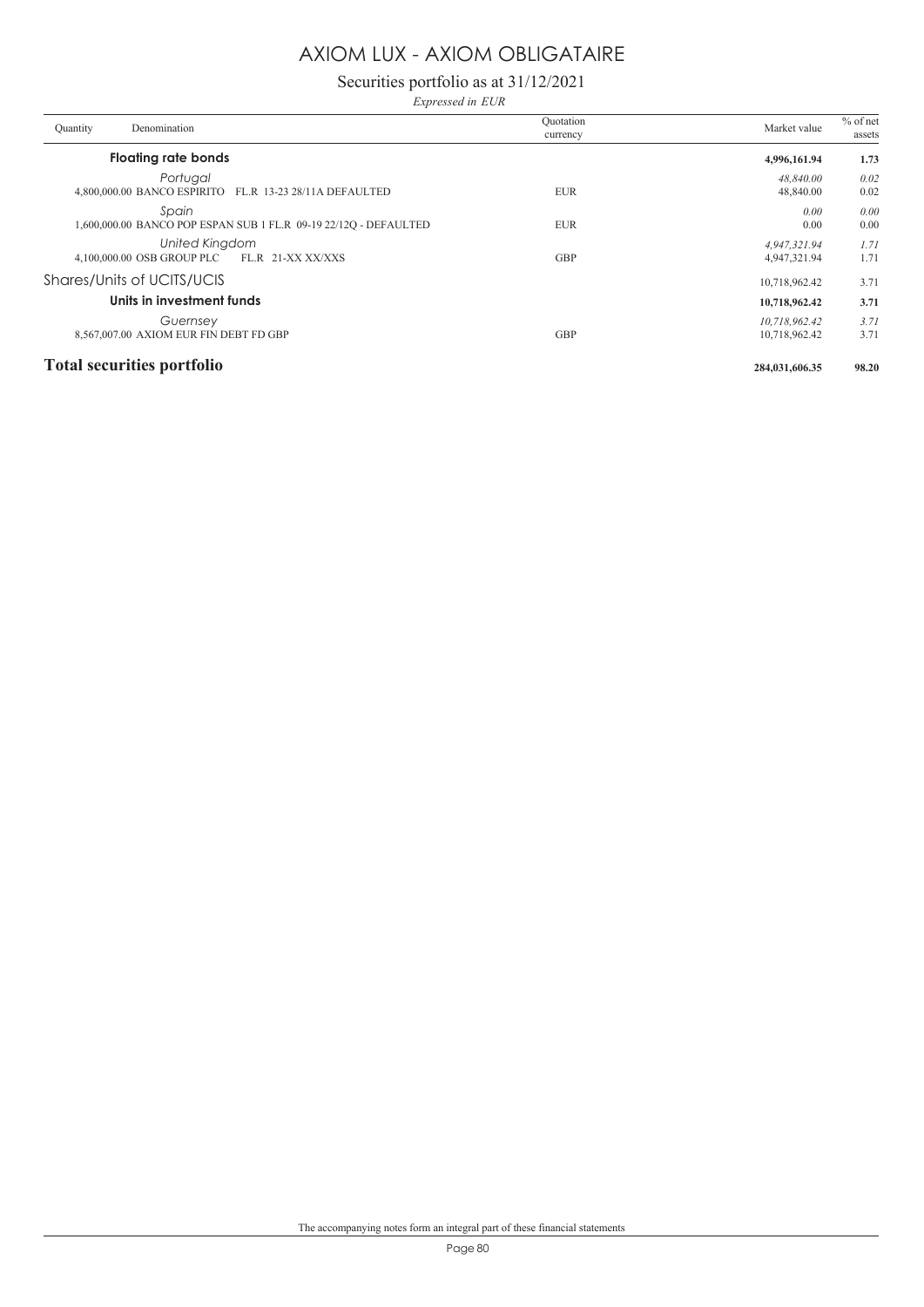## Statement of Operations and Changes in Net Assets from 01/01/2021 to 31/12/21

*Expressed in EUR*

| Income                                                                                                                                                                                                                                                                                                               |                                                                              | 10,808,933.94                                                                                                                                                                  |
|----------------------------------------------------------------------------------------------------------------------------------------------------------------------------------------------------------------------------------------------------------------------------------------------------------------------|------------------------------------------------------------------------------|--------------------------------------------------------------------------------------------------------------------------------------------------------------------------------|
| Net dividends<br>Net interest on bonds<br>Bank interest on cash accounts<br>Other financial income<br>Income on reverse repurchase agreements<br>Interest on total return swaps / credit default swaps                                                                                                               | Note 2<br>Note 2                                                             | 792,006.40<br>9,900,413.48<br>3,990.00<br>52,960.11<br>8,869.89<br>50,694.06                                                                                                   |
| Expenses                                                                                                                                                                                                                                                                                                             |                                                                              | 6,986,778.91                                                                                                                                                                   |
| Amortisation of formation expenses<br>Management Company fees<br>Depositary fees<br>Taxe d'abonnement<br>Administration fees<br>Performance fees<br><b>Domiciliation fees</b><br>Professional fees<br>Bank interest on overdrafts<br>Legal fees<br>Transaction fees<br>Other expenses<br>Net income from investments | Note 2<br>Note 4<br>Note 5<br>Note 3<br>Note 5<br>Note 4<br>Note 6<br>Note 7 | 11,749.93<br>4,048,366.43<br>70,769.71<br>38,176.87<br>49,597.78<br>2,500,906.66<br>6,421.11<br>18,866.57<br>30,144.31<br>67,439.66<br>15,653.18<br>128,686.70<br>3,822,155.03 |
| Net realised profit / loss on:<br>- sales of investment securities<br>- forward foreign exchange contracts<br>- foreign exchange                                                                                                                                                                                     | Note 2                                                                       | 6,938,069.00<br>-4,999,973.43<br>458,284.14                                                                                                                                    |
| Net realised profit                                                                                                                                                                                                                                                                                                  |                                                                              | 6,218,534.74                                                                                                                                                                   |
| Movement in net unrealised appreciation / depreciation on:<br>- securities<br>- forward foreign exchange contracts<br>- swaps                                                                                                                                                                                        | Note 2<br>Note 2<br>Note 2                                                   | 4,541,059.83<br>$-274,978.16$<br>72,517.05                                                                                                                                     |
| Increase in net assets as a result of operations                                                                                                                                                                                                                                                                     |                                                                              | 10,557,133.46                                                                                                                                                                  |
| Dividends paid<br>Subscription capitalisation shares<br>Subscription distribution shares<br>Redemption capitalisation shares<br>Redemption distribution shares                                                                                                                                                       | Note 9                                                                       | $-446,052.62$<br>113,750,710.80<br>77,697.84<br>-43,562,392.88<br>-556,088.36                                                                                                  |
| Increase in net assets                                                                                                                                                                                                                                                                                               |                                                                              | 79,821,008.24                                                                                                                                                                  |
| Net assets at the beginning of the year                                                                                                                                                                                                                                                                              |                                                                              | 209,423,201.36                                                                                                                                                                 |
| Net assets at the end of the year                                                                                                                                                                                                                                                                                    |                                                                              | 289,244,209.60                                                                                                                                                                 |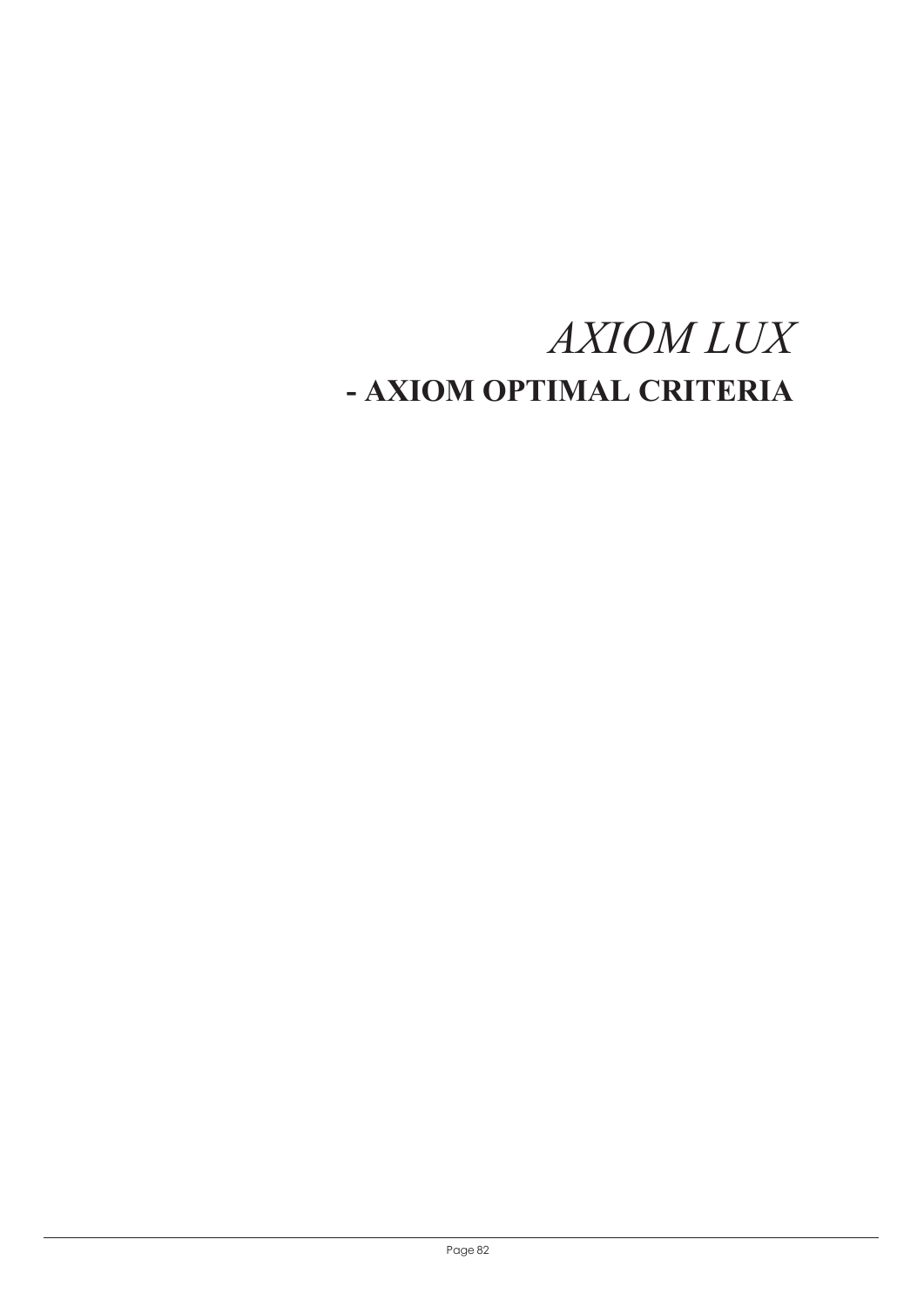## **Financial Statements as at 31/12/2021**

Statement of Net Assets as at 31/12/2021

*Expressed in EUR*

| Assets                                                            |        | 14,609,169.62                  |
|-------------------------------------------------------------------|--------|--------------------------------|
| Securities portfolio at market value<br>Cost price                | Note 2 | 12,713,160.12<br>12,682,236.62 |
| Unrealised profit on the securities portfolio                     |        | 30,923.50                      |
| Cash at banks and liquidities                                     |        | 1,708,332.59                   |
| Interest receivable                                               |        | 154,729.61                     |
| Formation expenses                                                | Note 2 | 8,328.04                       |
| Dividends receivable                                              |        | 3,193.20                       |
| Unrealised net appreciation on financial futures                  | Note 2 | 21,374.82                      |
| Other assets                                                      |        | 51.24                          |
| Liabilities                                                       |        | 101,332.07                     |
| <b>Bank overdrafts</b>                                            |        | 34,916.80                      |
| Administration fees payable                                       | Note 5 | 617.04                         |
| Unrealised net depreciation on forward foreign exchange contracts | Note 2 | 58,122.62                      |
| Management Company fees payable                                   | Note 4 | 6,167.94                       |
| Depositary fees payable                                           | Note 5 | 801.29                         |
| Other liabilities                                                 |        | 706.38                         |
| Net asset value                                                   |        | 14,507,837.55                  |
|                                                                   |        |                                |

### Changes in number of shares outstanding from 01/01/2021 to 31/12/2021

|                          | <b>Shares</b><br>outstanding as at<br>01/01/2021 | <b>Shares</b> issued     | <b>Shares redeemed</b>   | <b>Shares</b><br>outstanding as at<br>31/12/2021 |
|--------------------------|--------------------------------------------------|--------------------------|--------------------------|--------------------------------------------------|
| C - EUR - Capitalisation | 14,301.4644                                      | $\overline{\phantom{0}}$ | $\overline{\phantom{0}}$ | 14,301.4644                                      |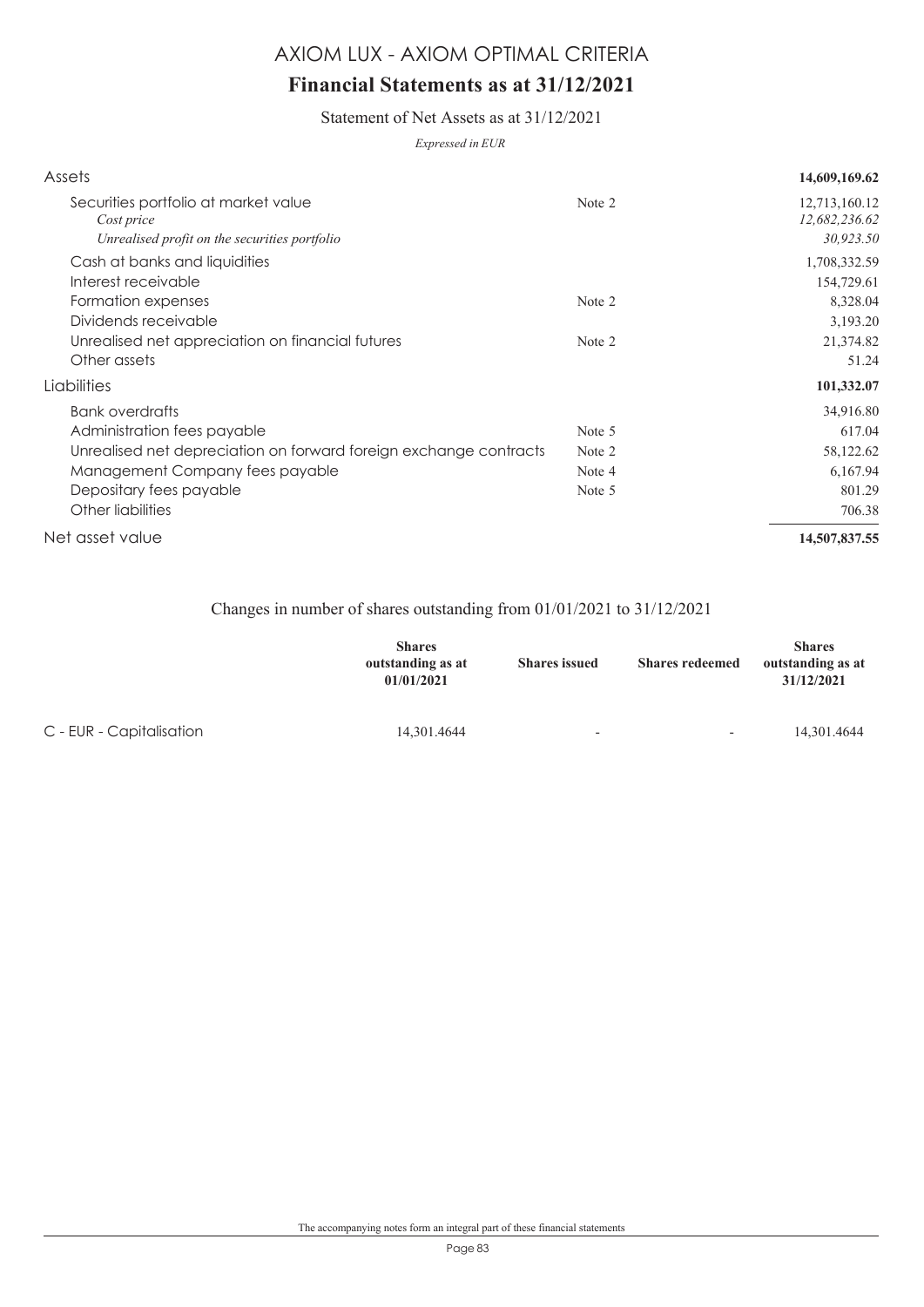## Key figures

|                                              | Year ending as at: | 31/12/21      | 31/12/20      | 31/12/19      |
|----------------------------------------------|--------------------|---------------|---------------|---------------|
| Total Net Assets                             | <b>EUR</b>         | 14,507,837.55 | 14,491,706.86 | 14,391,984.01 |
| C - EUR - Capitalisation<br>Number of shares |                    | 14.301.4644   | 14,301.4644   | 14,301.4644   |
| Net asset value per share                    | <b>EUR</b>         | 1.014.43      | 1.013.30      | 1,006.33      |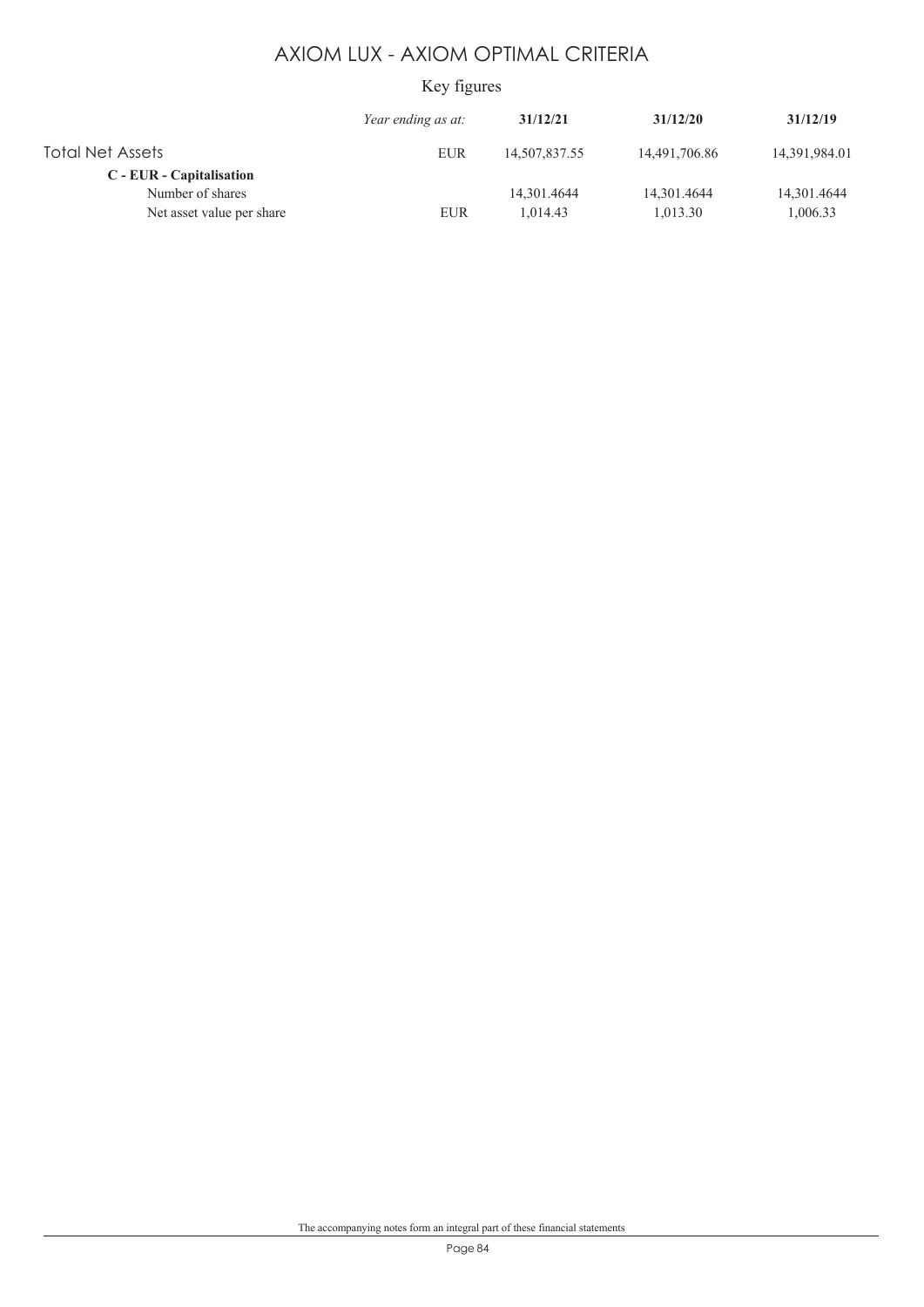Securities portfolio as at 31/12/2021

*Expressed in EUR*

| Denomination<br>Quantity                                                                                              | Quotation<br>currency    | Market value               | $%$ of net<br>assets |
|-----------------------------------------------------------------------------------------------------------------------|--------------------------|----------------------------|----------------------|
| Transferable securities admitted to an official stock exchange listing and/or dealt in<br>on another regulated market |                          | 12,713,160.12              | 87.63                |
| <b>Shares</b>                                                                                                         |                          | 171,959.56                 | 1.19                 |
| United States of America                                                                                              |                          | 171,959.56                 | 1.19                 |
| 50,000.00 GENERAL ACCIDENT PLC 8.875 % S                                                                              | <b>GBP</b>               | 87.541.69                  | 0.61                 |
| 100.00 US BANCORP                                                                                                     | <b>USD</b>               | 84,417.87                  | 0.58                 |
| <b>Bonds</b>                                                                                                          |                          | 10,004,314.46              | 68.95                |
| Australia<br>400,000.00 NATIONAL AUSTRALIA BK 0.35 17-22 07/09A                                                       | <b>EUR</b>               | 402,436.00<br>402,436.00   | 2.77<br>2.77         |
| Chile                                                                                                                 |                          | 196,875.00                 | 1.36                 |
| 200,000.00 CHILE GOVERNMENT INTERN 1.3 21-36 26/07A                                                                   | <b>EUR</b>               | 196,875.00                 | 1.36                 |
| France                                                                                                                |                          | 2,449,989.22               | 16.88                |
| 400,000.00 AXA SA 5.50<br>13-22 22/01S                                                                                | <b>USD</b>               | 354,379.18                 | 2.44                 |
| 200,000.00 BFCM 3.00 14-24 21/05A<br>0.50 16-22 01/06A                                                                | <b>EUR</b><br><b>EUR</b> | 213,491.00                 | 1.47<br>2.77         |
| 400,000.00 BNP PARIBAS                                                                                                |                          | 401,670.00                 |                      |
| 200,000.00 CNP ASSURANCES<br>1.875 21-53 12/10A<br>100,000.00 DASSAULT SYSTEM<br>0.00 19-22 16/09A                    | <b>EUR</b><br><b>EUR</b> | 198,395.00<br>100,268.00   | 1.37<br>0.69         |
| 6.00 14-14 22/01S                                                                                                     | <b>USD</b>               |                            | 1.69                 |
| 200,000.00 ELECT.DE FRANCE<br>100,000.00 ENGIE SA 5.95 11-11 16/03A                                                   | <b>EUR</b>               | 244,959.54<br>197,278.50   | 1.36                 |
| 600,000.00 SOCIETE GENERALE 4.00 13-23 07/06A                                                                         | <b>EUR</b>               | 633,867.00                 | 4.36                 |
| 100,000.00 UMG GROUPE VYV 1.625 19-29 02/07A                                                                          | <b>EUR</b>               | 105,681.00                 | 0.73                 |
|                                                                                                                       |                          |                            |                      |
| Germany<br>200,000.00 ALLIANZ SE<br>2.6 21-99 31/12A                                                                  | <b>EUR</b>               | 1,014,703.00<br>196,611.00 | 6.99<br>1.36         |
| 400,000.00 DEUTSCHE BK<br>1.1250 18-23 30/08A                                                                         | <b>EUR</b>               | 408,188.00                 | 2.81                 |
| 400,000.00 MUNICH RE<br>6.25 12-42 26/05A                                                                             | <b>EUR</b>               | 409,904.00                 | 2.82                 |
|                                                                                                                       |                          |                            |                      |
| Ireland                                                                                                               |                          | 452,653.71                 | 3.12                 |
| 400,000.00 CLOVERIE PLC ZURICH 4.75 16-22 20/01S                                                                      | <b>USD</b>               | 352,819.21                 | 2.43                 |
| 100,000.00 GRENKE FINANCE<br>1.125 17-22 02/02A                                                                       | <b>EUR</b>               | 99,834.50                  | 0.69                 |
| Japan                                                                                                                 |                          | 205,014.00                 | 1.41                 |
| 200,000.00 MITSUBISHI UFJ FINAN 0.978 20-24 09/06A                                                                    | <b>EUR</b>               | 205,014.00                 | 1.41                 |
| Luxembourg                                                                                                            |                          | 395,316.00                 | 2.72                 |
| 200,000.00 BANK OF CHINA<br>$0.021 - 2428/04A$                                                                        | <b>EUR</b>               | 200,017.00                 | 1.37                 |
| 200,000.00 EUROCLEAR INVESTMENT 1.375 21-51 16/06A                                                                    | <b>EUR</b>               | 195,299.00                 | 1.35                 |
| Mexico                                                                                                                |                          | 516,122.50                 | 3.56                 |
| 500,000.00 AMERICA MOVIL SAB  1.50 16-24 10/03A                                                                       | <b>EUR</b>               | 516,122.50                 | 3.56                 |
| Spain<br>400,000.00 SANTANDER CONS FIN 1.00 19-24 27/02A                                                              | <b>EUR</b>               | 408,608.00<br>408,608.00   | 2.82<br>2.82         |
|                                                                                                                       |                          |                            |                      |
| Sweden<br>600,000.00 SVENSKA HANDELSBAN 0.05 21-28 06/09A                                                             | <b>EUR</b>               | 586,101.00<br>586,101.00   | 4.04<br>4.04         |
|                                                                                                                       |                          |                            |                      |
| Switzerland<br>400,000.00 CREDIT SUISSE GROUP 0.625 21-33 18/01A                                                      | <b>EUR</b>               | 561,816.76<br>373,280.00   | 3.87                 |
| 200,000.00 UBS AG 5.125 14-24 15/05A                                                                                  | <b>USD</b>               | 188,536.76                 | 2.57<br>1.30         |
|                                                                                                                       |                          |                            |                      |
| The Netherlands<br>200,000.00 ING GROUP NV 2.125 19-26 10/01A                                                         | <b>EUR</b>               | 420,763.00<br>214,903.00   | 2.90<br>1.48         |
| 200,000.00 VOLKSWAGEN INTL FIN 0.8750 20-28 22/09A                                                                    | <b>EUR</b>               | 205,860.00                 | 1.42                 |
|                                                                                                                       |                          |                            |                      |
| United Kingdom<br>250,000.00 CLOSE BROTHERS GROUP 2.75 18-23 26/04S                                                   | <b>GBP</b>               | 1,178,848.27               | 8.13<br>2.09         |
| 400,000.00 CREDIT SUISSE A 0.2500 21-28 01/09A                                                                        | EUR                      | 303,936.40<br>387,980.00   | 2.68                 |
|                                                                                                                       | <b>GBP</b>               |                            |                      |
| 200,000.00 HSBC HOLDINGS REG S 7.00 08-38 07/04A<br>100,000.00 PENSION INSURANCE SUB 6.50 14-24 03/07A                | <b>GBP</b>               | 354,874.94<br>132,056.93   | 2.45<br>0.91         |
|                                                                                                                       |                          |                            |                      |
| United States of America<br>200,000.00 GOLDMAN SACHS GROUP 2.875 14-26 03/06S                                         |                          | 1,012,126.00               | 6.98                 |
| 400,000.00 MORGAN STANLEY 1.875 17-27 27/04A                                                                          | <b>EUR</b><br><b>EUR</b> | 222,688.00<br>429,590.00   | 1.53<br>2.97         |
| 150,000.00 VERIZON COMMUNICATIO 1.125 21-35 22/03A                                                                    | EUR                      | 146,670.00                 | 1.01                 |
| 200,000.00 WELLS FARGO CO<br>2.00 15-26 27/04A                                                                        | <b>EUR</b>               | 213,178.00                 | 1.47                 |
|                                                                                                                       |                          |                            |                      |
| Venezuela                                                                                                             | <b>EUR</b>               | 202,942.00                 | 1.40                 |
| 200,000.00 CORP ANDINA DE<br>0.6250 19-24 30/01A                                                                      |                          | 202,942.00                 | 1.40                 |
| <b>Floating rate bonds</b>                                                                                            |                          | 2,536,886.10               | 17.49                |
| Finland                                                                                                               |                          | 404,532.00                 | 2.79                 |
| 400,000.00 MUNICIPALITY FIN C FL.R 15-49 01/04A                                                                       | <b>EUR</b>               | 404,532.00                 | 2.79                 |
| France                                                                                                                |                          | 209,047.00                 | 1.44                 |
| 100,000.00 CCR RE SA<br>FL.R 20-40 15/07A                                                                             | <b>EUR</b>               | 107,632.00                 | 0.74                 |
| 100,000.00 TOTALENERGIES FL.R 16-49 18/05A                                                                            | <b>EUR</b>               | 101,415.00                 | 0.70                 |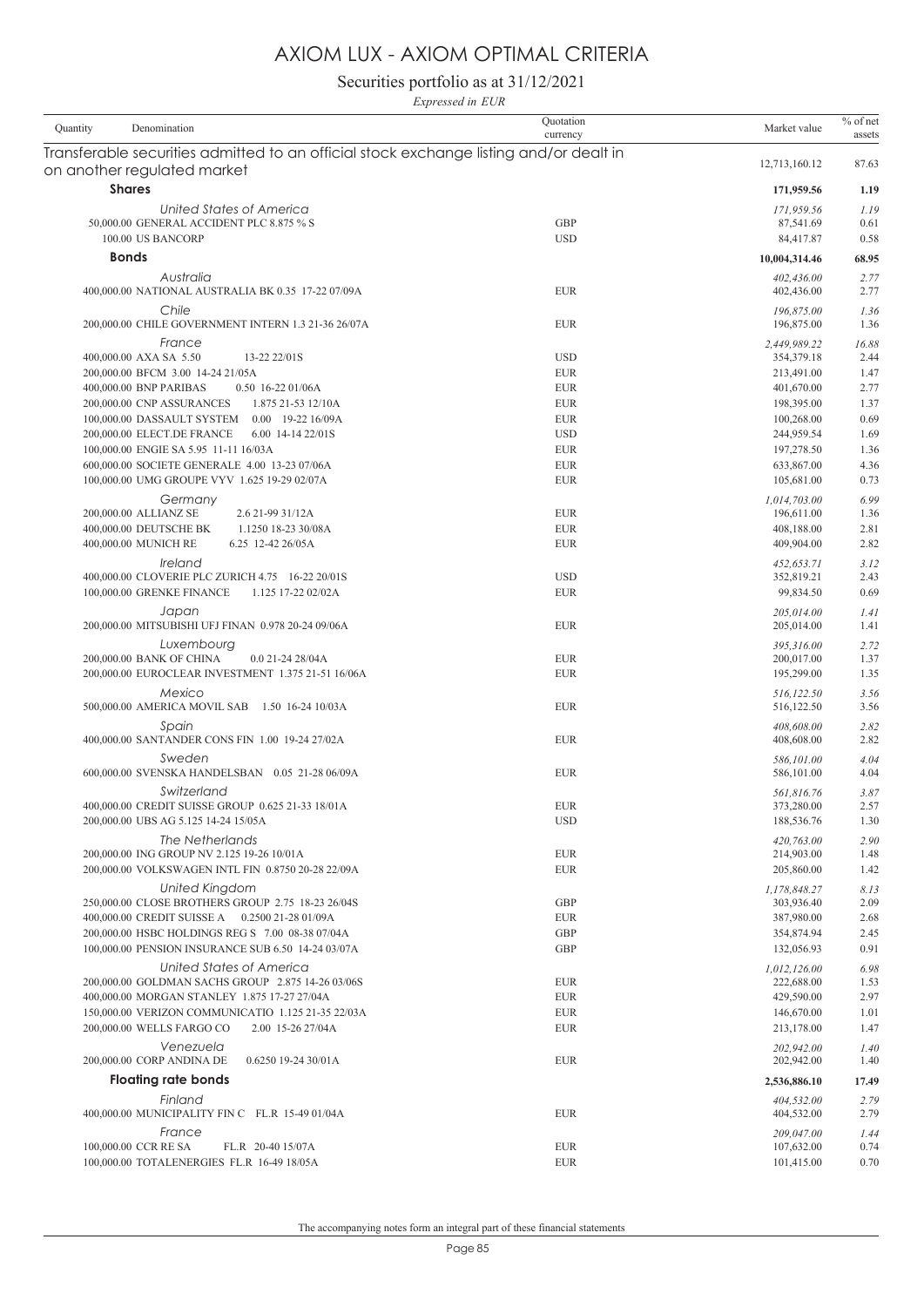Securities portfolio as at 31/12/2021

*Expressed in EUR*

| Quantity<br>Denomination                                                                                                 | Ouotation<br>currency    | Market value                            | $%$ of net<br>assets |
|--------------------------------------------------------------------------------------------------------------------------|--------------------------|-----------------------------------------|----------------------|
| Germany<br>200,000.00 ALLIANZ SE FL.R 20-49 31/12A                                                                       | <b>EUR</b>               | 199,055.00<br>199,055.00                | 1.37<br>1.37         |
| Luxembourg<br>200,000.00 SWISS RE FINANCE LUX FL.R 19-XX 04/09A                                                          | <b>USD</b>               | 181,883.57<br>181,883.57                | 1.25<br>1.25         |
| Spain<br>200,000.00 BANCO SANTANDER<br>FL.R 17-23 19/01Q                                                                 | <b>AUD</b>               | 129.338.62<br>129,338.62                | 0.89<br>0.89         |
| Sweden<br>100,000.00 SWEDBANK AB<br>FL.R 17-27 22/11A                                                                    | <b>EUR</b>               | 100,825.50<br>100,825.50                | 0.69<br>0.69         |
| Switzerland<br>200,000.00 ZUERCHER KANTONALB FL.R 15-27 15/06A                                                           | <b>EUR</b>               | 202,508.00<br>202,508.00                | 1.40<br>1.40         |
| United Kingdom<br>200,000.00 LEGAL & GENERAL<br>FL.R 18-48 14/11S<br>300,000.00 PRUDENTIAL SUB<br>FL.R 13-63 19/12S      | <b>GBP</b><br><b>GBP</b> | 723,792.88<br>272,072.42<br>451,720.46  | 5.00<br>1.88<br>3.12 |
| United States of America<br>300,000.00 JPMORGAN CHASE<br>FL.R 17-37 02/02Q<br>200,000.00 USB REALTY<br>FL.R 06-XX 31/12Q | <b>USD</b><br><b>USD</b> | 385,903.53<br>235, 171.03<br>150,732.50 | 2.66<br>1.62<br>1.04 |
| <b>Total securities portfolio</b>                                                                                        |                          | 12,713,160.12                           | 87.63                |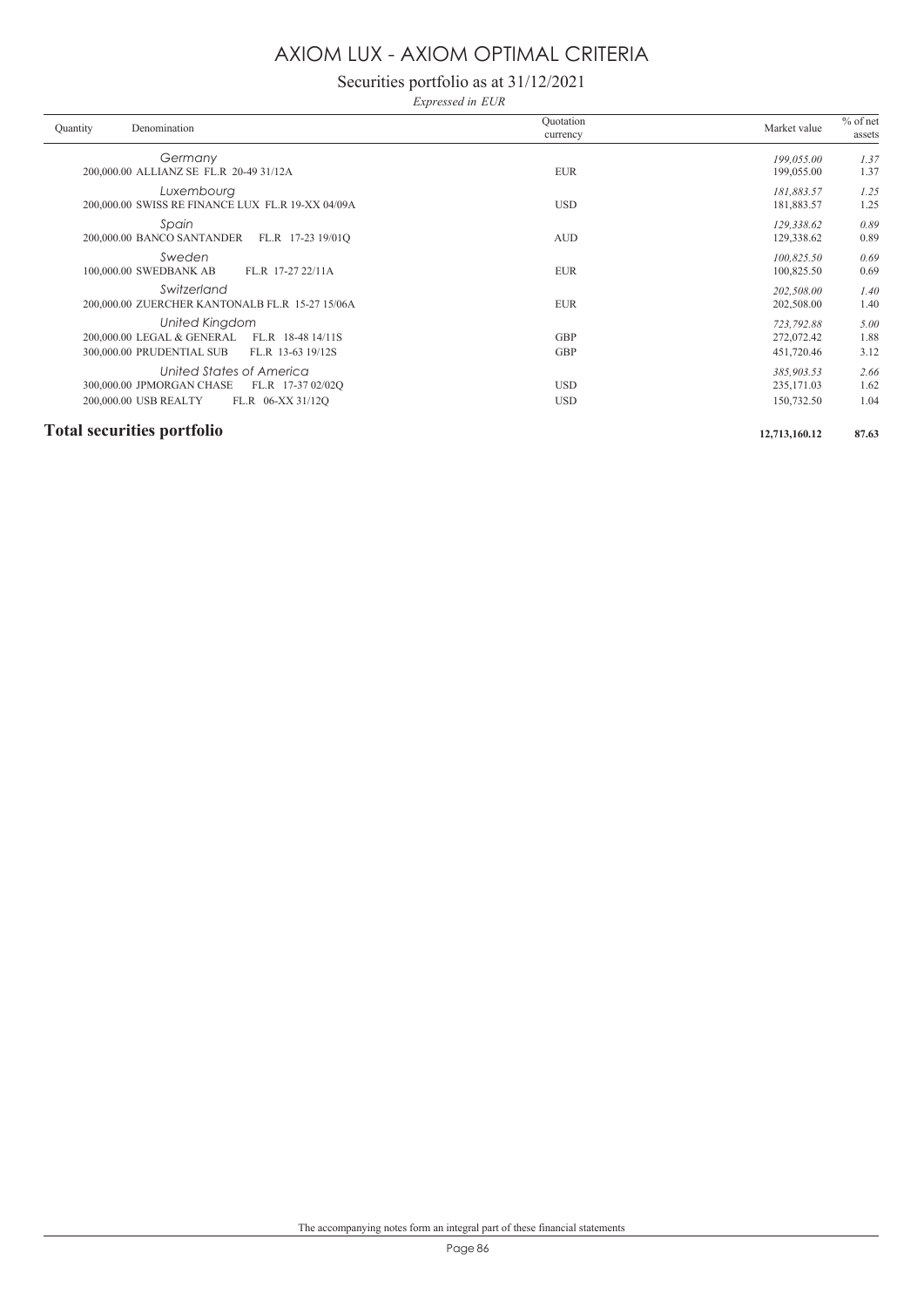## Statement of Operations and Changes in Net Assets from 01/01/2021 to 31/12/21

*Expressed in EUR*

| Income                                                     |        | 336, 314.22   |
|------------------------------------------------------------|--------|---------------|
| Net dividends                                              | Note 2 | 5,471.53      |
| Net interest on bonds                                      | Note 2 | 330,380.43    |
| Other financial income                                     |        | 462.26        |
| Expenses                                                   |        | 103,500.24    |
| Amortisation of formation expenses                         | Note 2 | 3,061.83      |
| Management Company fees                                    | Note 4 | 73,009.06     |
| Depositary fees                                            | Note 5 | 3,992.75      |
| Taxe d'abonnement                                          | Note 3 | 1,454.92      |
| Administration fees                                        | Note 5 | 2,776.63      |
| <b>Domiciliation fees</b>                                  |        | 386.05        |
| Professional fees                                          |        | 1,128.64      |
| Bank interest on overdrafts                                |        | 5,201.01      |
| Legal fees                                                 |        | 4,154.86      |
| <b>Transaction fees</b>                                    | Note 6 | 1,321.89      |
| Other expenses                                             | Note 7 | 7,012.60      |
| Net income from investments                                |        | 232,813.98    |
| Net realised profit / loss on:                             |        |               |
| - securities                                               | Note 2 | $-76,368.50$  |
| - forward foreign exchange contracts                       |        | $-180,296.10$ |
| - financial futures                                        |        | 87,347.97     |
| - foreign exchange                                         |        | $-8,629.81$   |
| Net realised profit                                        |        | 54,867.54     |
| Movement in net unrealised appreciation / depreciation on: |        |               |
| - securities                                               | Note 2 | 37,419.54     |
| - forward foreign exchange contracts                       | Note 2 | $-108,307.28$ |
| - financial futures                                        | Note 2 | 32,150.89     |
| Increase in net assets as a result of operations           |        | 16,130.69     |
| Increase in net assets                                     |        | 16,130.69     |
| Net assets at the beginning of the year                    |        | 14,491,706.86 |
| Net assets at the end of the year                          |        | 14,507,837.55 |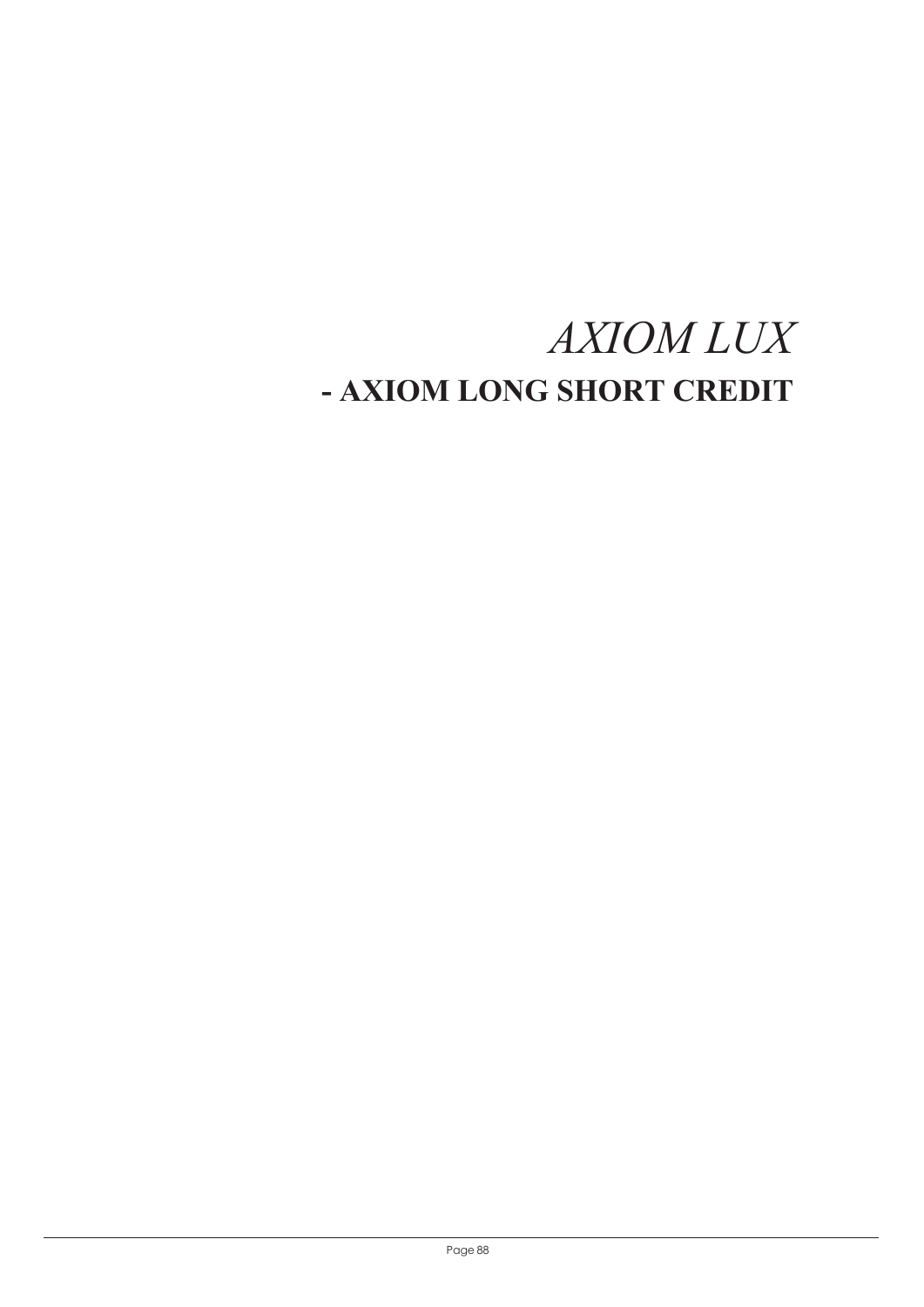## **Financial Statements as at 31/12/2021**

Statement of Net Assets as at 31/12/2021

*Expressed in EUR*

| Assets                                                            |        | 42, 332, 437. 62               |
|-------------------------------------------------------------------|--------|--------------------------------|
| Securities portfolio at market value<br>Cost price                | Note 2 | 35,478,597.20<br>34,858,806.98 |
| Unrealised profit on the securities portfolio                     |        | 619,790.22                     |
| Cash at banks and liquidities                                     |        | 6,348,582.93                   |
| Interest receivable                                               |        | 456,520.36                     |
| Formation expenses                                                | Note 2 | 48,487.72                      |
| Other assets                                                      |        | 249.41                         |
| Liabilities                                                       |        | 2,408,949.19                   |
| Bank overdrafts                                                   |        | 383,664.46                     |
| Administration fees payable                                       | Note 5 | 1,675.30                       |
| Performance fees payable                                          | Note 4 | 10.63                          |
| Unrealised net depreciation on forward foreign exchange contracts | Note 2 | 297,081.80                     |
| Unrealised net depreciation on swaps                              | Note 2 | 1,677,824.98                   |
| Management Company fees payable                                   | Note 4 | 13,732.26                      |
| Depositary fees payable                                           | Note 5 | 2,318.63                       |
| Other liabilities                                                 |        | 32,641.13                      |
| Net asset value                                                   |        | 39,923,488.43                  |

#### Changes in number of shares outstanding from 01/01/2021 to 31/12/2021

|                                 | <b>Shares</b><br>outstanding as at<br>01/01/2021 | <b>Shares</b> issued | <b>Shares redeemed</b>   | <b>Shares</b><br>outstanding as at<br>31/12/2021 |
|---------------------------------|--------------------------------------------------|----------------------|--------------------------|--------------------------------------------------|
| A - EUR - Capitalisation        | 50.0000                                          |                      |                          | 50.0000                                          |
| <b>B</b> - USD - Capitalisation | 58.6439                                          |                      | $\overline{a}$           | 58.6439                                          |
| CG - EUR - Capitalisation       |                                                  | 1.0000               |                          | 1.0000                                           |
| E - GBP - Capitalisation        | 45.3007                                          |                      | $\overline{\phantom{a}}$ | 45.3007                                          |
| IE - GBP - Capitalisation       |                                                  | 8.5319               | $\overline{a}$           | 8.5319                                           |
| M - CHF - Capitalisation        | 53.7607                                          |                      |                          | 53.7607                                          |
| P - EUR - Capitalisation        | 21,678.5099                                      | 12,888.9236          | 3,277.5326               | 31,289.9009                                      |
| R - EUR - Capitalisation        |                                                  | 1.0000               |                          | 1.0000                                           |
| Z - EUR - Capitalisation        | 14,000.0000                                      |                      | 5,000.0000               | 9,000.0000                                       |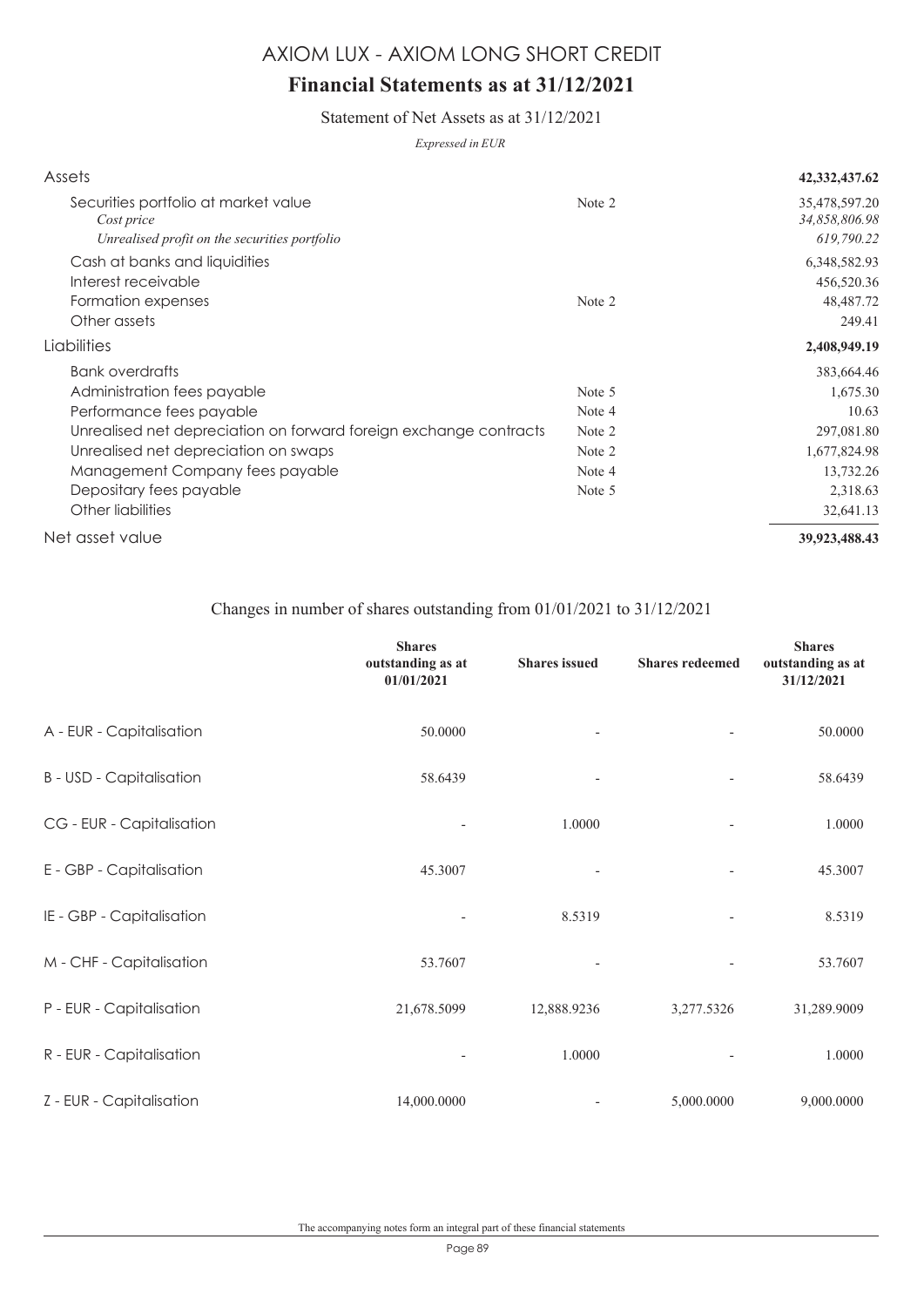## Key figures

|                                  | Year ending as at: | 31/12/21      | 31/12/20      |
|----------------------------------|--------------------|---------------|---------------|
| <b>Total Net Assets</b>          | <b>EUR</b>         | 39,923,488.43 | 35,932,353.70 |
| A - EUR - Capitalisation         |                    |               |               |
| Number of shares                 |                    | 50.0000       | 50.0000       |
| Net asset value per share        | <b>EUR</b>         | 981.26        | 1,000.75      |
| <b>B</b> - USD - Capitalisation  |                    |               |               |
| Number of shares                 |                    | 58.6439       | 58.6439       |
| Net asset value per share        | <b>USD</b>         | 986.23        | 1,000.90      |
| <b>CG</b> - EUR - Capitalisation |                    |               |               |
| Number of shares                 |                    | 1.0000        |               |
| Net asset value per share        | <b>EUR</b>         | 980.59        |               |
| E - GBP - Capitalisation         |                    |               |               |
| Number of shares                 |                    | 45.3007       | 45.3007       |
| Net asset value per share        | <b>GBP</b>         | 985.43        | 1,001.20      |
| IE - GBP - Capitalisation        |                    |               |               |
| Number of shares                 |                    | 8.5319        |               |
| Net asset value per share        | <b>GBP</b>         | 993.17        |               |
| M - CHF - Capitalisation         |                    |               |               |
| Number of shares                 |                    | 53.7607       | 53.7607       |
| Net asset value per share        | <b>CHF</b>         | 974.00        | 999.05        |
| P - EUR - Capitalisation         |                    |               |               |
| Number of shares                 |                    | 31,289.9009   | 21,678.5099   |
| Net asset value per share        | <b>EUR</b>         | 983.97        | 1,000.53      |
| R - EUR - Capitalisation         |                    |               |               |
| Number of shares                 |                    | 1.0000        |               |
| Net asset value per share        | <b>EUR</b>         | 972.52        |               |
| Z - EUR - Capitalisation         |                    |               |               |
| Number of shares                 |                    | 9,000.0000    | 14,000.0000   |
| Net asset value per share        | <b>EUR</b>         | 991.05        | 1.003.14      |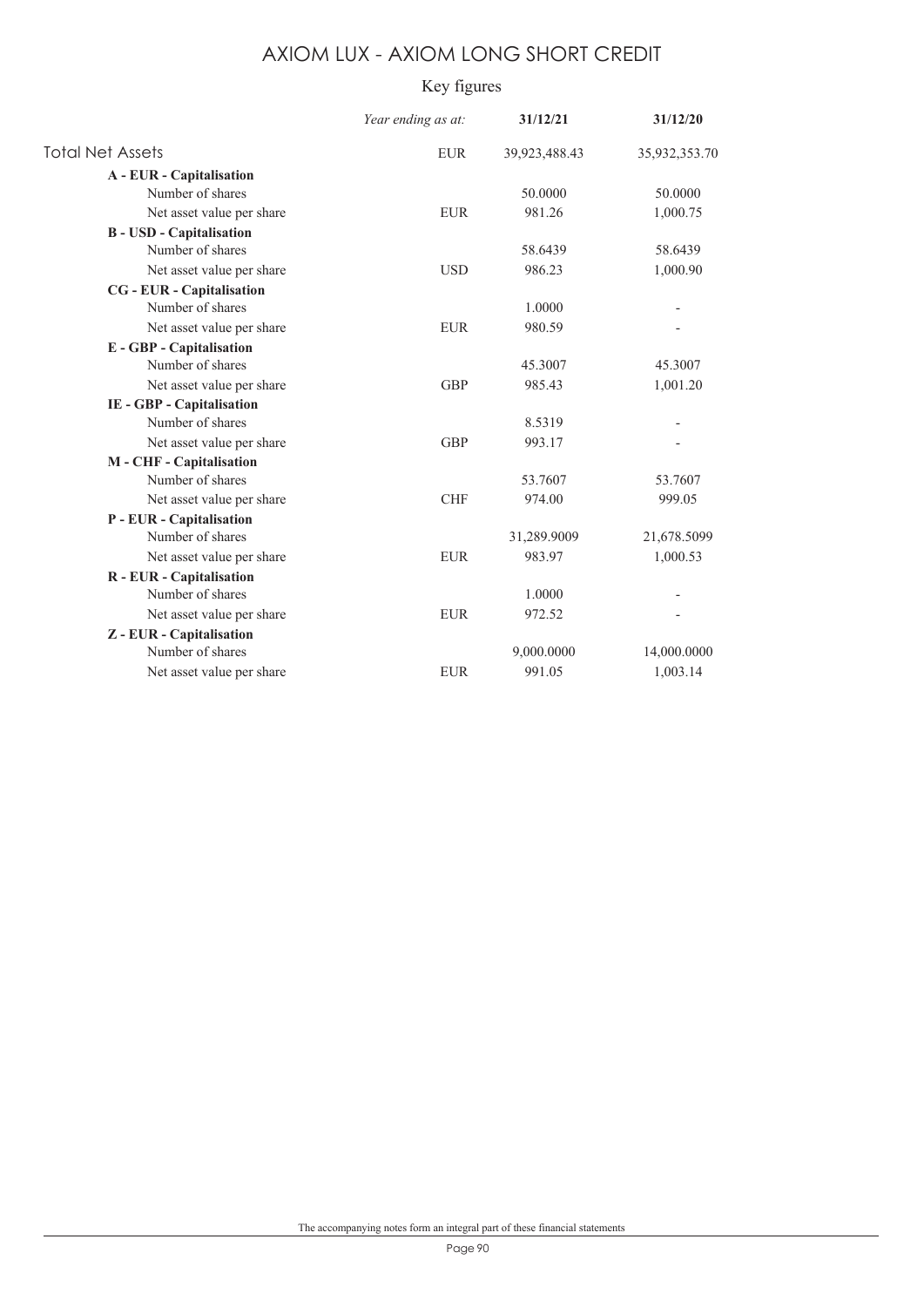Securities portfolio as at 31/12/2021 *Expressed in EUR*

| Denomination<br>Quantity                                                                                              | Quotation<br>currency    | Market value               | $%$ of net<br>assets |
|-----------------------------------------------------------------------------------------------------------------------|--------------------------|----------------------------|----------------------|
| Transferable securities admitted to an official stock exchange listing and/or dealt in<br>on another regulated market |                          | 32,965,814.48              | 82.57                |
| <b>Bonds</b>                                                                                                          |                          | 28,711,988.48              | 71.92                |
| Austria                                                                                                               |                          | 844.252.00                 | 2.11                 |
| 800,000.00 LENZING AG<br>5.75 20-XX XX/XXA                                                                            | <b>EUR</b>               | 844,252.00                 | 2.11                 |
| <b>Belgium</b>                                                                                                        | <b>EUR</b>               | 996,165.00                 | 2.50                 |
| 500,000.00 AKKA TECHNOLOGIES SE 3.50 19-XX XX/XXS<br>500,000.00 SARENS FINANCE<br>5.7500 20-27 21/02S                 | <b>EUR</b>               | 499,872.50<br>496,292.50   | 1.26<br>1.24         |
| <b>Bulgaria</b>                                                                                                       |                          | 492,350.00                 | 1.23                 |
| 500,000.00 BULGARIAN ENERGY HOLDI 2.45 21-28 22/07A                                                                   | <b>EUR</b>               | 492,350.00                 | 1.23                 |
| Canada                                                                                                                |                          | 90,306.89                  | 0.23                 |
| 100,000.00 BAUSCH HEALTH CO 4.875 21-28 01/06S                                                                        | <b>USD</b>               | 90,306.89                  | 0.23                 |
| Cayman Islands<br>100,000.00 AMERICAN AIRLINES 5.75 21-29 20/04Q                                                      | <b>USD</b>               | 526,658.03<br>94,295.64    | 1.32<br>0.24         |
| 500,000.00 TRANSOCEAN INC<br>11.5 20-27 30/01S                                                                        | <b>USD</b>               | 432,362.39                 | 1.08                 |
| France                                                                                                                |                          | 3,627,405.47               | 9.09                 |
| 500,000.00 AXA SA 5.50<br>13-22 22/01S                                                                                | <b>USD</b>               | 442,973.97                 | 1.11                 |
| 500,000.00 CASINO GUICHARD-PERR 5.25 21-27 13/04S<br>500,000.00 FAURECIA<br>2.7500 21-27 15/02S                       | <b>EUR</b><br><b>EUR</b> | 476,150.00<br>510,532.50   | 1.19<br>1.28         |
| 400,000.00 ILIAD SA<br>1.875 21-28 11/02A                                                                             | <b>EUR</b>               | 381,960.00                 | 0.96                 |
| 500,000.00 IQERA GROUP SAS<br>4.25 17-24 30/09S                                                                       | <b>EUR</b>               | 501,820.00                 | 1.26                 |
| 1,000,000.00 LAGARDERE SCA<br>1.7500 21-27 07/10A                                                                     | <b>EUR</b>               | 1,015,310.00               | 2.54                 |
| 300,000.00 LOXAM SAS 2.875 19-26 15/04S                                                                               | <b>EUR</b>               | 298,659.00                 | 0.75                 |
| Germany                                                                                                               |                          | 487.012.50                 | 1.22                 |
| 500,000.00 MAHLE GMBH 2.375 21-28 14/05A                                                                              | <b>EUR</b>               | 487,012.50                 | 1.22                 |
| Ireland<br>500,000.00 CLOVERIE PLC ZURICH 4.75 16-22 20/01S                                                           | <b>USD</b>               | 441,024.01<br>441,024.01   | 1.10<br>1.10         |
| <i><u><b>Israel</b></u></i>                                                                                           |                          | 495,475.00                 | 1.24                 |
| 500,000.00 TEVA PHARMACEUTICAL I 4.375 21-30 09/05S                                                                   | <b>EUR</b>               | 495,475.00                 | 1.24                 |
| Japan<br>750,000.00 RAKUTEN GROUP INC 4.25 21-XX XX/XXA                                                               | <b>EUR</b>               | 1,493,749.75<br>740,013.75 | 3.74<br>1.85         |
| 400,000.00 SOFTBANK GROUP CORP 2.875 21-27 06/01S                                                                     | <b>EUR</b>               | 380,242.00                 | 0.95                 |
| 400,000.00 SOFTBANK GROUP CORP. 3.375 21-29 06/07S                                                                    | <b>EUR</b>               | 373,494.00                 | 0.94                 |
| Jersey Island                                                                                                         |                          | 816,496.66                 | 2.05                 |
| 1,000,000.00 ORIFLAME INVESTMENT 5.125 21-26 04/05S                                                                   | <b>USD</b>               | 816,496.66                 | 2.05                 |
| Luxembourg<br>400,000.00 ADLER GROUP S.A. 2.75 20-26 13/11A                                                           | <b>EUR</b>               | 1,973,045.07<br>338,266.00 | 4.94<br>0.85         |
| 400,000.00 TRAFIGURA FUNDING SA 3.875 21-26 02/02A                                                                    | <b>EUR</b>               | 405,758.00                 | 1.02                 |
| 800,000.00 TRAFIGURA FUNDING SA 5.875 20-25 23/09A                                                                    | <b>USD</b>               | 737,488.57                 | 1.84                 |
| 500,000.00 VIVION INVESTS 3.5 19-25 01/11A                                                                            | <b>EUR</b>               | 491,532.50                 | 1.23                 |
| Sweden                                                                                                                |                          | 1,011,792.50               | 2.53                 |
| 500,000.00 HEIMSTADEN<br>4.375 -27 06/03S<br>500,000,00 HEIMSTADEN AB                                                 | <b>EUR</b>               | 500,747.50                 | 1.25                 |
| 6.75 21-99 31/12A                                                                                                     | <b>EUR</b>               | 511,045.00                 | 1.28                 |
| The Netherlands<br>700,000.00 ABERTIS FINANCE BV 2.625 21-49 31/12A                                                   | <b>EUR</b>               | 2,374,640.12<br>685,916.00 | 5.95<br>1.72         |
| 700,000.00 REPSOL INTL FINANCE 2.5000 21-XX XX/XXA                                                                    | <b>EUR</b>               | 699,632.50                 | 1.75                 |
| 1,000,000.00 SYNGENTA FIN NV 5.182 18-28 24/04S                                                                       | <b>USD</b>               | 989,091.62                 | 2.48                 |
| United Kingdom                                                                                                        |                          | 2,786,087.22               | 6.98                 |
| 500,000.00 ARQIVA<br>6.75 18-23 01/10S                                                                                | <b>GBP</b>               | 605,160.19                 | 1.52                 |
| 500,000.00 BRACKEN MIDCO O 6.7500 21-27 01/11S<br>500,000.00 INTERNATIONAL PERSON 9.75 20-25 12/11A                   | GBP<br><b>EUR</b>        | 597, 367. 79<br>536,897.50 | 1.50<br>1.34         |
| 500,000.00 JERROLD FINCO PLC 4.875 20-26 15/01S                                                                       | <b>GBP</b>               | 605,708.08                 | 1.52                 |
| 500,000.00 PRUDENTIAL FINANCIAL 5.25 16-22 20/01Q                                                                     | <b>USD</b>               | 440,953.66                 | 1.10                 |
| United States of America                                                                                              |                          | 10,255,528.26              | 25.69                |
| 500,000.00 DIRECTV HOLDINGS 5.875 21-27 15/08S                                                                        | <b>USD</b>               | 451,083.80                 | 1.13                 |
| 500,000.00 ENACT HOLDINGS INC 6.5000 20-25 15/08S<br>700,000.00 ENCORE CAPITAL GROUP 4.25 21-28 01/06S                | <b>USD</b><br>GBP        | 481,071.93<br>824,805.26   | 1.20<br>2.07         |
| 500,000.00 FIRSTCASH INC<br>4.625 20-28 01/09S                                                                        | <b>USD</b>               | 442,233.12                 | 1.11                 |
| 500,000.00 FIRSTCASH INC<br>5.6250 21-30 01/01S                                                                       | <b>USD</b>               | 450,118.72                 | 1.13                 |
| 1,000,000.00 FORTRESS TRANSPORT 5.50 21-28 01/05S                                                                     | <b>USD</b>               | 896,517.76                 | 2.25                 |
| 500,000.00 HILCORP ENERGY<br>5.75 21-29 01/02S                                                                        | <b>USD</b>               | 453,464.65                 | 1.14                 |
| 250,000.00 ICAHN ENTERPRISES LP 5.25 19-27 15/05S                                                                     | <b>USD</b>               | 226,661.98                 | 0.57                 |
| 1,000,000.00 JEFFERIES FINANCE LLC 5 21-28 15/08S<br>1,000,000.00 JEFFERSON CAPITAL HOLDING 6 21-26 15/08S            | <b>USD</b><br><b>USD</b> | 907,804.26<br>899,138.23   | 2.26<br>2.24         |
|                                                                                                                       |                          |                            |                      |
|                                                                                                                       |                          |                            |                      |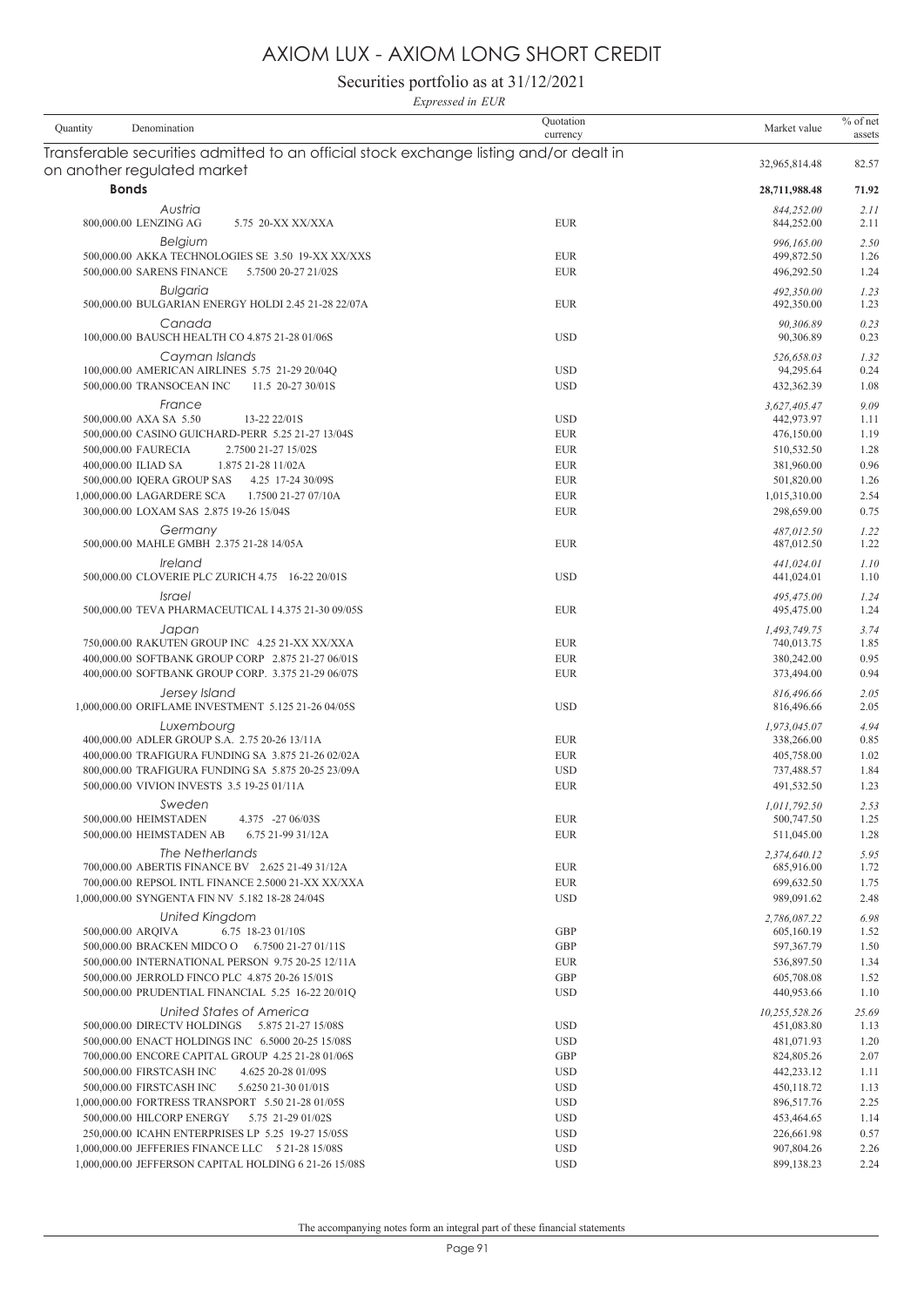## Securities portfolio as at 31/12/2021

*Expressed in EUR*

| Ouantity                          | Denomination                                        | Ouotation<br>currency | Market value  | $%$ of net<br>assets |
|-----------------------------------|-----------------------------------------------------|-----------------------|---------------|----------------------|
|                                   | 739,000.00 LUCENT TECHNOLOGIES 6.45 99-29 15/03S    | <b>USD</b>            | 721,160.56    | 1.81                 |
|                                   | 100,000.00 MGIC INVESTMENT<br>5.2500 20-28 15/08S   | <b>USD</b>            | 93,067.18     | 0.23                 |
|                                   | 250,000.00 MILEAGE PLUS HOLDING 6.5 20-27 02/07Q    | <b>USD</b>            | 235,212.59    | 0.59                 |
|                                   | 500,000.00 NUSTAR LOGISTICS L 5.625 17-27 28/04S    | <b>USD</b>            | 467,714.56    | 1.17                 |
|                                   | 500,000,00 ORGANON COMPANY 2.875 21-28 22/04S       | <b>EUR</b>            | 505,295.00    | 1.27                 |
| 1,000,000.00 PRA GROUP INC        | 5.0 21-29 01/10S                                    | <b>USD</b>            | 886,192.00    | 2.22                 |
| 500,000.00 SOUTHERN CO            | 1.875 21-81 15-09A                                  | <b>EUR</b>            | 487,215.00    | 1.22                 |
|                                   | 600,000,00 UGI INTERNATIONAL LLC 2.5 21-29 01/12S   | <b>EUR</b>            | 593.154.00    | 1.49                 |
|                                   | 250,000.00 WINDSTREAM ESCROW LLC 7.750 20-28 15/08S | <b>USD</b>            | 233,617.66    | 0.59                 |
|                                   | <b>Floating rate bonds</b>                          |                       | 4,253,826.00  | 10.65                |
|                                   | France                                              |                       | 301.426.50    | 0.76                 |
|                                   | 300,000.00 VEOLIA ENVIRONNEMENT FL.R 20-XX XX/XXA   | <b>EUR</b>            | 301,426.50    | 0.76                 |
|                                   | Italy                                               |                       | 1.202.356.50  | 3.00                 |
|                                   | 500,000,00 BANCA IFIS SPA FL.R 17-27 17/10A         | <b>EUR</b>            | 501,782.50    | 1.26                 |
|                                   | 700,000.00 ENI SPA FL.R 21-XX 11/05A                | <b>EUR</b>            | 700,574.00    | 1.74                 |
|                                   | Luxembourg                                          |                       | 1.005.520.00  | 2.52                 |
|                                   | 1,000,000.00 SES SA FL.R 21-99 31/12A               | <b>EUR</b>            | 1,005,520.00  | 2.52                 |
|                                   | Sweden                                              |                       | 957,720.00    | 2.40                 |
| 1,000,000.00 CASTELLUM AB         | FL.R 21-99 31/12A                                   | <b>EUR</b>            | 957,720.00    | 2.40                 |
|                                   | <b>United Kingdom</b>                               |                       | 786,803.00    | 1.97                 |
|                                   | 500,000.00 BRITISH AMERICAN TOBAC FL.R 21-99 31/12A | <b>EUR</b>            | 492,155.00    | 1.23                 |
|                                   | 300,000.00 BRITISH AMERICAN TOBAC FL.R 21-99 31/12A | <b>EUR</b>            | 294,648.00    | 0.74                 |
| Shares/Units of UCITS/UCIS        |                                                     |                       | 2,512,782.72  | 6.29                 |
|                                   | Units in investment funds                           |                       | 2,512,782.72  | 6.29                 |
|                                   | France                                              |                       | 2,512,782.72  | 6.29                 |
|                                   | 63.00 GROUPAMA TRéSORERIE IC                        | <b>EUR</b>            | 2,512,782.72  | 6.29                 |
| <b>Total securities portfolio</b> |                                                     |                       | 35,478,597.20 | 88.87                |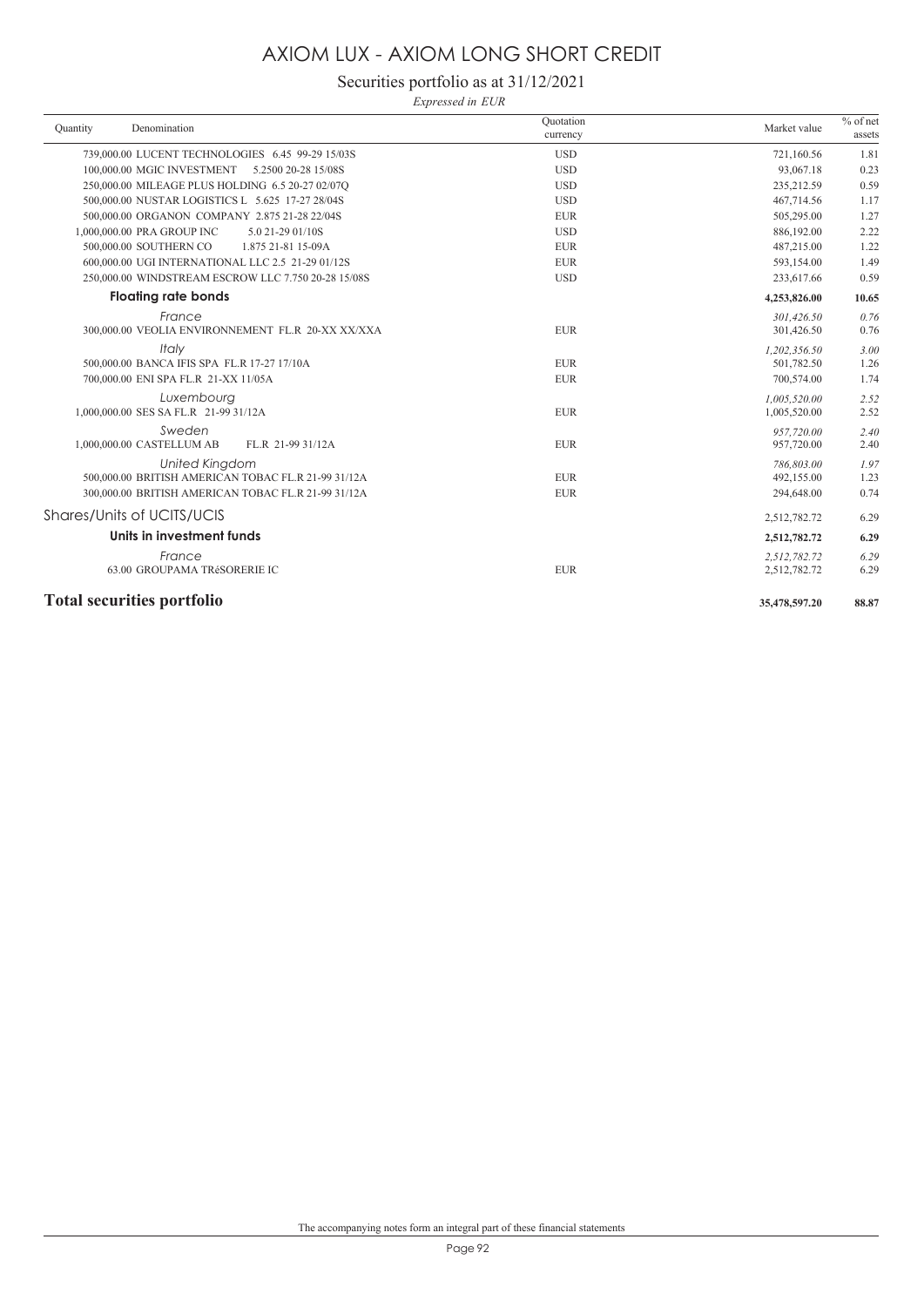## Statement of Operations and Changes in Net Assets from 01/01/2021 to 31/12/21

*Expressed in EUR*

| Income                                                                                                                                                                                                                                                                                                                                                       |                                                                              | 1,364,693.04                                                                                                                                                     |
|--------------------------------------------------------------------------------------------------------------------------------------------------------------------------------------------------------------------------------------------------------------------------------------------------------------------------------------------------------------|------------------------------------------------------------------------------|------------------------------------------------------------------------------------------------------------------------------------------------------------------|
| Net dividends<br>Net interest on bonds<br>Bank interest on cash accounts<br>Other financial income<br>Interest on total return swaps / credit default swaps                                                                                                                                                                                                  | Note 2<br>Note 2                                                             | 1,056.95<br>1,288,951.81<br>1,697.03<br>593.14<br>72,394.11                                                                                                      |
| Expenses                                                                                                                                                                                                                                                                                                                                                     |                                                                              | 1,666,431.42                                                                                                                                                     |
| Amortisation of formation expenses<br>Management Company fees<br>Depositary fees<br>Taxe d'abonnement<br>Administration fees<br>Performance fees<br><b>Domiciliation fees</b><br>Professional fees<br><b>Bank interest on overdrafts</b><br>Legal fees<br><b>Transaction fees</b><br>Interest on total return swaps / credit default swaps<br>Other expenses | Note 2<br>Note 4<br>Note 5<br>Note 3<br>Note 5<br>Note 4<br>Note 6<br>Note 7 | 13,089.49<br>150,872.56<br>12,173.87<br>4,068.49<br>7,596.05<br>10.63<br>1,055.44<br>3,112.70<br>36,478.68<br>11,029.56<br>7,207.08<br>1,393,846.64<br>25,890.23 |
| Net loss from investments                                                                                                                                                                                                                                                                                                                                    |                                                                              | $-301,738.38$                                                                                                                                                    |
| Net realised profit / loss on:<br>- sales of investment securities<br>- options<br>- forward foreign exchange contracts<br>- swaps<br>- foreign exchange                                                                                                                                                                                                     | Note 2                                                                       | 1,381,864.28<br>$-53,863.83$<br>$-249,061.45$<br>$-63,544.97$<br>$-163,247.71$                                                                                   |
| Net realised profit                                                                                                                                                                                                                                                                                                                                          |                                                                              | 550,407.94                                                                                                                                                       |
| Movement in net unrealised appreciation / depreciation on:<br>- securities<br>- options<br>- forward foreign exchange contracts<br>- swaps                                                                                                                                                                                                                   | Note 2<br>Note 2<br>Note 2<br>Note 2                                         | $-178,319.35$<br>3,774.13<br>-598,925.12<br>-394,698.20                                                                                                          |
| Decrease in net assets as a result of operations                                                                                                                                                                                                                                                                                                             |                                                                              | $-617,760.60$                                                                                                                                                    |
| Subscription capitalisation shares<br>Redemption capitalisation shares                                                                                                                                                                                                                                                                                       |                                                                              | 12,851,402.54<br>$-8,242,507.21$                                                                                                                                 |
| Increase in net assets                                                                                                                                                                                                                                                                                                                                       |                                                                              | 3,991,134.73                                                                                                                                                     |
| Net assets at the beginning of the year                                                                                                                                                                                                                                                                                                                      |                                                                              | 35,932,353.70                                                                                                                                                    |
| Net assets at the end of the year                                                                                                                                                                                                                                                                                                                            |                                                                              | 39,923,488.43                                                                                                                                                    |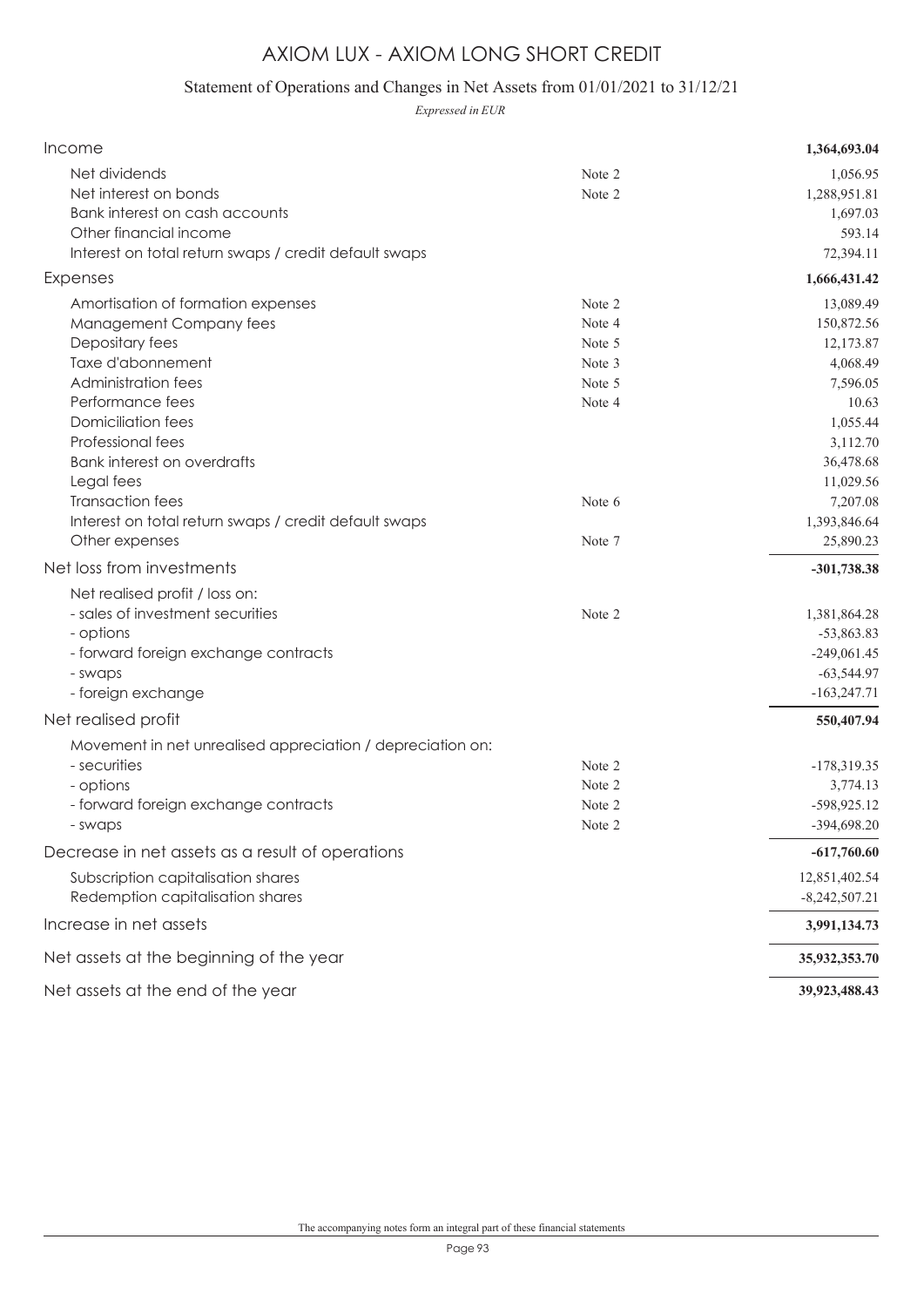*AXIOM LUX*

**Notes to the financial statements - Schedule of derivative instruments**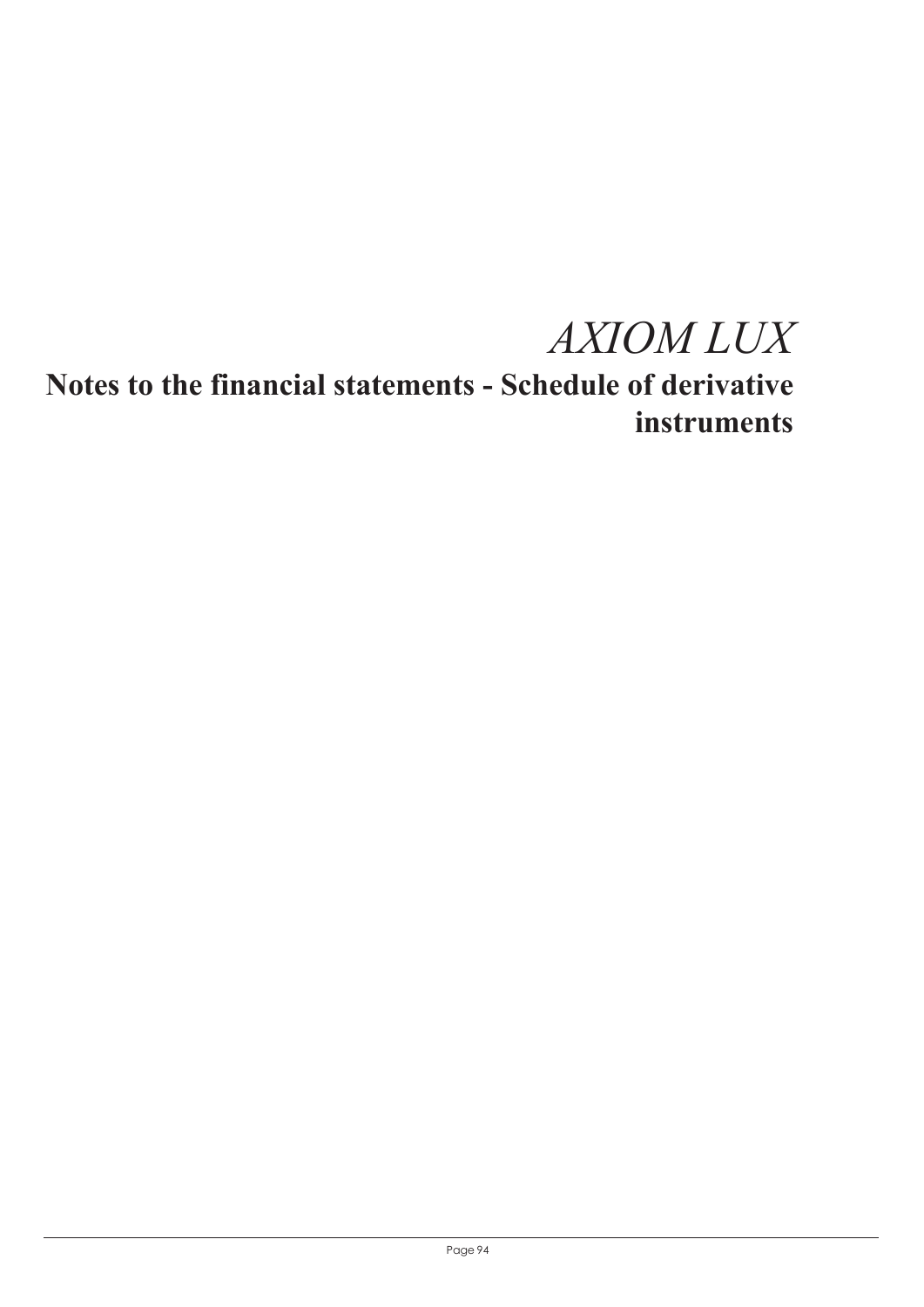#### **OPTIONS**

As at 31/12/2021, the following option contracts were outstanding :

#### **AXIOM LUX - AXIOM EUROPEAN BANKS EQUITY**

| Denomination<br><b>Ouantity</b>                       | Currency   | <b>Market value</b><br>$(in$ EUR $)$ | Unrealised<br>(in EUR) |
|-------------------------------------------------------|------------|--------------------------------------|------------------------|
| <b>Purchase of options</b>                            |            |                                      |                        |
| <b>Listed options</b>                                 |            |                                      |                        |
| <b>Options on index</b>                               |            |                                      |                        |
| EURO STOXX BAN MAR 110.00 18.03.22 CALL<br>20,000.00  | <b>EUR</b> | 1,150,000.00                         | $-112,700.00$          |
| <b>Total Purchase of options</b>                      |            | 1,150,000.00                         | $-112,700,00$          |
| The counterparty for the options is Caceis Bank Paris |            |                                      |                        |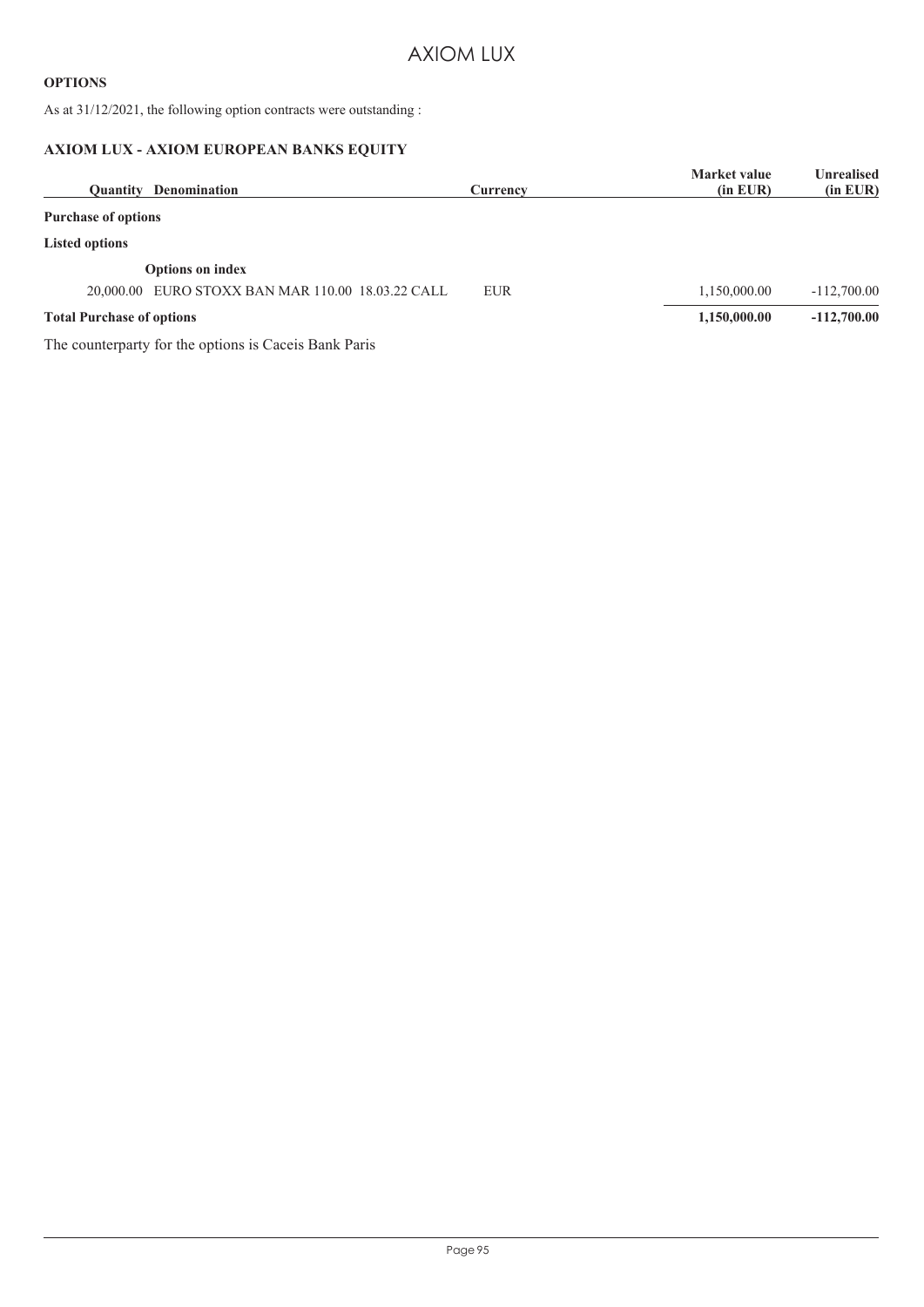#### **FORWARD FOREIGN EXCHANGE CONTRACTS**

As at 31/12/2021, the following forward foreign exchange contracts were outstanding :

The contracts that are followed by \* relate to specifically to foreign exchange risk hedging of shares.

#### **AXIOM LUX - AXIOM SUSTAINABLE FINANCIAL BONDS**

| Counterparty                                                                                                                         | Unrealised<br>$(in$ $EUR)$                                  | <b>Maturity</b><br>date                      | Ouantity<br>sale                                          | sale                                                 | <b>Quantity Currency</b><br>purchased                     | Currency<br>purchased                         |
|--------------------------------------------------------------------------------------------------------------------------------------|-------------------------------------------------------------|----------------------------------------------|-----------------------------------------------------------|------------------------------------------------------|-----------------------------------------------------------|-----------------------------------------------|
| CACEIS Bank, Luxembourg Branch<br>CACEIS Bank, Luxembourg Branch<br>CACEIS Bank, Luxembourg Branch<br>CACEIS Bank, Luxembourg Branch | $-254.867.85$<br>$-20,082.36$<br>$-4,381.62$<br>$-2,722.41$ | 28/01/22<br>28/01/22<br>28/01/22<br>28/01/22 | 13,200,000.00<br>2,500,000.00<br>300,000.00<br>354.295.84 | <b>USD</b><br><b>GBP</b><br><b>SGD</b><br><b>EUR</b> | 11,347,176.32<br>2,955,956.25<br>191,180.22<br>400,000,00 | <b>EUR</b><br><b>EUR</b><br><b>EUR</b><br>USD |
|                                                                                                                                      | $-282,054.24$                                               |                                              |                                                           |                                                      |                                                           |                                               |

#### **AXIOM LUX - AXIOM EUROPEAN BANKS EQUITY**

| Currency<br>purchased | purchased     | <b>Quantity Currency</b><br>sale | Quantity<br>sale | <b>Maturity</b><br>date | <b>Unrealised</b><br>$(in$ $EUR)$ | Counterparty                               |
|-----------------------|---------------|----------------------------------|------------------|-------------------------|-----------------------------------|--------------------------------------------|
|                       |               |                                  |                  |                         |                                   |                                            |
| <b>USD</b>            | 55,000.00     | <b>EUR</b>                       | 48,449.61        | 28/01/22                |                                   | -108.32 * CACEIS Bank, Luxembourg Branch   |
| <b>CHF</b>            | 100,000.00    | <b>EUR</b>                       | 96,098.40        | 28/01/22                |                                   | 426.17 * CACEIS Bank, Luxembourg Branch    |
| <b>CHF</b>            | 6.700.00      | <b>EUR</b>                       | 6.436.24         | 28/01/22                |                                   | 30.91 * CACEIS Bank, Luxembourg Branch     |
| <b>EUR</b>            | 1,734,383.82  | <b>DKK</b>                       | 12,900,000.00    | 28/01/22                | $-100.33$                         | CACEIS Bank, Luxembourg Branch             |
| <b>EUR</b>            | 1.936.941.78  | <b>SEK</b>                       | 19,800,000.00    | 28/01/22                | 14,418.37                         | CACEIS Bank, Luxembourg Branch             |
| <b>EUR</b>            | 10,273,570.51 | <b>GBP</b>                       | 8,750,000.00     | 28/01/22                | $-142,602.99$                     | CACEIS Bank, Luxembourg Branch             |
| <b>CHF</b>            | 120,000.00    | <b>EUR</b>                       | 115,318.09       | 28/01/22                | 511.47                            | CACEIS Bank, Luxembourg Branch             |
| <b>GBP</b>            | 10,000.00     | <b>EUR</b>                       | 11,741.22        | 28/01/22                |                                   | 162.89 * CACEIS Bank, Luxembourg Branch    |
| <b>GBP</b>            | 130,000.00    | <b>EUR</b>                       | 152,635.90       | 28/01/22                |                                   | 2,117.56 * CACEIS Bank, Luxembourg Branch  |
| <b>EUR</b>            | 18,712.36     | <b>GBP</b>                       | 16,000.00        | 28/01/22                |                                   | -334.39 * CACEIS Bank, Luxembourg Branch   |
| <b>EUR</b>            | 102,397.51    | <b>GBP</b>                       | 87,000.00        | 28/01/22                |                                   | -1,168.88 * CACEIS Bank, Luxembourg Branch |
|                       |               |                                  |                  |                         |                                   |                                            |

**-126,647.54**

#### **AXIOM LUX - AXIOM SHORT DURATION BOND FUND**

| Currency<br>purchased | purchased     | <b>Quantity Currency</b><br>sale | <b>Quantity</b><br>sale | <b>Maturity</b><br>date | <b>Unrealised</b><br>$(in$ EUR $)$ | Counterparty                        |
|-----------------------|---------------|----------------------------------|-------------------------|-------------------------|------------------------------------|-------------------------------------|
| <b>EUR</b>            | 10,062.80     | <b>GBP</b>                       | 8,500.00                | 28/01/22                | $-55.73$ *                         | CACEIS Bank, Luxembourg Branch      |
| <b>GBP</b>            | 8,500.00      | <b>EUR</b>                       | 10,066.32               | 28/01/22                | $52.20*$                           | CACEIS Bank, Luxembourg Branch      |
| <b>GBP</b>            | 8,500.00      | <b>EUR</b>                       | 10,028.32               | 28/01/22                | 90.22                              | CACEIS Bank, Luxembourg Branch<br>∗ |
| <b>EUR</b>            | 4,204,319.85  | <b>USD</b>                       | 5,000,000.00            | 07/03/22                | $-186,968.24$                      | <b>GOLDMAN SACHS INTL</b>           |
|                       |               |                                  |                         |                         |                                    | <b>BRANCH PARIS</b>                 |
| <b>RUB</b>            | 10,000,000.00 | <b>EUR</b>                       | 115,620.30              | 12/01/22                | 1,382.83                           | CACEIS Bank, Luxembourg Branch      |
| RUB                   | 30,000,000.00 | <b>EUR</b>                       | 350,903.87              | 12/01/22                | 105.52                             | CACEIS Bank, Luxembourg Branch      |
| <b>CHF</b>            | 45,000.00     | ${\rm EUR}$                      | 42,119.06               | 28/01/22                | $1,317.02$ *                       | CACEIS Bank, Luxembourg Branch      |
| <b>USD</b>            | 53,000.00     | <b>EUR</b>                       | 45, 433. 11             | 28/01/22                | $1,150.37$ *                       | CACEIS Bank, Luxembourg Branch      |
| <b>USD</b>            | 58,000.00     | <b>EUR</b>                       | 49,719.26               | 28/01/22                | $1,258.89$ *                       | CACEIS Bank, Luxembourg Branch      |
| <b>EUR</b>            | 42,113.93     | <b>CHF</b>                       | 45,000.00               | 28/01/22                | $-1,321.98$ *                      | CACEIS Bank, Luxembourg Branch      |
| <b>EUR</b>            | 49,685.18     | <b>USD</b>                       | 58,000.00               | 28/01/22                | $-1,293.58$ *                      | CACEIS Bank, Luxembourg Branch      |
| <b>EUR</b>            | 45,401.98     | <b>USD</b>                       | 53,000.00               | 28/01/22                | $-1,182.06$ *                      | CACEIS Bank, Luxembourg Branch      |
| <b>EUR</b>            | 15,301,495.33 | <b>USD</b>                       | 17,800,000.00           | 28/01/22                | $-343,685.44$                      | CACEIS Bank, Luxembourg Branch      |
| <b>USD</b>            | 17,800,000.00 | <b>EUR</b>                       | 15,301,495.33           | 28/01/22                | 343,522.33 *                       | CACEIS Bank, Luxembourg Branch      |
| <b>USD</b>            | 357,000.00    | <b>EUR</b>                       | 306,889.54              | 28/01/22                | $6,889.75$ *                       | CACEIS Bank, Luxembourg Branch      |
| ${\rm EUR}$           | 33,697,901.27 | <b>GBP</b>                       | 28,500,000.00           | 28/01/22                | -228,938.83                        | CACEIS Bank, Luxembourg Branch      |
| <b>EUR</b>            | 629,508.98    | <b>SEK</b>                       | 6,300,000.00            | 28/01/22                | 17,800.76                          | CACEIS Bank, Luxembourg Branch      |
| <b>EUR</b>            | 1,338,261.53  | SGD                              | 2,100,000.00            | 28/01/22                | $-30,671.37$                       | CACEIS Bank, Luxembourg Branch      |
| <b>EUR</b>            | 48,916,108.44 | <b>USD</b>                       | 56,900,000.00           | 28/01/22                | $-1,095,212.05$                    | <b>GOLDMAN SACHS INTL</b>           |
|                       |               |                                  |                         |                         |                                    | <b>BRANCH PARIS</b>                 |
| <b>EUR</b>            | 56,900,000.00 | <b>USD</b>                       | 66,211,969.50           | 28/01/22                | $-1,295,923.14$                    | <b>GOLDMAN SACHS INTL</b>           |
|                       |               |                                  |                         |                         |                                    | <b>BRANCH PARIS</b>                 |
| <b>CHF</b>            | 10,370,000.00 | <b>EUR</b>                       | 9,739,119.33            | 28/01/22                | 270,484.91 *                       | <b>GOLDMAN SACHS INTL</b>           |
|                       |               |                                  |                         |                         |                                    | <b>BRANCH PARIS</b>                 |
| <b>USD</b>            | 66,169,863.50 | <b>EUR</b>                       | 56,900,000.00           | 28/01/22                | 1,258,914.76                       | <b>GOLDMAN SACHS INTL</b>           |
|                       |               |                                  |                         |                         |                                    | <b>BRANCH PARIS</b>                 |
| <b>GBP</b>            | 8,500.00      | <b>EUR</b>                       | 10,028.32               | 28/01/22                | $90.18*$                           | CACEIS Bank, Luxembourg Branch      |
| <b>PLN</b>            | 1.000.000.00  | <b>EUR</b>                       | 216.919.74              | 03/02/22                | 692.97                             | CACEIS Bank, Luxembourg Branch      |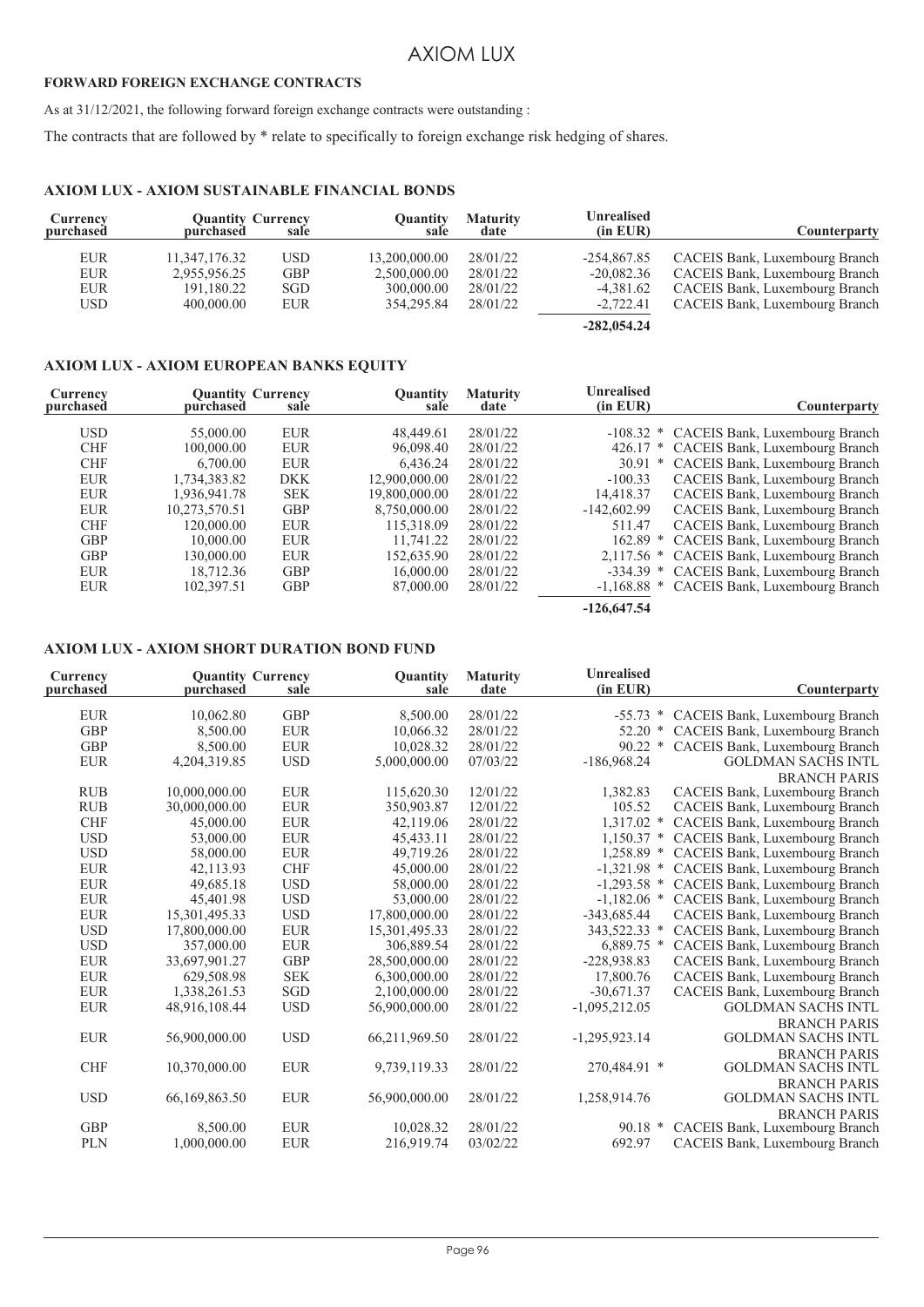#### **FORWARD FOREIGN EXCHANGE CONTRACTS**

#### **AXIOM LUX - AXIOM SHORT DURATION BOND FUND**

| Currency<br>purchased | purchased    | <b>Quantity Currency</b><br>sale | Quantity<br>sale | <b>Maturity</b><br>date | <b>Unrealised</b><br>$(in$ $EUR)$ | Counterparty                   |
|-----------------------|--------------|----------------------------------|------------------|-------------------------|-----------------------------------|--------------------------------|
| <b>EUR</b>            | 664,660.66   | <b>CHF</b>                       | 700,000.00       | 28/01/22                | $-11,011.76$                      | <b>GOLDMAN SACHS INTL</b>      |
|                       |              |                                  |                  |                         |                                   | <b>BRANCH PARIS</b>            |
| <b>USD</b>            | 3,368,172.50 | <b>GBP</b>                       | 2,500,000.00     | 28/01/22                | $-15,635.65$                      | <b>GOLDMAN SACHS INTL</b>      |
|                       |              |                                  |                  |                         |                                   | <b>BRANCH PARIS</b>            |
| <b>EUR</b>            | 1,785,654.76 | <b>GBP</b>                       | 1,500,000.00     | 28/01/22                | 37.88                             | <b>GOLDMAN SACHS INTL</b>      |
|                       |              |                                  |                  |                         |                                   | <b>BRANCH PARIS</b>            |
| <b>EUR</b>            | 4,453,192.49 | <b>USD</b>                       | 5,000,000.00     | 20/01/22                | 57,838.74                         | CACEIS Bank, Luxembourg Branch |
| <b>USD</b>            | 750,000.00   | <b>EUR</b>                       | 667,675.60       | 28/01/22                | $-8,475.42$ *                     | CACEIS Bank, Luxembourg Branch |
| <b>EUR</b>            | 695,330.72   | <b>USD</b>                       | 790,000.00       | 28/01/22                | $973.69$ *                        | CACEIS Bank, Luxembourg Branch |
| <b>EUR</b>            | 79,274.20    | <b>USD</b>                       | 90,000.00        | 28/01/22                | $170.26$ *                        | CACEIS Bank, Luxembourg Branch |
| <b>GBP</b>            | 160,000.00   | <b>EUR</b>                       | 187, 123.56      | 28/01/22                | 3,342.24                          | CACEIS Bank, Luxembourg Branch |
| <b>EUR</b>            | 186,970.49   | <b>GBP</b>                       | 160,000.00       | 28/01/22                | $-3,497.16$                       | CACEIS Bank, Luxembourg Branch |
| <b>USD</b>            | 160,000.00   | <b>EUR</b>                       | 141,361.49       | 28/01/22                | $-732.12$ *                       | CACEIS Bank, Luxembourg Branch |
| <b>USD</b>            | 490,000.00   | <b>EUR</b>                       | 433,743.47       | 28/01/22                | $-3,066.02$ *                     | CACEIS Bank, Luxembourg Branch |
| <b>EUR</b>            | 28,829.52    | <b>CHF</b>                       | 30,000.00        | 28/01/22                | $-127.85$ *                       | CACEIS Bank, Luxembourg Branch |
| <b>EUR</b>            | 92,015.72    | <b>CHF</b>                       | 96,000.00        | 28/01/22                | $-647.83$ *                       | CACEIS Bank, Luxembourg Branch |
| <b>USD</b>            | 320,000.00   | <b>EUR</b>                       | 282,535.76       | 28/01/22                | $-1.277.02$ *                     | CACEIS Bank, Luxembourg Branch |
| <b>USD</b>            | 110,000.00   | <b>EUR</b>                       | 97,302.08        | 28/01/22                | $-619.39$<br>∗                    | CACEIS Bank, Luxembourg Branch |
|                       |              |                                  |                  |                         | $-1,264,227,12$                   |                                |

#### **AXIOM LUX - AXIOM OBLIGATAIRE**

| Currency<br>purchased | purchased     | <b>Quantity Currency</b><br>sale | Quantity<br>sale | <b>Maturity</b><br>date | <b>Unrealised</b><br>$(in$ EUR $)$ | Counterparty                   |
|-----------------------|---------------|----------------------------------|------------------|-------------------------|------------------------------------|--------------------------------|
|                       |               |                                  |                  |                         |                                    |                                |
| <b>USD</b>            | 1,250,000.00  | <b>EUR</b>                       | 1,110,617.50     | 18/01/22                | $-11,733.69$                       | CACEIS Bank, Luxembourg Branch |
| <b>GBP</b>            | 1,425,000.00  | <b>EUR</b>                       | 1,683,999.05     | 28/01/22                | 12,336.98 *                        | CACEIS Bank, Luxembourg Branch |
| <b>EUR</b>            | 63,519,262.59 | <b>GBP</b>                       | 53,750,000.00    | 28/01/22                | -465,585.38                        | CACEIS Bank, Luxembourg Branch |
| <b>USD</b>            | 4,460,000.00  | ${\rm EUR}$                      | 3,833,525.30     | 28/01/22                | 86,518.45 *                        | CACEIS Bank, Luxembourg Branch |
| ${\rm EUR}$           | 18,222,138.18 | <b>USD</b>                       | 21,200,000.00    | 28/01/22                | $-411,448.92$                      | CACEIS Bank, Luxembourg Branch |
| <b>EUR</b>            | 1,334,492.89  | <b>SEK</b>                       | 13,350,000.00    | 28/01/22                | 38,254.19                          | CACEIS Bank, Luxembourg Branch |
| <b>EUR</b>            | 6,977,633.34  | SGD                              | 10,950,000.00    | 28/01/22                | $-160,374.21$                      | CACEIS Bank, Luxembourg Branch |
| <b>CHF</b>            | 1,080,000.00  | <b>EUR</b>                       | 1,014,294.03     | 28/01/22                | 28,171.99 *                        | CACEIS Bank, Luxembourg Branch |
| <b>GBP</b>            | 8.600.00      | <b>EUR</b>                       | 10,163.08        | 28/01/22                | 74.46 *                            | CACEIS Bank, Luxembourg Branch |
| <b>EUR</b>            | 1,408,120.16  | <b>GBP</b>                       | 1,200,000.00     | 28/01/22                | $-20,384.07$                       | CACEIS Bank, Luxembourg Branch |
| <b>EUR</b>            | 198,744.77    | <b>GBP</b>                       | 171,000.00       | 28/01/22                | $-4,818.10$                        | CACEIS Bank, Luxembourg Branch |
| <b>EUR</b>            | 138,432.25    | <b>USD</b>                       | 160,000.00       | 28/01/22                | $-2,198.16$                        | CACEIS Bank, Luxembourg Branch |
| <b>EUR</b>            | 810,834.12    | <b>USD</b>                       | 940,000.00       | 28/01/22                | $-15,370.73$                       | CACEIS Bank, Luxembourg Branch |
| <b>GBP</b>            | 471,075.00    | ${\rm EUR}$                      | 550,000.00       | 28/01/22                | 10,772.98                          | CACEIS Bank, Luxembourg Branch |
| <b>EUR</b>            | 583,776.25    | <b>USD</b>                       | 670,000.00       | 28/01/22                | $-5,111.65$                        | CACEIS Bank, Luxembourg Branch |
| GBP                   | 4,500,000.00  | <b>EUR</b>                       | 5, 261, 311.82   | 28/01/22                | 95,538.81                          | CACEIS Bank, Luxembourg Branch |
| <b>EUR</b>            | 362,742.80    | <b>GBP</b>                       | 310,000.00       | 28/01/22                | $-6,288.01$                        | CACEIS Bank, Luxembourg Branch |
| <b>EUR</b>            | 1,101,224.56  | <b>USD</b>                       | 1,250,000.00     | 18/01/22                | 2,338.15                           | CACEIS Bank, Luxembourg Branch |
| ${\rm EUR}$           | 1,110,272.24  | <b>USD</b>                       | 1,250,000.00     | 28/01/22                | 11,610.86                          | CACEIS Bank, Luxembourg Branch |
| <b>EUR</b>            | 493,711.06    | <b>GBP</b>                       | 420,000.00       | 28/01/22                | $-6,264.96$                        | CACEIS Bank, Luxembourg Branch |
| <b>EUR</b>            | 1,408,533.36  | <b>GBP</b>                       | 1,200,000.00     | 28/01/22                | $-19,970.65$ *                     | CACEIS Bank, Luxembourg Branch |
| ${\rm EUR}$           | 885,543.50    | <b>USD</b>                       | 1,000,000.00     | 28/01/22                | 6,613.12                           | CACEIS Bank, Luxembourg Branch |
| <b>EUR</b>            | 1,880,273.58  | <b>GBP</b>                       | 1,600,000.00     | 28/01/22                | $-24,397.26$                       | CACEIS Bank, Luxembourg Branch |
| <b>EUR</b>            | 929,331.01    | <b>USD</b>                       | 1,050,000.00     | 28/01/22                | 6,453.87                           | CACEIS Bank, Luxembourg Branch |
| <b>EUR</b>            | 1,168,879.75  | <b>GBP</b>                       | 1,000,000.00     | 28/01/22                | $-21,542.86$                       | CACEIS Bank, Luxembourg Branch |
| <b>EUR</b>            | 140,886.41    | <b>GBP</b>                       | 120,000.00       | 28/01/22                | $-1,963.97$ *                      | CACEIS Bank, Luxembourg Branch |
| EUR                   | 1,291,307.16  | <b>GBP</b>                       | 1,100,000.00     | 28/01/22                | $-18,154.78$                       | CACEIS Bank, Luxembourg Branch |
| <b>EUR</b>            | 474,130.27    | <b>GBP</b>                       | 400,000.00       | 28/01/22                | $-2,035.28$                        | CACEIS Bank, Luxembourg Branch |
|                       |               |                                  |                  |                         | -898,958.82                        |                                |

#### **AXIOM LUX - AXIOM OPTIMAL CRITERIA**

| Counterparty                   | <b>Unrealised</b><br>$(in$ $EUR)$ | <b>Maturity</b><br>date | Ouantity<br>sale | <b>Quantity Currency</b><br>sale | purchased    | Currency<br>purchased |
|--------------------------------|-----------------------------------|-------------------------|------------------|----------------------------------|--------------|-----------------------|
| CACEIS Bank, Luxembourg Branch | 1.393.93                          | 28/01/22                | 210,000.00       | AUD                              | 135.597.60   | EUR                   |
| CACEIS Bank, Luxembourg Branch | -48.270.43                        | 28/01/22                | 2.500.000.00     | USD                              | 2.149.086.42 | EUR                   |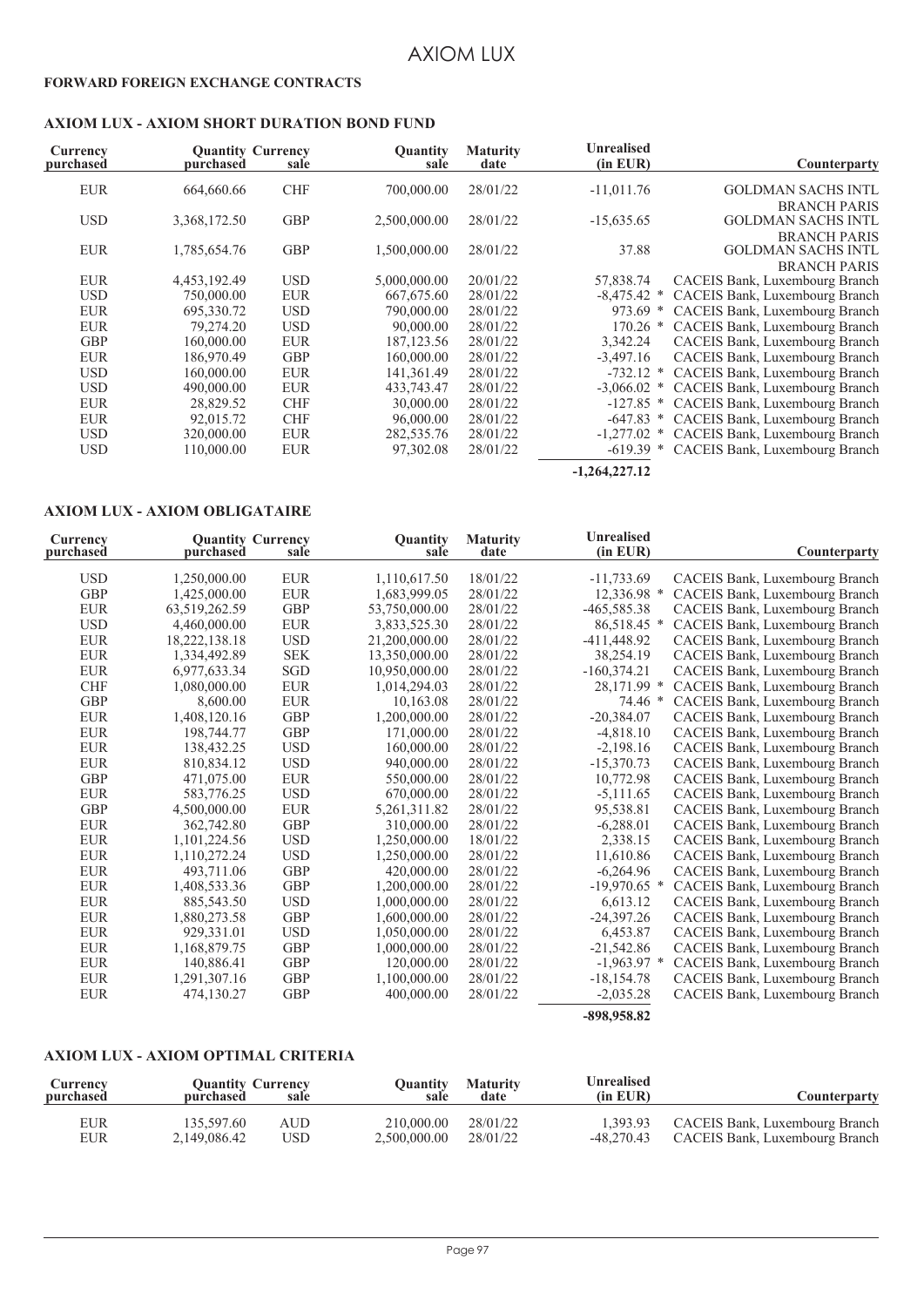#### **FORWARD FOREIGN EXCHANGE CONTRACTS**

#### **AXIOM LUX - AXIOM OPTIMAL CRITERIA**

| Counterparty                   | Unrealised<br>$(in$ EUR $)$ | <b>Maturity</b><br>date | Ouantity<br>sale | <b>Quantity Currency</b><br>sale | purchased   | <b>Currency</b><br>purchased |
|--------------------------------|-----------------------------|-------------------------|------------------|----------------------------------|-------------|------------------------------|
| CACEIS Bank, Luxembourg Branch | $-11,246.12$                | 28/01/22                | .400.000.00      | GBP                              | .655.335.50 | EUR                          |
|                                | $-58,122.62$                |                         |                  |                                  |             |                              |

#### **AXIOM LUX - AXIOM LONG SHORT CREDIT**

| Currency<br>purchased | purchased     | <b>Quantity Currency</b><br>sale | Ouantitv<br>sale | <b>Maturity</b><br>date | <b>Unrealised</b><br>(in EUR) | <b>Counterparty</b>                       |
|-----------------------|---------------|----------------------------------|------------------|-------------------------|-------------------------------|-------------------------------------------|
|                       |               |                                  |                  |                         |                               |                                           |
| <b>GBP</b>            | 45,000.00     | <b>EUR</b>                       | 53.257.59        | 28/01/22                |                               | 310.92 * CACEIS Bank, Luxembourg Branch   |
| <b>CHF</b>            | 53,000.00     | <b>EUR</b>                       | 49.632.44        | 28/01/22                |                               | 1,525.61 * CACEIS Bank, Luxembourg Branch |
| <b>USD</b>            | 58,000.00     | <b>EUR</b>                       | 49.704.34        | 28/01/22                |                               | 1,273.81 * CACEIS Bank, Luxembourg Branch |
| <b>GBP</b>            | 8.500.00      | <b>EUR</b>                       | 10.059.77        | 28/01/22                |                               | 58.73 * CACEIS Bank, Luxembourg Branch    |
| <b>EUR</b>            | 2,247,403.66  | <b>GBP</b>                       | 1.900.000.00     | 28/01/22                | $-14.385.22$                  | CACEIS Bank, Luxembourg Branch            |
| <b>EUR</b>            | 11,316,193.30 | <b>USD</b>                       | 13.200.000.00    | 28/01/22                | $-285,865.65$                 | CACEIS Bank, Luxembourg Branch            |
|                       |               |                                  |                  |                         | $-297,081.80$                 |                                           |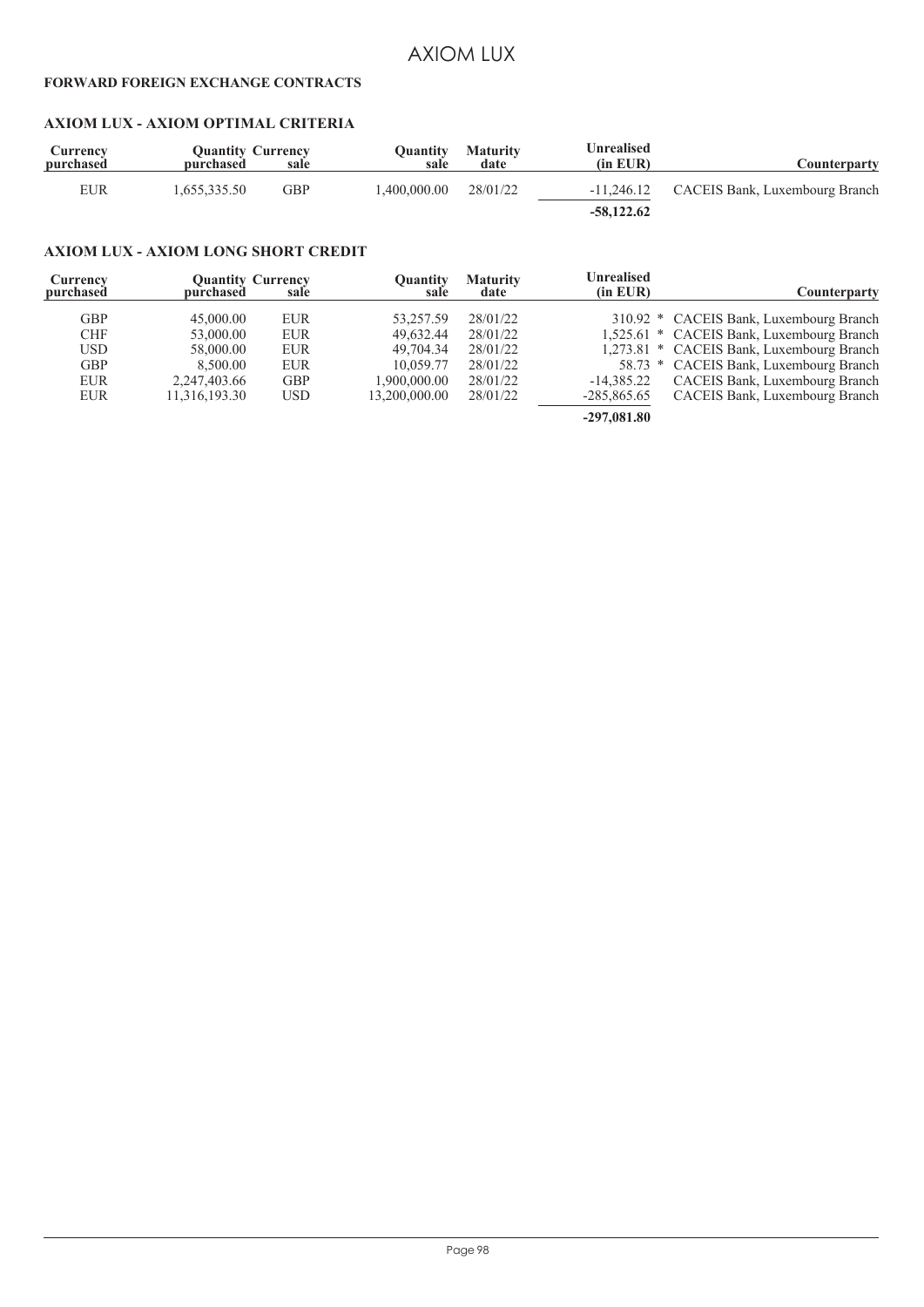#### **FINANCIAL FUTURES**

As at 31/12/2021, the following futures contracts were outstanding :

#### **AXIOM LUX - AXIOM SUSTAINABLE FINANCIAL BONDS**

| <b>Ouantity</b><br>(purchase/(sale)) Denomination |                                                                                                  | Currency                 | Commitment<br>$(in$ EUR $)$<br>(in absolute value) | Unrealised<br>(in EUR)                   | <b>Broker</b>                                                  |
|---------------------------------------------------|--------------------------------------------------------------------------------------------------|--------------------------|----------------------------------------------------|------------------------------------------|----------------------------------------------------------------|
| <b>Futures on bonds</b>                           |                                                                                                  |                          |                                                    |                                          |                                                                |
|                                                   | -15 EURO-OAT-FUTURES-EUX 03/22<br>-15 LONG GILT FUTURE-LIF 03/22<br>$-20$ US 10 YEARS NOTE 03/22 | <b>EUR</b><br>GBP<br>USD | 1.692.622.50<br>2,375,157.81<br>1.955.598.19       | 44.250.00<br>$-1,965.22$<br>$-21,846.42$ | CACEIS Bank, Paris<br>CACEIS Bank, Paris<br>CACEIS Bank, Paris |
|                                                   |                                                                                                  |                          |                                                    | 20,438.36                                |                                                                |

#### **AXIOM LUX - AXIOM EUROPEAN BANKS EQUITY**

| <b>Ouantity</b>                |                                 |            | <b>Commitment</b><br>(in EUR) | Unrealised |                           |
|--------------------------------|---------------------------------|------------|-------------------------------|------------|---------------------------|
| (purchase/(sale)) Denomination |                                 | Currencv   | (in absolute value)           | (in EUR)   | <b>Broker</b>             |
| <b>Other futures</b>           |                                 |            |                               |            |                           |
|                                | 850 STANDARD CHART 12/22        | GBP        | 4,539,542.64                  | 149,817.06 | <b>CACEIS Bank, Paris</b> |
|                                | 1,000 XEUR HSBG HBSC 1000 12/22 | <b>GBP</b> | 55,859,933.30                 | 93,928.06  | CACEIS Bank, Paris        |
|                                |                                 |            |                               | 243,745.12 |                           |

#### **AXIOM LUX - AXIOM SHORT DURATION BOND FUND**

| <b>Quantity</b>         | <b>Denomination</b>               |            | <b>Commitment</b><br>(in EUR) | <b>Unrealised</b> | <b>Broker</b>             |
|-------------------------|-----------------------------------|------------|-------------------------------|-------------------|---------------------------|
| (purchase/(sale))       |                                   | Currency   | (in absolute value)           | (in EUR)          |                           |
| <b>Futures on bonds</b> |                                   |            |                               |                   |                           |
|                         | -200 EURO-OAT-FUTURES-EUX 03/22   | <b>EUR</b> | 22,568,300.00                 | 584,000.00        | CACEIS Bank, Paris        |
|                         | -100 LONG GILT FUTURE-LIF 03/22   | <b>GBP</b> | 15,834,385.42                 | $-13,101.48$      | <b>CACEIS Bank, Paris</b> |
|                         | -83 US TREASURY BOND 03/22        | USD.       | 10,628,627.33                 | $-157,376.67$     | CACEIS Bank, Paris        |
|                         |                                   |            |                               | 413,521.85        |                           |
| <b>Futures on index</b> |                                   |            |                               |                   |                           |
|                         | $-1,466$ EURO STOX BANK IDX 03/22 | <b>EUR</b> | 7,362,252.00                  | $-302,729.00$     | CACEIS Bank, Paris        |
| $-40$                   | VIX FUTURE (CBF) 03/22            | <b>USD</b> | 605,698.21                    | 80,434.40         | CACEIS Bank, Paris        |
| $-40$                   | VIX FUTURE (CBF) 04/22            | <b>USD</b> | 605,698.21                    | 27,478.02         | CACEIS Bank, Paris        |
| 40                      | VIX FUTURE (CBF) 05/22            | <b>USD</b> | 605,698.21                    | $-7,938.80$       | CACEIS Bank, Paris        |
| 40                      | VIX FUTURE (CBF) 06/22            | <b>USD</b> | 605,698.21                    | $-19,581.43$      | CACEIS Bank, Paris        |
|                         |                                   |            |                               | $-222,336.81$     |                           |
| <b>Other futures</b>    |                                   |            |                               |                   |                           |
|                         | 800 FRANCE TELECOM (EUX) 12/25    | EUR        | 7,530,400.00                  | 48,000.00         | CACEIS Bank, Paris        |
|                         | 300 TOTAL SA (DVD) 12/27          | <b>EUR</b> | 13,389,000.00                 | 189,600.00        | CACEIS Bank, Paris        |
|                         |                                   |            |                               | 237,600.00        |                           |

#### **AXIOM LUX - AXIOM OPTIMAL CRITERIA**

| <b>Quantity</b>                |                               |            | <b>Commitment</b><br>(in EUR) | <b>Unrealised</b> |                    |
|--------------------------------|-------------------------------|------------|-------------------------------|-------------------|--------------------|
| (purchase/(sale)) Denomination |                               | Currency   | (in absolute value)           | (in EUR)          | <b>Broker</b>      |
| <b>Futures on bonds</b>        |                               |            |                               |                   |                    |
|                                | -10 EURO BOBL FUTURE 03/22    | <b>EUR</b> | 1.022.260.00                  | 8,400.00          | CACEIS Bank, Paris |
|                                | -4 EURO BUND FUTURE 03/22     | <b>EUR</b> | 408,072.00                    | 11,280.00         | CACEIS Bank, Paris |
|                                | -1 EURO BUXL FUTURE 03/22     | <b>EUR</b> | 159.453.50                    | 10,320.00         | CACEIS Bank, Paris |
|                                | -7 LONG GILT FUTURE-LIF 03/22 | <b>GBP</b> | 1,108,406.98                  | $-917.10$         | CACEIS Bank, Paris |
|                                | -3 US TREASURY BOND 03/22     | <b>USD</b> | 384, 167. 25                  | $-5,688.31$       | CACEIS Bank, Paris |
|                                | -6 US 5 YEARS NOTE-CBT 03/22  | <b>USD</b> | 517,018.23                    | $-2,019.77$       | CACEIS Bank, Paris |
|                                |                               |            |                               | 21,374.82         |                    |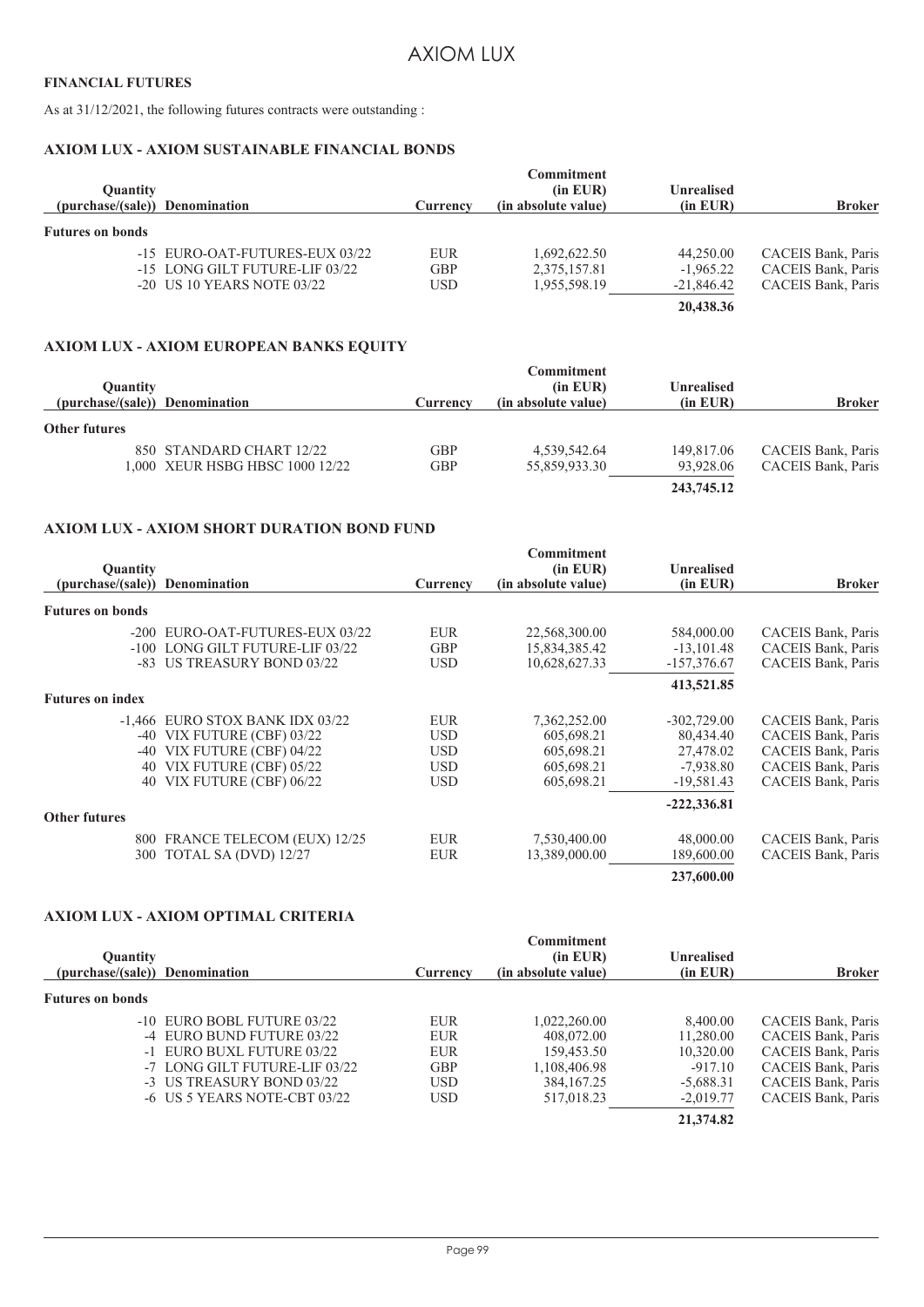#### **CREDIT DEFAULT SWAPS (CDS):**

As at December 31, 2021, the open positions on Credit Default Swaps (CDS) were as follows:

#### **AXIOM SUSTAINABLE FINANCIAL BONDS**

| Descriptions/underlying | Buyer/ Ccy<br><b>Seller</b> |            | <b>Notional</b> | <b>Commitment</b> | <b>Maturity</b> | Counterparty     | <b>Unrealised</b><br>result |
|-------------------------|-----------------------------|------------|-----------------|-------------------|-----------------|------------------|-----------------------------|
|                         |                             |            |                 |                   |                 |                  | $(in$ EUR $)$               |
| <b>ITRAXX EUR SNR</b>   | <b>BUY</b>                  | EUR        | 7 000 000 00    | 7 000 000 00      | 20/12/2026      | JP MORGAN AG     | $-156613.95$                |
| <b>FINANCIAL S36 V1</b> |                             |            |                 |                   |                 | <b>FRANKFURT</b> |                             |
| UTD KDOM GT BRITN &     | <b>BUY</b>                  | <b>USD</b> | 2 000 000 00    | 1 758 705.59      | 20/06/2023      | JP MORGAN AG     | $-24892.60$                 |
| USD CR SN M             |                             |            |                 |                   |                 | <b>FRANKFURT</b> |                             |
|                         |                             |            |                 |                   |                 |                  | $-181,506.55$               |

#### **AXIOM SHORT DURATION BOND FUND**

| Descriptions/underlying      | Buyer/<br><b>Seller</b> | Ccy        | <b>Notional</b> | Commitment    | <b>Maturity</b> | <b>Counterparty</b>  | <b>Unrealised</b><br>result<br>(in EUR) |
|------------------------------|-------------------------|------------|-----------------|---------------|-----------------|----------------------|-----------------------------------------|
| <b>INTL LEASE FIN C</b>      | <b>BUY</b>              | <b>USD</b> | 2 000 000.00    | 1 758 705.591 | 20/06/2025      | <b>GOLDMAN</b>       | $-285788.95$                            |
| USD SN XR M                  |                         |            |                 |               |                 | <b>SACHS INTERN.</b> |                                         |
| <b>ITRAXX XOVER S28 V9</b>   | <b>BUY</b>              | <b>EUR</b> | 20 000 000,00   | 20 000 000.00 | 20/12/2022      | <b>JP MORGAN AG</b>  | $-966294.20$ .                          |
| <b>MKT</b>                   |                         |            |                 |               |                 | <b>FRANKFURT</b>     |                                         |
| <b>SOLVAY SA EUR SN MM M</b> | <b>BUY</b>              | EUR        | 3 000 000.00    | 3 000 000.00  | 20/06/2025      | <b>JP MORGAN AG</b>  | $-63981.36$                             |
|                              |                         |            |                 |               |                 | <b>FRANKFURT</b>     |                                         |
| ASS GENERALI SPA EUR         | <b>SELL</b>             | <b>EUR</b> | 3 000 000.00    | 3 000 000.00  | 20/06/2022      | <b>JP MORGAN AG</b>  | 11 284.29                               |
| MM SN                        |                         |            |                 |               |                 | <b>FRANKFURT</b>     |                                         |
| <b>ITRAXX EUROPE S30 V2</b>  | <b>SELL</b>             | <b>EUR</b> | 2 000 000.00    | 2 000 000.00  | 20/12/2023      | <b>GOLDMAN</b>       | $-167351.48$                            |
| <b>MKT</b>                   |                         |            |                 |               |                 | <b>SACHS INTL</b>    |                                         |
|                              |                         |            |                 |               |                 | <b>SUCC PARIS</b>    |                                         |
| <b>ITRAXX EUROPE S28 V2</b>  | <b>SELL</b>             | <b>EUR</b> | 2 000 000.00    | 2 000 000.00  | 20/12/2022      | <b>JP MORGAN AG</b>  | $-36238.40$                             |
| <b>MKT</b>                   |                         |            |                 |               |                 | <b>FRANKFURT</b>     |                                         |
| ROLLS ROYCE PLC EUR SN       | <b>BUY</b>              | <b>EUR</b> | 1 000 000 00    | 1 000 000.00  | 20/06/2024      | <b>JP MORGAN AG</b>  | 4 9 9 0.85                              |
| MM M                         |                         |            |                 |               |                 | <b>FRANKFURT</b>     |                                         |
| <b>ITRAXX SUB FINANCIALS</b> | <b>BUY</b>              | <b>EUR</b> | 10 000 000 00   | 10 000 000 00 | 20/12/2026      | <b>JP MORGAN AG</b>  | 36 613.13                               |
| <b>S36 V1 MKT</b>            |                         |            |                 |               |                 | <b>FRANKFURT</b>     |                                         |
| <b>ITRAXX EUR SNR</b>        | <b>BUY</b>              | <b>EUR</b> | 78 000 000.00   | 78 000 000.00 | 20/12/2026      | <b>JP MORGAN AG</b>  | $-1745126.90$                           |
| <b>FINANCIAL S36 V1</b>      |                         |            |                 |               |                 | <b>FRANKFURT</b>     |                                         |
|                              |                         |            |                 |               |                 |                      | -3 211 893.02                           |

#### **AXIOM OBLIGATAIRE**

| Descriptions/underlying      | Buyer/ Ccy<br><b>Seller</b> |     | <b>Notional</b> | <b>Commitment</b> | <b>Maturity</b> | Counterparty        | <b>Unrealised</b><br>result |
|------------------------------|-----------------------------|-----|-----------------|-------------------|-----------------|---------------------|-----------------------------|
|                              |                             |     |                 |                   |                 |                     | (in EUR)                    |
| TKOFP SENIOR TIKEHAU         | <b>SELL</b>                 | EUR | 1 000 000.00    | 1 000 000 00      | 20/12/2024      | JP MORGAN AG        | $-13$ 184.22                |
| EUR MM SN                    |                             |     |                 |                   |                 | <b>FRANKFURT</b>    |                             |
| <b>UPC HLDG BV EUR SN MM</b> | <b>SELL</b>                 | EUR | 4 000 000 00    | 4 000 000 00      | 20/12/2024      | <b>JP MORGAN AG</b> | $-52\,736.87$               |
| M                            |                             |     |                 |                   |                 | <b>FRANKFURT</b>    |                             |
|                              |                             |     |                 |                   |                 |                     | $-65921.09$                 |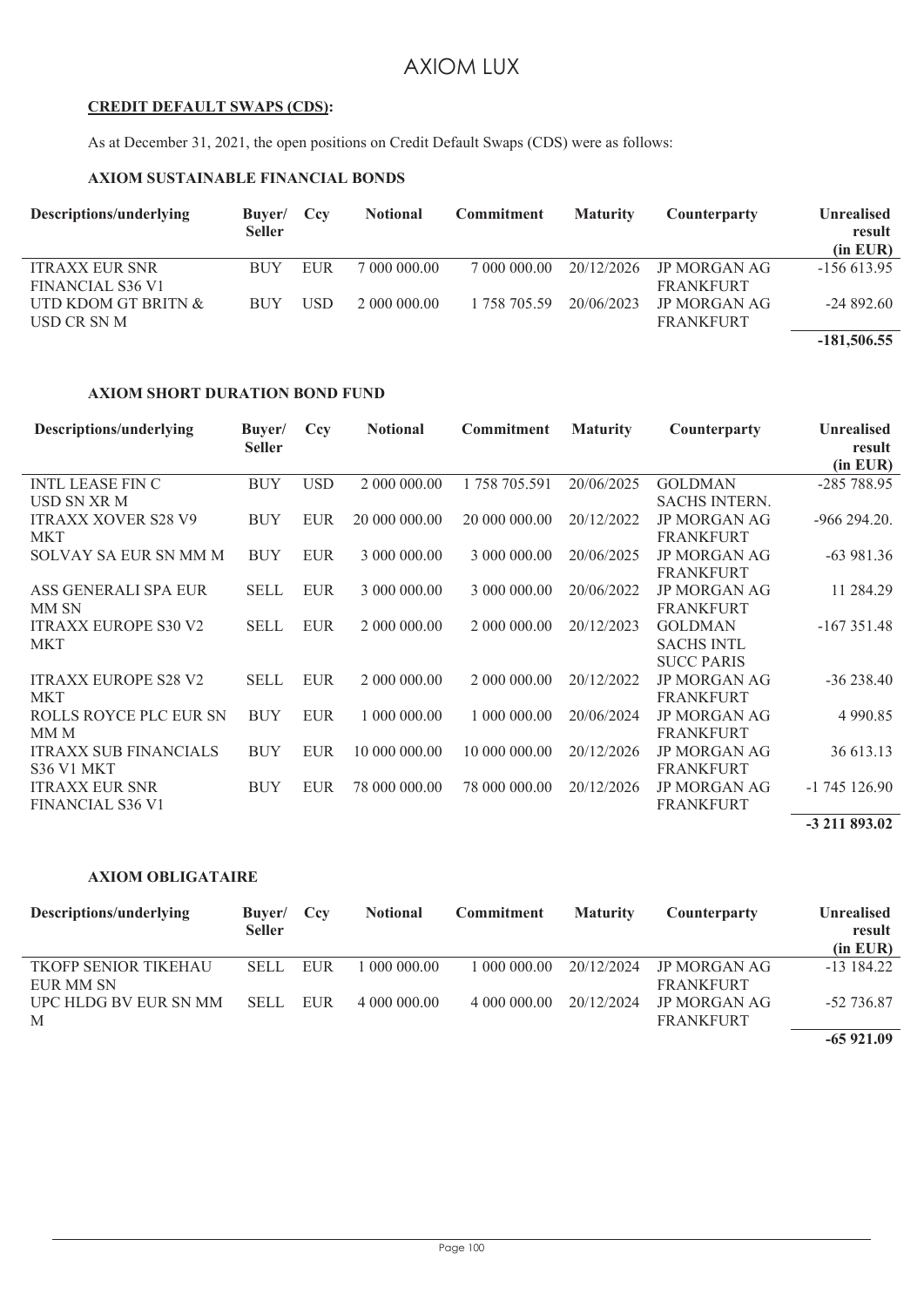#### **CREDIT DEFAULT SWAPS (CDS) (continued):**

#### **AXIOM LONG SHORT CREDIT**

| Descriptions/underlying                       | Buver/<br><b>Seller</b> | Ccy        | <b>Notional</b> | <b>Commitment</b> | <b>Maturity</b> | Counterparty                                                | <b>Unrealised</b><br>result<br>(in EUR) |
|-----------------------------------------------|-------------------------|------------|-----------------|-------------------|-----------------|-------------------------------------------------------------|-----------------------------------------|
| RENAULT EUR SN MM M                           | <b>BUY</b>              | <b>EUR</b> | 500 000.00      | 500 000.00        | 20/12/2025      | <b>BNP-PARIBAS SA</b><br><b>PARIS</b>                       | 9 9 6 1.98                              |
| <b>GENERAL MOTORS USD</b><br>XR SN            | <b>BUY</b>              | <b>USD</b> | 500 000.00      | 439 676.40        | 20/12/2025      | <b>BNP-PARIBAS SA</b><br><b>PARIS</b>                       | $-70945.02$                             |
| GEN ELEC CO USD SN XR<br>M                    | <b>BUY</b>              | <b>USD</b> | 500 000.00      | 439 676.40        | 20/12/2025      | <b>BNP-PARIBAS SA</b><br><b>PARIS</b>                       | $-7998.93$                              |
| BOEING CO USD SN XR M                         | <b>BUY</b>              | <b>USD</b> | 500 000.00      | 439 676.40        | 20/12/2025      | <b>BNP-PARIBAS SA</b><br><b>PARIS</b>                       | $-1791.82$                              |
| DEUTS LUFTHANSA EUR<br><b>SN MM M</b>         | <b>BUY</b>              | <b>EUR</b> | 500 000.00      | 500 000.00        | 20/12/2025      | <b>GOLDMAN SACHS</b><br><b>INTERN.</b>                      | 27 232.04                               |
| FORD MTR CO USD SN XR<br>M                    | <b>BUY</b>              | <b>USD</b> | 500 000.00      | 439 676.40        | 20/12/2025      | <b>BNP-PARIBAS SA</b><br><b>PARIS</b>                       | $-62261.55$                             |
| <b>ELIS SA</b>                                | <b>SELL</b>             | <b>EUR</b> | 250 000.00      | 250 000.00        | 20/12/2025      | <b>BNP-PARIBAS SA</b><br><b>PARIS</b>                       | 36 604.23                               |
| MONITCHEM HOLDCO<br><b>EUR MM SN</b>          | <b>BUY</b>              | <b>EUR</b> | 500 000.00      | 500 000.00        | 20/12/2025      | <b>GOLDMAN SACHS</b><br><b>INTERN.</b>                      | $-63880.23$                             |
| MATTERHORN TELECOM<br>HOLDING S.A.            | <b>BUY</b>              | <b>EUR</b> | 500 000.00      | 500 000.00        | 20/12/2025      | <b>BNP-PARIBAS SA</b><br><b>PARIS</b>                       | $-57317.71$                             |
| ALTICE FINCO SA EUR MM<br><b>SN</b>           | <b>BUY</b>              | <b>EUR</b> | 500 000.00      | 500 000.00        | 20/12/2025      | <b>BNP-PARIBAS SA</b><br><b>PARIS</b>                       | $-32574.45$                             |
| CDX NA HY S35 V1 MKT                          | <b>BUY</b>              | <b>USD</b> | 4 000 000.00    | 3 517 411.19      | 20/12/2025      | <b>BNP-PARIBAS SA</b><br><b>PARIS</b>                       | -306 841.36                             |
| UNIVISION COMMS USD<br><b>SN XR M</b>         | <b>BUY</b>              | <b>USD</b> | 500 000.00      | 439 676.40        | 20/12/2025      | <b>GOLDMAN SACHS</b><br><b>INTERN.</b>                      | $-19742.67$                             |
| LTD BRANDS INC USD SN<br>XR M                 | <b>BUY</b>              | <b>USD</b> | 500 000.00      | 439 676.40        | 20/12/2025      | <b>GOLDMAN SACHS</b><br><b>INTERN.</b>                      | 2 006.38                                |
| DISH DBS CORP USD SN XR<br>M                  | <b>BUY</b>              | <b>USD</b> | 500 000.00      | 439 676.40        | 20/12/2025      | <b>GOLDMAN SACHS</b><br><b>INTERN.</b>                      | $-9362.08$                              |
| MARKS SPENCER PL EUR<br><b>SN MM M</b>        | <b>BUY</b>              | <b>EUR</b> | 500 000.00      | 500 000.00        | 20/12/2025      | <b>BNP-PARIBAS SA</b><br><b>PARIS</b>                       | 9 640.51                                |
| MGM GROWTH PROPERT<br>OP USD XR SN            | <b>BUY</b>              | <b>USD</b> | 500 000.00      | 439 676.40        | 20/12/2025      | <b>GOLDMAN SACHS</b><br><b>INTERN.</b>                      | $-48777.83$                             |
| NAVIENT INTL CO USD XR<br><b>SN</b>           | <b>BUY</b>              | <b>USD</b> | 500 000.00      | 439 676.40        | 20/12/2025      | <b>BNP-PARIBAS SA</b><br><b>PARIS</b>                       | $-37050.95$                             |
| OLIN CORP USD SN XR M                         | <b>BUY</b>              | <b>USD</b> | 500 000.00      | 439 676.40        | 20/12/2025      | <b>BNP-PARIBAS SA</b><br><b>PARIS</b>                       | 1 523.76                                |
| <b>JAGUAR LAND ROVER</b><br><b>EUR MM SN</b>  | <b>BUY</b>              | <b>EUR</b> | 500 000.00      | 500 000.00        | 20/12/2025      | <b>GOLDMAN</b><br><b>SACHS INTL</b>                         | $-31131.40$                             |
| STENA AKTIEBOLAG EUR<br>SN MM M               | <b>BUY</b>              | <b>EUR</b> | 500 000.00      | 500 000.00        | 20/12/2025      | <b>SUCC PARIS</b><br><b>GOLDMAN</b><br><b>SACHS INTL</b>    | $-27077.64$                             |
| ROLLS ROYCE PLC EUR SN                        | <b>BUY</b>              | <b>EUR</b> | 500 000.00      | 500 000.00        | 20/12/2025      | <b>SUCC PARIS</b><br><b>JP MORGAN AG</b>                    | 9 503.30                                |
| MM <sub>M</sub><br>BOEING CO USD SN XR M      | <b>BUY</b>              | <b>USD</b> | 500 000.00      | 439 676.40        | 20/12/2025      | <b>FRANKFURT</b><br><b>JP MORGAN AG</b>                     | $-1791.82$                              |
| TENET HEALTHCARE USD                          | <b>BUY</b>              | <b>USD</b> | 500 000.00      | 439 676.40        | 20/12/2025      | <b>FRANKFURT</b><br><b>JP MORGAN AG</b>                     | $-42352.01$                             |
| <b>SN XR M</b><br>AMERN AXLE MFG INC          | <b>BUY</b>              | <b>USD</b> | 500 000.00      | 439 676.40        | 20/12/2025      | <b>FRANKFURT</b><br><b>JP MORGAN AG</b>                     | $-28204.75$                             |
| <b>USD XR SN</b><br>UTD GROUP BV EUR MM<br>SN | <b>BUY</b>              | EUR        | 500 000.00      | 500 000.00        | 20/12/2025      | <b>FRANKFURT</b><br><b>JP MORGAN AG</b><br><b>FRANKFURT</b> | $-43800.93$                             |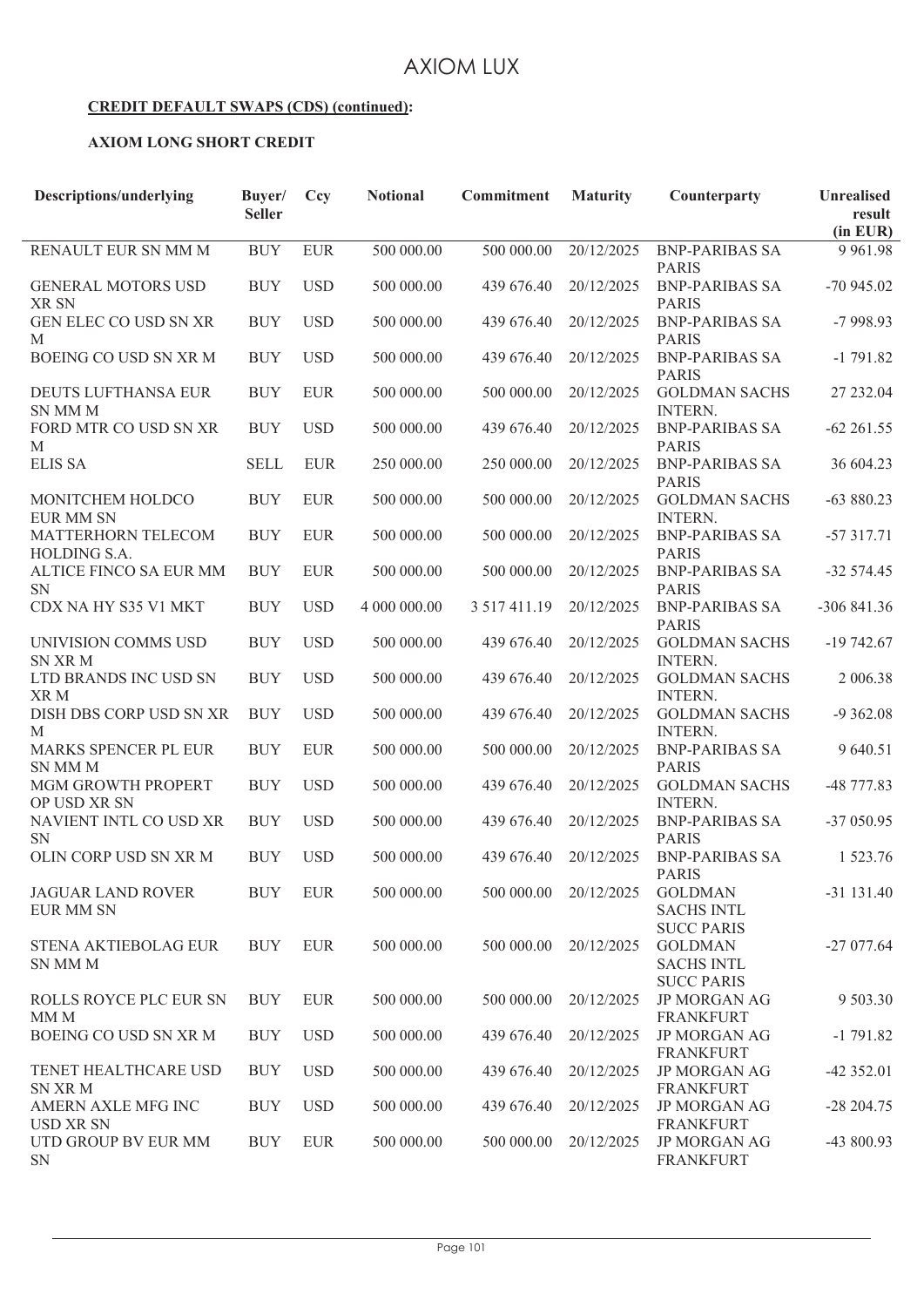#### **CREDIT DEFAULT SWAPS (CDS) (continued):**

#### **AXIOM LONG SHORT CREDIT (continued)**

| Descriptions/underlying                  | Buyer/<br><b>Seller</b> | Ccy        | <b>Notional</b> | <b>Commitment</b> | <b>Maturity</b> | Counterparty                                              | <b>Unrealised</b><br>result<br>(in EUR) |
|------------------------------------------|-------------------------|------------|-----------------|-------------------|-----------------|-----------------------------------------------------------|-----------------------------------------|
| <b>TRANSDIGM INC USD SE</b><br>XR M      | <b>BUY</b>              | <b>USD</b> | 500 000,00      | 439 676.40        | 20/12/2025      | <b>JP MORGAN AG</b><br><b>FRANKFURT</b>                   | $-48500.29$                             |
| <b>ROLLS ROYCE PLC EUR</b><br>SN MM M    | <b>BUY</b>              | <b>EUR</b> | 500 000,00      | 500 000.00        | 20/12/2025      | <b>GOLDMAN</b><br><b>SACHS INTL</b><br><b>SUCC PARIS</b>  | 9 503.30                                |
| <b>ITRAXX XOVER S35 V1</b><br><b>MKT</b> | <b>BUY</b>              | <b>EUR</b> | 4 000 000.00    | 4 000 000.00      | 20/06/2026      | <b>JP MORGAN AG</b><br><b>FRANKFURT</b>                   | $-466$ 748.58                           |
| <b>CASINO GUICHARD EUR</b><br>SN MM M    | <b>SELL</b>             | <b>EUR</b> | 500 000.00      | 500 000.00        | 20/06/2026      | <b>BNP-PARIBAS SA</b><br><b>PARIS</b>                     | $-22647.95$                             |
| <b>CSL 144A</b>                          | <b>BUY</b>              | <b>USD</b> | 500 000,00      | 439,676.40        | 20/06/2026      | <b>JP MORGAN AG</b><br><b>FRANKFURT</b>                   | $-30683.73$                             |
| <b>INT CONS AIRLINES EUR</b><br>MM SN    | <b>BUY</b>              | <b>EUR</b> | 500 000,00      | 500 000.00        | 20/12/2026      | <b>GOLDMAN SACHS</b><br><b>INTL SUCC PARIS</b>            | $-24039.64$                             |
| NUMERICABLE GROUP<br>EUR MM SN           | <b>BUY</b>              | <b>EUR</b> | 500 000,00      | 500 000,00        | 20/12/2026      | <b>BNP-PARIBAS SA</b><br><b>PARIS</b>                     | $-32682.78$                             |
| <b>DEUTS LUFTHANSA EUR</b><br>SN MM M    | <b>BUY</b>              | <b>EUR</b> | 500 000,00      | 500 000.00        | 20/12/2026      | <b>MORGAN</b><br><b>STANLEY BANK</b><br><b>AG GERMANY</b> | 38 633.43                               |

**-1 373 597.19**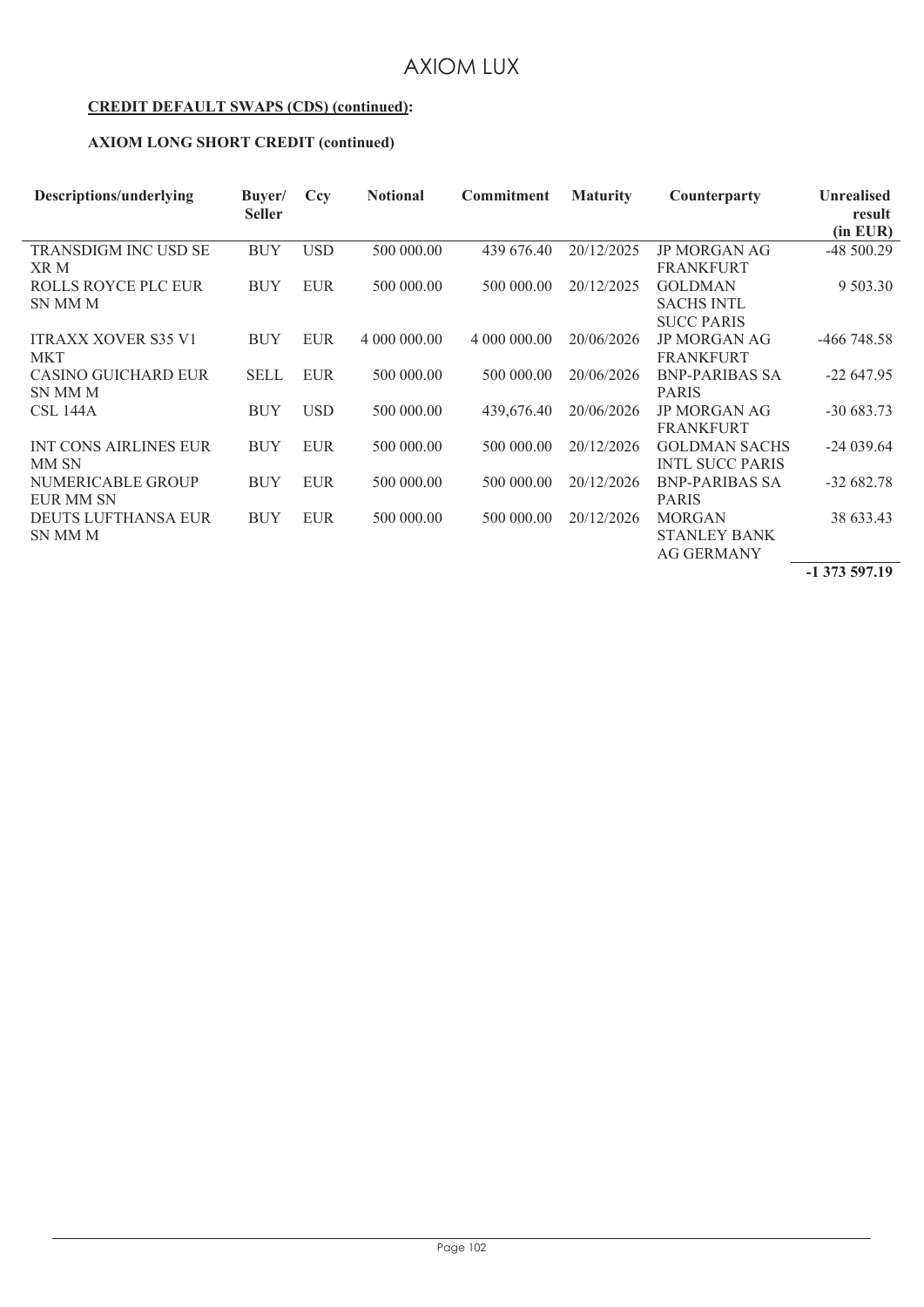#### **TOTAL RETURN SWAPS:**

As at December 31, 2021, the open positions on Total Return Swaps were as follows:

## **AXIOM LONG SHORT CREDIT**

| <b>Notional</b> | Ccy        | <b>Maturity</b> | sub-fund                          | sub-fund                                   | Counterparty                                   | <b>Unrealised</b> |
|-----------------|------------|-----------------|-----------------------------------|--------------------------------------------|------------------------------------------------|-------------------|
|                 |            |                 | pays                              | receives                                   |                                                | result            |
|                 |            |                 |                                   |                                            |                                                | (in EUR)          |
| 3 000 000.00    | <b>USD</b> | 20/03/2022      | <b>USD LIBOR</b><br>3 MONTHS      | IBX USD CONTINGENT LIQUID<br><b>DVPT M</b> | <b>GOLDMAN SACHS</b><br><b>INTL SUCC PARIS</b> | 21 553.93         |
| 700 000.00      | <b>EUR</b> | 15/06/2022      | <b>GRENKE AG</b>                  | 2.75%                                      | <b>BNP-PARIBAS SA</b>                          | 3 876.85          |
|                 |            |                 | 3.95%                             |                                            | <b>PARIS</b>                                   |                   |
| 1 000 000.00    | <b>USD</b> | 15/06/2022      | <b>GUNVOR</b>                     | 1.00%                                      | <b>BNP-PARIBAS SA</b>                          | 3 959.06          |
|                 |            |                 | <b>GROUP</b>                      |                                            | <b>PARIS</b>                                   |                   |
|                 |            |                 | 6.25%                             |                                            |                                                |                   |
| 400 000.00      | <b>EUR</b> | 15/06/2022      | <b>ADLER</b><br><b>GROUP 1.5%</b> | 3.00%                                      | <b>BNP-PARIBAS SA</b><br><b>PARIS</b>          | $-975.24$         |
| 502 066.62      | <b>EUR</b> | 15/06/2022      | 0.30%                             | TI AUTOMOTIV FINANCE PLC                   | <b>BNP-PARIBAS SA</b>                          | $-8470.77$        |
|                 |            |                 |                                   | 3.75%                                      | <b>PARIS</b>                                   |                   |
| 506 013.89      | <b>EUR</b> | 15/06/2022      | 1.50%                             | SAPPI PAPIER HOLDING GMBH                  | <b>BNP-PARIBAS SA</b>                          | $-7168.96$        |
|                 |            |                 |                                   |                                            | <b>PARIS</b>                                   |                   |
| 501 920.00      | <b>EUR</b> | 15/06/2022      | 1.00%                             | EASY JET FINCO BV                          | <b>GOLDMAN SACHS</b><br><b>INTERN.</b>         | 4 671.99          |
| 520 190.56      | <b>EUR</b> | 15/06/2022      | 1.10%                             | VERTICAL HOLDCO GMBH 2028                  | <b>BNP-PARIBAS SA</b>                          | 30 293.24         |
|                 |            |                 |                                   |                                            | <b>PARIS</b>                                   |                   |
| 291 275.00      | <b>EUR</b> | 15/06/2022      | 0.85%                             | <b>BANIJAY 3. MAR 12</b>                   | <b>BNP-PARIBAS SA</b>                          | $-14469.50$       |
|                 |            |                 |                                   |                                            | <b>PARIS</b>                                   |                   |
| 521 546.88      | <b>GBP</b> | 15/06/2022      | 0.30%                             | HEATHROW FINANCE PLC                       | <b>BNP-PARIBAS SA</b><br><b>PARIS</b>          | 24 298.28         |
| 510 782.99      | <b>GBP</b> | 15/06/2022      | 0.50%                             | HEATHROW FINANCE PLC                       | <b>BNP-PARIBAS SA</b>                          | 11 478.02         |
|                 |            |                 |                                   |                                            | <b>PARIS</b>                                   |                   |
| 478 046.88      | <b>EUR</b> | 15/06/2022      | 0.65%                             | <b>KAPLA HOLDING</b>                       | <b>BNP-PARIBAS SA</b>                          | $-23278.74$       |
|                 |            |                 |                                   |                                            | <b>PARIS</b>                                   |                   |
| 510 406.25      | <b>EUR</b> | 15/06/2022      | 1.20%                             | <b>SIGMA HOLDCO</b>                        | <b>BNP-PARIBAS SA</b>                          | 43 873.05         |
| 455 057.69      | <b>EUR</b> | 15/06/2022      | $1.00\%$                          | ADIENT GLOBAL HOLDINGS                     | <b>PARIS</b><br><b>BNP-PARIBAS SA</b>          | $-59345.03$       |
|                 |            |                 |                                   | 3.5%                                       | <b>PARIS</b>                                   |                   |
| 547 880.21      | <b>USD</b> | 15/06/2022      | 0.15%                             | WESCO DISTRIBUTION INC                     | <b>BNP-PARIBAS SA</b>                          | 12 266.97         |
|                 |            |                 |                                   |                                            | <b>PARIS</b>                                   |                   |
| 543 208.33      | <b>USD</b> | 15/06/2022      | 0.20%                             | TRIVIUM PACKAGING FINANCE                  | <b>BNP-PARIBAS SA</b>                          | $-2797.56$        |
| 1 021 777.78    | <b>USD</b> | 15/06/2022      | 0.30%                             | <b>SUMMER (BC) BIDCO 31.10.2026</b>        | <b>PARIS</b><br><b>BNP-PARIBAS SA</b>          | $-23004.36$       |
|                 |            |                 |                                   |                                            | <b>PARIS</b>                                   |                   |
| 898 019.44      | <b>USD</b> | 15/06/2022      | 0.30%                             | US780153AW20 AXIOM                         | <b>BNP-PARIBAS SA</b>                          | $-46793.30$       |
|                 |            |                 |                                   |                                            | <b>PARIS</b>                                   |                   |
| 507 357.64      | <b>USD</b> | 15/06/2022      | 0.20%                             | POST HOLDING INC                           | <b>BNP-PARIBAS SA</b>                          | $-5708.78$        |
| 522 656.25      | <b>USD</b> | 15/06/2022      | 0.18%                             | CLARIOS GLOBAL 6 1/4 05/15/26              | <b>PARIS</b><br><b>BNP-PARIBAS SA</b>          | $-5950.78$        |
|                 |            |                 |                                   |                                            | <b>PARIS</b>                                   |                   |
| 516 387.15      | <b>USD</b> | 15/06/2022      | 0.30%                             | <b>MATTEL, INC. EUR 12/15/27</b>           | <b>BNP-PARIBAS SA</b>                          | $-21498.59$       |
|                 |            |                 |                                   |                                            | <b>PARIS</b>                                   |                   |
| 493 376.74      | <b>USD</b> | 15/06/2022      | 0.30%                             | <b>KRAFT HEINZ FOODS</b>                   | <b>BNP-PARIBAS SA</b>                          | $-83537.17$       |
| 521 375.00      | <b>USD</b> | 15/06/2022      | 0.15%                             | HILTON DOMESTIC                            | <b>PARIS</b><br><b>BNP-PARIBAS SA</b>          | $-23454.72$       |
|                 |            |                 |                                   |                                            | <b>PARIS</b>                                   |                   |
| 502 173.61      | <b>USD</b> | 15/06/2022      | 0.25%                             | <b>ENERGIZER HOLDING</b>                   | <b>BNP-PARIBAS SA</b>                          | $-8481.24$        |
|                 |            |                 |                                   |                                            | <b>PARIS</b>                                   |                   |
| 534 947.92      | <b>USD</b> | 15/06/2022      | 0.15%                             | <b>COLT MERGER</b>                         | <b>BNP-PARIBAS SA</b>                          | $-5854.29$        |
|                 |            |                 |                                   |                                            | <b>PARIS</b>                                   |                   |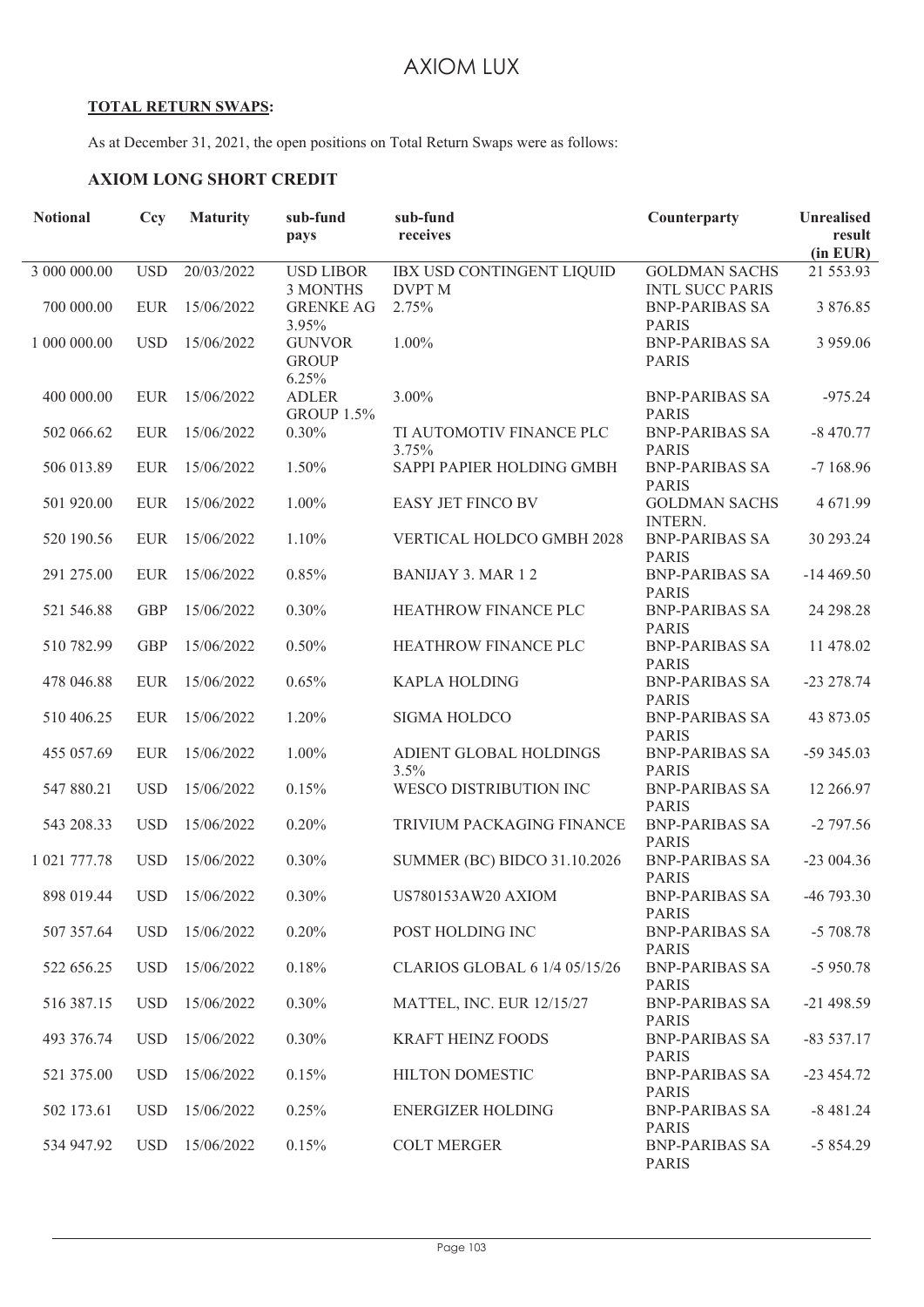#### **TOTAL RETURN SWAPS:**

As at December 31, 2021, the open positions on Total Return Swaps were as follows:

#### **AXIOM LONG SHORT CREDIT (continued)**

| <b>Notional</b> | Cey        | <b>Maturity</b> | sub-fund<br>pays | sub-fund<br>receives          | Counterparty                          | <b>Unrealised</b><br>result<br>$(in$ EUR $)$ |
|-----------------|------------|-----------------|------------------|-------------------------------|---------------------------------------|----------------------------------------------|
|                 |            |                 |                  |                               |                                       |                                              |
| 518 666.67      | <b>USD</b> | 15/06/2022      | $0.30\%$         | COTY INC                      | BNP-PARIBAS SA<br><b>PARIS</b>        | $-5373.09$                                   |
| 502 635.42      | <b>USD</b> | 15/06/2022      | $0.35\%$         | <b>COMMSCOPE INC</b>          | BNP-PARIBAS SA<br><b>PARIS</b>        | $-11430.67$                                  |
| 511 822.92      | USD.       | 15/06/2022      | 0.15%            | CEDRA FAIR/CAN /MAGNUM/MI     | BNP-PARIBAS SA<br><b>PARIS</b>        | $-7052.11$                                   |
| 517 708.33      | <b>USD</b> | 15/06/2022      | 0.15%            | <b>MAUSER PACKAGING SOLUT</b> | <b>BNP-PARIBAS SA</b><br><b>PARIS</b> | 5 987.17                                     |
| 475 614.58      | <b>USD</b> | 15/06/2022      | $0.45\%$         | <b>AVIS BUDGET CAR</b>        | <b>BNP-PARIBAS SA</b><br><b>PARIS</b> | $-52$ 195.70                                 |
| 480 198.63      | EUR        | 15/06/2022      | $1.05\%$         | <b>ACCOR</b>                  | <b>BNP-PARIBAS SA</b><br><b>PARIS</b> | $-4970.13$                                   |
| 440 493.15      | <b>EUR</b> | 15/06/2022      | 0.70%            | <b>ACCOR</b>                  | <b>BNP-PARIBAS SA</b><br><b>PARIS</b> | $-44675.62$                                  |
|                 |            |                 |                  |                               |                                       | $-304227.79$                                 |

#### **AXIOM EUROPEAN BANKS EQUITY**

| <b>Notional</b> | Ccy        | <b>Maturity</b> | sub-fund<br>pays                                                    | sub-fund<br>receives  | Counterparty                                                         | <b>Unrealised</b><br>result<br>(in EUR) |
|-----------------|------------|-----------------|---------------------------------------------------------------------|-----------------------|----------------------------------------------------------------------|-----------------------------------------|
| 100             | <b>TRY</b> | 28/02/2025      | <b>TRY LIBOR</b>                                                    | <b>AXIOMTRY INDEX</b> | <b>SGR SOCIETE</b>                                                   | 0.00                                    |
| 100             | <b>HUF</b> | 28/02/2025      | <b>OVERNIGHT</b><br><b>HUF BUBOR</b><br><b>OVERNIGHT</b>            | <b>AXIOMHUF INDEX</b> | <b>GENERALE PARIS</b><br><b>SGR SOCIETE</b><br><b>GENERALE PARIS</b> | 0.00                                    |
| 100             | <b>PLN</b> | 28/02/2025      | <b>PLN WIBOR</b><br><b>OVERNIGHT</b>                                | <b>AXIOMPLN INDEX</b> | <b>SGR SOCIETE</b><br><b>GENERALE PARIS</b>                          | 0.00                                    |
| 100             | <b>DKK</b> | 28/02/2025      | <b>DKK CIBOR</b><br><b>OVERNIGHT</b>                                | <b>AXIOMDKK INDEX</b> | <b>SGR SOCIETE</b><br><b>GENERALE PARIS</b>                          | 0.00                                    |
| 100             | <b>CZK</b> | 28/02/2025      | <b>CZK PRIBOR</b><br><b>OVERNIGHT</b>                               | <b>AXIOMCZK INDEX</b> | <b>SGR SOCIETE</b><br><b>GENERALE PARIS</b>                          | 0.00                                    |
| 100             | <b>SEK</b> | 28/02/2025      | <b>SEK STIBOR</b><br><b>OVERNIGHT</b>                               | <b>AXIOMSEK INDEX</b> | <b>SGR SOCIETE</b><br><b>GENERALE PARIS</b>                          | 0.00                                    |
| 100             | <b>GBP</b> | 28/02/2025      | <b>GBP</b><br><b>OVERNIGHT</b><br><b>COMPOUNDE</b><br><b>D RATE</b> | <b>AXIOMGBP INDEX</b> | <b>SGR SOCIETE</b><br><b>GENERALE PARIS</b>                          | 0.00                                    |
| 100             | NOK.       | 28/02/2025      | <b>NOK OIBOR 1</b><br><b>MONTH</b>                                  | <b>AXIOMNOK INDEX</b> | <b>SGR SOCIETE</b><br><b>GENERALE PARIS</b>                          | 0.00                                    |
| 100             | <b>CHF</b> | 28/02/2025      | <b>CHF</b><br><b>OVERNIGHT</b><br><b>COMPOUNDE</b><br><b>D RATE</b> | <b>AXIOMCHF INDEX</b> | <b>SGR SOCIETE</b><br><b>GENERALE PARIS</b>                          | 0.00                                    |
| 100             | <b>EUR</b> | 28/02/2025      | <b>EUR OIS</b>                                                      | <b>AXIOMEUR INDEX</b> | <b>SGR SOCIETE</b><br><b>GENERALE PARIS</b>                          | 0.00                                    |
|                 |            |                 |                                                                     |                       |                                                                      | 0.00                                    |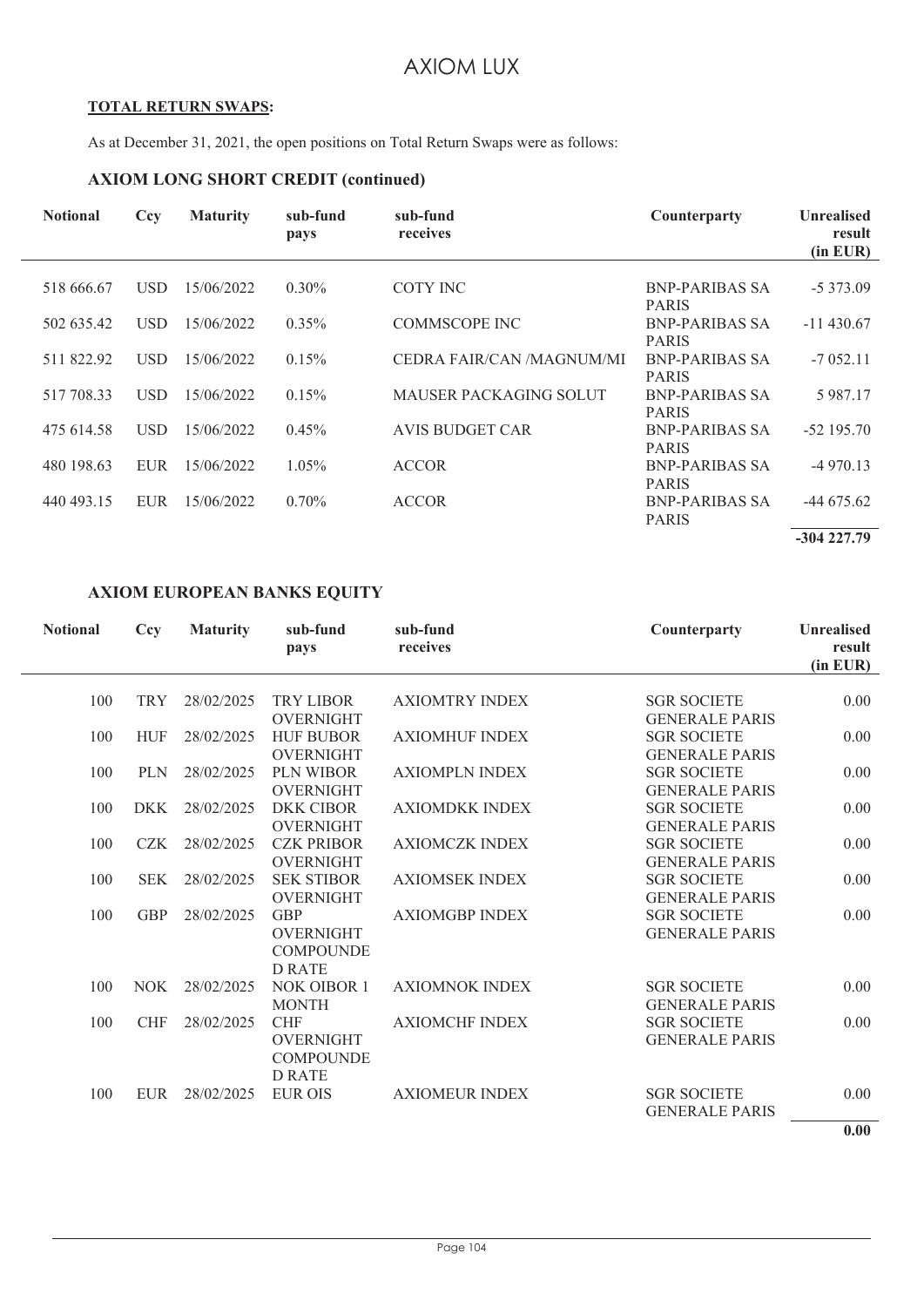*AXIOM LUX*

**Other notes to the financial statements**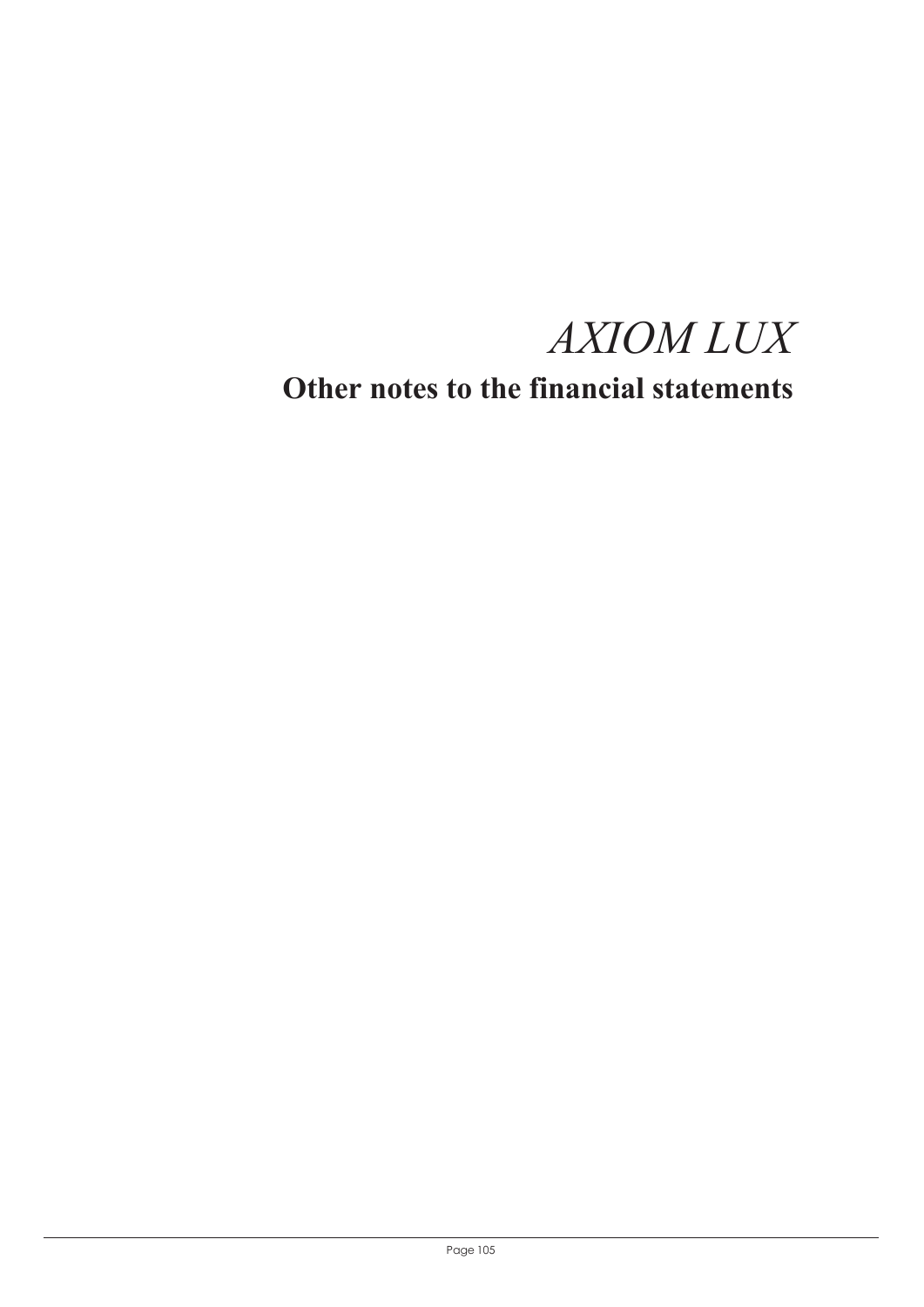## **Other notes to the financial statements**

#### **Note 1 - General**

**AXIOM LUX (**the "Company") is an open-ended collective investment company ("*société d'investissement à capital variable*" or "SICAV") established under the laws of the Grand Duchy of Luxembourg and registered under part I of the Luxembourg law of December 17, 2010, as amended, concerning undertakings for collective investment. The Company qualifies as an Undertaking for Collective Investment in Transferable Securities under the Directive 2009/65/EC of the European Parliament and of the Council of July 13, 2009 on the coordination of laws, regulations and administrative provisions relating to undertakings for collective investment in transferable securities. The Company was initially incorporated on March 27, 2015 and is managed by Axiom Alternative Investments on the basis of freedom of services pursuant to chapter 15 of the law.

The Company is registered with the *Registre de Commerce et des Sociétés, Luxembourg*, under number B196052 and is established at 5, allée Scheffer, L-2520 Luxembourg.

The Management Company was incorporated as a French Private Limited Liability Company (*société à responsabilité limitée*). The Management Company is registered with the Registre de Commerce et des Sociétés de Paris under number RCS 492.625.470. The Management Company is authorised and supervised by the Autorité des Marchés Financiers as a Portfolio Manager under Licence number GP 0600039 since December 1, 2006.

As at December 31, 2021, the following sub-funds are active:

| Sub-funds                                                      | Currency |  |  |  |  |  |
|----------------------------------------------------------------|----------|--|--|--|--|--|
| AXIOM SUSTAINABLE FINANCIAL BONDS (previously AXIOM CONTINGENT | EUR      |  |  |  |  |  |
| CAPITAL)                                                       |          |  |  |  |  |  |
| AXIOM EUROPEAN BANKS EQUITY (previously AXIOM EQUITY)          |          |  |  |  |  |  |
| AXIOM SHORT DURATION BOND FUND (previously AXIOM OPTIMAL FIX)  | EUR      |  |  |  |  |  |
| <b>AXIOM OBLIGATAIRE</b>                                       |          |  |  |  |  |  |
| AXIOM OPTIMAL CRITERIA                                         |          |  |  |  |  |  |
| AXIOM LONG SHORT CREDIT                                        | EUR      |  |  |  |  |  |

The sub-fund Share Classes have been issued in registered from:

| <b>Share Class</b>      | Ccy            | <b>Target Investors</b>                                                                                                                                                                                                                                                                  |
|-------------------------|----------------|------------------------------------------------------------------------------------------------------------------------------------------------------------------------------------------------------------------------------------------------------------------------------------------|
| $C, CG, D, G, I, J$ EUR |                | All investors                                                                                                                                                                                                                                                                            |
| R                       | <b>EUR/USD</b> | All investors for whom distribution, promotion and subscription to the sub-fund is                                                                                                                                                                                                       |
|                         |                | done primarily through the network of distribution platforms dedicated to wealth<br>management advisors and financial advisors                                                                                                                                                           |
| M                       | $CHF**$        | All investors wishing to have full and systematic hedging against currency risk                                                                                                                                                                                                          |
| B, BC                   | $USD**$        | All investors wishing to have full and systematic hedging against currency risk                                                                                                                                                                                                          |
| E and IE                | GBP**          | All investors wishing to have full and systematic hedging against currency risk                                                                                                                                                                                                          |
| Z                       | <b>EUR</b>     | UCIT, investment funds and accounts managed by Axiom Alternative Investments<br>and the staff of Axiom Alternative Investments                                                                                                                                                           |
| A                       | <b>EUR</b>     | Investors that were holding shares in Class A of the sub-fund as of 31 December<br>2020 and certain other investors as determined by the Management Company in its<br>sole and absolute discretion                                                                                       |
| $\mathbf{P}$            | <b>EUR</b>     | Investors that were holding shares in Class P of the sub-fund as of 31 August 2020<br>and certain other investors as determined by the Management Company in its sole<br>and absolute discretion                                                                                         |
| R                       | <b>EUR</b>     | For the sub-fund AXIOM SUSTAINABLE FINANCIAL BONDS<br>All sophisticated investors for whom distribution, promotion and subscription to the<br>sub-fund is done primarily through the network of distribution platforms dedicated<br>to wealth management advisors and financial advisors |

*\*\* For the Classes of Shares denominated in currencies other than EUR, the sub-fund will enter into currency hedging transactions in order to cover the currency risks.*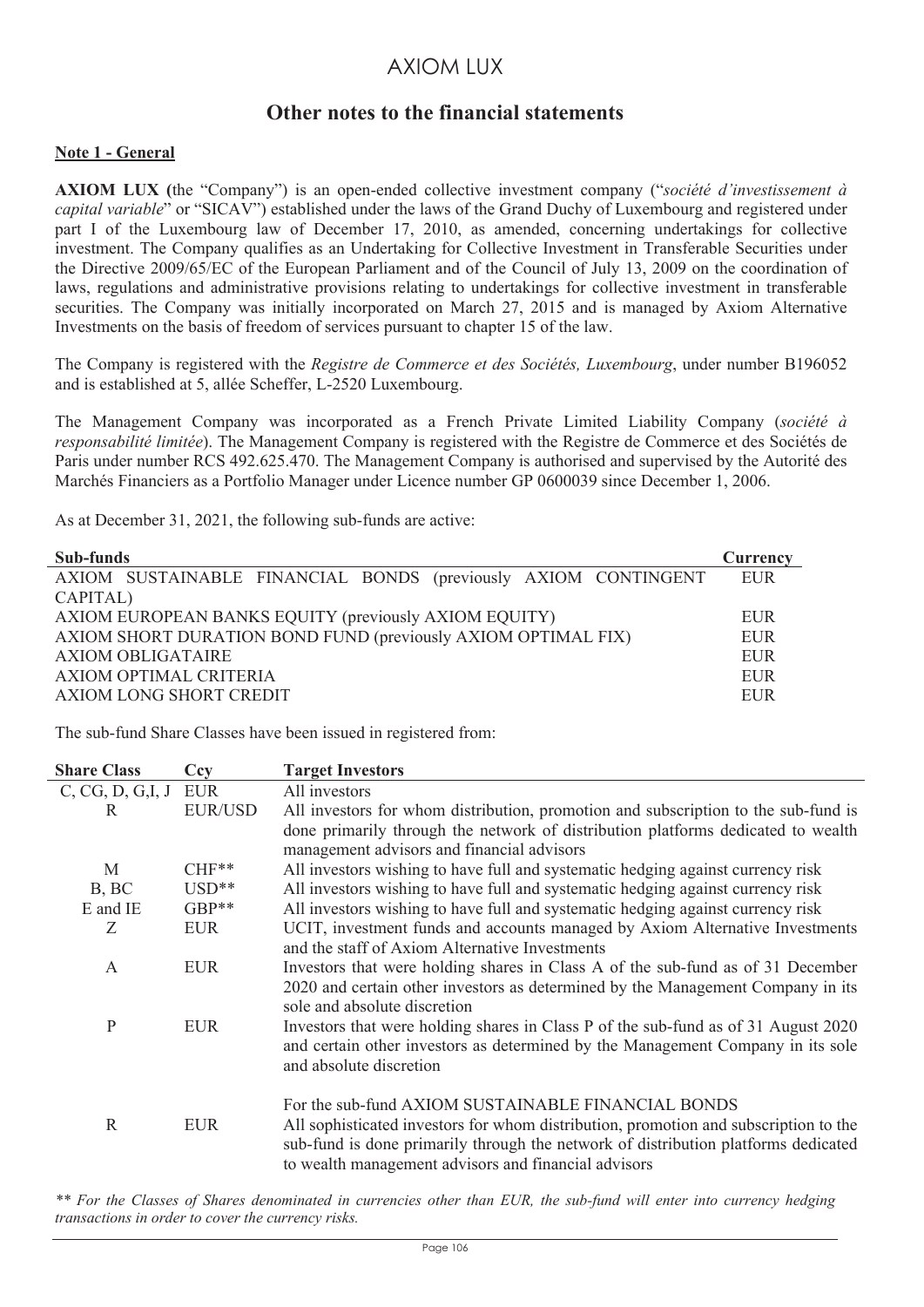## **Other notes to the financial statements (continued)**

#### **Note 2 - Summary of significant accounting principles**

The Company's financial statements have been prepared and presented in accordance with the Luxembourg regulations relating to undertakings for collective investment in transferable securities.

#### **a. Combined statements**

The various items appearing in the combined financial statements of the Company are equal to the sum of the corresponding items in the financial statements of each sub-fund and are drawn up in EUR.

#### **b. Conversion of items expressed in foreign currencies**

The Company's financial statements are expressed in EUR.

Transaction and acquisition costs denominated in foreign currencies are converted into the accounting currency of each sub-fund based on the exchange rate in force on the date of the transaction or acquisition. Assets and liabilities denominated in foreign currencies are converted into the accounting currency of each sub-fund based on the exchange rate in force at the end of the financial period. Any resulting gains or losses are recognised in the Statement of Operations and Changes in Net Assets.

As at December 31, 2021, the following exchange rate was used:

|   | EUR        | $=$ | 1.4365   | CAD        |
|---|------------|-----|----------|------------|
| 1 | EUR        | $=$ | 1.03615  | CHF        |
| 1 | EUR        | $=$ | 24.85    | CZK        |
| 1 | EUR        | $=$ | 7.4376   | <b>DKK</b> |
| 1 | EUR        | $=$ | 0.8396   | <b>GBP</b> |
|   | EUR        | $=$ | 8.86595  | <b>HKD</b> |
| 1 | EUR        | $=$ | 368.565  | HUF        |
| 1 | EUR        | $=$ | 10.02815 | <b>NOK</b> |
|   | EUR        | $=$ | 4.58335  | PLN        |
| 1 | EUR        | $=$ | 85.2971  | <b>RUB</b> |
| 1 | EUR        | $=$ | 10.296   | SEK        |
|   | EUR        | $=$ | 1.5331   | SGD        |
|   | <b>EUR</b> | $=$ | 15.10175 | <b>TRY</b> |
|   | EUR        | $=$ | 1.1372   | USD        |

#### **c. Abbreviations in securities portfolio**

| FL.R : Floating Rate Notes | O : Ouarter            |
|----------------------------|------------------------|
| XX : Perpetual Bonds       | A : Annual             |
| CV: Convertible            | ZCP : Zero Coupon Bond |

#### **d. Valuation of investments**

Securities listed on a Stock Exchange or traded on any other regulated market are valued at the last available closing price on such stock exchange or market. If a security is listed on several Stock Exchanges or markets, the last available price on the Stock Exchange or market which constitutes the main market for such security will be prevailing.

Unlisted securities or financial instruments are valued on the basis of their value realisation as determined by the Board of Directors or their delegate using valuation principles in order to reach a proper and fair valuation. Investment funds are valued at their net asset value.

#### **e. Net realized gain or loss on sales of investments**

Net realised gain or loss on sales of investments are calculated on the basis of the average cost of the investments sold.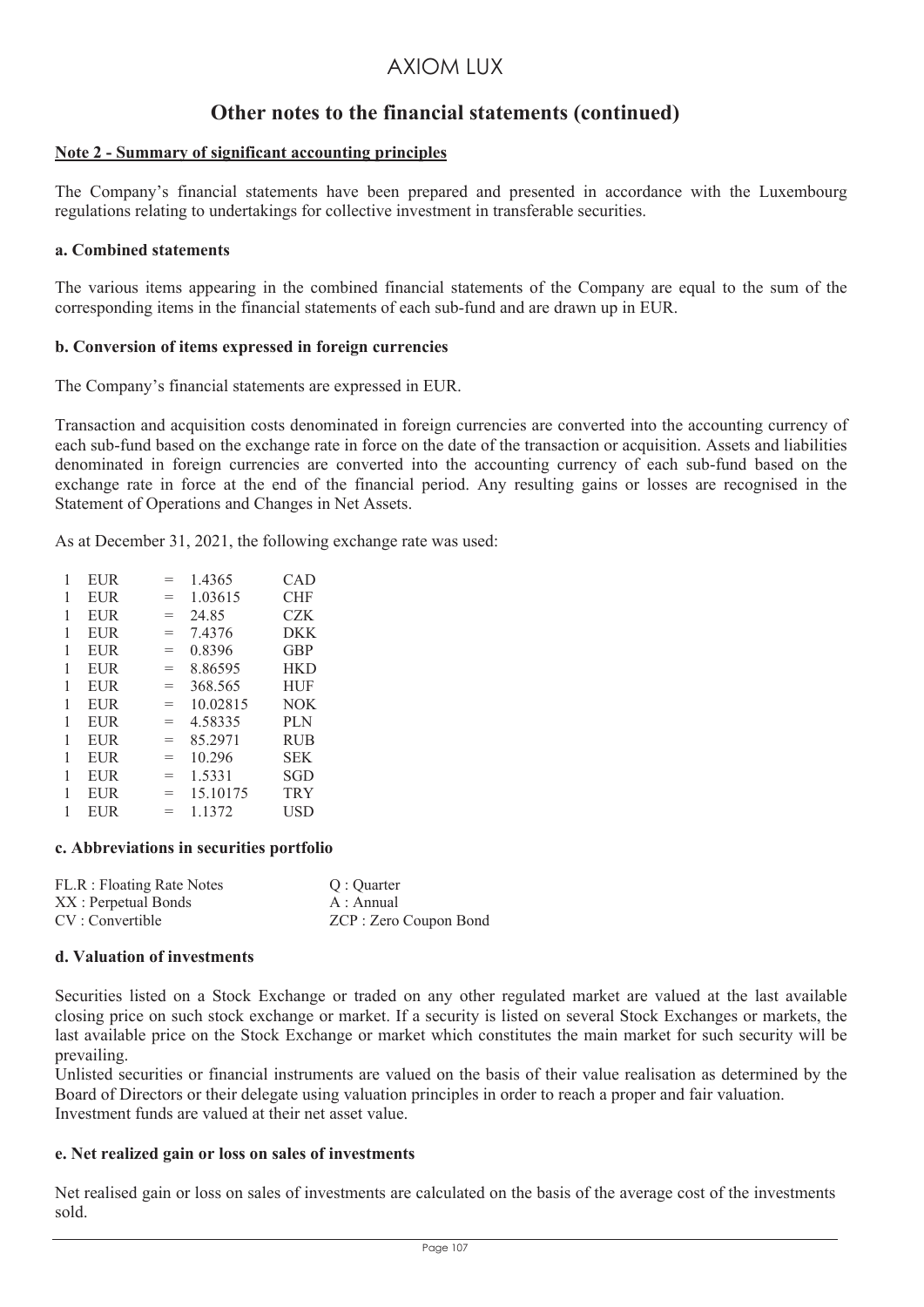## **Other notes to the financial statements (continued)**

#### **Note 2 - Summary of significant accounting principles (continued)**

#### **f. Valuation of financial futures and options**

Financial futures and options are valued at the last settlement or close price on the stock exchanges or regulated markets. Unrealised appreciation and depreciation on financial futures are recorded in the statement of net assets and their variations in the statement of operations and other changes in net assets.

For the details of outstanding financial futures and options, please refer to the section "Notes to the financial statements - Schedule of derivative instruments".

#### **g. Valuation of forward foreign exchange contracts**

Forward foreign exchange contracts are valued at forward market rates for the remaining period from valuation date to the maturity of the contracts. Realised and movements in unrealised profits and losses are recorded in the statement of operations and other changes in net assets. Unrealised appreciation and depreciation on financial forward foreign exchange contracts are recorded in the statement of net assets and their variations in the statement of operations and other changes in net assets.

For the details of outstanding forward foreign exchange contracts, please refer to the section "Notes to the financial statements - Schedule of derivative instruments".

#### **h. Valuation of Swaps and CDS**

Swaps are valued at their fair market value based upon the last known price of the underlying asset(s).

CDS are market to model daily based upon spread of the market makers as the unrealised appreciation/depreciation is recorded under "Unrealised appreciation/depreciation on swaps", in the Statement of Net Assets. The movement in such amounts is recorded under "Movement in net unrealised appreciation/depreciation on swaps" and the realised under "Net realised profit/loss on swaps" in the Statement of Operations and Changes in Net Assets.

For the details of outstanding swaps contracts, please refer to the section "Notes to the financial statements - Schedule of derivative instruments".

#### **i. Collateral**

As at 31 December 2021, the collateral received or paid which is composed of margin deposits for financial futures and options and collateral held or paid in order to reduce exposure on OTC derivatives is detailed as follows:

| Name of sub-funds                                                                                      | Sub-fund<br>ccy | Counterparty              | <b>Type of</b><br>collateral | <b>Collateral</b><br>received in | Collateral paid<br>in              | <b>Related</b><br>to |
|--------------------------------------------------------------------------------------------------------|-----------------|---------------------------|------------------------------|----------------------------------|------------------------------------|----------------------|
| <b>AXIOM SUSTAINABLE</b><br><b>FINANCIAL BONDS</b><br>(previously AXIOM)<br><b>CONTINGENT CAPITAL)</b> | <b>EUR</b>      | Caceis Bank<br>France     | Cash                         | $\overline{\phantom{0}}$         | EUR 270,000.00                     | FX                   |
|                                                                                                        |                 | JP Morgan                 | Cash                         | Ξ.                               | EUR 171,728.87                     | <b>SWAP</b>          |
| <b>AXIOM EUROPEAN BANKS</b><br>EQUITY (previously AXIOM)<br>EOUITY)                                    | <b>EUR</b>      | Caceis Bank<br>Luxembourg | Cash                         | $\overline{\phantom{a}}$         | EUR 120,000.00                     | FX                   |
| <b>AXIOM SHORT DURATION</b><br><b>BOND FUND</b>                                                        | <b>EUR</b>      | Caceis Bank<br>Luxembourg | Cash                         | $\overline{\phantom{0}}$         | EUR 130,000.00                     | FX                   |
| (previously AXIOM)<br><b>OPTIMAL FIX)</b>                                                              |                 | Goldman<br>Sachs          | Cash                         | $\overline{\phantom{0}}$         | EUR 1,810,000.00<br>USD 316,567.01 | FX<br><b>SWAP</b>    |
|                                                                                                        |                 | JP Morgan                 | Cash                         | $\overline{\phantom{a}}$         | EUR 3,147,981.24                   | <b>SWAP</b>          |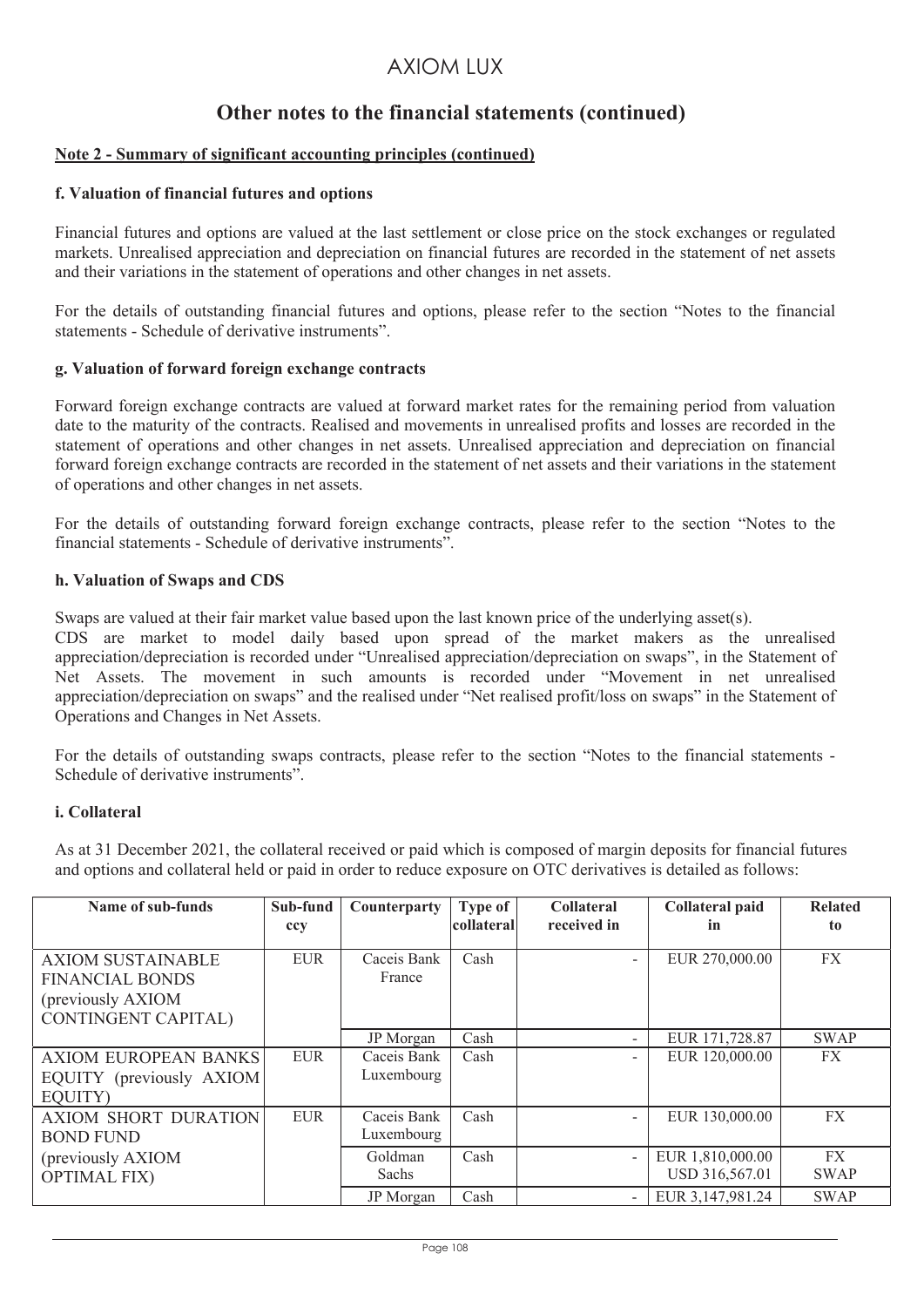# **Other notes to the financial statements (continued)**

### **Note 2 - Summary of significant accounting principles (continued)**

### **i. Collateral (continued)**

| <b>AXIOM OBLIGATAIRE</b>      |             |              | <b>EUR</b> | Caceis Bank<br>Luxembourg | Cash | -                        | EUR 770,000.00   | FX          |
|-------------------------------|-------------|--------------|------------|---------------------------|------|--------------------------|------------------|-------------|
|                               |             |              |            | JP Morgan                 | Cash |                          | EUR 34,834.45    | <b>SWAP</b> |
| <b>AXIOM</b><br><b>CREDIT</b> | <b>LONG</b> | <b>SHORT</b> | <b>EUR</b> | Caceis Bank<br>Luxembourg | Cash |                          | EUR 300,000.00   | FX          |
|                               |             |              |            | Goldman Sachs             | Cash | $\overline{\phantom{a}}$ | EUR 460,000.00   | <b>SWAP</b> |
|                               |             |              |            | JP Morgan                 | Cash | $\overline{\phantom{a}}$ | EUR 1,230,001.94 | <b>SWAP</b> |
|                               |             |              |            | <b>BNP</b> Paribas        | Cash | -                        | EUR 2,850,000.00 | <b>SWAP</b> |

### **j. Dividend and Interest income**

Dividend income is accounted for on an ex-dividend basis, net of withholding tax. Interest income is recognised on an accrual basis.

### **k. Formation expenses**

Set-up costs and expenses are charged to the Company and are amortised over a period of five years. Set-up costs of new Sub-Funds are fully charged to the Sub-Fund concerned and are amortised for a period not exceeding five years.

### **l. Cross-investments between sub-funds**

A Sub-Fund may subscribe, acquire and/or hold units to be issued or issued by one or more Sub-Funds of the Company.

The cross-investments within the Company are as follow:

| Sub-Funds                    | Target Sub-Funds                        | Ccv        | Market Value<br>In EUR | $\frac{0}{0}$<br>of the |
|------------------------------|-----------------------------------------|------------|------------------------|-------------------------|
|                              |                                         |            |                        |                         |
|                              |                                         |            |                        | <b>NAV</b>              |
| <b>AXIOM SHORT</b>           | AXIOM SUSTAINABLE FINANCIAL BONDS Z EUR | EUR        | 6, 132, 261. 97        | 1.62                    |
| <b>DURATION BOND</b>         | AXIOM OPTIMAL CRITERIA C EUR            | <b>EUR</b> | 3,602,001.74           | 0.95                    |
| <b>FUND</b>                  | AXIOM LONG SHORT CREDIT Z EUR           | <b>EUR</b> | 2,477,500.00           | 0.66                    |
| (previously)<br><b>AXIOM</b> |                                         |            |                        |                         |
| <b>OPTIMAL FIX)</b>          |                                         |            |                        |                         |

As at December 31, 2021, the total of cross-investments within Sub-Fund investments amounts to EUR 12,211,763.71. The total combined NAV at year-end without cross-investments amounts to EUR 805,509,502.56.

### **Note 3 - Taxation**

Under current law and practice, the Company is not liable to any Luxembourg income tax, nor are dividends paid by the Company liable to any Luxembourg withholding tax.

However, any Class reserved to retail investors is liable in Luxembourg to a "*taxe d'abonnement*" of 0.05% per annum of its net assets and those reserved to institutional investors is liable in Luxembourg to a "*taxe d'abonnement*" of 0.01% per annum of its net assets. Such tax being payable quarterly and calculated on the total net asset value of each Class at the end of the relevant quarter.

The "*taxe d'abonnement*" is not applicable for underlying funds which already pay it.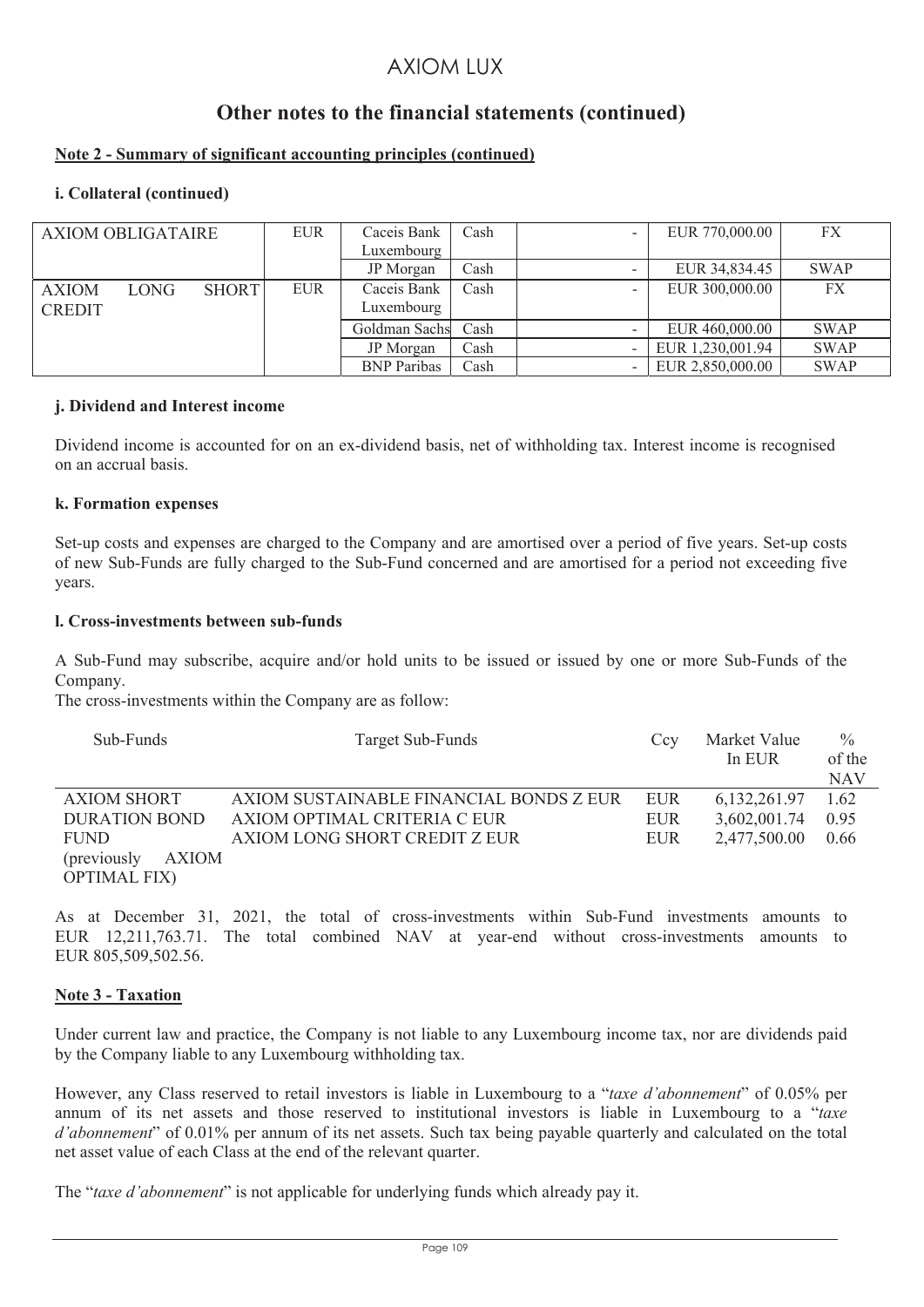# **Other notes to the financial statements (continued)**

## **Note 4 - Management Company and Performance fees**

The Management Company is entitled to receive from the Company a Management Company fee calculated and accrued on each valuation day as a percentage of the net assets attributable to the relevant Class of Shares and payable monthly in arrears.

## **Management Company fees**

| Sub-funds                             | <b>Class of</b>  | <b>Effective rate</b> |
|---------------------------------------|------------------|-----------------------|
|                                       | <b>Shares</b>    | (per annum)           |
| AXIOM SUSTAINABLE FINANCIAL BONDS     | $\mathcal{C}$    | 0.80%                 |
| (previously AXIOM CONTINGENT CAPITAL) | ${\bf R}$        | 1.30%                 |
|                                       | Z                | 0.05%                 |
| AXIOM EUROPEAN BANKS EQUITY           | <b>BC</b>        | 2.00%                 |
| (previously AXIOM EQUITY)             | $\mathcal{C}$    | 2.00%                 |
|                                       | D                | 1.00%                 |
|                                       | E                | 0.65%                 |
|                                       | I                | $1.00\%$              |
|                                       | IE               | 0.55%                 |
|                                       | J                | 1.20%                 |
|                                       | M                | 2.00%                 |
|                                       | $\mathbb{R}$     | 2.50%                 |
|                                       | Z                | 0.05%                 |
| AXIOM SHORT DURATION BOND FUND        | $\mathbf B$      | $1.00\%$              |
| (previously AXIOM OPTIMAL FIX)        | $\mathcal{C}$    | 1.00%                 |
|                                       | <b>CHF</b>       | 1.00%                 |
|                                       | D                | 1.00%                 |
|                                       | E                | 0.60%                 |
|                                       | H                | $0.90\%$              |
|                                       | IE               | 0.50%                 |
|                                       | $\mathbf R$      | 1.50%                 |
| <b>AXIOM OBLIGATAIRE</b>              | Z                | 0.05%                 |
|                                       | <b>BC</b>        | 2.00%<br>2.00%        |
|                                       | $\mathbf C$<br>D | 1.20%                 |
|                                       | ${\bf E}$        | 0.70%                 |
|                                       | G                | 1.20%                 |
|                                       | I                | 1.20%                 |
|                                       | IE               | 0.50%                 |
|                                       | J                | 0.75%                 |
|                                       | M                | 2.00%                 |
|                                       | $\mathbb{R}$     | 2.00%                 |
|                                       | Z                | 0.05%                 |
| AXIOM OPTIMAL CRITERIA                | $\mathsf C$      | 0.50%                 |
| AXIOM LONG SHORT CREDIT               | $\mathbf{A}$     | 0.80%                 |
|                                       | $\, {\bf B}$     | 1.10%                 |
|                                       | CG               | 1.10%                 |
|                                       | E                | 1.10%                 |
|                                       | IE               | 0.50%                 |
|                                       | M                | 1.10%                 |
|                                       | $\, {\bf P}$     | 0.50%                 |
|                                       | $\mathbf R$      | 1.50%                 |
|                                       | Z                | 0.05%                 |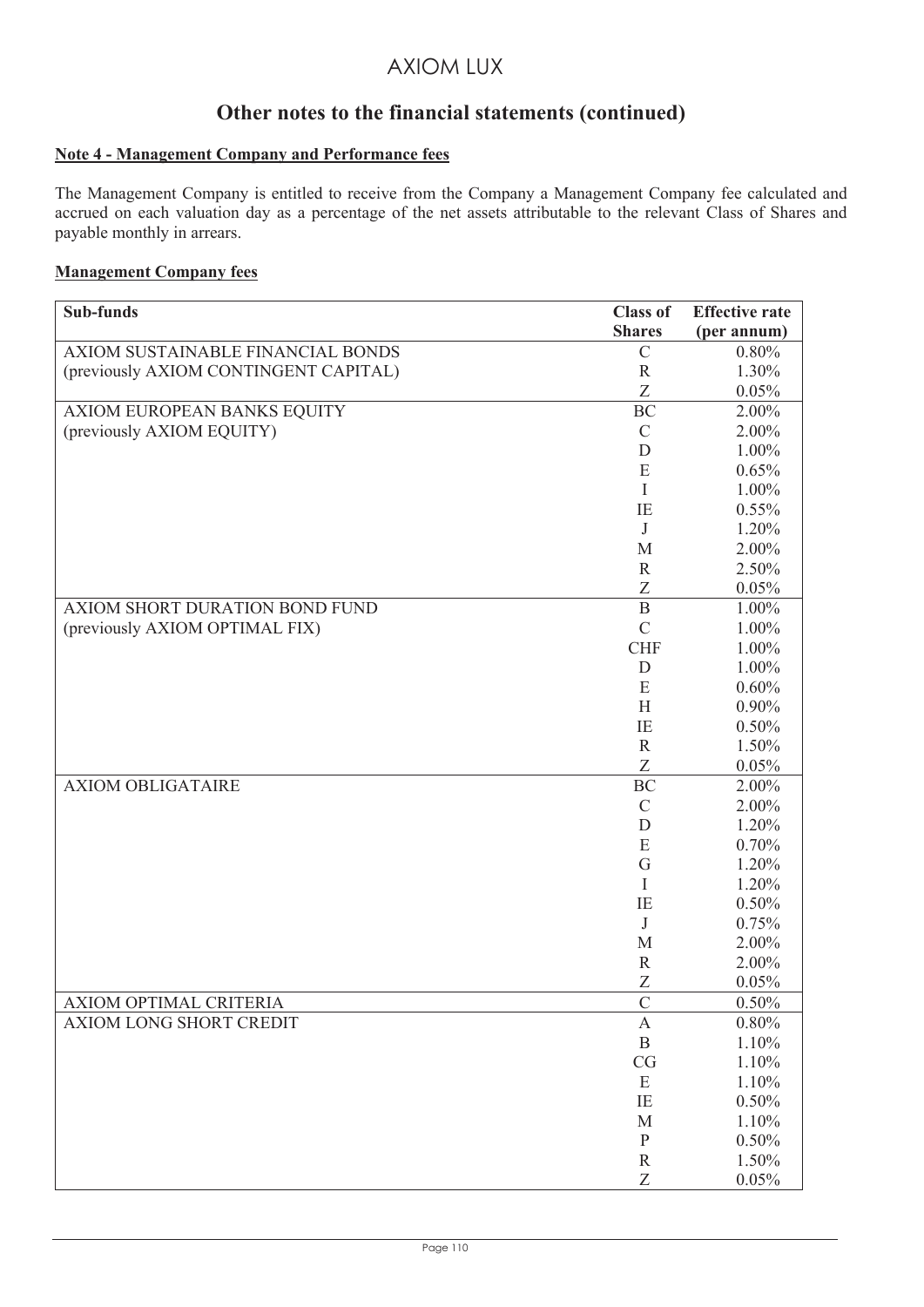# **Other notes to the financial statements (continued)**

### **Note 4 - Management Company and Performance fees (continued)**

### **Management fees (continued)**

In addition, the Management Company may also be entitled to receive a performance fee for each Class of Shares, accrued on each valuation day and payable at the end of the performance period (i.e. year). The performance fees are based on a comparison between the performance of the sub-fund and its benchmark index over the reference period.

In the event that a shareholder redeems prior to the end of a performance period, any accrued but unpaid performance fees relating to those shares shall be paid.

### **Performance fees**

The Management Company is entitled to receive a performance fee applicable to the share classes of the sub-funds and as disclosed in the prospectus.

- AXIOM SUSTAINABLE FINANCIAL BONDS (previously AXIOM CONTINGENT CAPITAL)

No Performance fee for the sub-fund.

- AXIOM EUROPEAN BANKS EQUITY (previously AXIOM EQUITY)

Performance fees are based on a comparison between the performance of the sub-fund and its benchmark index (defined hereafter) over the reference period.

The benchmark index is the Stoxx Europe 600 Banks Net Return.

Performance fees are calculated over a 12-month reference period coinciding with the financial year.

Performance is calculated by comparing the variation of the assets of the sub-fund with that of a benchmark fund which has accurately tracked the benchmark index over the period and registered the same subscription and redemption variations as the actual sub-fund.

- If, over the reference period, the performance of the sub-fund performance (with coupons reinvested) exceeds that of the benchmark fund, then the performance fees shall amount:

to 20% of the differential between the sub-fund's performance and that of its benchmark fund for the BC, C, D, I, J, M and R share classes;

to 10% of the differential between the sub-fund's performance and that of its benchmark fund for the E and IE share classes.

### - AXIOM EUROPEAN BANKS EQUITY (previously AXIOM EQUITY) (continued)

- If, over the reference period, the performance of the sub-fund is lower than that of the benchmark fund, then the performance fees will be zero. Over the following reference period, performance fees will not be subject to a provision until the underperformance accumulated by the sub-fund's net assets (relative to its benchmark fund) during the previous reference period is compensated for.

- If, over the reference period, the sub-fund's performance since the beginning of the reference period is greater than that of the benchmark fund (calculated over the same period), this outperformance will be subject to a provision for potential performance fees at the time of NAV calculation.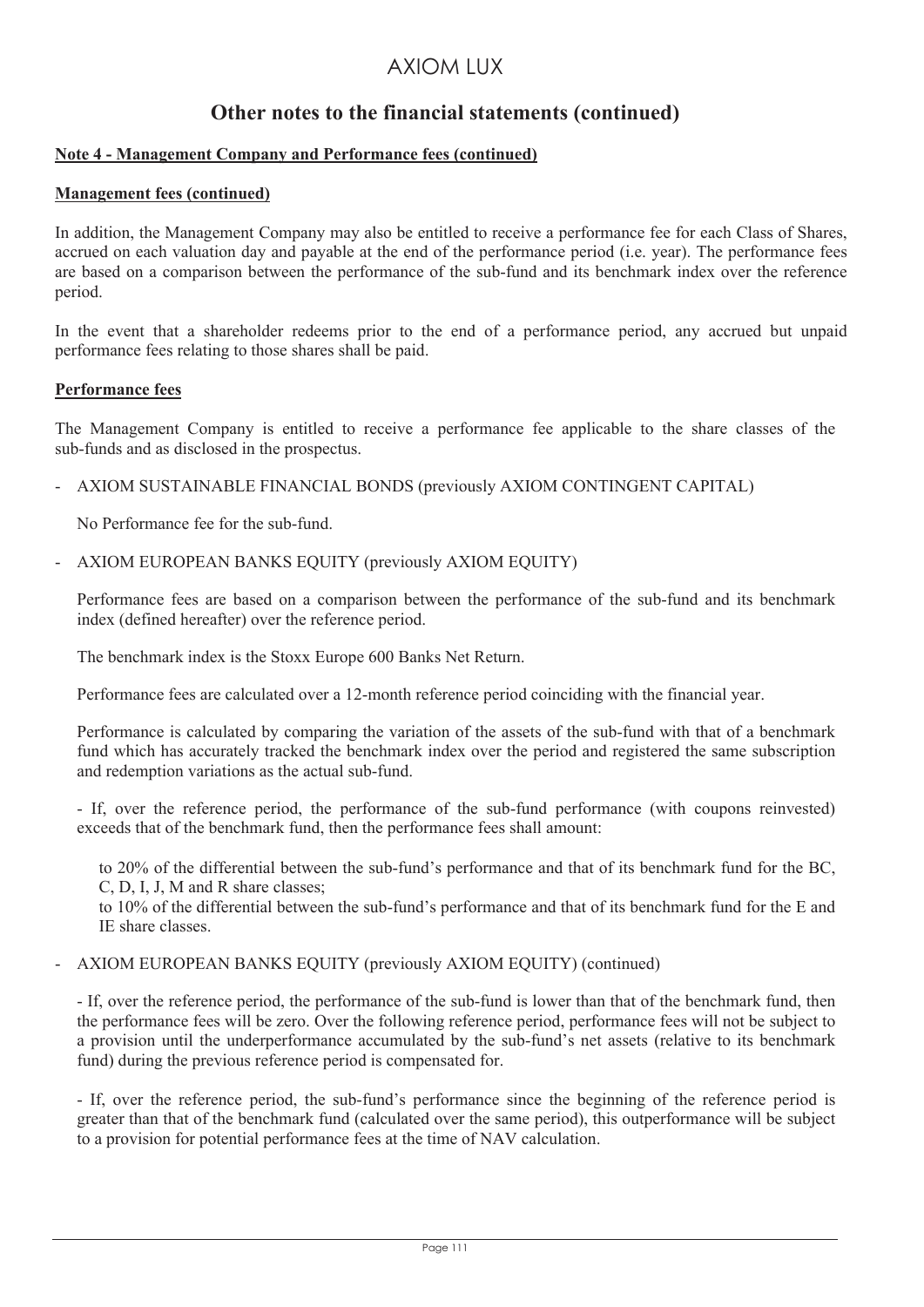# **Other notes to the financial statements (continued)**

### **Note 4 - Management Company and Performance fees (continued)**

### **Performance fees (continued)**

- If the sub-fund's momentarily underperforms the benchmark fund between two NAV calculation dates, then any provision previously made will be adjusted through a reversal of provision. Such reversals cannot exceed the amount of provisions previously accumulated.

The performance fees will be paid to the Management Company at the end of the reference period, only if, over that period, the sub-fund's performance exceeds that of the benchmark fund. Any redemption made during the period will onset the advance payment of their contribution to the performance fees.

The performance fees will be charged directly to the sub-fund's profit & loss account. As at December 31, 2021, the amount due as performance fee for the year ended was EUR 1,100,357.88.

No performance fees for Class Z shares.

### AXIOM SHORT DURATION BOND FUND (previously AXIOM OPTIMAL FIX)

Each year, performance fees are calculated, by comparing on exercise, the evolution of the assets of the subfund (excluding performance fees and reinvested dividends) to the assets of a benchmark fund realizing an increase equal to 6%, and recording the same variations of subscriptions and redemptions as the sub-fund. Performance fees are calculated over a 12-month reference period coinciding with the financial year.

Performance is calculated by comparing the variation of the assets of the sub-fund with that of a benchmark fund which has accurately tracked the benchmark index over the period and registered the same subscription and redemption variations as the actual sub-fund.

- If, over the reference period, the performance of the sub-fund performance (with coupons reinvested) exceeds that of the benchmark fund, then the performance fees shall amount to 20% of the differential between the subfund's performance and that of its benchmark fund.

- If, over the reference period, the performance of the sub-fund is lower than that of the benchmark fund, then the performance fees will be zero. Over the following reference period, performance fees will not be subject to a provision until the underperformance accumulated by the sub-fund's net assets (relative to its benchmark fund) during the previous reference period is compensated for.

- If, over the reference period, the sub-fund's performance since the beginning of the reference period is greater than that of the benchmark fund (calculated over the same period), this outperformance will be subject to a provision for potential performance fees at the time of NAV calculation.

- If the sub-fund's momentarily underperforms the benchmark fund between two NAV calculation dates, then any provision previously made will be adjusted through a reversal of provision. Such reversals cannot exceed the amount of provisions previously accumulated.

The performance fees will be paid to the Management Company at the end of the reference period, only if, over that period, the sub-fund's performance exceeds that of the benchmark fund. Any redemption made during the period will onset the advance payment of their contribution to the performance fees. The performance fees will be charged directly to the sub-fund's profit & loss account.

As at December 31, 2021, the amount due as performance fee for the year ended was EUR 1,215.42. No performance fees for Class Z shares.

For AXIOM SHORT DURATION BOND FUND (previously AXIOM OPTIMAL FIX), the performance fees ceased as of June 7, 2021.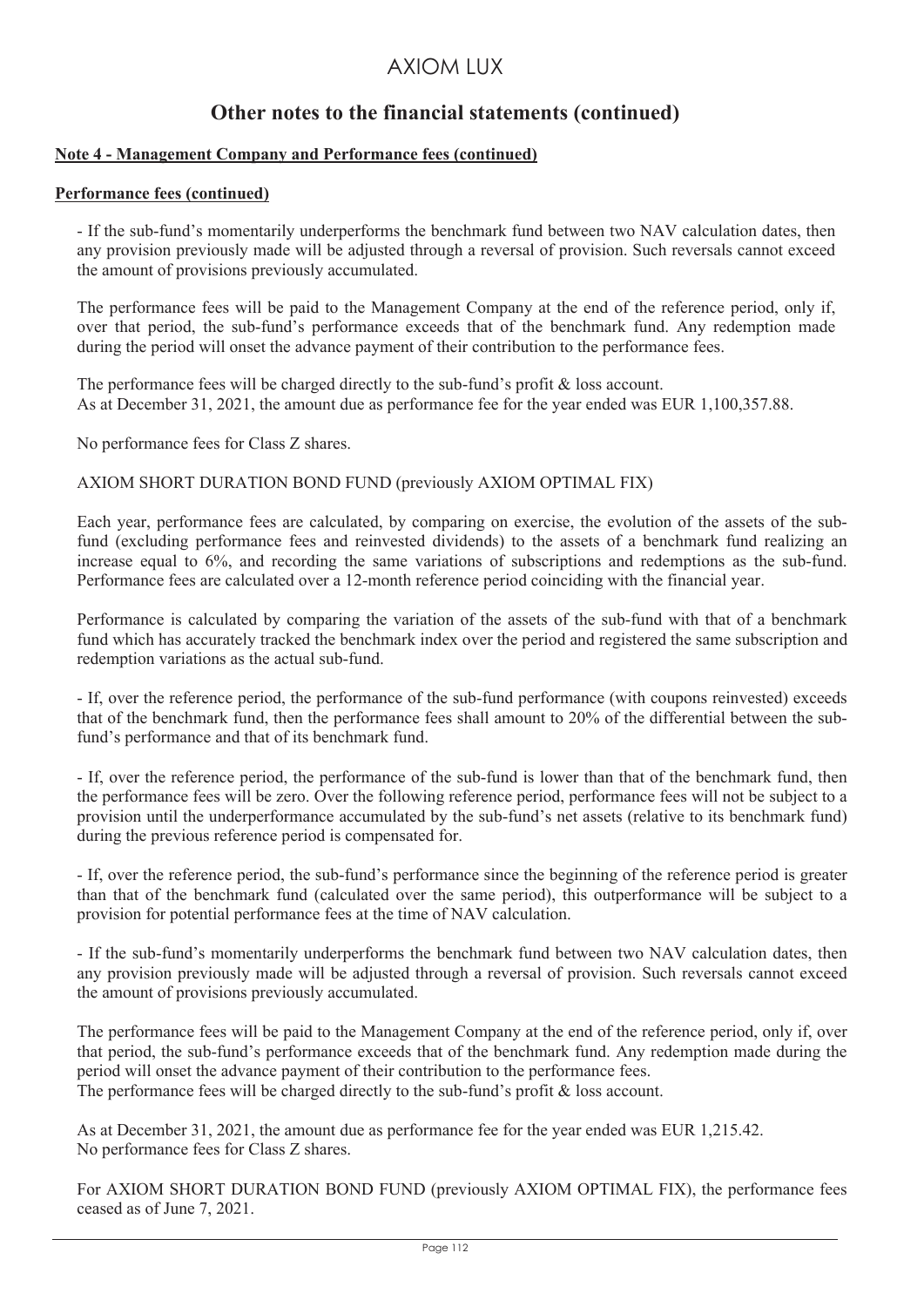# **Other notes to the financial statements (continued)**

### **Note 4 - Management Company and Performance fees (continued)**

### **Performance fees (continued)**

### - AXIOM OBLIGATAIRE

Performance fees are based on a comparison between the performance of the sub-fund and its benchmark index (defined hereafter) over the reference period.

The composite index : 40% of ICE BofAML Euro Financial Index, 40% of ICE BofAML Euro Corporate Index and 20% of ICE BofAML Contingent Capital Index.

Performance fees are calculated over a 12-month reference period coinciding with the financial year.

Performance is calculated by comparing the variation of the assets of the sub-fund with that of a benchmark fund which has accurately tracked the benchmark indices over the reference period and registered the same subscription and redemption variations as the actual sub-fund.

- If, over the reference period, the performance of the sub-fund performance (with coupons reinvested) exceeds that of the benchmark fund, then the performance fees shall amount:

to 20% of the differential between the sub-fund's performance and that of its benchmark fund for the BC, C, D, G, I, J, M and R share classes;

to 10% of the differential between the sub-fund's performance and that of its benchmark fund for the E and IE share classes.

- If, over the reference period, the performance of the sub-fund is lower than that of the benchmark fund, then the performance fees will be zero. Over the following reference period, performance fees will not be subject to a provision until the underperformance accumulated by the sub-fund's net assets (relative to benchmark fund) during the previous reference period is compensated for.

- If, over the reference period, the sub-fund's performance since the beginning of the reference period is greater than that of the benchmark fund (calculated over the same period), this outperformance will be subject to a provision for potential performance fees at the time of NAV calculation.

If the sub-fund's momentarily underperforms the benchmark fund between two NAV calculation dates, then any provision previously made will be adjusted through a reversal of provision. Such reversals cannot exceed the amount of provisions previously accumulated.

The performance fees will be paid to the Management Company at the end of the reference period, only if, over that period, the sub-fund's performance exceeds that of the benchmark fund. Any redemption made during the period will onset the advance payment of their contribution to the performance fees.

The performance fees will be charged directly to the sub-fund's profit & loss account. As at December 31, 2021, the amount due as performance fee for the year ended was EUR 2,500,906.66.

No performance fees for Class Z shares

## - AXIOM OPTIMAL CRITERIA

No Performance fee for the sub-fund.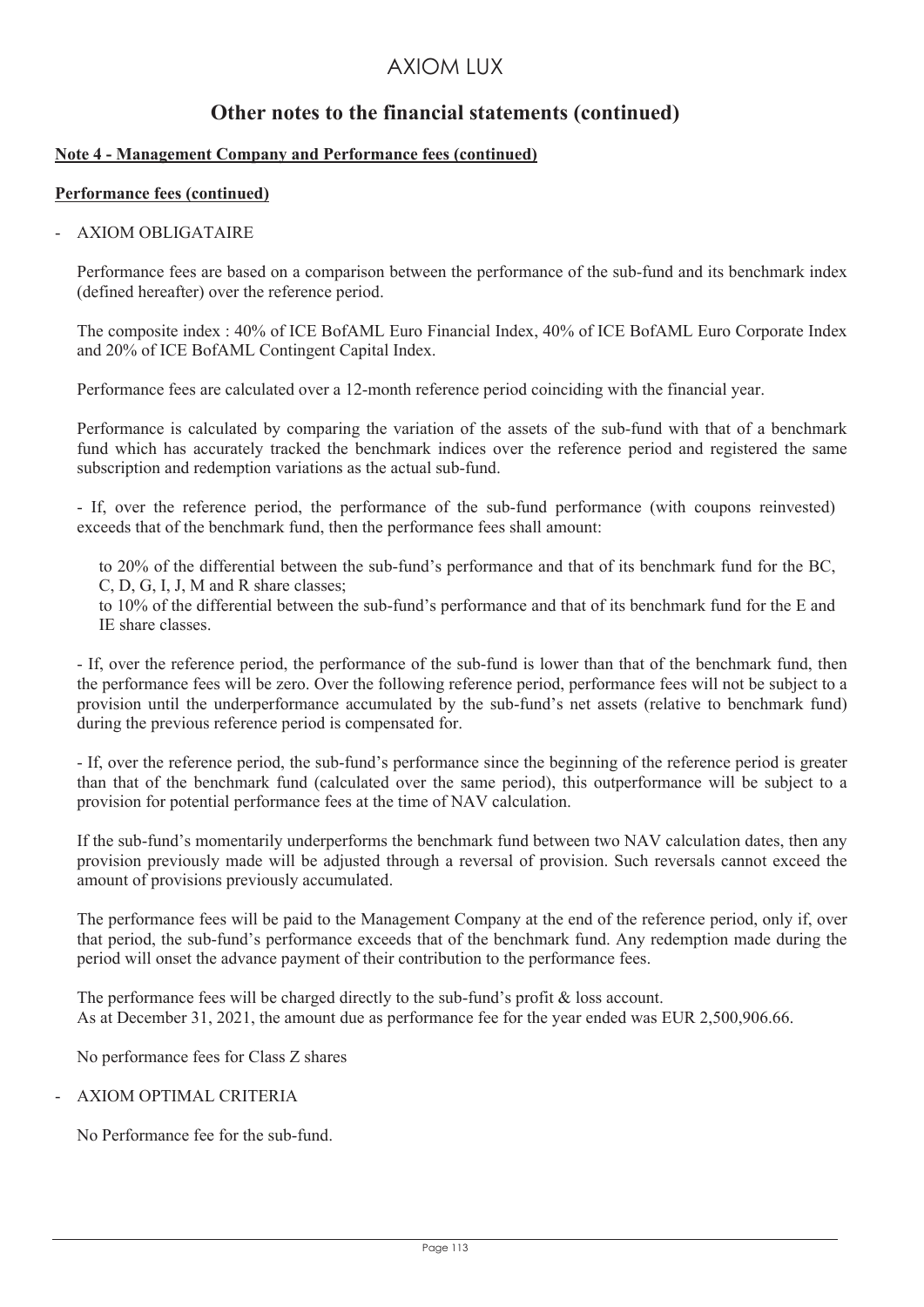## **Other notes to the financial statements (continued)**

### **Note 4 - Management Company and Performance fees (continued)**

### **Performance fees (continued)**

### - AXIOM LONG SHORT CREDIT

Each year, performance fees are calculated, by comparing on exercise, the evolution of the assets of the Compartment (excluding performance fees and including reinvested dividends) to the Adjusted High Water Mark, as further defined below. Performance fees are calculated over a 12-month reference period coinciding with the financial year (the "Calculation Period").

The Initial Issue Price will be taken as the starting price of the first Calculation Period.

The Adjusted High Water Mark is the High Water Mark which is adjusted by applying an equalisation mechanism aiming at ensuring that shareholders are bearing the correct proportion of performance fees taking into consideration the level of the Net Asset Value on which each relevant shareholder has subscribed to and redeemed from the Compartment.

The High Water Mark is defined as the greater of the following two figures:

- the last highest Net Asset Value per Share on which a performance fee has been paid; and
- the initial Net Asset Value per Share.

Performance is calculated by comparing the variation of the assets of the Compartment with that of the Adjusted High Water Mark.

- If, over the reference period, the performance of the Compartment (with coupons reinvested) exceeds that of the Adjusted High Water Mark, then the performance fees shall amount to the relevant percentage rate per annum for each of the relevant share classes (the "relevant percentage") of the differential between the Compartment's performance and that of its Adjusted High Water Mark.

- If, over the reference period, the performance of the Compartment is lower than that of the Adjusted High Water Mark, then the performance fees will be zero.

-If, over the reference period, the Compartment's performance since the beginning of the reference period is greater than that of the Adjusted High Water Mark (calculated over the same period), this outperformance will be subject to a provision for potential performance fees at the time of NAV calculation

If the Compartment's momentarily underperforms the Adjusted High Water Mark between two NAV calculation dates, then any provision previously made will be adjusted through a reversal of provision. Such reversals cannot exceed the amount of provisions previously accumulated.

The performance fees will be paid to the Management Company at the end of the Calculation Period, only if, over that period, the Compartment's performance exceeds that of the Adjusted High Water Mark. Any redemption made during the period will onset the advance payment of their contribution to the performance fees.

The performance fees will be charged directly to the Compartment's profit & loss account. As at December 31, 2021, the amount due as performance fee for the year ended was EUR 10.63.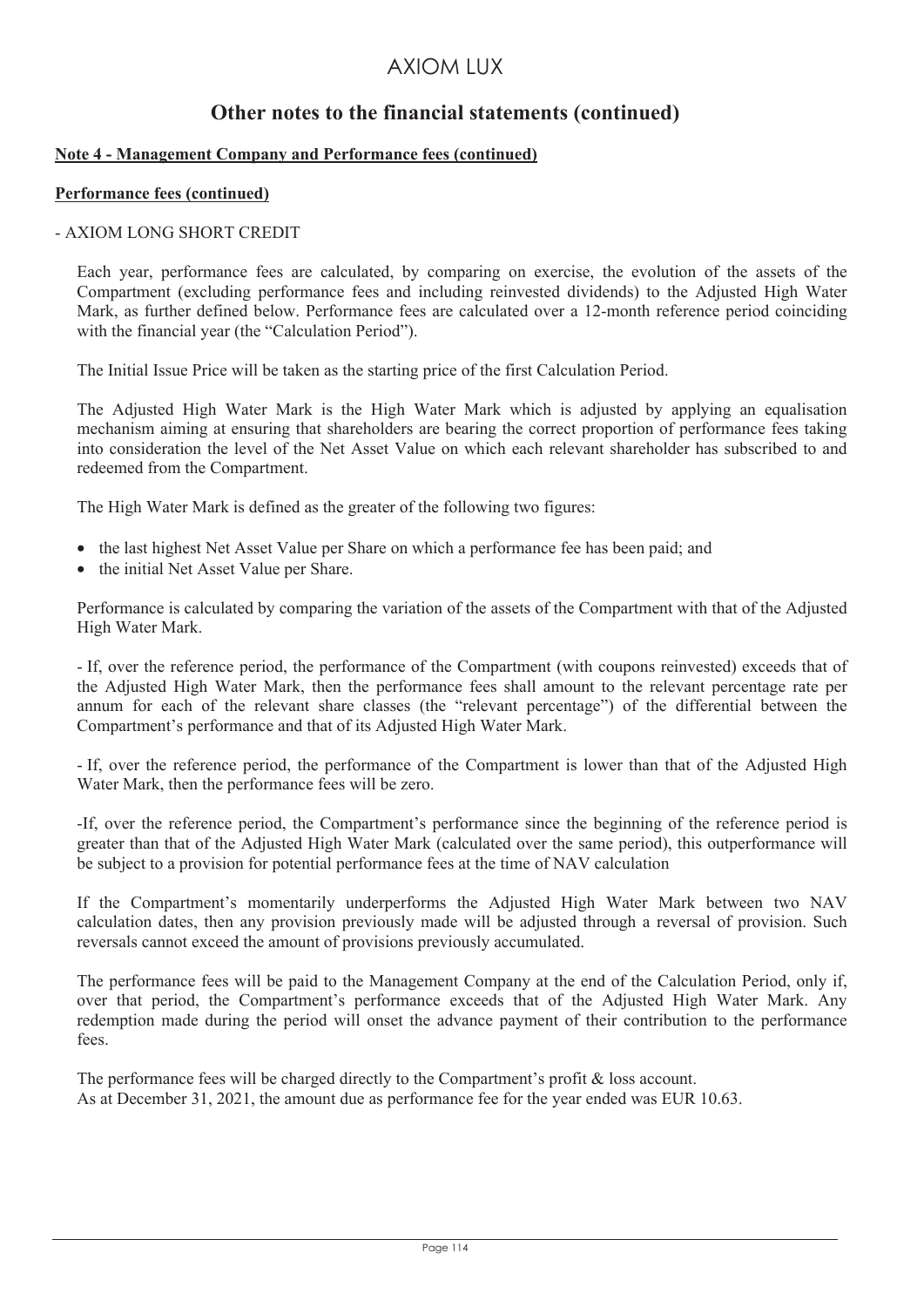# **Other notes to the financial statements (continued)**

### **Note 4 - Management Company and Performance fees (continued)**

### **Performance fees (continued)**

In application of the ESMA Guidelines on performance fees (ESMA34-39-992) and Circular CSSF 20/764, the table below displays the actual amount of performance fees charged by each relevant Share Class and the percentage of these fees based on the Share Class Net Asset Value ("NAV"). Only the Share Classes for which performance fees have been charged are shown below:

| Sub-funds                                | <b>Share Class</b> | <b>ISIN Code</b> | Sub-<br>fund ccy | Amount of<br>performance<br>fees<br>as at 31/12/21<br>(in Sub-fund<br>currency) | Average NAV<br>of the Share<br>Class<br>(in Sub-fund<br>currency) | $%$ in the<br>Share<br>Class<br>average<br><b>NAV</b> |
|------------------------------------------|--------------------|------------------|------------------|---------------------------------------------------------------------------------|-------------------------------------------------------------------|-------------------------------------------------------|
| <b>AXIOM EUROPEAN</b>                    | BC - USD - Cap     | LU1876459568     | <b>EUR</b>       | 298.44                                                                          | 49 242.14                                                         | 0.61                                                  |
| <b>BANKS EQUITY</b>                      | C - EUR - Cap      | LU1876459212     | <b>EUR</b>       | 470 020.21                                                                      | 14 893 223.59                                                     | 3.16                                                  |
| (previously AXIOM                        | D - EUR - Dist     | LU2336814749     | <b>EUR</b>       | 1975.38                                                                         | 354 323.19                                                        | 0.56                                                  |
| EQUITY)                                  | E - GBP - Cap      | LU2249462792     | <b>EUR</b>       | 862.81                                                                          | 113 576.97                                                        | 0.76                                                  |
|                                          | I - EUR - Cap      | LU2249462958     | <b>EUR</b>       | 140 577.69                                                                      | 8 171 831.01                                                      | 1.72                                                  |
|                                          | IE - GBP - Cap     | LU2336815126     | <b>EUR</b>       | 91.80                                                                           | 11 341.73                                                         | 0.81                                                  |
|                                          | J - EUR - Cap      | LU2249462875     | <b>EUR</b>       | 21 350.70                                                                       | 1 308 528.46                                                      | 1.63                                                  |
|                                          | M - CHF - Cap      | LU1876459485     | <b>EUR</b>       | 828.95                                                                          | 94 882.20                                                         | 0.87                                                  |
|                                          | R - EUR - Cap      | LU1876459303     | <b>EUR</b>       | 464 351.90                                                                      | 16 239 440.99                                                     | 2.86                                                  |
| <b>AXIOM SHORT</b>                       | B - USD - Cap      | LU1876460228     | <b>EUR</b>       | 388.37                                                                          | 14 396 350.58                                                     | 0.00                                                  |
| <b>DURATION BOND FUND</b>                | CHF - Cap          | LU1876460491     | <b>EUR</b>       | 25.43                                                                           | 9 261 772.36                                                      | 0.00                                                  |
| (previously AXIOM                        | C - EUR - Cap      | LU1876459725     | <b>EUR</b>       | 750.22                                                                          | 140 045 205.11                                                    | 0.00                                                  |
| <b>OPTIMAL FIX)</b>                      | D - EUR - Dis      | LU1876460657     | <b>EUR</b>       | 2.85                                                                            | 44 496 774.36                                                     | 0.00                                                  |
|                                          | R - EUR - Cap      | LU1876460061     | <b>EUR</b>       | 48.55                                                                           | 20 719 305.83                                                     | 0.00                                                  |
| <b>AXIOM OBLIGATAIRE</b>                 | BC - USD - Cap     | LU1876461036     | <b>EUR</b>       | 43 623.54                                                                       | 3 707 781.44                                                      | 1.18                                                  |
|                                          | C - EUR - Cap      | LU1876460731     | <b>EUR</b>       | 1 081 381.95                                                                    | 114 391 624.60                                                    | 0.95                                                  |
|                                          | D - EUR - Dis      | LU1876460814     | <b>EUR</b>       | 264 432.79                                                                      | 24 434 579.39                                                     | 1.08                                                  |
|                                          | E - GBP - Cap      | LU1876461200     | <b>EUR</b>       | 3 876.10                                                                        | 658 093.66                                                        | 0.59                                                  |
|                                          | G - EUR - Cap      | LU1876461622     | <b>EUR</b>       | 116 193.45                                                                      | 9 256 417.06                                                      | 1.26                                                  |
|                                          | I - EUR - Cap      | LU1876461465     | <b>EUR</b>       | 341 781.32                                                                      | 30 651 610.51                                                     | 1.12                                                  |
|                                          | IE - GBP - Cap     | LU2336815555     | <b>EUR</b>       | 27.12                                                                           | 10 069.12                                                         | 0.27                                                  |
|                                          | J - EUR - Cap      | LU1876461549     | <b>EUR</b>       | 344 261.24                                                                      | 29 220 389.54                                                     | 1.18                                                  |
|                                          | M - CHF - Cap      | LU1876461119     | <b>EUR</b>       | 9 5 18.53                                                                       | 990 726.13                                                        | 0.96                                                  |
|                                          | R - EUR - Cap      | LU1876460905     | <b>EUR</b>       | 295 810.62                                                                      | 31 394 210.44                                                     | 0.94                                                  |
| <b>AXIOM LONG SHORT</b><br><b>CREDIT</b> | P - EUR - Cap      | LU2177671059     | <b>EUR</b>       | 10.63                                                                           | 28 662 987.45                                                     | 0.00                                                  |
|                                          |                    |                  |                  |                                                                                 |                                                                   |                                                       |

### **Note 5 - Depositary fees and Administration fees**

The Depositary and the Administrative Agents receive remuneration from the Company on the basis of business practice in Luxembourg. These fees are calculated on the basis of the daily net assets of the sub-funds and are payable monthly in arrears.

### **Note 6 - Transaction fees**

The Depositary is entitled to be reimbursed by the Company for transaction fees and expenses in relation with the buying and selling of securities and financial instruments.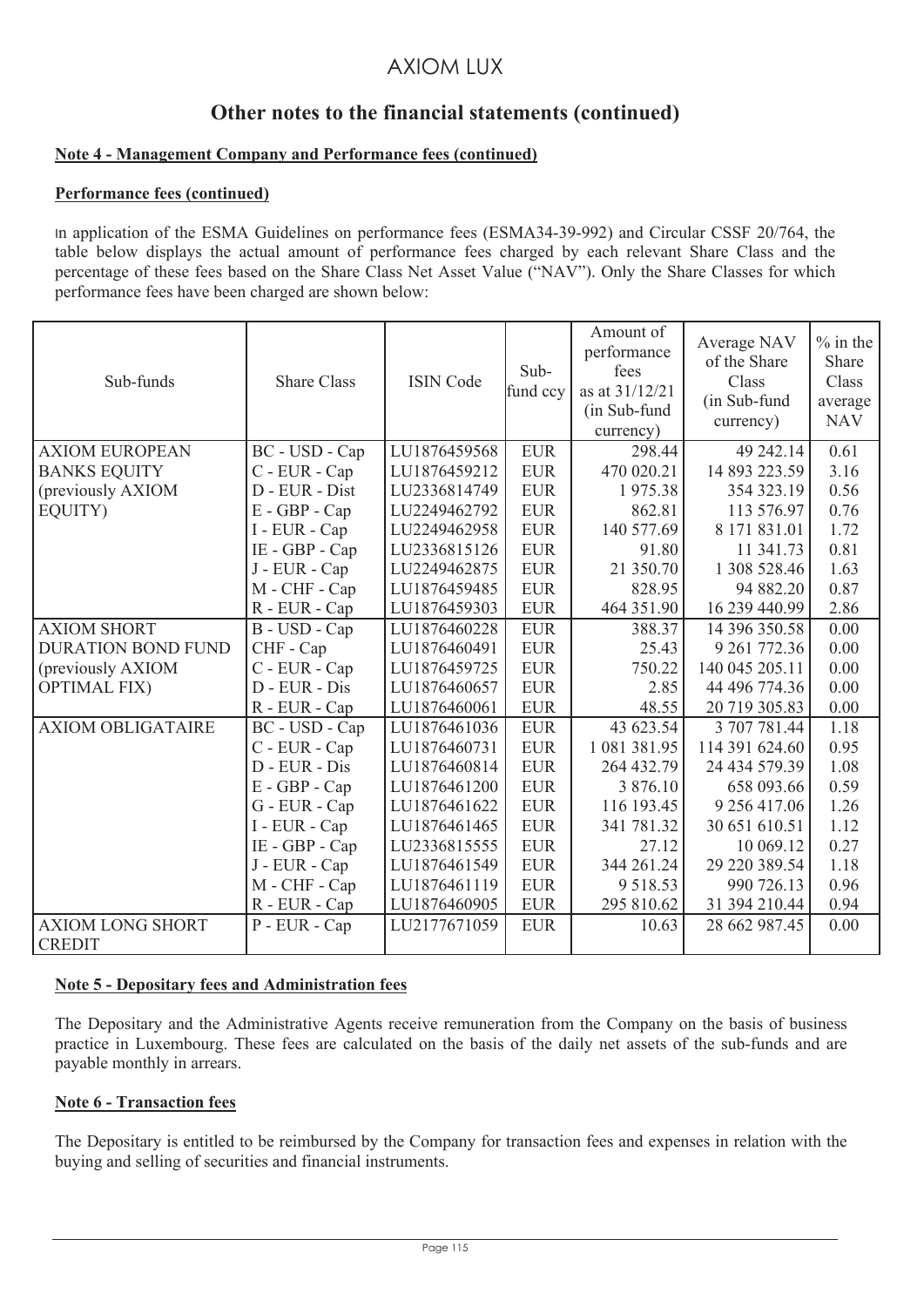## Other notes to the financial statements (continued)

### **Note 7 - Other expenses**

As at December 31, 2021, the other expenses include mainly Directors fees and Registrar fees.

### **Note 8 - Changes in portfolio composition**

The details of the changes in portfolio composition for the year ended December 31, 2021 are at the disposal of the Shareholders at the registered office of the Company and are available upon request free of charge.

### **Note 9 - Dividends**

During the financial year under review, the following dividends were distributed:

| Sub-fund                                        | <b>Shares</b>  | Dividend per<br>share | Cev        | <b>Ex-date</b> | Payment<br>date |
|-------------------------------------------------|----------------|-----------------------|------------|----------------|-----------------|
| AXIOM SHORT DURATION BOND FUND   D - EUR Shares |                | 20.53                 | <b>EUR</b> | 27/07/2021     | 30/07/2021      |
| (previously AXIOM OPTIMAL FIX)                  |                |                       |            |                |                 |
| AXIOM OBLIGATAIRE                               | D - EUR Shares | 30.65                 | EUR        | 27/07/2021     | 30/07/2021      |

### **Note 10 - Securities Lending**

As at year-end, the market value of the securities on loan open is as follows:

| Sub-fund                                                                   | Market value<br>of securities<br>on loan<br>(in EUR) | <b>Collateral</b><br>received<br>in cash<br>(in EUR) | Security $(*)$<br><b>Received</b><br>as collateral<br>(in EUR) |
|----------------------------------------------------------------------------|------------------------------------------------------|------------------------------------------------------|----------------------------------------------------------------|
| AXIOM SHORT DURATION<br><b>BOND FUND</b> (previously<br>AXIOM OPTIMAL FIX) | 5,314,322.04                                         | 1,695,866.00                                         | 3,361,666.32                                                   |
| Security name (*)<br>NRW BAN 0.375 05-29                                   | 5,314,322.04                                         | 1,695,866.00                                         | 3,361,666.32                                                   |

| Sub-fund          | Market value  | <b>Collateral</b> |
|-------------------|---------------|-------------------|
|                   | of securities | received          |
|                   | on loan       | in cash           |
|                   | $(in$ EUR $)$ | $(in$ $EUR)$      |
| AXIOM OBLIGATAIRE | 6.188.923.00  | 5,196,272.76      |
|                   | 6,188,923.00  | 5,196,272.76      |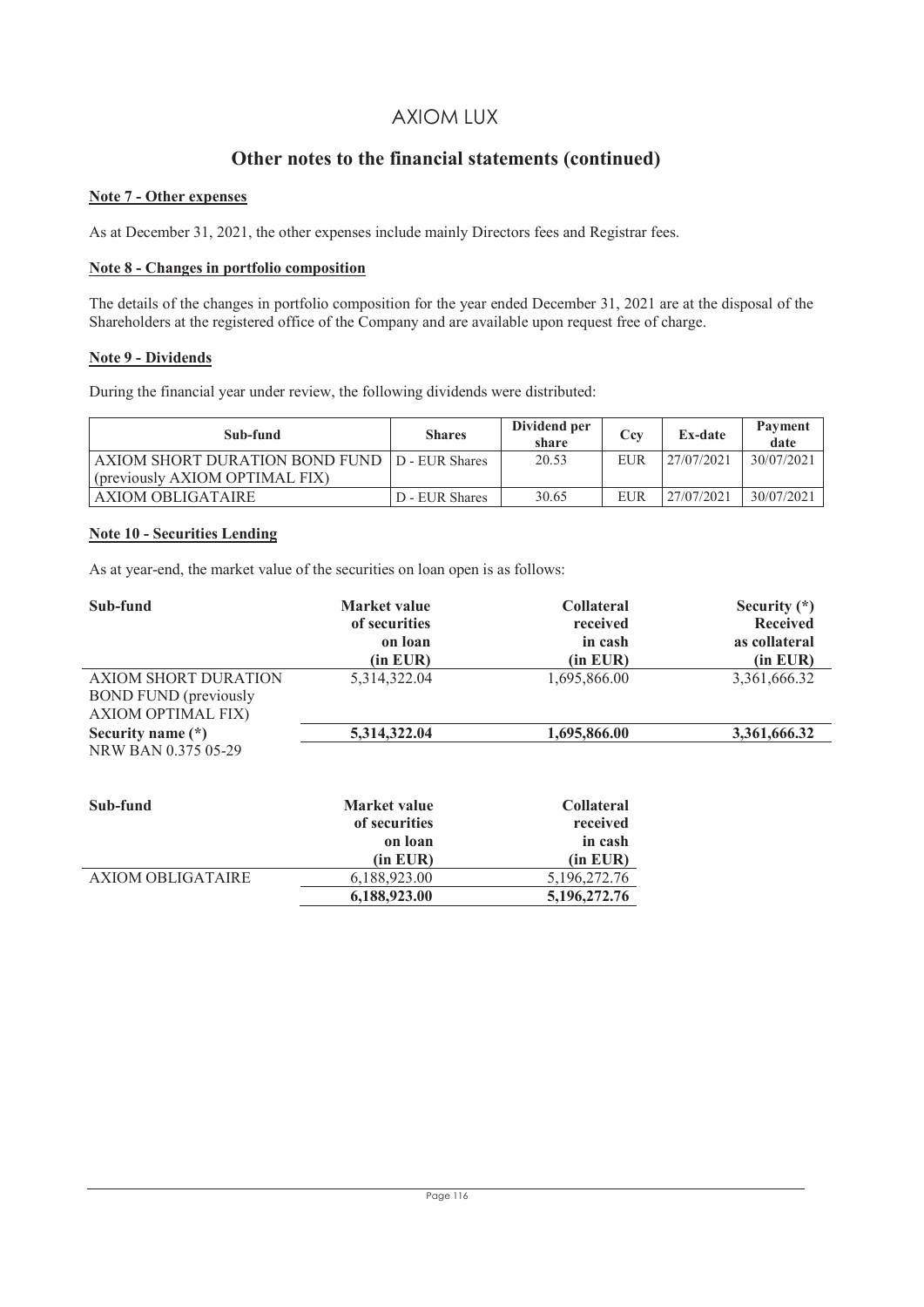# **Other notes to the financial statements (continued)**

## **Note 10 - Securities Lending (continued)**

For the year ended December 31, 2021, the securities lending income generated by the Fund is as follows:

| Sub-funds                                                                     | Ccy                                    | <b>Total gross</b><br>amount<br>on securities<br>lending income | Direct-<br>indirect cost<br>on securities<br>income | <b>Total net</b><br>amount on<br>securities<br>lending lending income |
|-------------------------------------------------------------------------------|----------------------------------------|-----------------------------------------------------------------|-----------------------------------------------------|-----------------------------------------------------------------------|
| AXIOM SUSTAINABLE FINANCIAL BONDS<br>(previously AXIOM CONTINGENT CAPITAL)    | <b>EUR</b>                             | 1 174.47                                                        | 469.79                                              | 704.68                                                                |
| AXIOM EUROPEAN BANKS EQUITY<br>(previously AXIOM EQUITY)                      | <b>EUR</b>                             | 1 075.65                                                        | 430.26                                              | 645.39                                                                |
| AXIOM SHORT DURATION BOND FUND<br>(previously AXIOM OPTIMAL FIX)              | <b>EUR</b>                             | 27 847.23                                                       | 11 138.89                                           | 16 708.34                                                             |
| <b>AXIOM OBLIGATAIRE</b><br>AXIOM OPTIMAL CRITERIA<br>AXIOM LONG SHORT CREDIT | <b>EUR</b><br><b>EUR</b><br><b>EUR</b> | 48 836.62<br>770.42<br>988.58                                   | 19 534.65<br>308.17<br>395.43                       | 29 301.97<br>462.25<br>593.15                                         |

The total net amount on securities lending income are recorded under "Other financial income" in the Statement of Operations and Changes in Net Assets.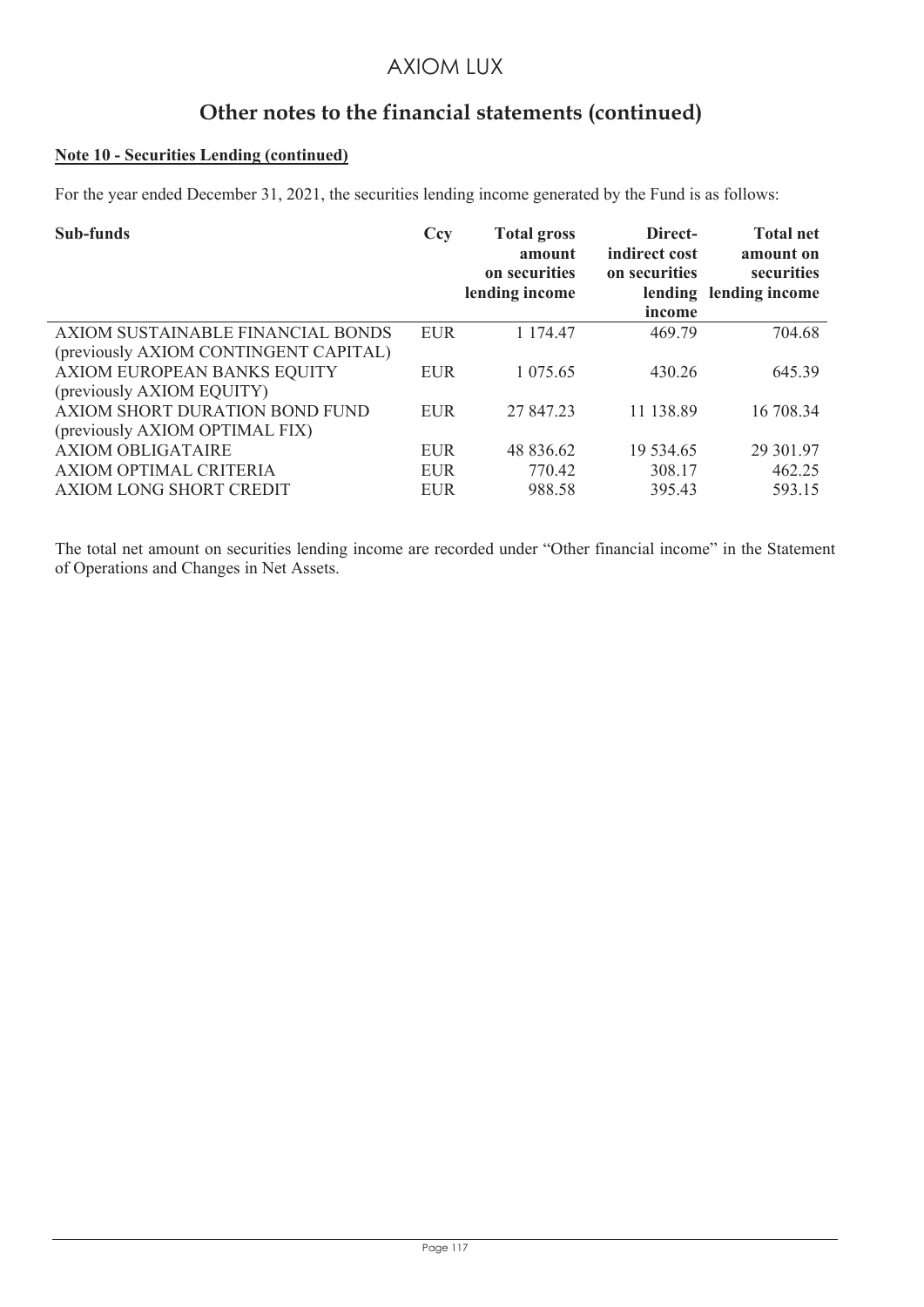# **Unaudited Information**

## **Remuneration Policy**

### **1. Introduction**:

The remuneration policy implemented by Axiom AI is consistent with the risks to which it is likely to be exposed, in particular sustainability risks. The principles adopted do not encourage risk-taking to the detriment of clients' interests. Remuneration is individual and negotiated when the contract is signed by Axiom's management.

Depending on the position held and the degree of responsibility, the overall remuneration is therefore composed of a fixed and a variable component:

- The fixed component remunerates skill, experience, level of qualification and involvement in the tasks assigned.
- The variable component remunerates quantitative and/or qualitative achievements measured on the basis of observed performance and individual assessments in relation to the objectives set. It is determined according to the market (local and/or business line), the results generated by the activity and the achievements in relation to the objectives. It is not an entitlement and is set each year in accordance with the remuneration policy for that year and the governance principles in force. Objectives are set individually and/or collectively and on the basis of qualitative and quantitative criteria. They are discussed and validated with the relevant employee and management.
- Profit-sharing: a profit-sharing agreement may be concluded. The purpose of such a profit-sharing agreement is to distribute part of the company's profits to employees with at least three months' seniority as of 30 December of the financial year in question. The calculation methods used to trigger payment of the profit-sharing are detailed in the profit-sharing agreement.
- Incentives: as with profit-sharing, an incentive agreement may be concluded to enable employees to benefit from the good performance and results of the Management Company. The methods for calculating the achievement of economic and financial objectives are set out in the incentive agreement.

A profit-sharing and incentive scheme has also been set up, as well as a company savings plan. These types of remuneration is not equivalent to remuneration subject to the UCITS V or AIFM directive.

Employee remuneration is reviewed annually by the Remuneration Committee, based on the annual appraisals carried out by the line managers.

This policy is formalised and forms an integral part of the collection of procedures. It is updated annually to take into account regulatory changes.

Axiom AI will comply with the 16 "general" principles present in Annex II of the AIFM Directive.

#### **2. Governance and creation of a remuneration committee**

The Remuneration Committee is made up of three members of the Management Board elected for three years. It applies the remuneration policy, which provides for each employee to receive variable remuneration based on results, as well as on the in-depth analysis of the annual assessment interviews. The Remuneration Committee shall be responsible for determining the remuneration of the company's employees and managers for each calendar year.

The Committee shall submit proposals for the remuneration of the Managers for each calendar year to the vote of the General Meeting.

#### **3. Persons identified as concerned**

The identified staff consists of all the members of the management board, most of whom hold operational functions that also fall under the category of "identified staff".

The Compliance and Internal Control Officer-secretary general, the risk controller and the portfolio managers are also included in the "identified staff" category.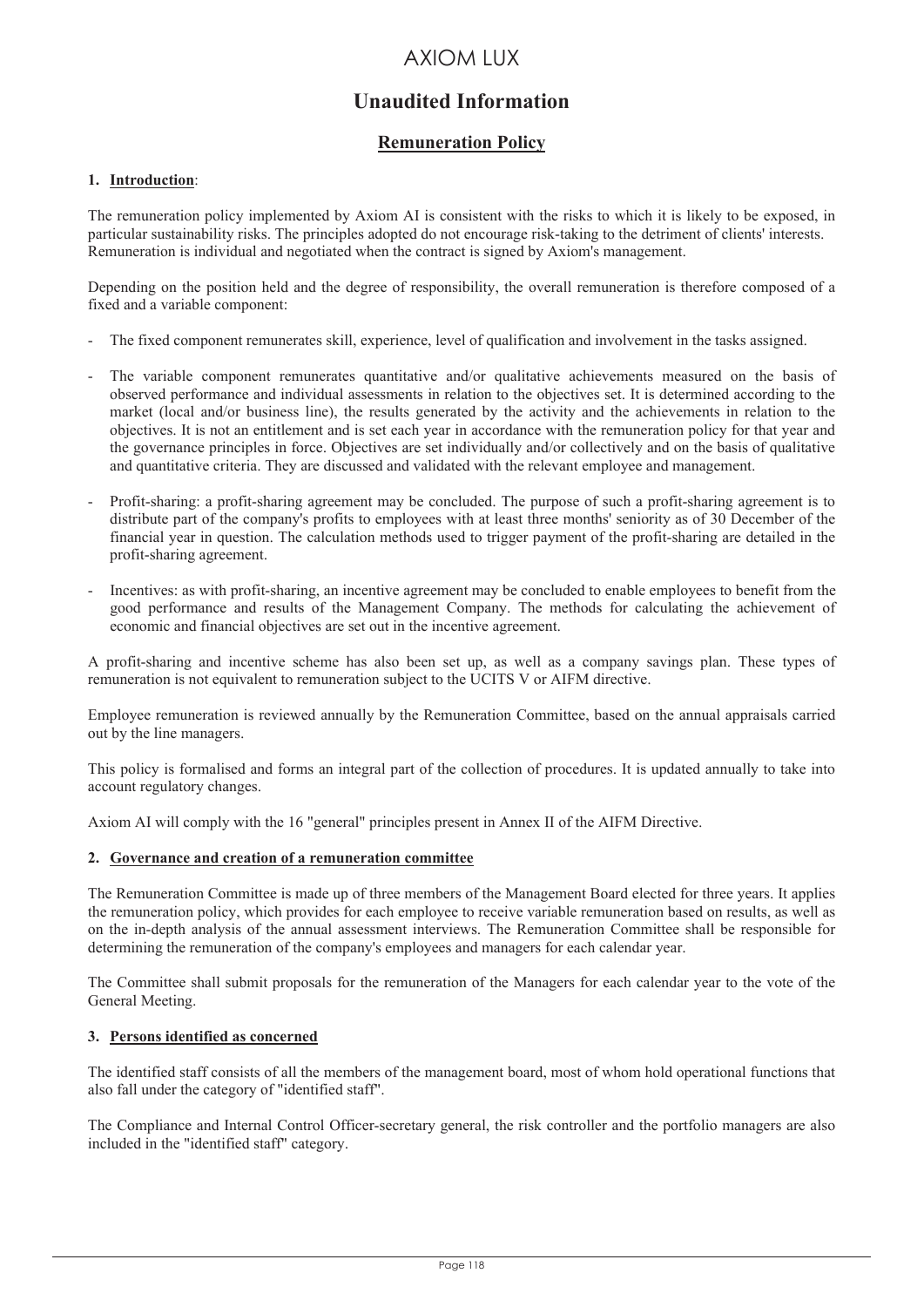# **Unaudited Information (continued)**

## **Remuneration Policy (continued)**

### **3. Persons identified as concerned (continued)**

No employee receives a fixed and discretionary variable remuneration included in his or her employment contract..

Where applicable, for any new employee, such a variable contractual remuneration would only be provided for in respect of the first year following recruitment.

**i) The identified staff in charge of risk management and compliance functions** 

Variable remuneration (excluding the company savings plan - PEE) for staff in charge of risk management and compliance functions is determined independently of the performance of the UCITS. It takes into account the individual's performance, i.e. his or her ability to achieve the objectives previously set by his or her line manager, which must include the effectiveness of risk management, particularly with regard to the continuous monitoring and assessment of the company's overall remuneration policy (including sustainability risks). It is also determined by taking into consideration the company's overall financial situation.

**ii) Identified staff who are not in charge of risk management and compliance functions** 

The variable remuneration (excluding the PEE) of identified staff who are not in charge of risk management and compliance functions is determined on the basis of a multifactorial assessment. The following shall be taken into consideration:

- Individual performance and behaviour (including compliance, ESG values, entrepreneurship, etc.)
- Appropriate management of risks including sustainability risks, where applicable
- The performance of the UCITS(s) managed or of the operational unit in question
- The company's financial profitability

In addition, this category of staff may be granted a guaranteed variable remuneration for a maximum of one year and exclusively at the time of recruitment.

### **4. Terms of payment of variable remuneration**

The variable remuneration component granted to the identified staff reflects sustainable and risk-adjusted performance.

If the gross variable remuneration paid to an employee identified as a risk taker exceeds  $\epsilon$ 200,000 and represents more than 30% of his or her annual fixed remuneration, Axiom applies the rules set out below to the entire corresponding variable remuneration.

Variable remuneration paid to risk takers takes into account two principles arising from regulations:

- By taking into account a deferred payment mechanism which follows:
	- 60% of the variable remuneration paid at the immediate end of the accumulation period (before the end of the fourth month following the last financial year)
	- 40% paid deferred over three years (1/3 per year, after a one-year retention period). If the variable component represents a particularly high amount, the payment of at least 60% of this amount is deferred
- Taking into account a payment of 50% of the variable in cash, and an additional 50%:
	- either in units of UCIs (the UCI or UCIs from which the variable remuneration originates)
	- or in cash indexed to one or two funds representing the potential beneficiary's individual activity

The combination of these two principles leads to the payment of variables in the following ways:

- 60% payable in cash immediately
- 40% payable deferred over three years
	- either in units of UCIs (the UCI or UCIs from which the variable remuneration originates)
	- or in cash indexed to one or two funds representing the potential beneficiary's individual activity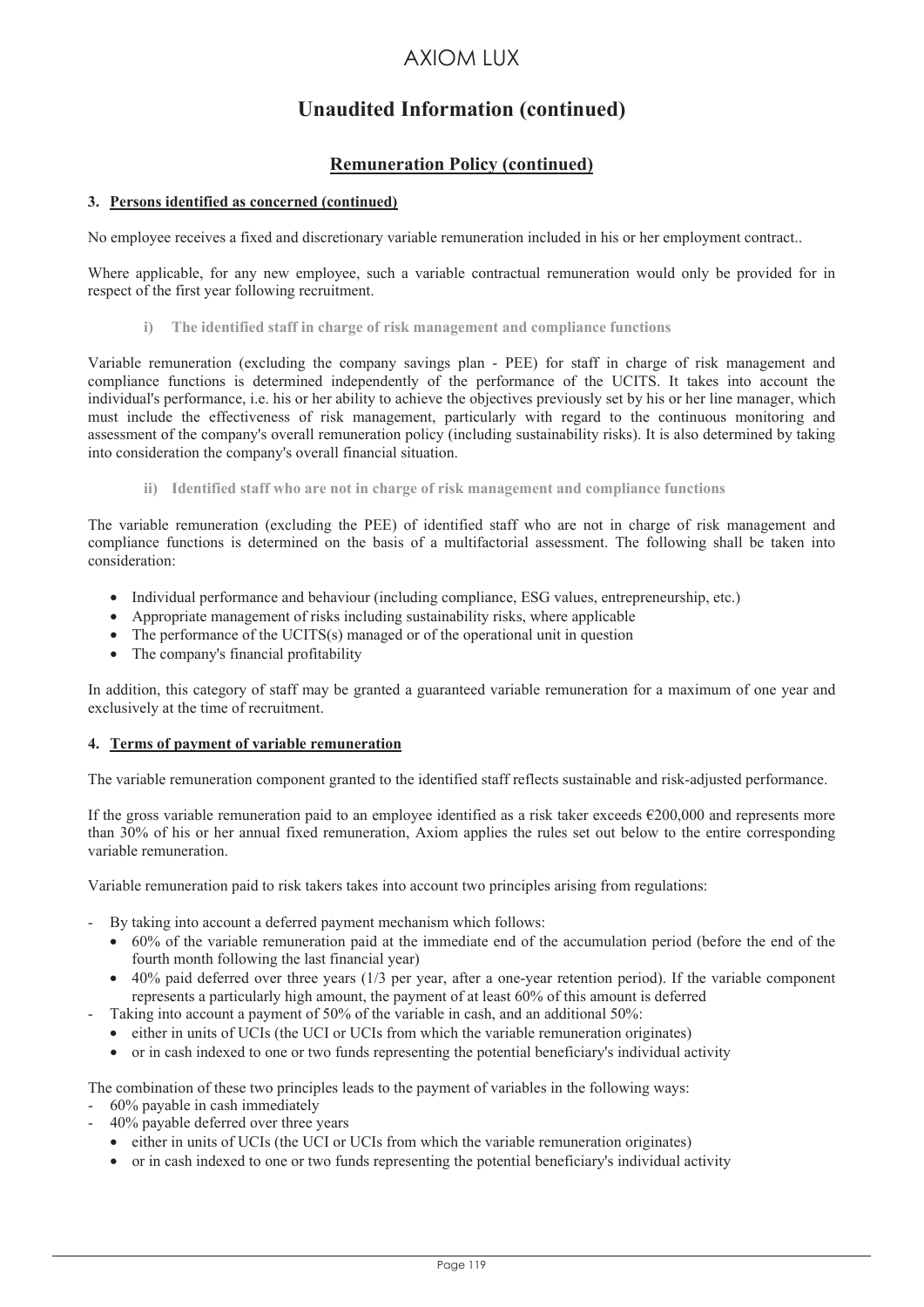# **Unaudited Information (continued)**

## **Remuneration Policy (continued)**

### **4. Terms of payment of variable remuneration (continued)**

### *The deferred variable remuneration vesting mechanism*

The variable part of the deferred remuneration should be considered as definitively vested by the employee only at the time of payment by the company and if the vesting conditions for the deferred variable remuneration stipulated in the following paragraph are met. Axiom AI has set up a deferral mechanism for the part of the deferred variable remuneration that will be definitively vested and paid to the employee if the following conditions are met:

- The employee has not been dismissed for real and serious cause on the date of payment of the deferred part of the variable remuneration,
- The employee has not been dismissed for professional incompetence on the date of payment of the deferred part of the variable remuneration,
- The employee has not resigned on the date of payment of the deferred part of the variable remuneration.
- Financial situation: whether the company's results allow it to pay the deferred variable remuneration on the scheduled payment date.

#### **5. Alignment with risk**

Axiom does not have a discretionary pension policy (including on departure).

AXIOM has not set up a system allowing the granting of golden parachutes and shall not pay this type of remuneration.

The cash portion of the deferred variable remuneration may be subject to a downward adjustment of up to 100% of its amount if, on the date of its theoretical payment, any of the following conditions is met:

- AXIOM's operating income for the previous year was negative
- Average assets under management fell by more than 50% in the previous year
- The average annual return on UCITS units as recorded for the financial year preceding the vesting is less than -30%.

#### *Penalty and clawback mechanism (variable remuneration above the proportionality thresholds)*

The penalty mechanism prevents the vesting of all or part of the sum of deferred remuneration based on the risk or performance results of the staff member granted variable remuneration, but also that of his or her operational unit or department, the asset funds under management, the company and the group. A clawback mechanism makes it possible to obtain from the staff member in question the return of ownership of an amount of the variable remuneration granted that has been vested, but not yet paid. These mechanisms are applied in the following cases:

- Evidence of fraudulent conduct or serious error by the staff member;
- A significant decline in the financial performance of the fund managed by the staff member, the operational unit to which the staff member is assigned or the company or group;
- A finding that there are serious shortcomings in the risk management of the fund managed by the staff member, the operational unit to which the staff member is assigned or the company;
- A significant change in the overall financial position of the company or the group.

To date, the management company has not implemented a discretionary pension policy that can be paid in cash or financial instruments and prohibits any form of hedging against changes in remuneration caused by payment instruments.

### **6. Reporting**

AXIOM declares that it complies with and has taken all necessary measures to comply with the publication requirements, provided for in articles 411-107, 411-113 and 411-121 of the AMF General Regulation and article 33 as well as in annexes XIII and XIV of AMF instruction no. 2011-19.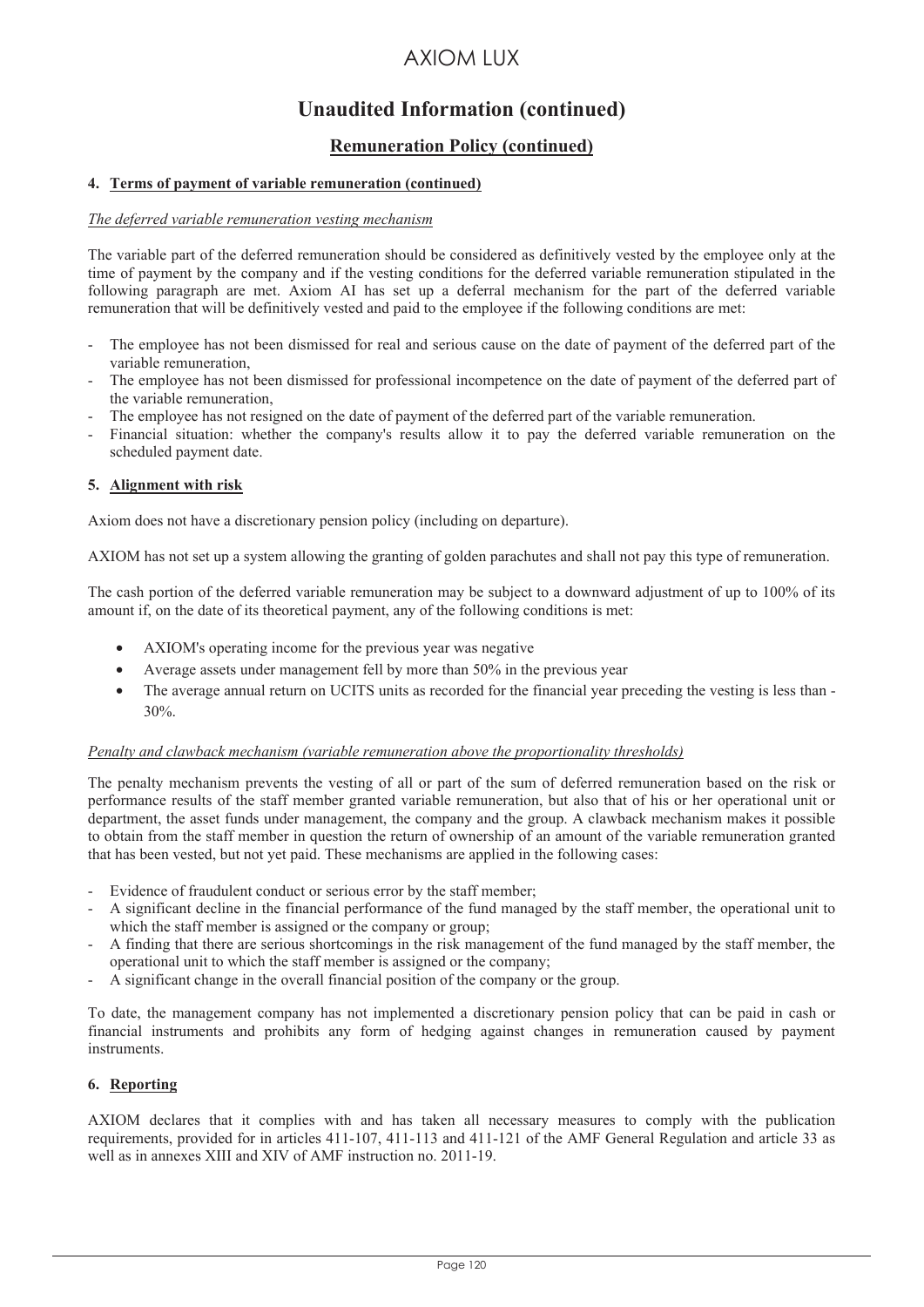## **Unaudited Information (continued)**

## **Remuneration Policy (continued)**

#### **7.** Statement of compliance

The portfolio management company declares that it complies with points 1 to 12 and 16 to 18 of I of Article 314-85-2 of the AMF General Regulation and Article 2 of Regulation (EU) 2019/2088 on sustainability-related disclosures in the financial services sector.

#### 8. Monitoring and updating of policy compliance

This policy is formalised and forms an integral part of the collection of procedures. It is updated annually to take into account regulatory changes.

The remuneration policy follows the recommendations of the AMF and professional associations in this area and takes into account the new standards introduced by the AIFM Directive, subject to the application of the principle of proportionality.

The balance of remuneration between the fixed and variable components is already complied with. The variable remuneration criteria are based on both collective and individual performance. The policy in place does not encourage risk-taking by the relevant staff and avoids any measures to circumvent the regulations.

Compliance is monitored annually inter alia by executive management and the Compliance and Internal Control Officer

- Monitoring of compliance with due diligence requirements;
- Monitoring of remuneration decisions taken by the remuneration committee;
- Monitoring of the updating of the remuneration policy on an annual basis.

#### **9. Regulatory references**

Directive 2009/65/EC (consolidated)

Article L.533-22-2 of the French Monetary and Financial Code

Article 314-85-2 of the AMF's General Regulation

UCITS 5 guide for portfolio management companies

ESMA guidelines on remuneration

### **Global exposure calculation method**

The Sub-Fund Axiom Long Short Credit is monitored under the absolute Value-at-Risk (VaR) calculation method.

The level of leverage of the Compartment, based on the "sum of notionals" approach (as per box 25 of the Guidelines 10/788 of the ESMA, formerly CESR), is generally not expected to exceed 200% of the net asset value under normal circumstances. Shareholders should note that the above expected leverage level is an average and a representative guide only and should not be regarded as imposing regulatory limits which may not be exceeded. The actual level of leverage within the Compartment may be higher, under certain circumstances, or lower than disclosed.

Axiom uses an historical VaR Method. The VaR limit is 20 % of the NAV. The confidence level is 99%. The holding period is 20 days and as for the observation period, it is 2 years. The lowest utilisation of VaR limit is 4.69% the highest 7.68% and average 5.9623%.

All other Sub-Funds of the Company use the commitment approach in order to monitor and measure the global exposure.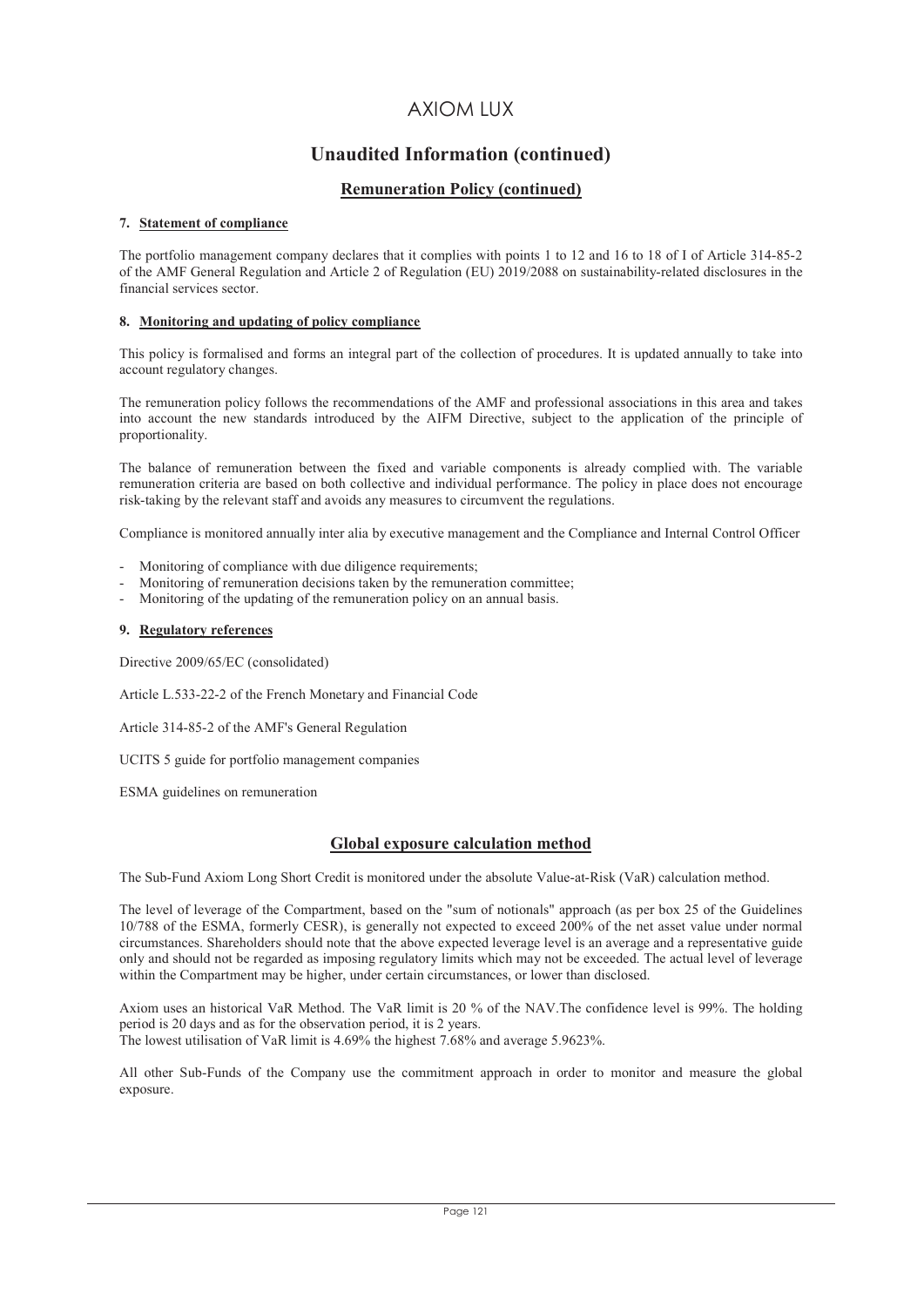# **Unaudited Information (continued)**

## **SFDR**

| Compartiments                     | <b>Article SFDR</b> | Page |
|-----------------------------------|---------------------|------|
| Axiom Sustainable Financial Bonds |                     |      |
| Axiom European Banks equity       |                     |      |
| Axiom Short Duration Bond fund    |                     |      |
| <b>Axiom Obligataire</b>          |                     |      |
| Axiom Optimal Criteria            |                     |      |
| Axiom Long short Crédit           |                     |      |

#### Axiom Sustainable Financial Bonds Article 8 SFDR

The Compartment is managed in accordance with the principles of ESG label "Towards Sustainability". The inclusion of ESG, and in particular Climate criteria, influences the portfolio's assets allocation.

ESG integration is based on a proprietary methodology developed by the Management Company. Its implementation is done through the following approaches and tools, which are detailed further below:

- Within the investment universe of financial sector companies, monitoring and managing an investment exclusion list based on reckless social behavior, forbidden activities and extremely low-quality governance. The details regarding the exclusion list, forbidden activities, etc., are available online at https://axiomai.com/web/en/responsible-investing/

- Managing the exposures and investment weights of the portfolio based on the risk appetite of the Compartment, the Management Company's risk management tools (Stress testing, Axiom Risk Grade, ESG screening) and relative value analysis.

- Selecting financial institutions based on their Axiom Climate Readiness Score (ACRS), using a best-in-class approach and excluding companies that do not meet certain thresholds.

This process leads to an ESG performance that is above the average of the 80% best ratings in the investment universe (i.e., ATI1 and RT1 issuers). The analysis covers at least 90% of Compartment's investments.

The corresponding portfolio is necessarily concentrated, but diversification constraints ensure that this selection is achieved without significantly altering its risk-reward profile.

As a further diversification tool, the Compartment can also invest up to 10% in Green Bonds, for which the Management Company does not use the Axiom Climate Readiness Score of the issuer, and in bonds issued by banks which have a share of mortgages in their loan books which is above 70% as in this case the ACRS is not as meaningful because the corporate loan books are small.( The 10% remaining do not take into account the criteria of the European Union in terms of environmentally sustainable economic activities) The Management Company expects to properly assess those types of companies as disclosure of the environmental performance of the properties financed improves.

#### Axiom European Banks equity Article 8 SFDR

Although the Compartment does not seek to meet a specific sustainable investment objective as defined by SFDR, the Compartment has adopted the following binding restrictions that are consistent with its investment objective and also promotes specific environmental and social characteristics. The Compartment thus falls under the scope of the article 8 of SFDR.

The tools used to consider ESG factors consist of:

#### *Exclusion filters*

They are used to exclude companies on reckless social behavior, forbidden activities and extremely low-quality governance.

- Social issues: the Management Company analyzes firms' exposure to litigation risks arising from consumer protection cases most of the times associated to mis-selling.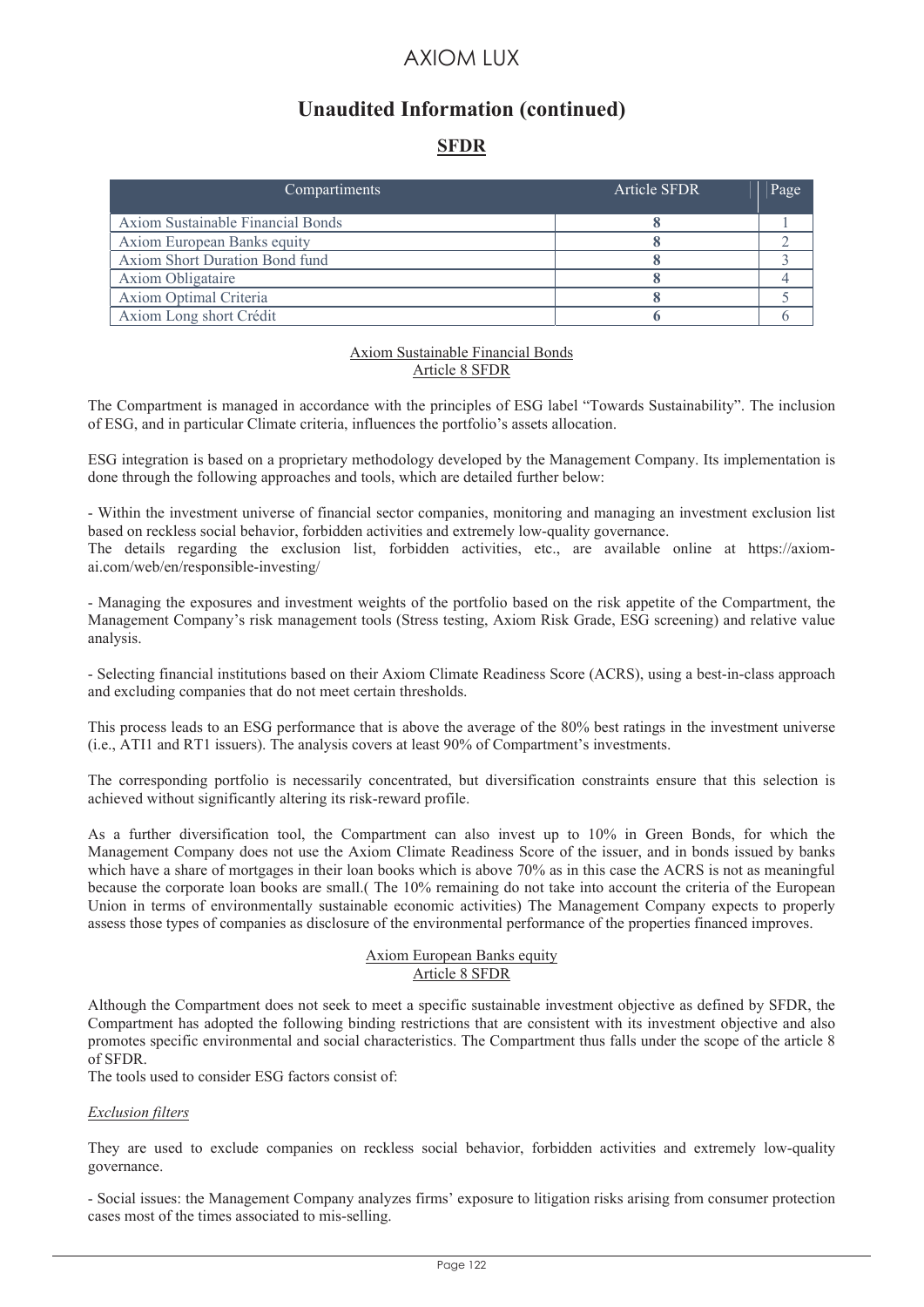# **Unaudited Information (continued)**

## **SFDR (continued)**

#### Axiom European Banks equity (continued) Article 8 SFDR

- Forbidden activities: which are covered through the Management Company thematic and sectoral policies and related exclusion list.

- Governance: the Management Company analyzes firms risks exposure to business ethics controversies. These risks include AML, tax fraud, sanctions breaches, market manipulation, etc. The details regarding the exclusion list, forbidden activities, etc., are available online at https://axiomai.com/web/en/responsible-investing/

#### *ESG screening*

The ESG data is sourced from an external provider. The criteria and related weighting vary depending on the sector. Some examples of the areas assessed include:

- Governance: Board of Directors (structure, diversity policy, average tenure), risk and crisis management processes, the codes of conduct, and the anti-crime policies and prevention measures.

- Environment: Environmental reporting and assurance, operational eco-efficiency, greenhouse gas emissions and water use.

- Social: Human capital development, talent attraction and retention and financial inclusion. The ESG score of the Compartment is higher than the score of the universe (i.e. stocks issued by European financial institutions).

#### *Axiom's Climate Readiness Score*

The ACRS uses both quantitative and qualitative analysis to assess financial institutions' climate performance based on three pillars:

 - Corporate engagement. This pillar seeks to identify the level of priority given to climate change by a company by looking at its governance (e.g., involvement of the board and top management on the decision-making), its climate strategy and related targets, and its disclosure on the activities and means deployed to better integrate climate change.

 - Climate risk and opportunities management. This pillar assesses the issuers' processes and tools used to identify, measure and mitigate their exposure to climate related risks as well as their approach to seize the opportunities arising from the energy transition. In the case of banks, the Management Company applies a methodology to assess the exposure to physical and transition risks of banks' corporate lending portfolios.

- Contribution to the low-carbon transition. This pillar seeks to understand the contribution the issuer may have to the energy transition through their investments or lending activities with corporates, as well as through thematic products. In the case of banks, the Management Company applies a methodology to assess the compatibility of their corporate lending portfolio temperature with the well below 2<sup>o</sup>C temperature objective of the Paris Agreement."

#### Axiom Short Duration Bond fund Article SFDR 8

Although the Compartment does not seek to meet a specific sustainable investment objective as defined by SFDR, the Compartment has adopted the following binding restrictions that are consistent with its investment objective and also promotes specific environmental and social characteristics. The Compartment thus falls under the scope of the article 8 of SFDR.

The tools used to consider ESG factors consist of:

### *Exclusion filters*

They are used to exclude companies on reckless social behavior, forbidden activities and extremely low-quality governance.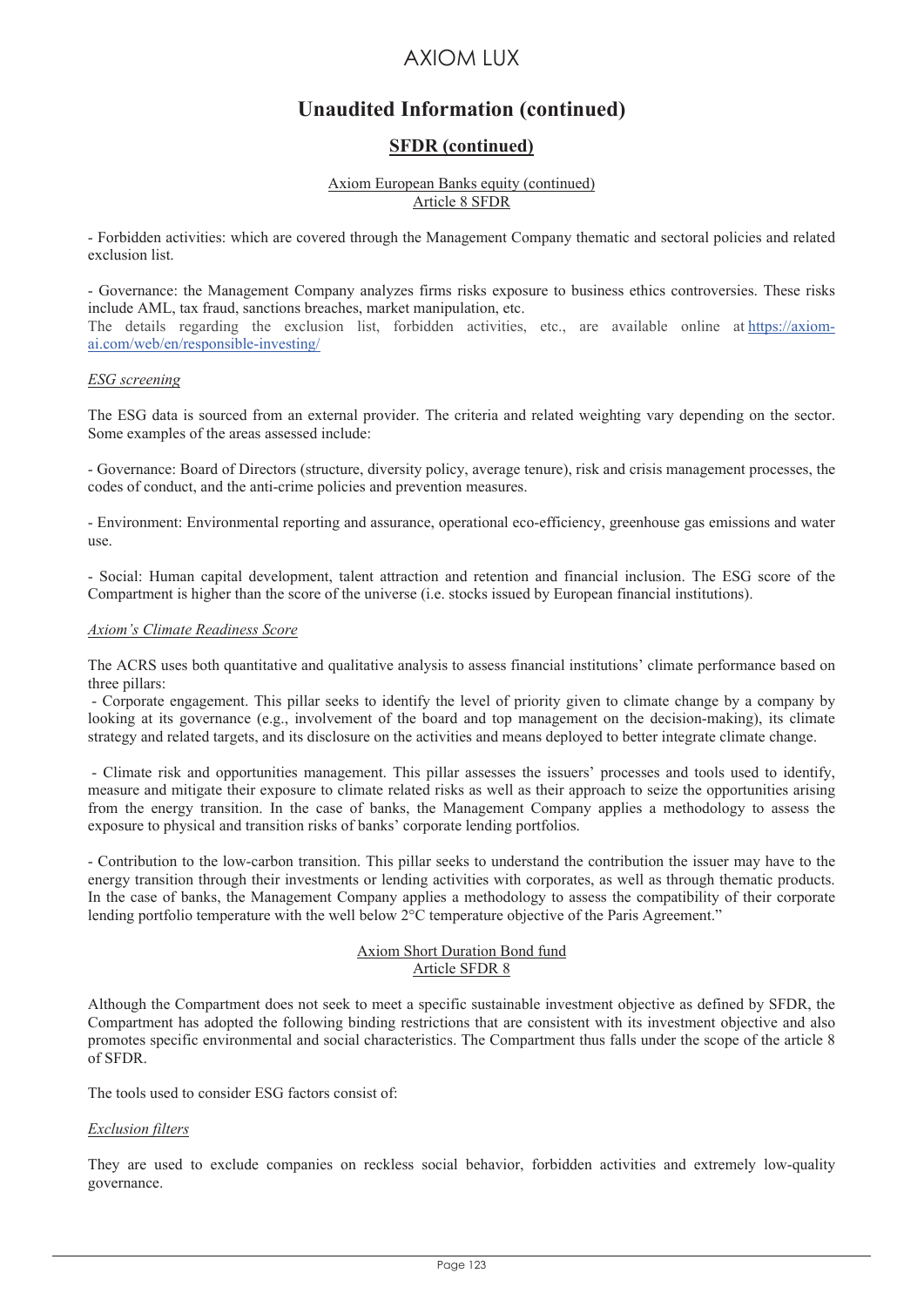# **Unaudited Information (continued)**

## **SFDR (continued)**

#### Axiom Short Duration Bond fund (continued) Article SFDR 8

- Social issues: the Management Company analyzes firms' exposure to litigation risks arising from consumer protection cases most of the times associated to mis-selling.

- Forbidden activities: which are covered through the Management Company thematic and sectoral policies and related exclusion list.

- Governance: the Management Company analyzes firms risks exposure to business ethics controversies. These risks include AML, tax fraud, sanctions breaches, market manipulation, etc.

The details regarding the exclusion list, forbidden activities, etc., are available online at https://axiomai.com/web/en/responsible-investing/

#### *ESG screening*

The ESG data is sourced from an external provider. The criteria and related weighting vary depending on the sector. Some examples of the areas assessed include:

- Governance: Board of Directors (structure, diversity policy, average tenure), risk and crisis management processes, the codes of conduct, and the anti-crime policies and prevention measures.

- Environment: Environmental reporting and assurance, operational eco-efficiency, greenhouse gas emissions and water use.

- Social: Human capital development, talent attraction and retention and financial inclusion. The ESG score of the Compartment is higher than the score of the universe (i.e. stocks issued by European financial institutions).

#### *Axiom's Climate Readiness Score*

The ACRS uses both quantitative and qualitative analysis to assess financial institutions' climate performance based on three pillars:

 - Corporate engagement. This pillar seeks to identify the level of priority given to climate change by a company by looking at its governance (e.g., involvement of the board and top management on the decision-making), its climate strategy and related targets, and its disclosure on the activities and means deployed to better integrate climate change.

 - Climate risk and opportunities management. This pillar assesses the issuers' processes and tools used to identify, measure and mitigate their exposure to climate related risks as well as their approach to seize the opportunities arising from the energy transition. In the case of banks, the Management Company applies a methodology to assess the exposure to physical and transition risks of banks' corporate lending portfolios.

- Contribution to the low-carbon transition. This pillar seeks to understand the contribution the issuer may have to the energy transition through their investments or lending activities with corporates, as well as through thematic products. In the case of banks, the Management Company applies a methodology to assess the compatibility of their corporate lending portfolio temperature with the well below 2°C temperature objective of the Paris Agreement."

#### IV Axiom Obligataire Article SFDR 8

Although the Compartment does not seek to meet a specific sustainable investment objective as defined by SFDR, the Compartment has adopted the following binding restrictions that are consistent with its investment objective and also promotes specific environmental and social characteristics. The Compartment thus falls under the scope of the article 8 of SFDR.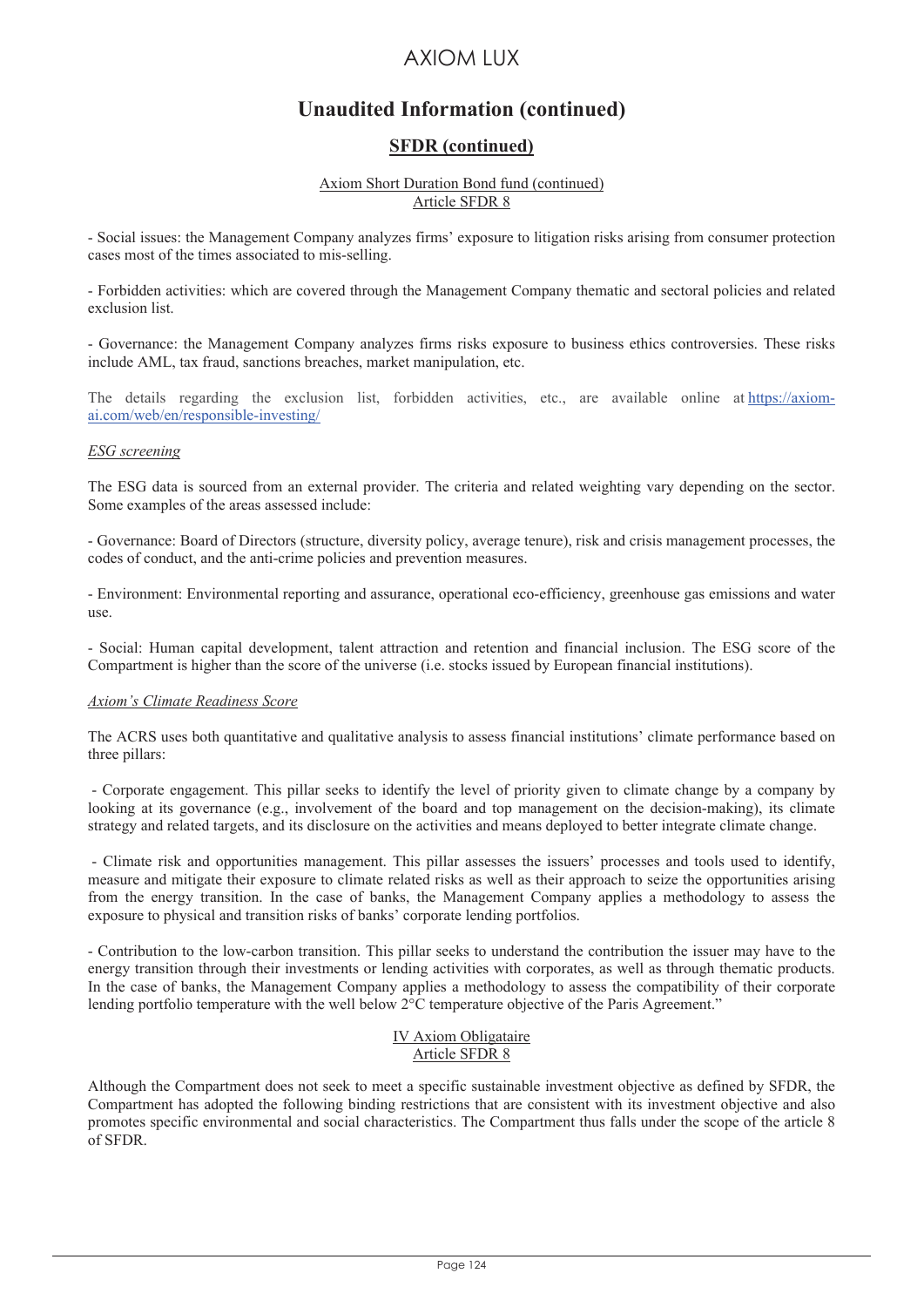# **Unaudited Information (continued)**

## **SFDR (continued)**

#### IV Axiom Obligataire (continued) Article SFDR 8

The tools used to consider ESG factors consist of:

#### *Exclusion filters*

They are used to exclude companies on reckless social behavior, forbidden activities and extremely low-quality governance.

- Social issues: the Management Company analyzes firms' exposure to litigation risks arising from consumer protection cases most of the times associated to mis-selling.

- Forbidden activities: which are covered through the Management Company thematic and sectoral policies and related exclusion list.

- Governance: the Management Company analyzes firms risks exposure to business ethics controversies. These risks include AML, tax fraud, sanctions breaches, market manipulation, etc.

Details regarding the exclusion list, forbidden activities, etc., are available online at https://axiomai.com/web/en/responsible-investing/

### *ESG screening*

The ESG data is sourced from an external provider. The criteria and related weighting vary depending on the sector. Some examples of the areas assessed include:

- Governance: Board of Directors (structure, diversity policy, average tenure), risk and crisis management processes, the codes of conduct, and the anti-crime policies and prevention measures.

- Environment: Environmental reporting and assurance, operational eco-efficiency, greenhouse gas emissions and water use.

- Social: Human capital development, talent attraction and retention and financial inclusion. The ESG score of the Compartment is higher than the score of the universe (i.e. stocks issued by European financial institutions).

#### *Axiom's Climate Readiness Score*

The ACRS uses both quantitative and qualitative analysis to assess financial institutions' climate performance based on three pillars:

 - Corporate engagement. This pillar seeks to identify the level of priority given to climate change by a company by looking at its governance (e.g., involvement of the board and top management on the decision-making), its climate strategy and related targets, and its disclosure on the activities and means deployed to better integrate climate change.

 - Climate risk and opportunities management. This pillar assesses the issuers' processes and tools used to identify, measure and mitigate their exposure to climate related risks as well as their approach to seize the opportunities arising from the energy transition. In the case of banks, the Management Company applies a methodology to assess the exposure to physical and transition risks of banks' corporate lending portfolios.

- Contribution to the low-carbon transition. This pillar seeks to understand the contribution the issuer may have to the energy transition through their investments or lending activities with corporates, as well as through thematic products. In the case of banks, the Management Company applies a methodology to assess the compatibility of their corporate lending portfolio temperature with the well below 2°C temperature objective of the Paris Agreement.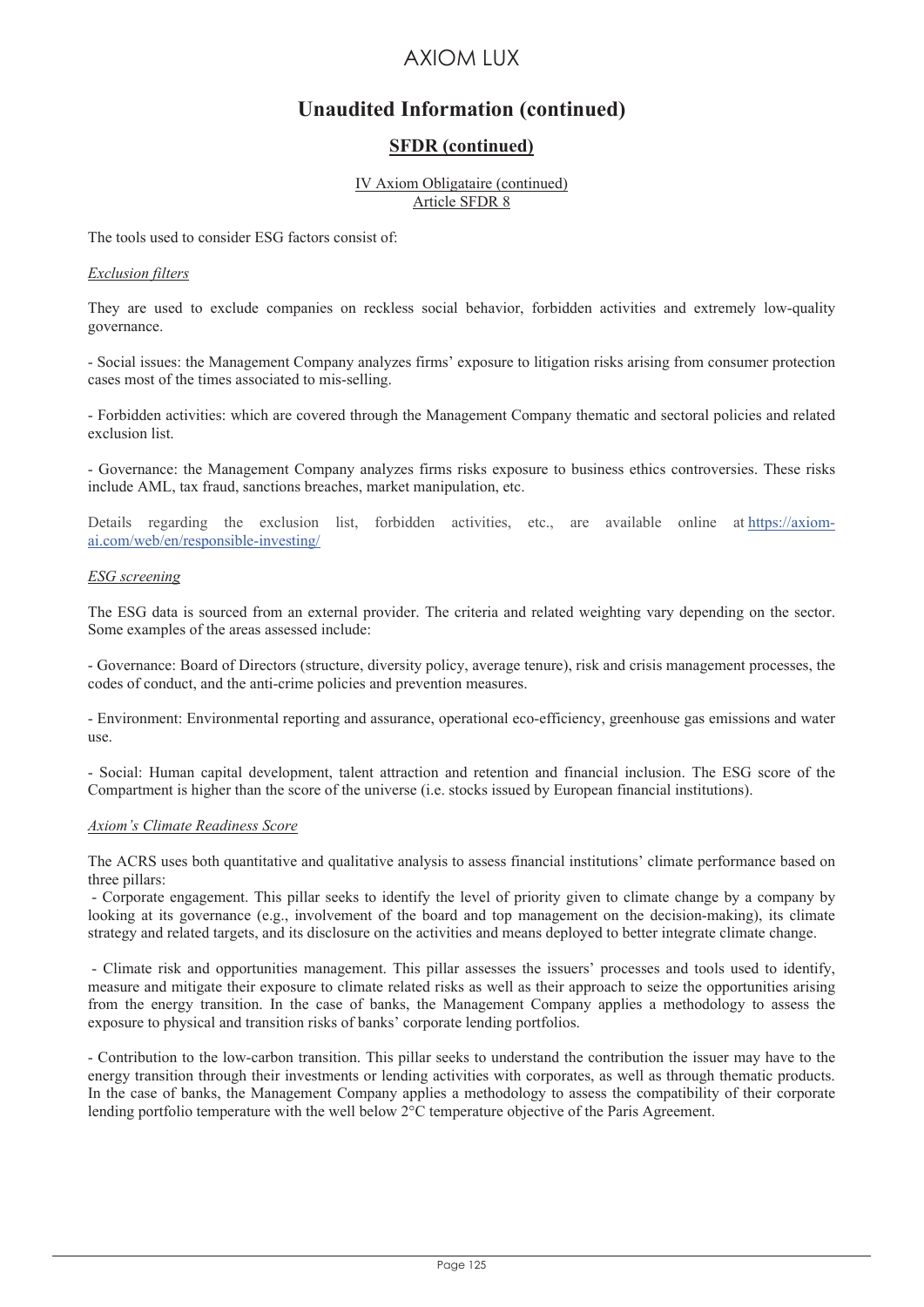# **Unaudited Information (continued)**

## **SFDR (continued)**

#### V Axiom Optimal Criteria Article SFDR 8

Although the Compartment does not seek to meet a specific sustainable investment objective as defined by SFDR, the Compartment has adopted the following binding restrictions that are consistent with its investment objective and also promotes specific environmental and social characteristics. The Compartment thus falls under the scope of the article 8 of SFDR.

The tools used to consider ESG factors consist of:

#### *Exclusion filters*

They are used to exclude companies on reckless social behavior, forbidden activities and extremely low-quality governance.

- Social issues: the Management Company analyzes firms' exposure to litigation risks arising from consumer protection cases most of the times associated to mis-selling.

- Forbidden activities: which are covered through the Management Company thematic and sectoral policies and related exclusion list.

- Governance: the Management Company analyzes firms risks exposure to business ethics controversies. These risks include AML, tax fraud, sanctions breaches, market manipulation, etc.

Details regarding the exclusion list, forbidden activities, etc., are available online at https://axiomai.com/web/en/responsible-investing/

#### *ESG screening*

The ESG data is sourced from an external provider. The criteria and related weighting vary depending on the sector. Some examples of the areas assessed include:

- Governance: Board of Directors (structure, diversity policy, average tenure), risk and crisis management processes, the codes of conduct, and the anti-crime policies and prevention measures.

- Environment: Environmental reporting and assurance, operational eco-efficiency, greenhouse gas emissions and water use.

- Social: Human capital development, talent attraction and retention and financial inclusion. The ESG score of the Compartment is higher than the score of the universe (i.e. stocks issued by European financial institutions).

### *Axiom's Climate Readiness Score*

The ACRS uses both quantitative and qualitative analysis to assess financial institutions' climate performance based on three pillars:

 - Corporate engagement. This pillar seeks to identify the level of priority given to climate change by a company by looking at its governance (e.g., involvement of the board and top management on the decision-making), its climate strategy and related targets, and its disclosure on the activities and means deployed to better integrate climate change.

 - Climate risk and opportunities management. This pillar assesses the issuers' processes and tools used to identify, measure and mitigate their exposure to climate related risks as well as their approach to seize the opportunities arising from the energy transition. In the case of banks, the Management Company applies a methodology to assess the exposure to physical and transition risks of banks' corporate lending portfolios.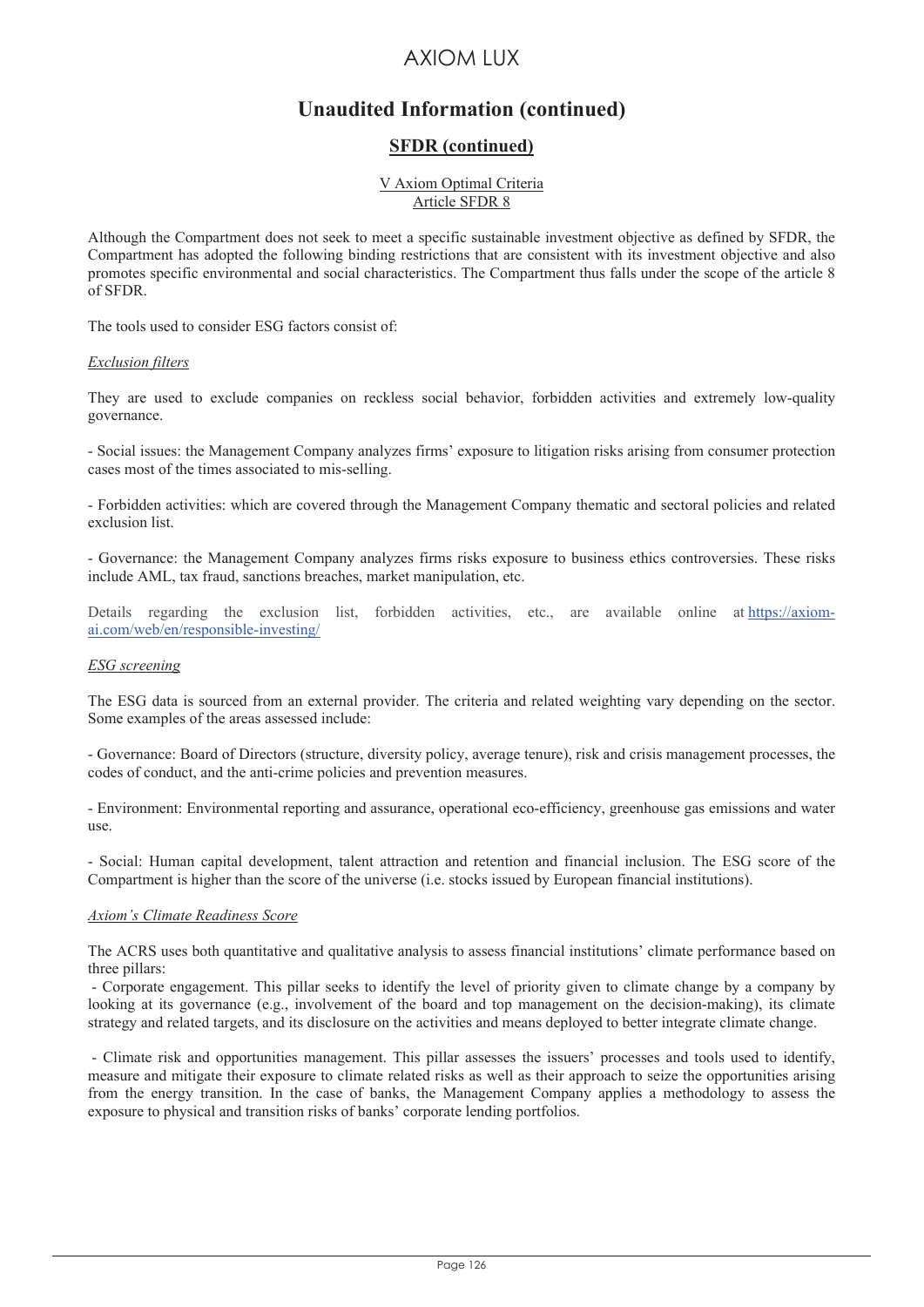# **Unaudited Information (continued)**

## **SFDR (continued)**

#### V Axiom Optimal Criteria (continued) Article SFDR 8

- Contribution to the low-carbon transition. This pillar seeks to understand the contribution the issuer may have to the energy transition through their investments or lending activities with corporates, as well as through thematic products. In the case of banks, the Management Company applies a methodology to assess the compatibility of their corporate lending portfolio temperature with the well below  $2^{\circ}$ C temperature objective of the Paris Agreement."

#### Axiom Long short credit Article SFDR 6

The Compartment falls under the scope of the article 6 of SFDR.The Management Company does not integrate Sustainability risks nor the Principal Adverse Impacts in this sub Fund due to the complexity of their integration in the strategy. The investments underlying this financial product do not take into account the EU criteria for environmentally sustainable economic activities.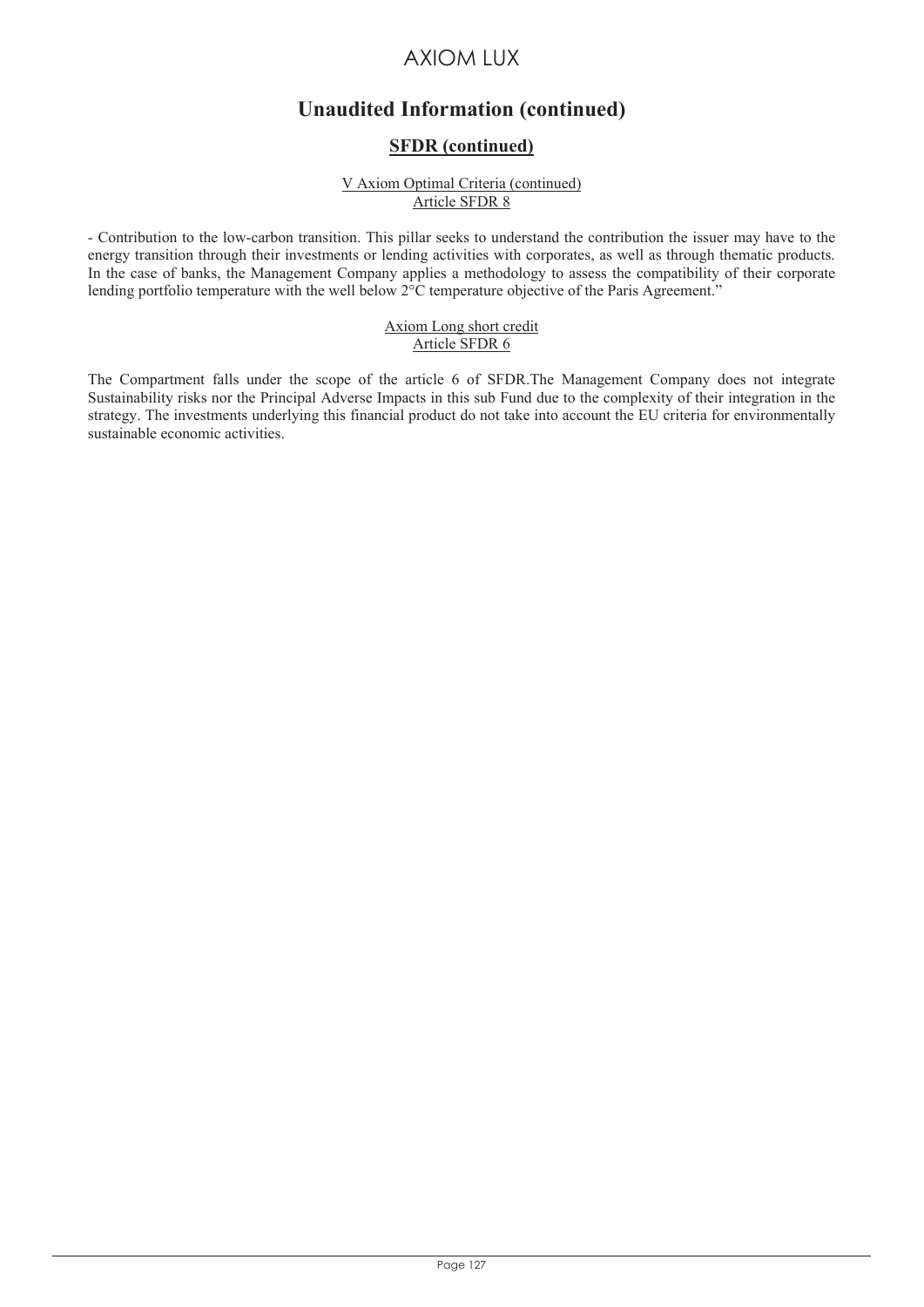# **Unaudited Information (continued)**

## **SECURITIES FINANCING TRANSACTIONS AND OF REUSE REGULATION ("SFTR")**

| TOTAL RETURN SWAPS ("TRS")                                | <b>AXIOM LONG SHORT</b><br><b>CREDIT</b> |
|-----------------------------------------------------------|------------------------------------------|
| Assets used                                               | In EUR                                   |
| In absolute terms                                         | 304,227.79                               |
| As a % of total net asset value                           | 0.76                                     |
| classified<br>Transactions<br>according<br>to<br>residual | In EUR                                   |
| maturities                                                |                                          |
| Less than 1 day                                           |                                          |
| From 1 day to 1 week                                      |                                          |
| From 1 week to 1 month                                    |                                          |
| From 1 month to 3 months                                  |                                          |
| From 3 months to 1 year                                   | 304,227.79                               |
| Above 1 year                                              |                                          |
| Open maturity                                             |                                          |
| The 10 largest counterparties                             | In EUR                                   |
| First name                                                | <b>BNP</b> Paribas                       |
| Gross volumes for open trades                             | 330,453.71                               |
| First country of domicile                                 | France                                   |
| Second name                                               | Goldman Sachs                            |
| Gross volumes for open trades                             | 21,553.93                                |
| Second country of domicile<br>Third name                  | France<br>Goldman Sachs                  |
| Gross volumes for open trades                             | 4,671.99                                 |
| Third country of domicile                                 | <b>United States</b>                     |
| Collateral received                                       | In EUR                                   |
| Type:                                                     |                                          |
| Cash                                                      |                                          |
| Quality                                                   |                                          |
| Currency                                                  |                                          |
| Classification according to residual maturities:          |                                          |
| Less than 1 day                                           |                                          |
| From 1 day to 1 week                                      |                                          |
| From 1 week to 1 month                                    |                                          |
| From 1 month to 3 months                                  |                                          |
| From 3 months to 1 year                                   |                                          |
| Above 1 year                                              |                                          |
| Open maturity                                             |                                          |
| The 10 largest issuers of collateral received             | In EUR                                   |
| First name                                                | N/A                                      |
| Amount                                                    | N/A                                      |
| Revenue and expenditure components                        | In EUR                                   |
| Revenue component of the Compartment:                     |                                          |
| In absolute amount                                        | 804,683.26                               |
| In % of gross revenue                                     | 100%                                     |
| Expenditure component of the Compartment                  | 579,175.23                               |
| Revenue component of the Management Company:              |                                          |
| In absolute amount                                        |                                          |
| In % of gross revenue                                     |                                          |
| Revenue component of third parties                        |                                          |
| In absolute amount                                        |                                          |
| In % of gross revenue                                     |                                          |

There is no reuse of cash collateral related to TRS's transactions. All trades open at the end of the year have been transacted through bilateral settlement.

Revenue component and expenditure component of the Compartments include interests, dividends, realised and change in unrealised on TRS.